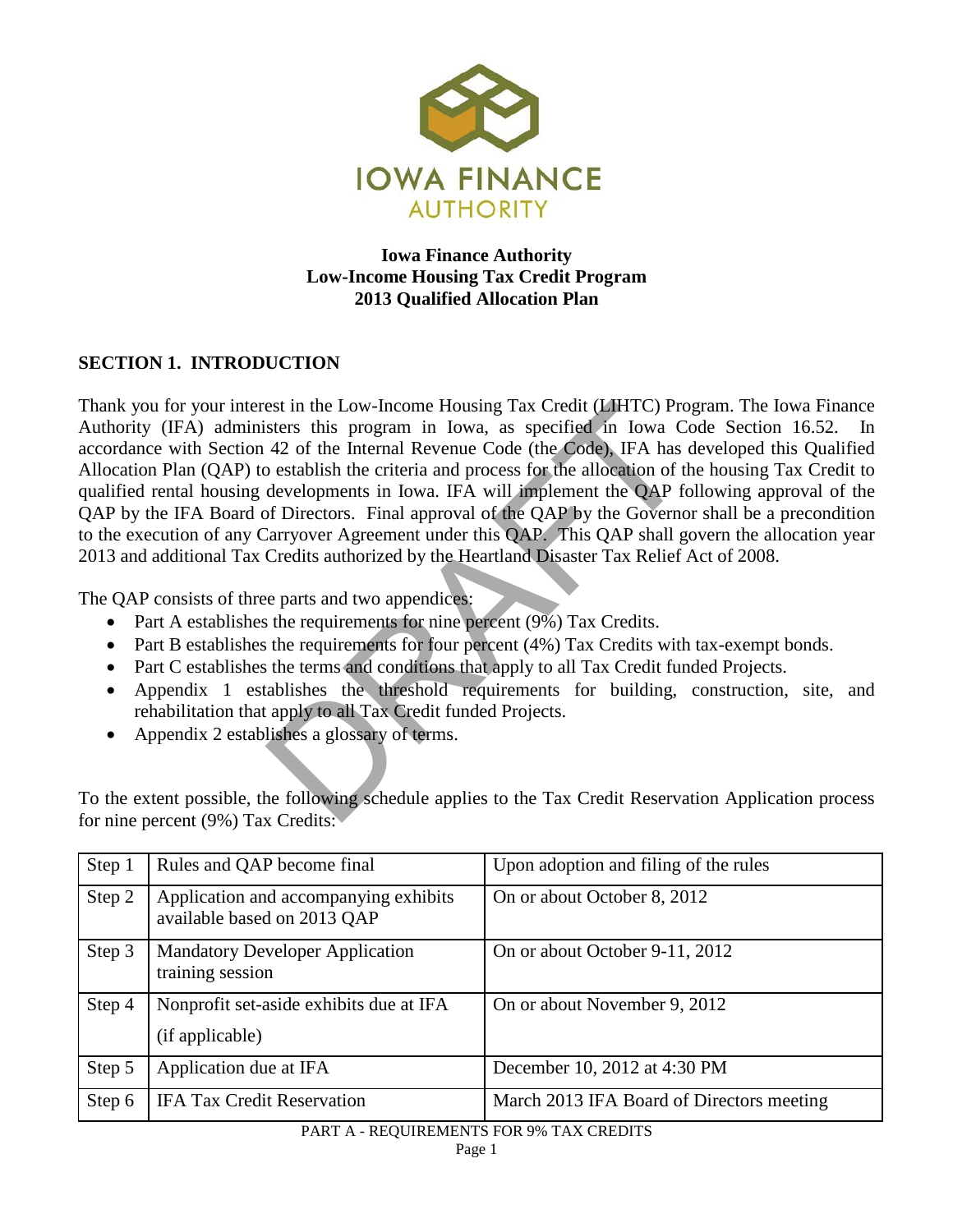|        | recommendations presented to Board                                                             |                                                      |
|--------|------------------------------------------------------------------------------------------------|------------------------------------------------------|
| Step 7 | Issuance of 2013 Carryover Agreements                                                          | On or about May 31, 2013                             |
| Step 8 | 10% Test Submission due: Taxpayer<br>incurs 10% of the taxpayer's reasonably<br>expected basis | 10 months following date of Carryover<br>Reservation |
| Step 9 | Form 8609 Application package due to<br><b>IFA</b>                                             | By November 1 of the first year credit period        |

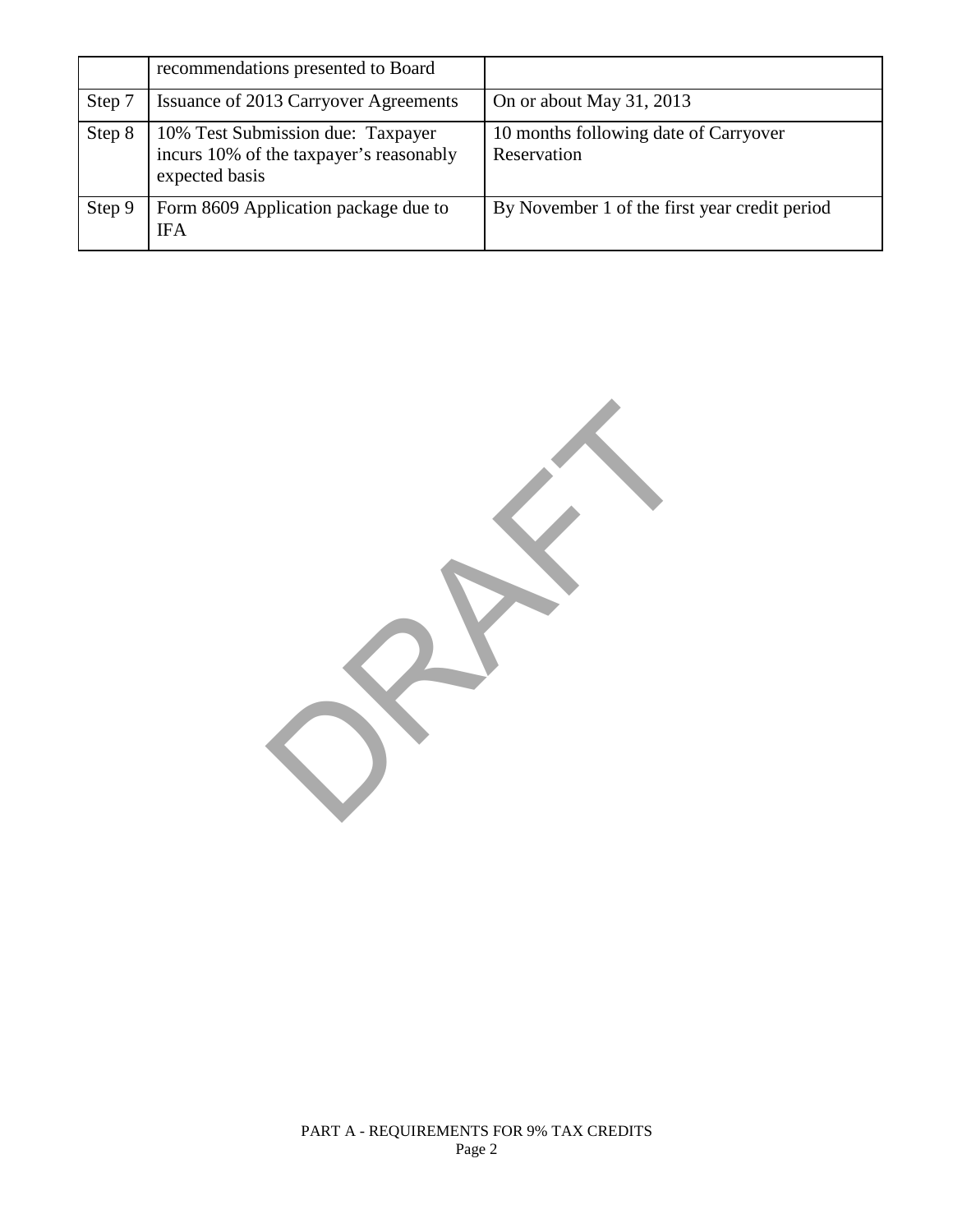## **PART A – REQUIREMENTS FOR 9% TAX CREDITS**

#### **SECTION 2. TAX CREDIT RESERVATION AND ALLOCATION PROCESS**

**2.1 Amount of Tax Credit to be Allocated.** The amount of annual Tax Credit ("Per Capita Tax Credit") authority is based on a per-capita amount derived from population estimates released by the Internal Revenue Service (IRS). In allocation year 2012, IFA's Per Capita Tax Credit authority was \$6,549,663. 2013 Per-Capita Tax Credit is yet to be determined. In addition to Per Capita Tax Credit, IFA may have returned Tax Credit from previous Tax Credit years to allocate. IFA may also elect not to allocate a de minimis amount of Tax Credits.

Preservation Demonstration set-aside, after filling<br>and Rural set-asides, the remaining Tax Credits will be<br>asides are available at the opening of the Application po<br>Nonprofit, Preservation, CHDO, and Rural set-asides, a<br> **2.2 Set-Asides.** There will be one pool of Tax Credit with five set-asides in 2013. These setasides are Nonprofit, Community Housing Development Organization (CHDO), Preservation, Rural, and Rural Development Preservation Demonstration. With the exceptions of the Rural Development Preservation Demonstration set-aside, after filling the Nonprofit, CHDO, Preservation, and Rural set-asides, the remaining Tax Credits will be awarded in the General Pool. All set-asides are available at the opening of the Application period. An Applicant may apply for the Nonprofit, Preservation, CHDO, and Rural set-asides, and if those set-asides are filled and the Project remains unfunded, the Project may compete in the General Pool. For 2013, the set-aside percentages are:

 **2.2.1 Nonprofit Set-Aside.** Ten percent (10%) of the State housing Per Capita Tax Credit is set aside for Qualified Nonprofit Organizations. This Tax Credit amount cannot be used for any other purpose. IFA reserves the right to conduct due diligence to determine whether an Entity is a Qualified Nonprofit Organization.

The Applicant is required to demonstrate the involvement of a Qualified Nonprofit Organization. To qualify, the Nonprofit must meet the following requirements:

1. The Nonprofit must have a IRC Section  $501(c)(3)$  or IRC Section  $501(c)(4)$ designation from the IRS and be qualified to do business in Iowa.

2. The Nonprofit cannot be formed by one or more individuals or for-profit entities for the principal purpose of being included in the Nonprofit Set-Aside. Nor can the Nonprofit be controlled by a for-profit organization. IFA may make a determination as to whether a Nonprofit is controlled by a for-profit.

 3. The Nonprofit and/or parent Nonprofit organization must have as one of its exempt purposes the fostering of low-income housing and must have been so engaged for the two years prior to the Application submission date. The Application must demonstrate that the Nonprofits' programs include a low-income housing component. The Application must explain how the Nonprofit will accomplish its charitable purposes, as an organization that provides low-income housing, consistent with the safe harbor or the facts and circumstances test set forth in Rev. Proc. 96-32, 1996-1 C.B. 717.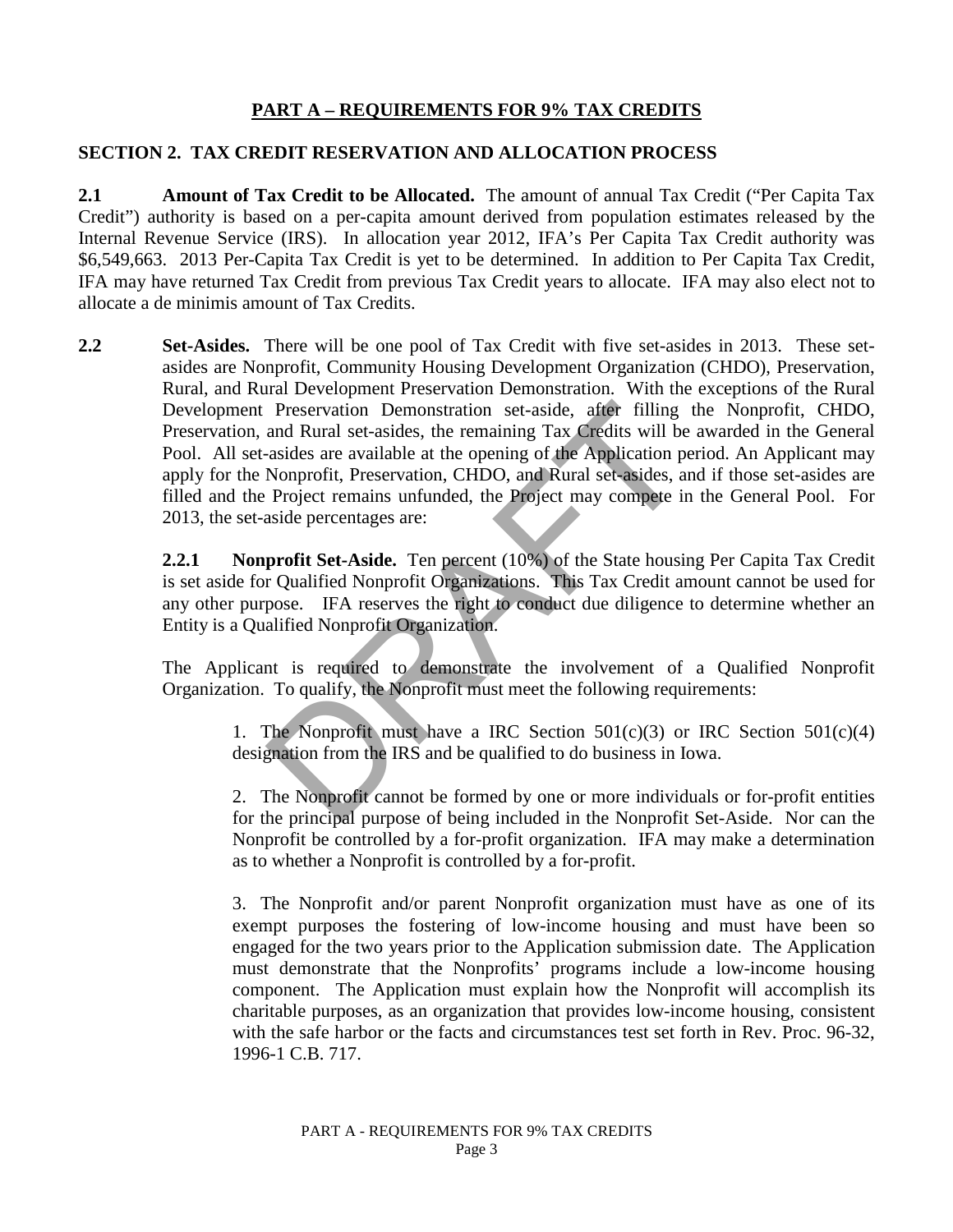4. The Nonprofit must be an Owner Representative, either directly as a General Partner or through a wholly owned subsidiary as defined in IRC Section  $42(h)(5)(d)(i)$  and (ii). If the Nonprofit is one of two or more Owner Representatives, each of the Owner Representatives must be a Nonprofit organization; only one of the Nonprofit Owner Representatives must have as one of its exempt purposes the fostering of low-income housing, and have been doing so for the two years prior to the Application submission date.

 5. The Nonprofit must demonstrate its capacity and intention to materially participate (regular, continuous and substantial on-site involvement) in the operation of the Project throughout the Compliance Period.

6. The Nonprofit shall receive no less than fifty percent (50%) of the combined total of the Developer and Consultant Fee.

**2.2.2 Community Housing Development Organization (CHDO) Set-Aside.** Five percent (5%) of the State housing Per Capita Tax Credit is set aside for qualified CHDOs. IFA reserves the right to conduct due diligence to determine whether an entity is a qualified CHDO in the state of Iowa.

State housing Per Capita Tax Credit is set aside for eight to conduct due diligence to determine whether an en Iowa.<br> **Exercution Set-Aside.** Ten percent (10%) of the State laside for preservation of existing affordable pr  **2.2.3 Preservation Set-Aside.** Ten percent (10%) of the State Housing Per Capita Tax Credit is set aside for preservation of existing affordable properties where more than 50 percent (50%) of the units are currently income-restricted and rent-restricted to households at or below 60 percent (60%) area median income by Land Use Restrictive Agreement, Regulatory Agreement, or Section 8 project-based contract; or the entire Project is currently in the Section 515 Rural Rental Housing Program.

**2.2.4 Rural Set Aside.** Ten percent (10%) of the State housing Per Capita Tax Credit is set aside for projects located in a non-MSA city or county.

# **2.2.5 Noncompetitive Set-Asides**

**2.2.5.1 Rural Development Preservation Demonstration Set-Aside.** This setaside is for USDA-Rural Development Section 515 Rural Rental Housing Program properties that are at risk of losing affordability restrictions. No additional 2013 Per Capita Tax Credit is set aside; however, any credits that have not been awarded from the Rural Development Preservation Demonstration Set-Aside from the 2009 Second Amended Qualified Allocation Plan, the 2010 First Amended Qualified Allocation Plan, or the 2011 Qualified Allocation Plan not to exceed ten percent (10%) of the 2009, 2010, and 2011 State housing Per Capita Tax Credits, shall be carried forward for the purpose of preserving USDA-Rural Development Section 515 properties during the current allocation round. In the event the Board determines that the RD Preservation Demonstration Set-Aside is not performing up to expectations, the Board may, in its discretion, redirect all or a portion of the credits from the set-aside for other uses, including transfer to the general pool.

In order to be eligible for consideration of a reservation of LIHTC, IFA staff, USDA-RD staff, and the Applicant must work together to address issues, concerns, and/or additional requirements of the Rural Development Preservation Demonstration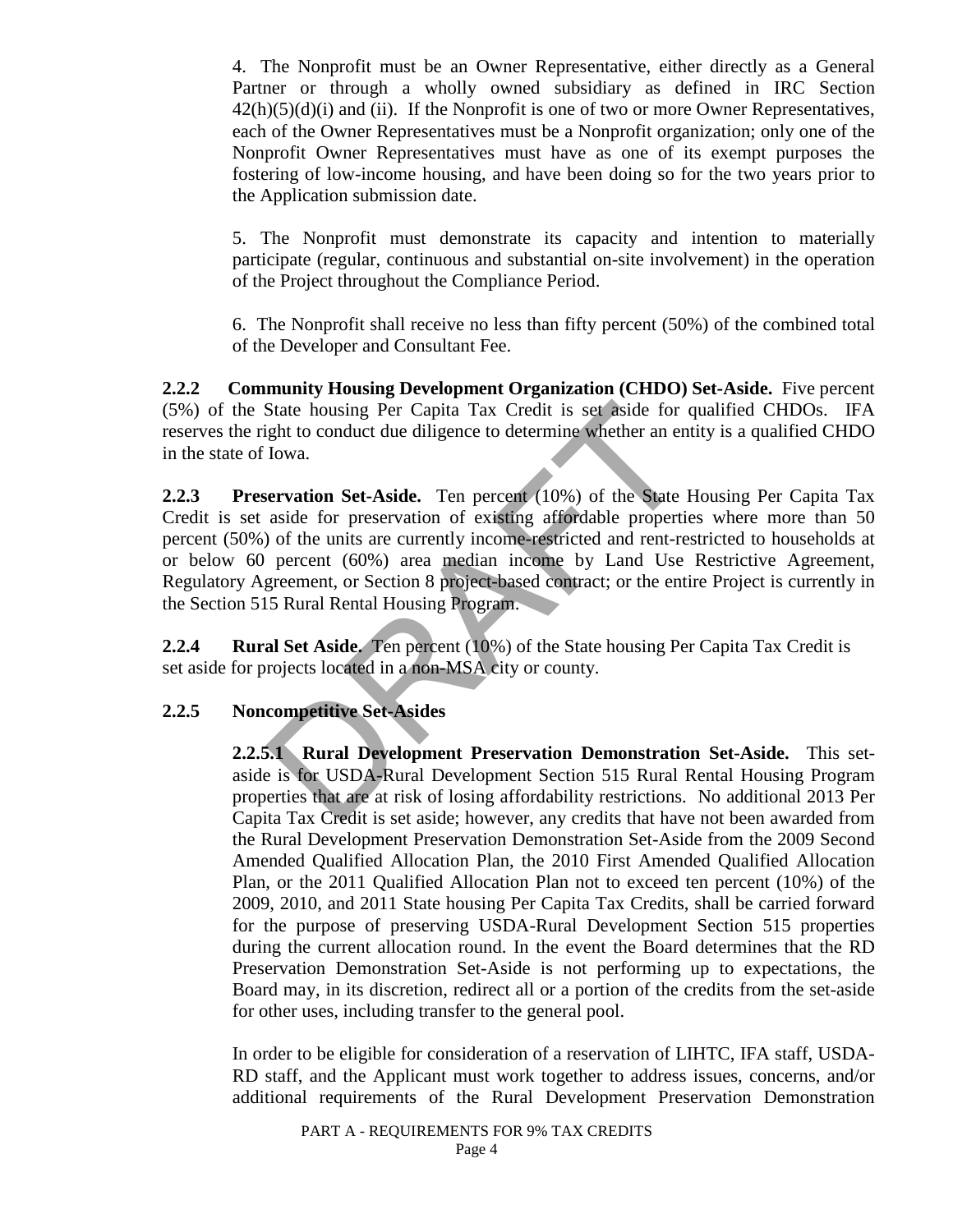Program. Projects will be selected to participate in the Demonstration Program through a Request for Proposal process, and when a Project is selected, the Project team will meet with IFA and USDA Rural Development State office staff to prepare a final Application for the Demonstration Program. The timeline for allocation will be established in the Request for Proposal process, and will be dependent primarily on whether the Project is ready to proceed with a funding request. Those accepted into the Demonstration Program will not be guaranteed a reservation of IFA resources. The Project must meet all QAP threshold items specific to the funding requested, as well as those additional requirements of the Demonstration Program (which additional requirements will be determined by IFA in its sole discretion based on an individualized in-depth analysis of each Project). The Project may be eligible for a 30% basis boost. Once a Project is ready to proceed in all aspects, the Project is eligible to be considered by IFA for an allocation of resources.

This set-aside is not governed by the timetable established in Section 1, Introduction, nor are the Credits available under this section available for Applicants submitting an Application on December 10, 2012. This set-aside does not transfer into the General Pool.

lication on December 10, 2012. This set-aside does not<br>
.**5.2 Reserved Set -Aside.** Fifteen percent (15%) of the Credit is set aside for projects awarded Tax Credits in th<br>
to utilize the fixed nine percent (9%) Tax Credi **2.2.5.2 Reserved Set –Aside.** Fifteen percent (15%) of the State Housing per capita Tax Credit is set aside for projects awarded Tax Credits in the 2013round that are not able to utilize the fixed nine percent (9%) Tax Credit rate, due to Congress not extending the fixed nine percent (9%) Tax Credit rate established under HERA, and pursuant to IRC Section  $42(b)(2)(A)$ .

Additional Tax Credits may be granted by the Board, if Congress does not extend the fixed nine percent (9%) Tax Credit rate pursuant to HERA and IRC Section 42(b)(2)(A), excluding projects using the DDA or QCT basis increase. IFA does not make a forward allocation of tax credits. No additional Developer's fee or Consultant fee will be allowed under this section.

This set-aside is not governed by the timetable established in Section 1, Introduction, nor are the Credits under this section available for the general pool. If Congress takes action and extends the fixed nine percent (9%) Tax Credit rate, IFA may transfer all or a part of this set-aside to the General Pool.

Projects using the DDA or QCT basis increase or any project receiving a thirty percent (30) increase in eligible basis per Section 7.2.2 are not eligible for this reserved set-aside.

**2.3 Tax Credit Cap for Single Developer/Project.** IFA will not allocate more than \$1,200,000 in Tax Credits to Projects being developed by a single Developer. A Developer may submit as many Projects as the Developer chooses. IFA will select which Projects are awarded Tax Credits based on the QAP. Co-developers will be allocated Tax Credits based upon the percentage of interest in the Project. For example, if a co-developer retains a fifty percent (50%) interest in the various Developer benefits realized from a Project, fifty percent (50%) of the Tax Credits will be counted against the Developer's cap. The maximum Tax Credits that will be awarded to any one Project is \$800,000.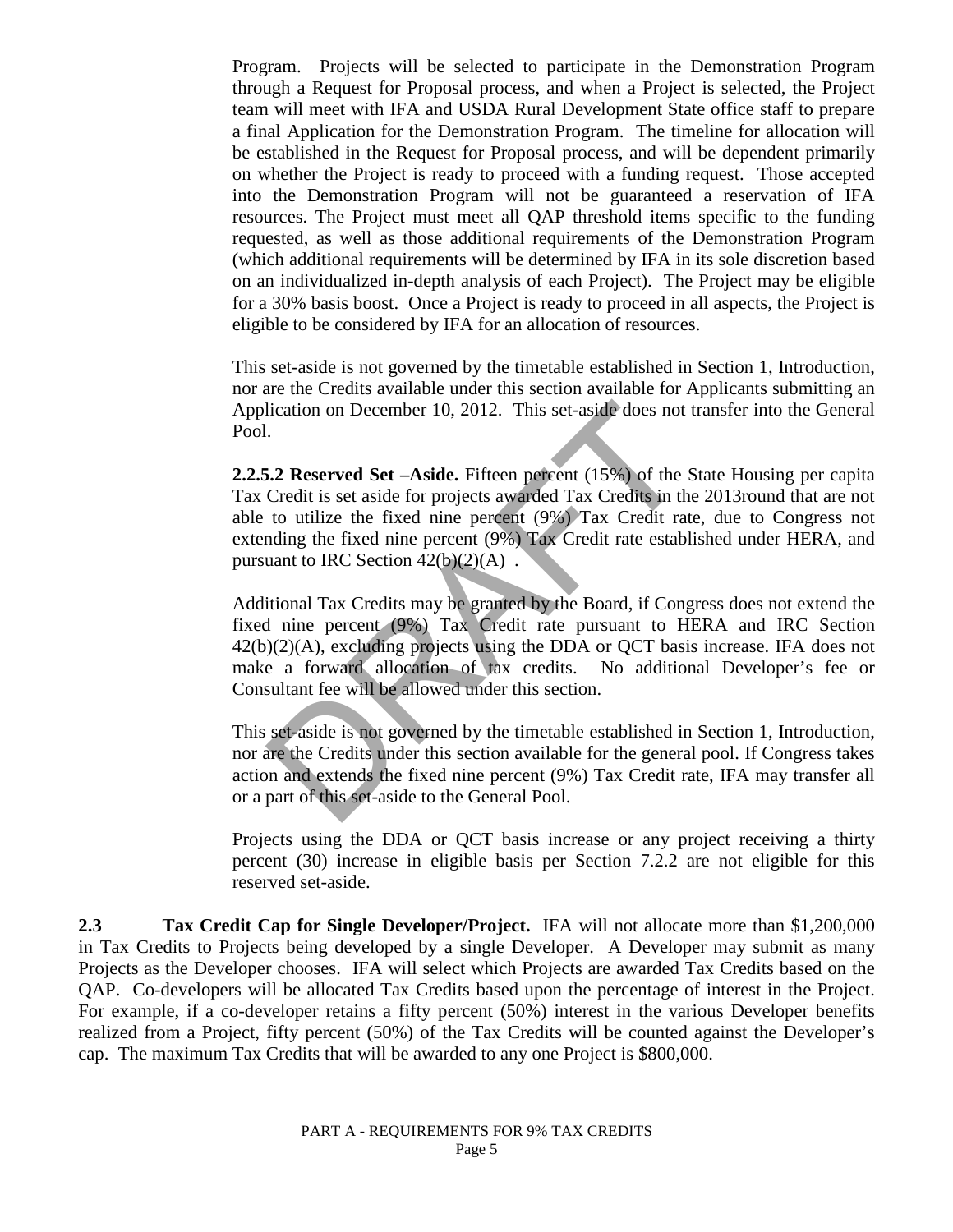Parties that have an Identity of Interest may be treated as a single Applicant for purposes of the cap if IFA concludes, based on the relevant facts and circumstances, that the submission of an application by one or more of the applicants is intended, in whole or in part, as a means of circumventing the annual Developer Tax Credit Cap. Consideration will be given to the familial, financial, business or any other significant relationship in the review of the Identity of Interest as it relates to the Developer cap limit.

The Tax Credit Cap for a single Developer will not limit a Developer's ability to participate in the Rural Development Preservation Demonstration Program.

RAFT

PART A - REQUIREMENTS FOR 9% TAX CREDITS Page 6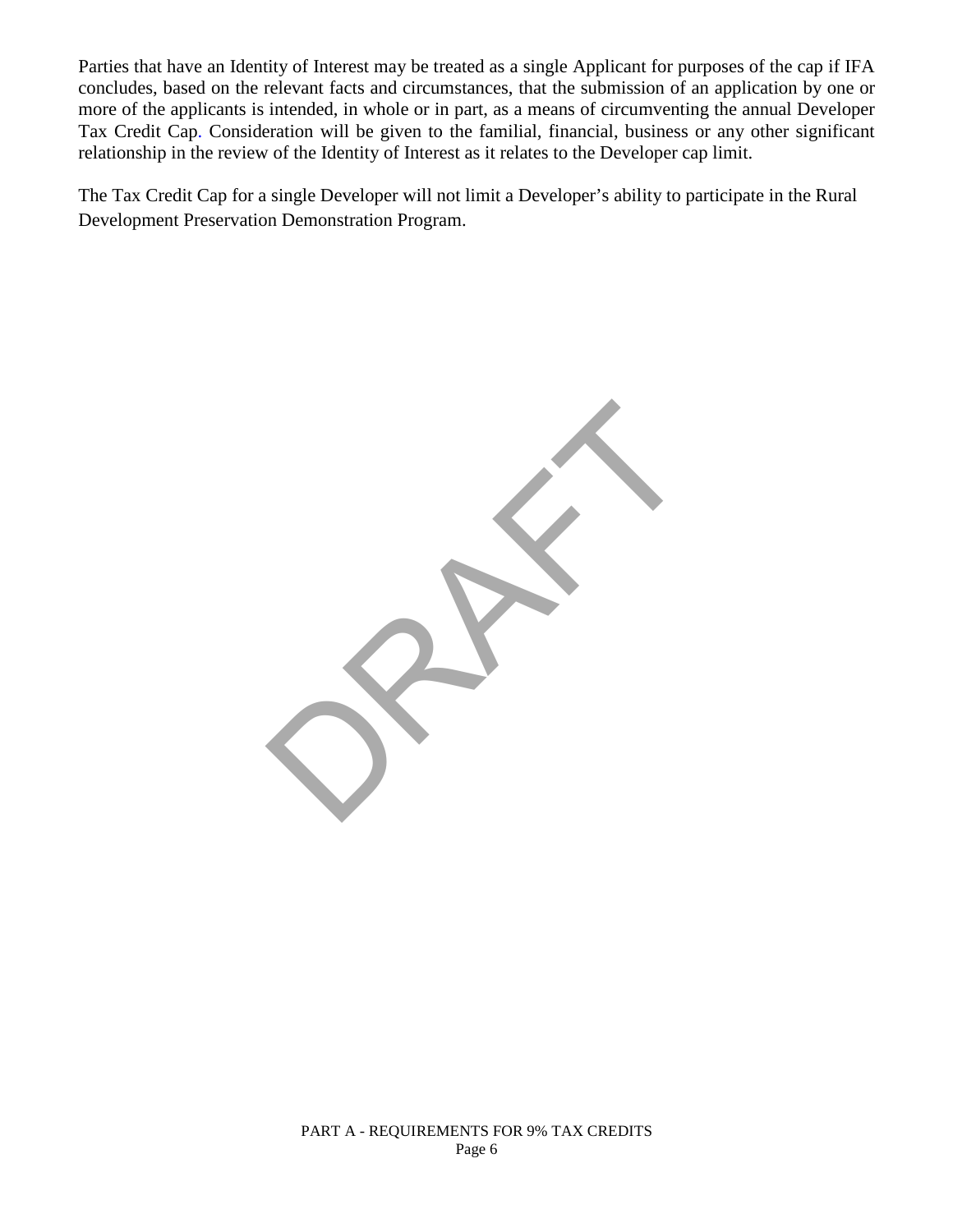## **SECTION 3. APPLICATION PROCESS**

IFA will prepare and make an online Application available on its website at [www.IowaFinanceAuthority.gov.](http://www.iowafinanceauthority.gov/) The Application will include a prescribed Application form and exhibits. All initial and subsequent competitive and noncompetitive LIHTC Applications must be submitted using IFA's prescribed forms and method of Application. The completed Application must contain electronic signature(s) and the initial Application must be accompanied by an electronic payment for the appropriate nonrefundable Application fee(s) specified in Section 3.4.7. In the event it becomes necessary to amend the Application Package, IFA will post the amended version of the Application Package on its website at the above address. Applicants are advised to check IFA's website periodically for any amendments or modifications to the Application Package.

All of the Low-Income Units shall be generally distributed in terms of location and number of bedrooms throughout the Project. The Low-Income Units shall be of comparable quality and offer a range of sizes and number of bedrooms comparable to those Units which are available to other tenants.

V. IFA reserves the right to conduct joint reviews wit<br>y, loan or grant program. IFA may contact other source contained in the Application to either verify the iregarding a Project. In the event IFA obtains informations h **3.1 Joint Review.** IFA reserves the right to conduct joint reviews with other funding sources including any other party, loan or grant program. IFA may contact other sources to obtain information regarding the materials contained in the Application to either verify the information or to obtain independent information regarding a Project. In the event IFA obtains information from other sources, in a non-written format, the information shall be reduced to writing. The information will be available for review after the Applications have been evaluated and Tax Credits have been reserved. In the event that additional Federal sources become available, IFA may choose to allow a simultaneous review of both LIHTC and the Federal source.

**3.2 Contact with IFA Before the Application is Received.** If an Applicant has a question regarding an interpretation or clarification of the QAP, IFA policies, procedures or rules related to the LIHTC Program, the question must be submitted in writing to the attention of the Tax Credit Manager, via the IFA 2013 Q&A email box established on the IFA website. The response will be placed on the website at [www.IowaFinanceAuthority.gov.](http://www.iowafinanceauthority.gov/) IFA shall not be bound by any oral or written representation made in connection with the Application or award of Tax Credit Reservations other than those provided on the website.

> **3.2.1 New Developer in Iowa.** If the Applicant has not previously submitted an Application to IFA in previous LIHTC rounds, the Applicant shall meet with the Tax Credit Manager to review the QAP and the Application process. The applicant must provide IFA financial statements from the past three (3) years. A new developer applicant is only eligible to receive an award of tax credits for one project.

> **3.2.2 New Tax Credit Developer.** A first time Tax Credit recipient must complete at least one LIHTC Project in which all LIHTC Units have been leased at least once and has received an 8609, in Iowa or any other state, before being allowed to submit a subsequent Application.

> **3.2.3 Mandatory Developer Training.** As part of the Application process and threshold requirements the developer or designee must attend one of the mandatory training sessions as noted in QAP Section 1 Introduction Tax Credit Reservation Schedule.

**3.3 Contact with IFA After the Application is Received.** Once the Application is received by IFA, in order to expedite the analysis of applications, IFA will notify the Applicant of any required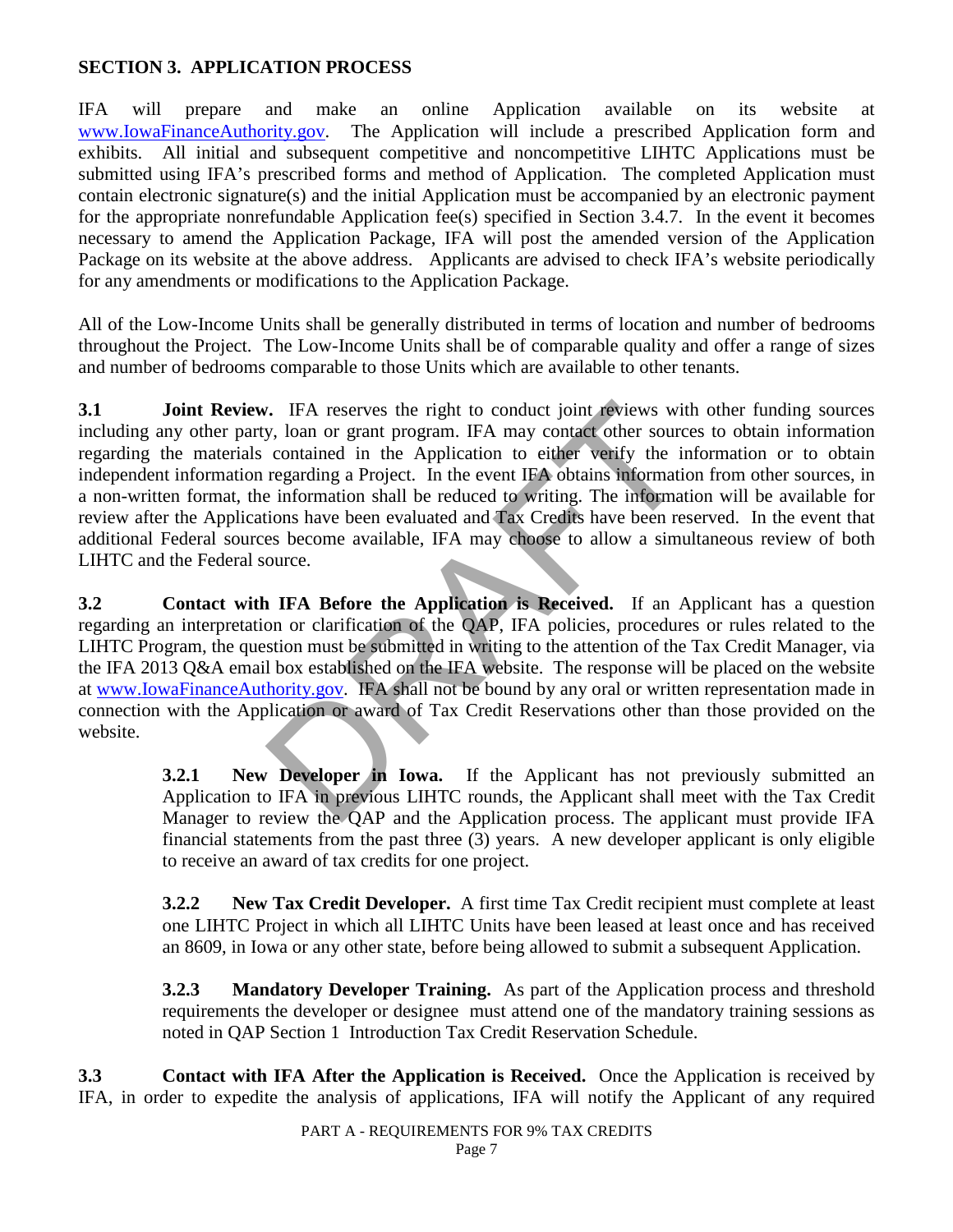information for supplemental or clarifying data and specify the date and time by which a response from the Applicant is expected. For initial Application submission, no changes shall be allowed that maintain or improve the score received by an Applicant. Except when contacted by IFA to clarify a threshold item within the Application, an Applicant shall not contact any IFA staff or Board members, nor shall anyone contact staff or Board on the Applicant's behalf, in order to unduly influence IFA's determination related to the award of Tax Credits. If it has been determined by IFA that a staff member or Board member has been contacted by the Applicant or a party on behalf of the Applicant, then the Application will be withdrawn by IFA from consideration for LIHTC. Following the receipt of an Application, information identifying the Applicant will be placed on the IFA website. During the evaluation period, Applications will not be made available to the public for examination and copying. After the Board approves the selections and awards Tax Credits, Applications and files are public information and available for inspection and copy in accordance with Iowa Code Chapter 22. IFA shall not be precluded from requesting any and all such information needed to properly evaluate the Application.

> **3.3.1** During the seven (7) day appeal period following the board award of tax credits, applicants may only contact the IFA LIHTC Manager for information about their project and/or other projects submitted during the tax credit round. Meetings with IFA staff or IFA Board members will not be permitted during the seven (7) day appeal period.

**3.4 Application Process for Market Analysis, Threshold, and Scoring.** The complete Application consists of market study and analysis, threshold review and scoring determination. Any revisions to the schedule proposed in Section 1, Introduction, will be published on IFA's website at [www.IowaFinanceAuthority.gov.](http://www.iowafinanceauthority.gov/) IFA will accept Applications on or before the Application deadline that meet the allocation criteria, so long as adequate Tax Credits are available.

> **3.4.1** Market Study and Analysis. IFA will commission a market study for all proposed Projects. An Applicant shall select only one of three possible tenant populations: Family, Older Persons 55 and older (80% of the tenants must be 55 or older, no tenants under age 18), or Older Persons 62 and older (all tenants must be 62 years of age or older).

projects submitted during the tax credit round. Meeting<br>rs will not be permitted during the seven (7) day appeal process for Market Analysis, Threshold, and S<br>market study and analysis, threshold review and scoric<br>e propos **3.4.1.1 Applicants are encouraged to submit any market information they believe** may be helpful in determining market feasibility of their Project, including an independent market study, information from proposed service providers, information from syndicators or any other third party, or other market information the market study analyst should evaluate. All market information provided by the Applicant will be provided to IFA's commissioned market analyst. By submitting this information, Applicants are afforded the opportunity to provide input that may be important in the determination of market feasibility. However, IFA will not be bound by the opinion or conclusions reached in the Applicant's independent market study or other market information provided.

**3.4.1.2** Market feasibility for a proposed Project as measured by the IFA commissioned market analyst will be based on, but not limited to, the following factors: market capture rate, market penetration rate, absorption rate, market support of Unit mix, stabilized occupancy rate, vacancy rate of comparables, rent comparisons to comparables, the overall housing market, and impact on the market and financial health of comparables in market area. If the market study or IFA's analyses of the market study (which may contain independent information obtained by IFA) do not demonstrate, at the sole discretion of IFA, that the market area will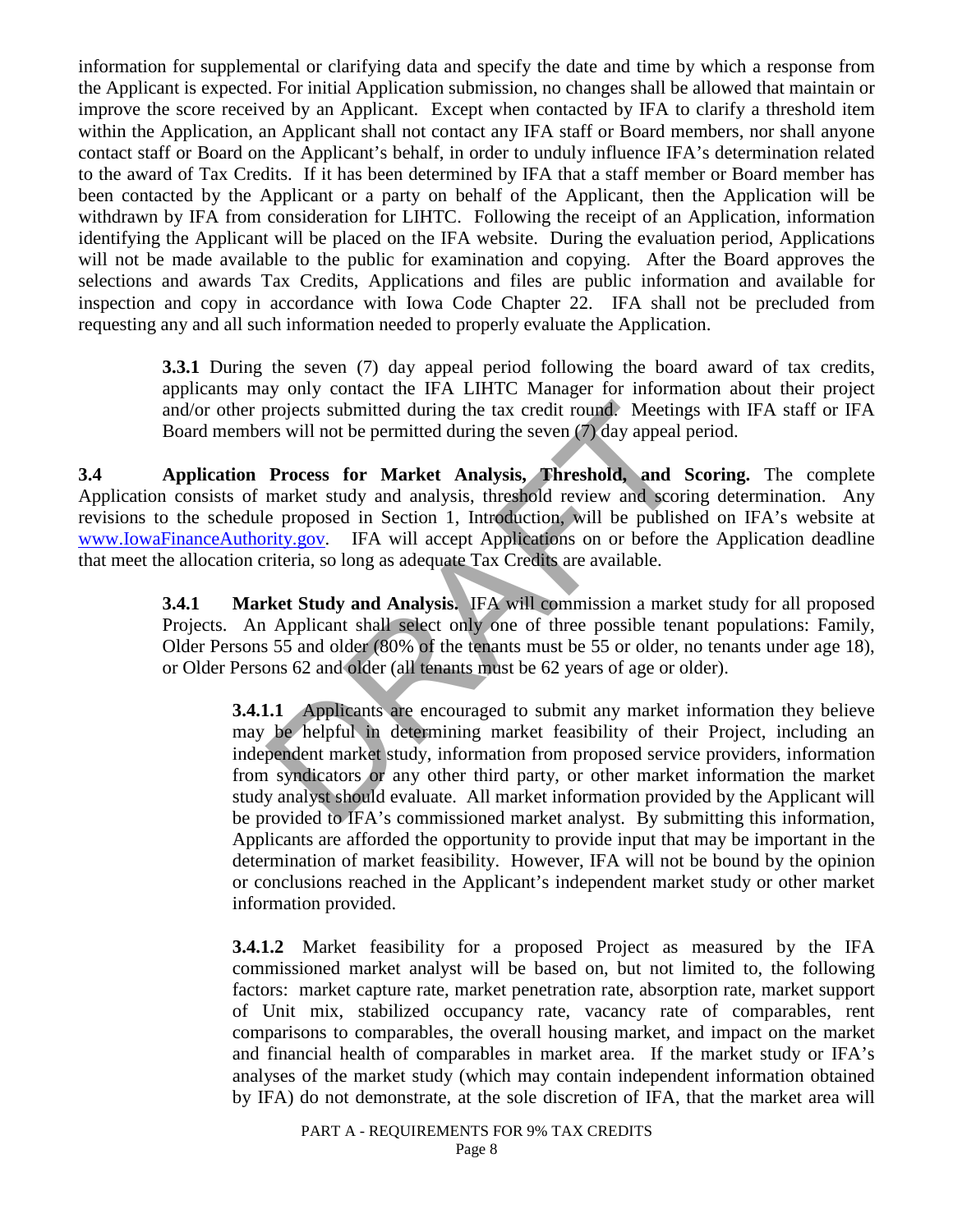sustain the proposed Project or that additional units within a market will have a detrimental effect on existing affordable units, the Project will be rejected at threshold.

**3.4.1.3** Following the review of the Market Study and Analysis, IFA may specify elements of the Application that must be changed within 14 calendar days following the initial written deficiency request (or such shorter time as IFA may reasonably require) in order for the Project to be considered feasible within the proposed market area. If the Applicant does not make the requested change(s), then the Project may fail to meet threshold by reason of market feasibility. No other Application changes other than those specified by IFA shall be allowed.

**3.4.1.4** In the case of a scattered site Project, the market study will evaluate each location. If more than one site is located outside of the primary market area for the first site, an additional fee established in Section 3.4.7 must be paid for each primary market location.

**3.4.2 Application for Threshold** ("Application").This Application will be used by IFA to determine if the Project has met the threshold requirements for award of Tax Credits. The Applicant must submit the 2013 Low-Income Housing Tax Credit Application, and all required exhibits by the due date published on the website, [www.IowaFinanceAuthority.gov.](http://www.iowafinanceauthority.gov/)

IFA requires the Applicants to submit the Application and exhibits through an on-line Application system; notification will be placed on the website, [www.IowaFinanceAuthority.gov,](http://www.iowafinanceauthority.gov/) specifying the submission requirements.

 **3.4.2.1** No amendments to the Application will be accepted after the Application due date, except as provided by the QAP. If the amendment is submitted and causes the IFA staff to re-underwrite the Application resulting in a change to the Tax Credit requested, a change in Application fee will be collected, as specified in Section 3.4.7.

**Contains and School ("Application").** This Applicat<br>if the Project has met the threshold requirements for awast submit the 2013 Low-Income Housing Tax Crece<br>its by the due date published on the website, www.lowa<br>the Appli **3.4.3 HOME Funds**. If an Applicant is applying for State HOME funds, the Applicant must complete the HOME sections and attach the appropriate information as more fully described in the HOME Application and instructions. IFA may appoint a Joint Review Team to review Applications applying for HOME funds and Tax Credits. No additional points will be awarded to an Applicant that seeks HOME funding. IFA has the sole and final authority with respect to any reservation of Tax Credits or HOME funds. IFA will work jointly with IFA- approved participating Cities that have an allocation of City HOME funds to coordinate the application and allocation process. IFA will accept applications for City HOME funds as part of the 2013 LIHTC Application. IFA will submit the applications to the participating City and a joint review process will be conducted.

**3.4.4 Nonprofit Participation.** If a nonprofit organization is materially participating in the Project then the Applicant must provide information necessary for the Authority to determine if the Project is in compliance with IRC Section 42(h). If a nonprofit organization is found by the Authority to be materially participating, this designation will be recorded in the Carryover Agreement and the LURA.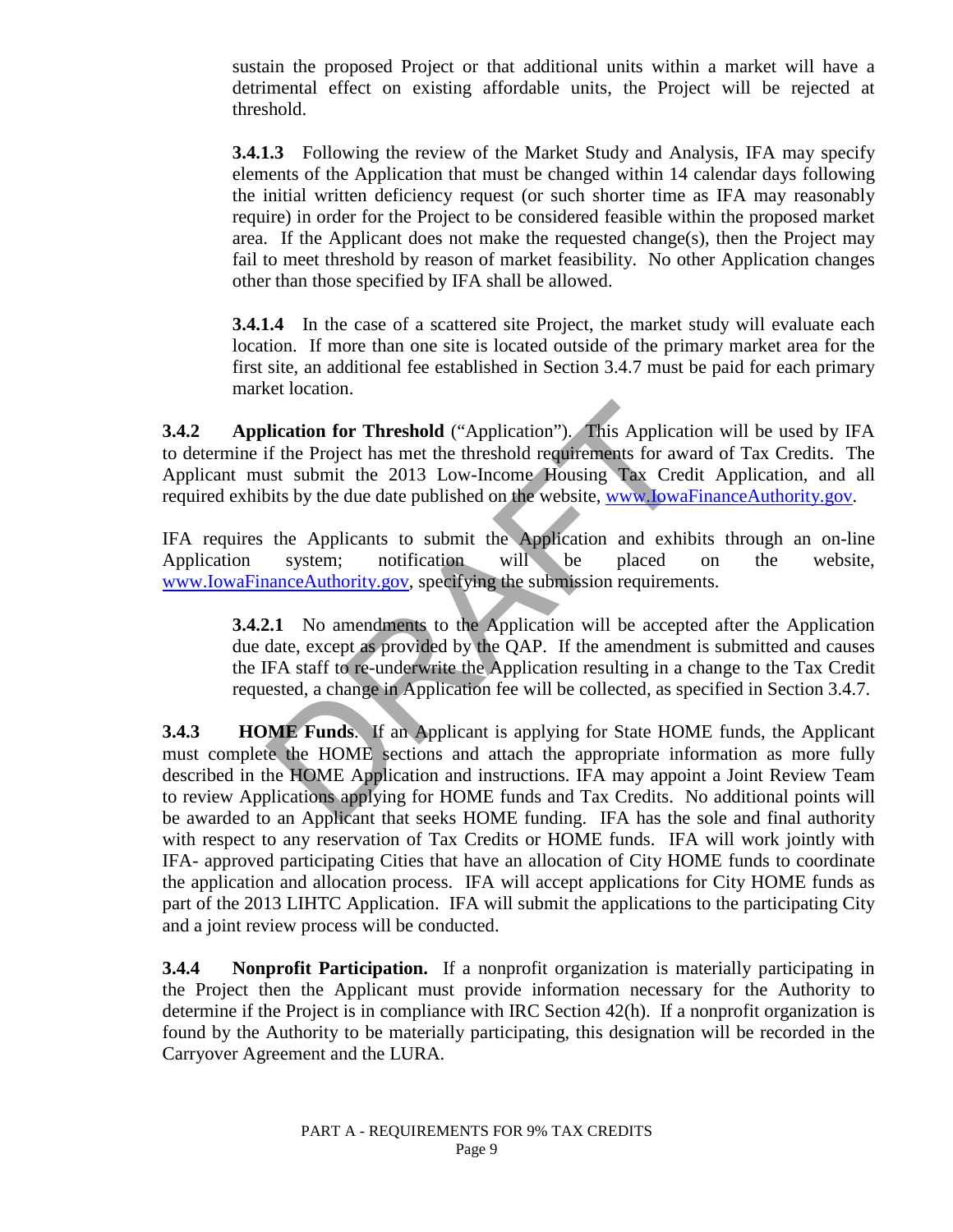**3.4.5 Site Visits.** IFA will make site visits as it deems necessary to review proposed Project sites and verify any of the information provided by the Applicant in the Application. IFA shall prepare a document describing the site and make it available to the Board for review in the consideration of awarding Tax Credits to Projects. Applicants may or may not be notified of a site visit. If deemed necessary by IFA, Applicants shall provide building access for inspection by Evaluators to, among other things, confirm basic structural soundness.

 **3.4.6 Authorization Forms.** The IFA may request an executed IRS Form 8821, Tax Information Authorization Form, for each Developer for sharing of information between IFA and the IRS. The Form 8821 must be provided to IFA for the Ownership Entity, at the time of Carryover Application, at the time the Project is placed in service, and annually during the Compliance Period. Members of the Qualified Development Team, as determined by IFA, must execute an Authorization to Release Information as part of the on-line application.

ed unless the Application fee accompanies the Application<br>tithin 30 calendar days after the date of the Tax Credit R<br>reservation fee is due falls on a weekend or holiday, the<br>The Carryover Allocation Agreement shall not be  **3.4.7 Fees.** IFA shall collect the fees described below for the LIHTC Program. Electronic payment of the fees must be made payable to the Iowa Finance Authority. An Application shall not be accepted unless the Application fee accompanies the Application. The reservation fee will be due within 30 calendar days after the date of the Tax Credit Reservation letter. If the date that the reservation fee is due falls on a weekend or holiday, the fee is due on the next business day. The Carryover Allocation Agreement shall not be valid until the reservation fee is paid to the IFA. If the reservation fee is not received, IFA may withdraw the reservation of Tax Credits from the Applicant. IFA will not issue a Form 8609 until the compliance monitoring fee is paid in full. All fees are nonrefundable, except for the following circumstances:

1. If there are residual funds after market study provisions are paid, the funds will be reimbursed on a pro-rata basis.

2. If the Applicant withdraws the Application within three business days of receipt by IFA, the Application fee will be reimbursed.

| <b>Fee Type</b>  | <b>All Applicants</b>                                                                                                                                                                                            |
|------------------|------------------------------------------------------------------------------------------------------------------------------------------------------------------------------------------------------------------|
| Market Study Fee | \$6,000 – Resident Population with Special Needs Project                                                                                                                                                         |
| (due with)       | \$5,000-Family/Older Persons Project                                                                                                                                                                             |
| Application)     | \$6,000– Scattered Site Project for Resident Population with Special<br>Needs Project for first location, and an additional \$3,000 for each<br>subsequent location not in primary market area of first location |
|                  | \$5,000 – Scattered Site Project for Family/Older Persons Project for<br>first location, and an additional \$3,000 for each subsequent location<br>not in primary market area of first location                  |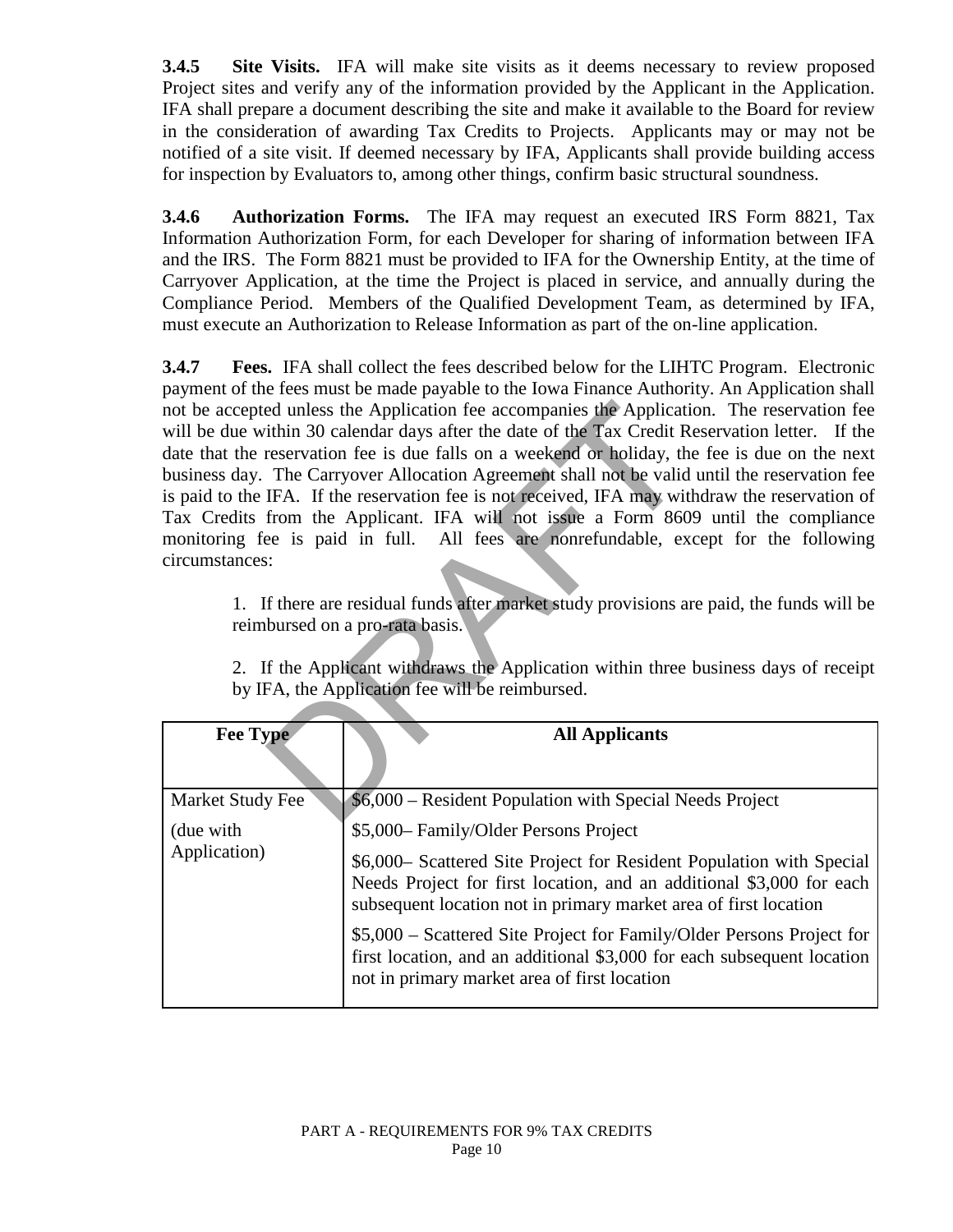| <b>Application Fee</b>                                                                  | 35 Units or fewer: \$1,600                                                                                                                                                                                                                                                                                                                                                                                                  |
|-----------------------------------------------------------------------------------------|-----------------------------------------------------------------------------------------------------------------------------------------------------------------------------------------------------------------------------------------------------------------------------------------------------------------------------------------------------------------------------------------------------------------------------|
|                                                                                         | 36 to 60 Units: \$2,100                                                                                                                                                                                                                                                                                                                                                                                                     |
|                                                                                         | 61 to 100 Units: \$2,600                                                                                                                                                                                                                                                                                                                                                                                                    |
|                                                                                         | Over 100 Units: \$5,200                                                                                                                                                                                                                                                                                                                                                                                                     |
| <b>Market Study</b><br>$Change(s)$ Fee                                                  | Applicant negotiates with the market study analyst and the fee is<br>paid directly to the market study analyst                                                                                                                                                                                                                                                                                                              |
| Change in<br><b>Application Fee</b>                                                     | \$800 each time the Applicant submits a revised Application that<br>changes the Tax Credit amount requested, or requests amendments<br>or changes to the Application under section 8.2, 8.3, or 8.8.                                                                                                                                                                                                                        |
| <b>Reservation Fee</b>                                                                  | 1% of the total 10-year Tax Credit amount                                                                                                                                                                                                                                                                                                                                                                                   |
| 8609 Application Fee                                                                    | One tenth of one percent (.1%) of the total 10-year Tax Credit<br>amount based on the 8609 Application will be due at the time the<br>8609 Application is submitted to IFA.                                                                                                                                                                                                                                                 |
| Compliance<br><b>Monitoring Fee</b>                                                     | \$25 per Unit x number of total Project Units; submitted annually on<br>or before January 31 for each year of the Compliance Period and the<br>Extended Use Period (if applicable)                                                                                                                                                                                                                                          |
|                                                                                         | (Example: \$25 per Unit x 24-Unit Project = $$600.00$ paid annually for 30 years.)                                                                                                                                                                                                                                                                                                                                          |
|                                                                                         | Additional fees may apply if the Ownership Entity does not<br>successfully elect to treat a Project as a multiple building Project on<br>the Form 8609, if eligible to do so.                                                                                                                                                                                                                                               |
|                                                                                         | Annual rate increases may apply.                                                                                                                                                                                                                                                                                                                                                                                            |
|                                                                                         | First annual payment must be submitted with the Form 8609<br>Application. The Ownership Entity has the option of paying the<br>Compliance Monitoring Fee in advance for the entire Compliance<br>Period and the Extended Use Period (if applicable); however,<br>additional fees may be assessed to the Property during the<br>Compliance and Extended Use Period if annual rate increases are<br>applied during that time. |
|                                                                                         | Other fees as provided in the Compliance Manual                                                                                                                                                                                                                                                                                                                                                                             |
| Filing of Land Use<br>Restrictive<br>Agreement (LURA)                                   | Applicant will be billed for actual cost for electronic or paper filing<br>(if electronic filing is not available in a particular county) of the<br>LURA with the county that the Property (ies) is/are located.                                                                                                                                                                                                            |
| the Carryover 10%<br>Test Application, or<br>Late Submission of<br>the 8609 Application | Late Submission of If a late submission of the Carryover $10\%$ Test or the 8609<br>Application is allowed by IFA, the Applicant will be billed for an<br>additional amount equal to the Application Fee as listed above.                                                                                                                                                                                                   |
| Legal Fees                                                                              | Legal fees incurred by IFA with respect to the Project will be<br>assessed and billed to the Applicant, including but not limited to the<br>following:                                                                                                                                                                                                                                                                      |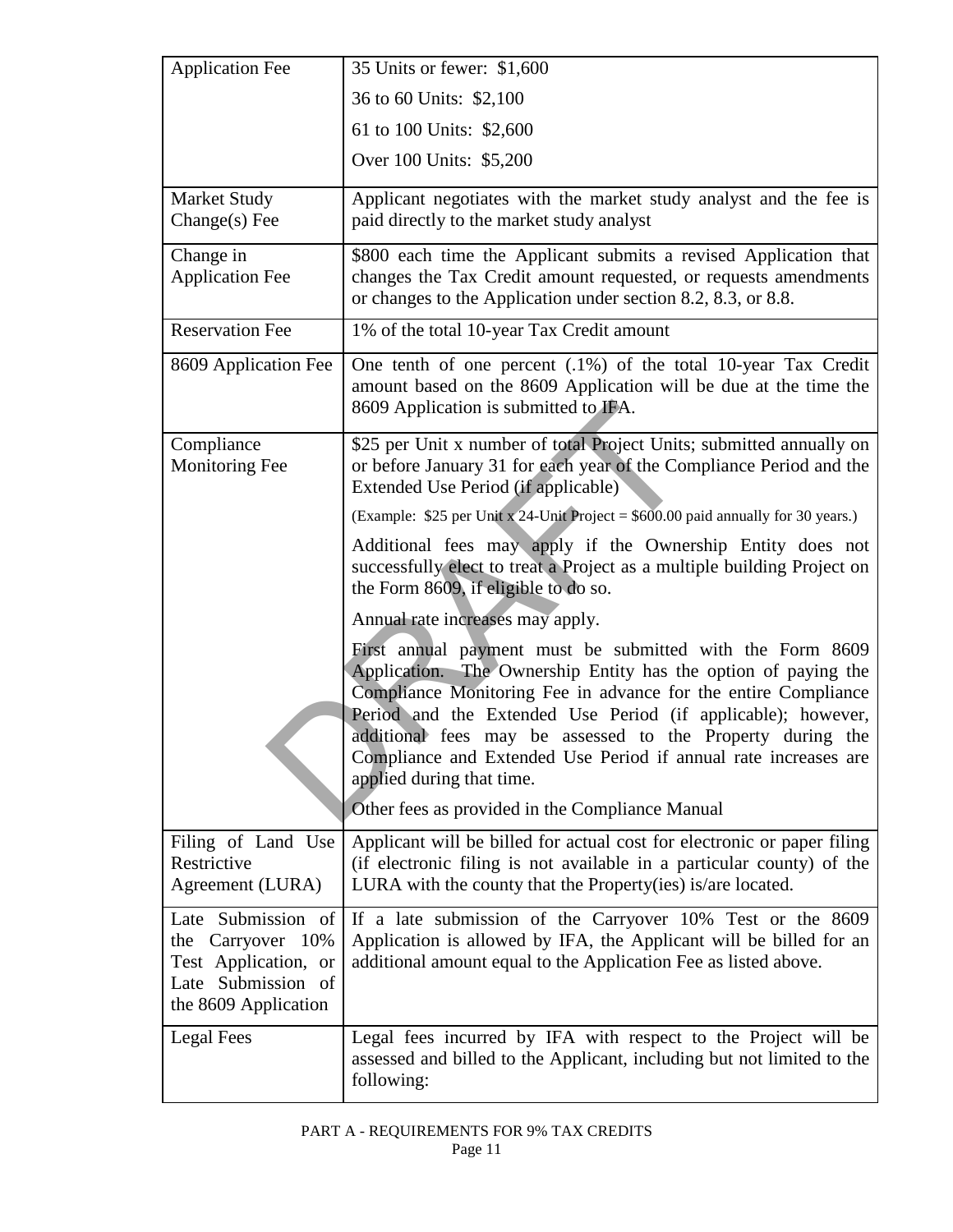| • Fees for research relating to irregular situations                                                                                                                                                                                                                                                                  |
|-----------------------------------------------------------------------------------------------------------------------------------------------------------------------------------------------------------------------------------------------------------------------------------------------------------------------|
| • Ownership agreements                                                                                                                                                                                                                                                                                                |
| • Rental rate questions                                                                                                                                                                                                                                                                                               |
| • Unusual timing situations                                                                                                                                                                                                                                                                                           |
| Specific technical questions relating to IRC Section 42                                                                                                                                                                                                                                                               |
| Legal fees of IFA's in-house counsel will be billed at the rate of<br>\$150 per hour. Legal fees of outside counsel will be billed at the<br>rate charged to IFA. If IFA anticipates that legal work on a matter<br>will exceed five hours, IFA will notify the Applicant prior to<br>commencement of the legal work. |

**3.4.8 Prioritization of Review and Award of Credits.** IFA will use the following priority list to review and award credits:

- 1. Community Housing Development Organization Applicants for all counties.
- 2. Nonprofit set-aside Applicants for all counties.
- 3. Preservation set-aside Applicants for all counties.
- 4. Rural project Applicants in non-MSA cities or counties.
- 5. General Pool Applicants for all counties.

numity Housing Development Organization Applicants for off set-aside Applicants for all counties.<br>
vation set-aside Applicants for all counties.<br>
project Applicants in non-MSA cities or counties.<br>
all Pool Applicants for a Applications will be scored and ranked within each of these categories. If there are insufficient credits to be awarded to all Applicants within a set-aside, the Applicant will be considered in additional set-asides that were applied for in the Initial Application, and the General Pool. If a balance remains in one of the set-asides, other than the General Pool, IFA may exceed the setaside amount in order to award the next qualifying project within the specific pool. The excess funds needed to complete the set-aside award will be drawn from the General Pool.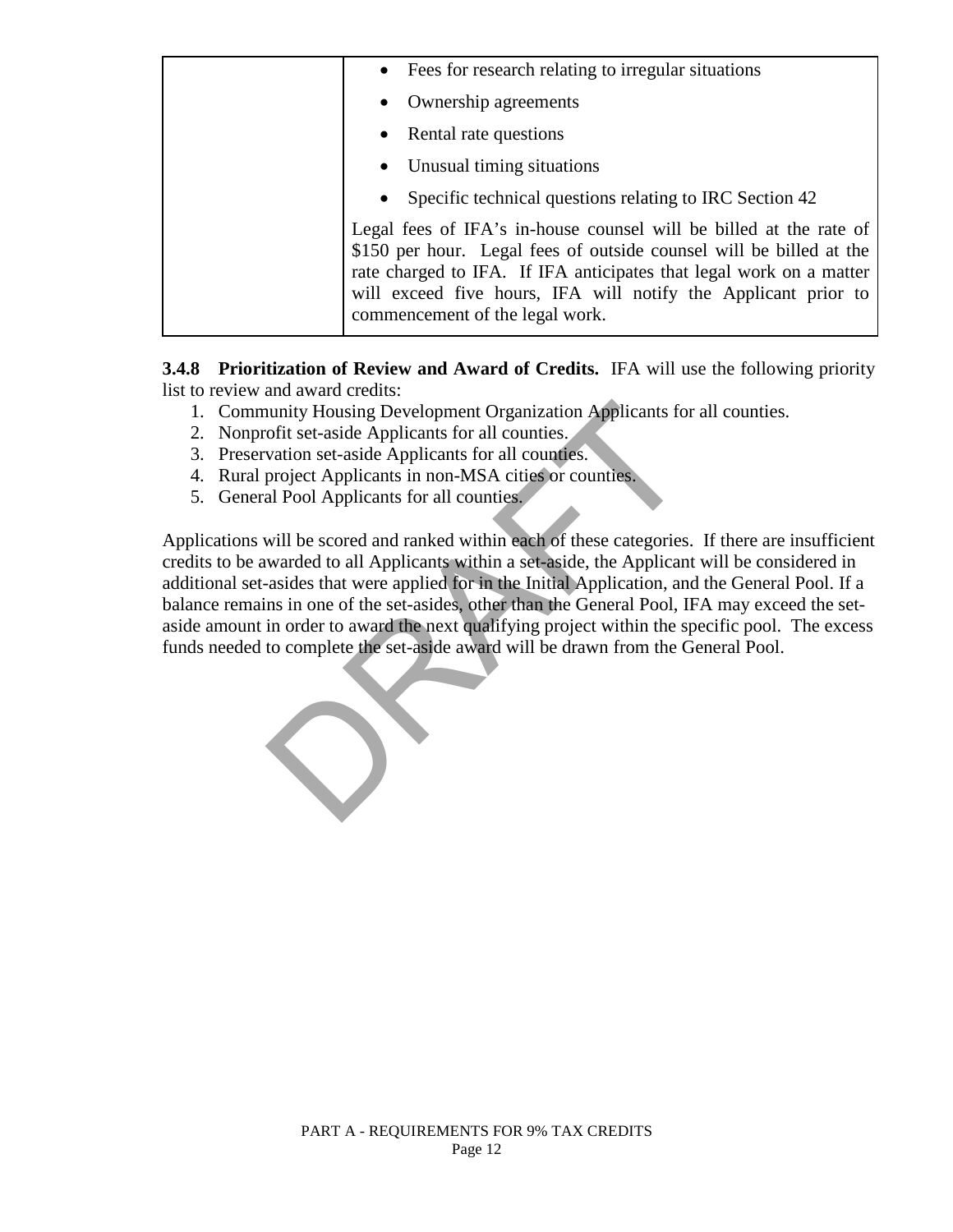## **SECTION 4. UNDERWRITING**

The Application will require the Applicant to demonstrate that the Project is financially feasible and viable using the least amount of Tax Credits. Underwriting will be completed by IFA during the review of the Application. IFA may adjust the amount of Tax Credit based upon the underwriting. Underwriting shall be completed for a Project prior to the time a reservation is awarded, at submission of the Carryover 10% test, and before a Form 8609 is issued. The pro forma cash flow is part of the Application. If a gap in financing is discovered after underwriting the Project, the gap may be filled from the Developer's fee if the fee is sufficient not to exceed fifty percent (50%) of the fee. No other fee will be used to fill a gap in financing. IFA may require the Applicant to provide annual financial statements for the Project Developer and the Ownership Entity.

If  $\mu$  is will require the Applicant to provide information regards value received from syndicators, equity partners of perty tax abatements, tax increment financing, enterprise in contributions that are relevant to the The Application will require the Applicant to supply sufficient information to allow IFA to determine whether the Project is financially feasible during the construction phase and the operational phase of the Project. The Application will require the Applicant to provide information regarding loans, grants, equity contributions, the anticipated value received from syndicators, equity partners or private funding sources for the Tax Credits, Property tax abatements, tax increment financing, enterprise zone benefits and any other type of financing or contributions that are relevant to the economic feasibility of the Project and are available to the Project. State tax credits may be used provided that the Applicant can demonstrate that the credits will be available to the Project prior to the due date of the Carryover 10% Test submission date.

The following minimum financial underwriting requirements apply to all Projects. Projects that cannot meet the minimum requirements, as determined by IFA, will not receive Tax Credits.

### **4.1 Underwriting Standards.**

 **4.1.1** Projects will be underwritten with income escalating at a minimum of two percent (2%) and operating expenses escalating at a minimum of three percent (3%), with a minimum spread of one percent (1%) required between the income and expense escalators.

**4.1.2** Projects will be underwritten assuming no less than a seven percent (7%) vacancy rate and no more than a nine percent (9%) vacancy rate. For a Project qualified under Section 2.2.3, IFA will allow a five percent (5%) vacancy rate if the Property has maintained a ninetyfive percent (95%) or higher annual occupancy rate for the previous three (3) years, and is currently occupied at a minimum of ninety-five percent (95%).

**4.1.3** All Projects must reflect a Debt Service Coverage Ratio (DSCR) between 1.20 and 1.50 for the first 15 years. If the Debt Service Coverage Ratio falls outside of this range, the Applicant must provide a narrative to justify the deviation. If the justification is not acceptable to IFA, the Project may be rejected. A Project may exceed a 1.50 DSCR if the majority of the units of the Project will provide rents targeting extremely low income tenants that meet the Federal definition of Homeless. Also at IFA's discretion, small projects as defined in Section 4.1.4, and special needs housing may exceed the 1.50 DSCR.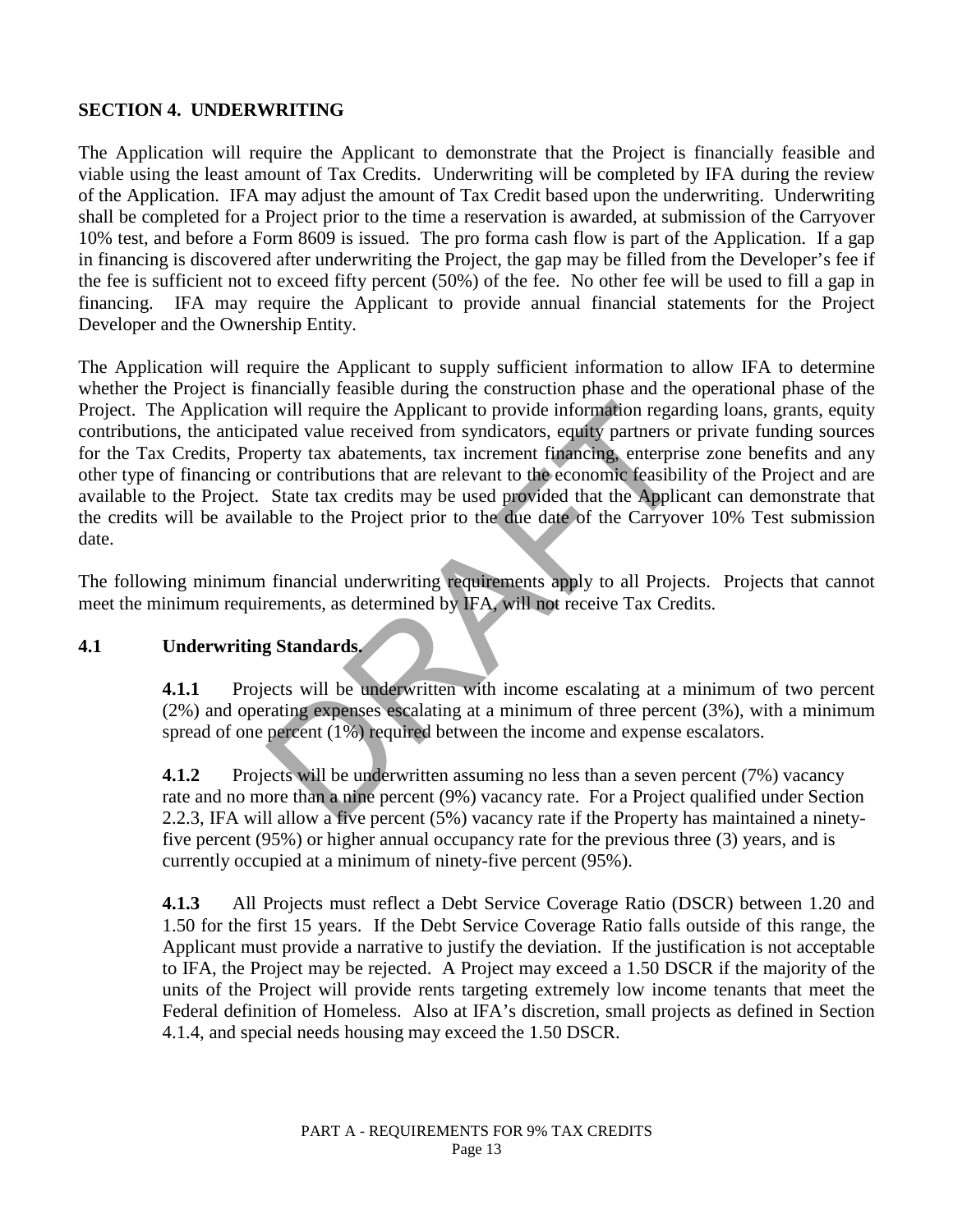**4.1.4** Projects with less than 20 Units must also demonstrate \$150 per Unit per year of net cash flow for the first 15 years. This does not apply to Projects with rental assistance through RD.

#### **4.2 Operating Expenses.**

 **4.2.1** Housing for Older Persons: Minimum of \$2,750 per Unit per year not including taxes, reserves and resident support services.

 **4.2.2** Housing for Families: Minimum of \$3,250 per Unit per year not including taxes, reserves, and resident support services.

#### **4.3 Reserves.**

**4.3.1 Operating Reserve.** The operating reserve will be the greater of 1) \$1,500 per Unit or 2) six (6) month's debt service, operating expenses and real estate taxes. The operating reserve must be in place for the first 10 years and be used solely to cover operating deficits. The Applicant must include a narrative explaining how the operating reserve will be established.

**4.3.1.1** The Applicant may use the terms and conditions of the operating reserve required by lenders or other funders financing the Project provided the reserve is equal to or greater than the reserve required by this Section.

 **4.3.1.2** The operating reserve can be funded by deferring the Developer's fees of the Project.

be in place for the first 10 years and be used solely to<br>the must include a narrative explaining how the open<br>the must include a narrative explaining how the open<br>the must include a narrative explaining how the open<br>tions<br> **4.3.1.3** The Ownership Entity may fund the operating reserve using an irrevocable letter of credit. The letter of credit will be released after the end of the 10-year period described in Section 4.3.1. If a letter of credit is used, the proceeds should not be included in the Project costs. The fees associated with obtaining the letter of credit may be included in Project costs.

 **4.3.1.4** The requirement for the operating reserve is a compliance issue and may be satisfied using the terms and conditions of the operating reserve required by lenders or other funders financing the Project provided the reserve is equal to or greater than the reserve required by this Section. Applicants are required to submit to IFA a verification that the terms and conditions of the operating reserve required by lenders or other funders financing the Project has or will be satisfied at the time a building is placed in service. If the operating reserve will be established with the final equity payment, a letter from the syndicator or investor will be required.

 **4.3.2 Replacement Reserve.** All Family Projects must budget replacement reserves of \$400 per Unit per year. All Older Persons Projects must budget replacement reserves of \$300 per Unit per year.

 **4.3.2.1** The Application will include a narrative explaining how the replacement reserve will be escrowed and used only for the replacement of capital components of the Project. The replacement reserve must be shown on the pro forma.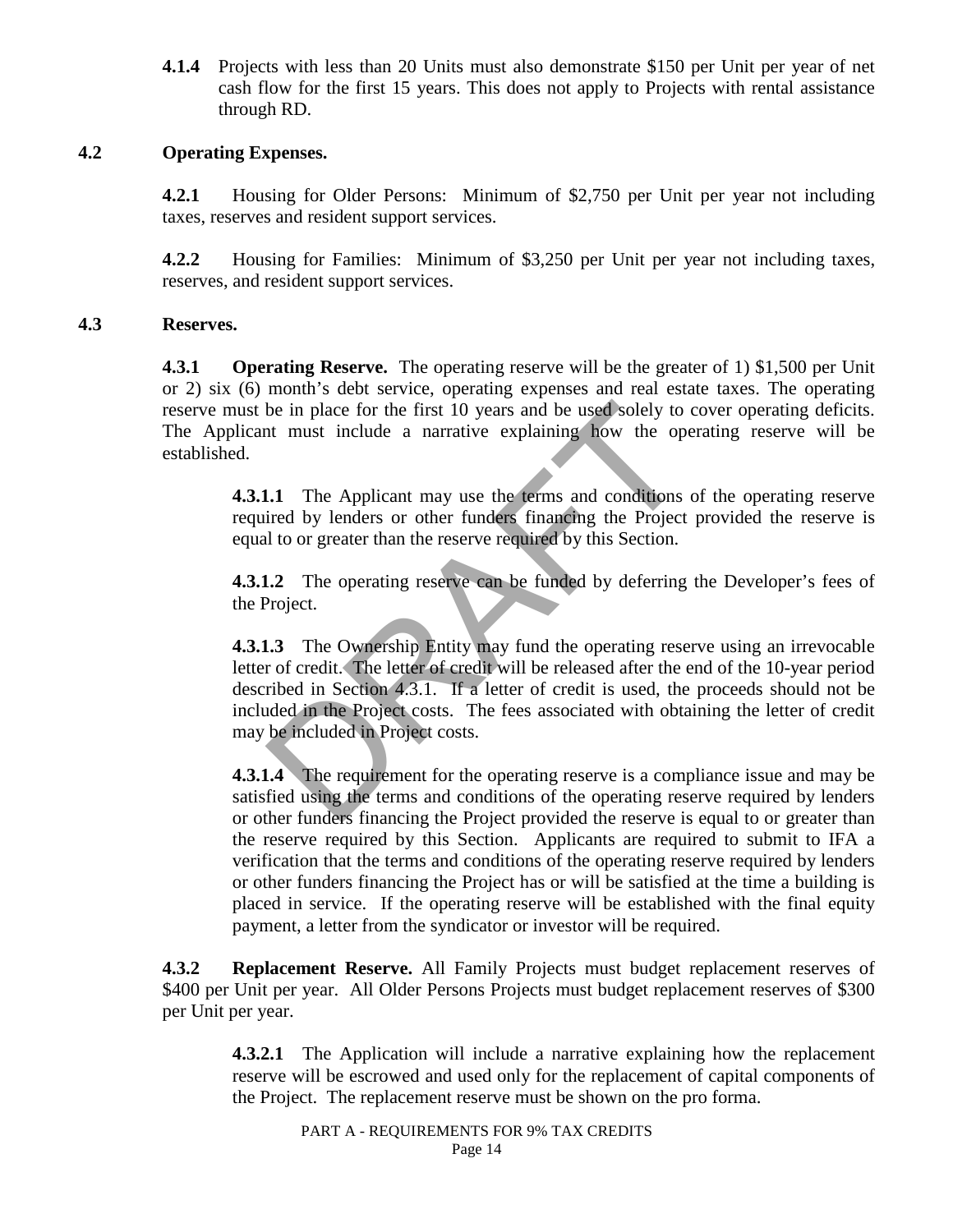**4.3.2.2** The requirement for the replacement reserve is a compliance issue and may be satisfied using the terms and conditions of the replacement reserve required by lenders or other funders financing the Project provided the reserve is equal to or greater than the reserve required by this Section. Applicants are required to submit to IFA a verification that the terms and conditions of the replacement reserve required by lenders or other funders financing the Project has or will be satisfied at the time a building is placed in service.

#### **4.4 Deferred Developer Fees.**

**4.4.1** Developer fees can be deferred to cover a gap in funding sources as long as:

1. The entire amount will be paid within 15 years and meets the standards required by the IRS to stay in basis;

2. The deferred portion does not exceed fifty percent (50%) of the total amount as of the full Application; and

3. Payment projections do not negatively impact the operation of the Project.

If the deferred Developer fee cannot be paid within 15 years, IFA will consider the unpaid amount to be a Developer contribution to the Project. Each of these will be determined by IFA. Nonprofit organizations must include a resolution from the Board of Directors allowing such a deferred payment obligation to the Project. The deferred Developer fee must be paid from the net cash flow and not be calculated into the minimum Debt Service Coverage Ratio.

#### **4.5 Financing Commitment.**

The deferred portion does not exceed fifty percent (50%)<br>
bull Application; and<br>
Payment projections do not negatively impact the operation<br>
d Developer fee cannot be paid within 15 years, IFA<br>
a Developer contribution to **4.5.1** For all Projects proposing private construction and permanent financing, a letter of intent from the lending institution on their letterhead is required. This letter must clearly state the term of the permanent loan, how the interest rate will be indexed and the current rate at the time of the letter, the amortization period, fees, and any prepayment penalties, anticipated security interest in the Property and lien position. The letter of intent must extend at least 6 months beyond the Application due at IFA date.

**4.5.2** For all other sources, except state HOME funds, IFA-approved participating Cities with allocated HOME funds, a commitment for funding must be made in advance. This includes any other grants, loans, tax credits, tax increment financing, etc. Documentation that specifies the value of the commitment, the purpose the funds can be used for, and time limitations related to the commitment must be provided from the Entity making the commitment.

**4.5.3** Unless a request is being submitted for a loan from IFA, Applications may only include one set of proposed funding sources. IFA will not consider multiple funding scenarios. A Project will be ineligible for allocation if any of the listed funding sources will not be available in an amount and under the terms described in the Application. IFA may waive this limitation if the Project otherwise demonstrates financial feasibility. If a loan is being requested from IFA for a revolving loan program, the Applicant may submit the designated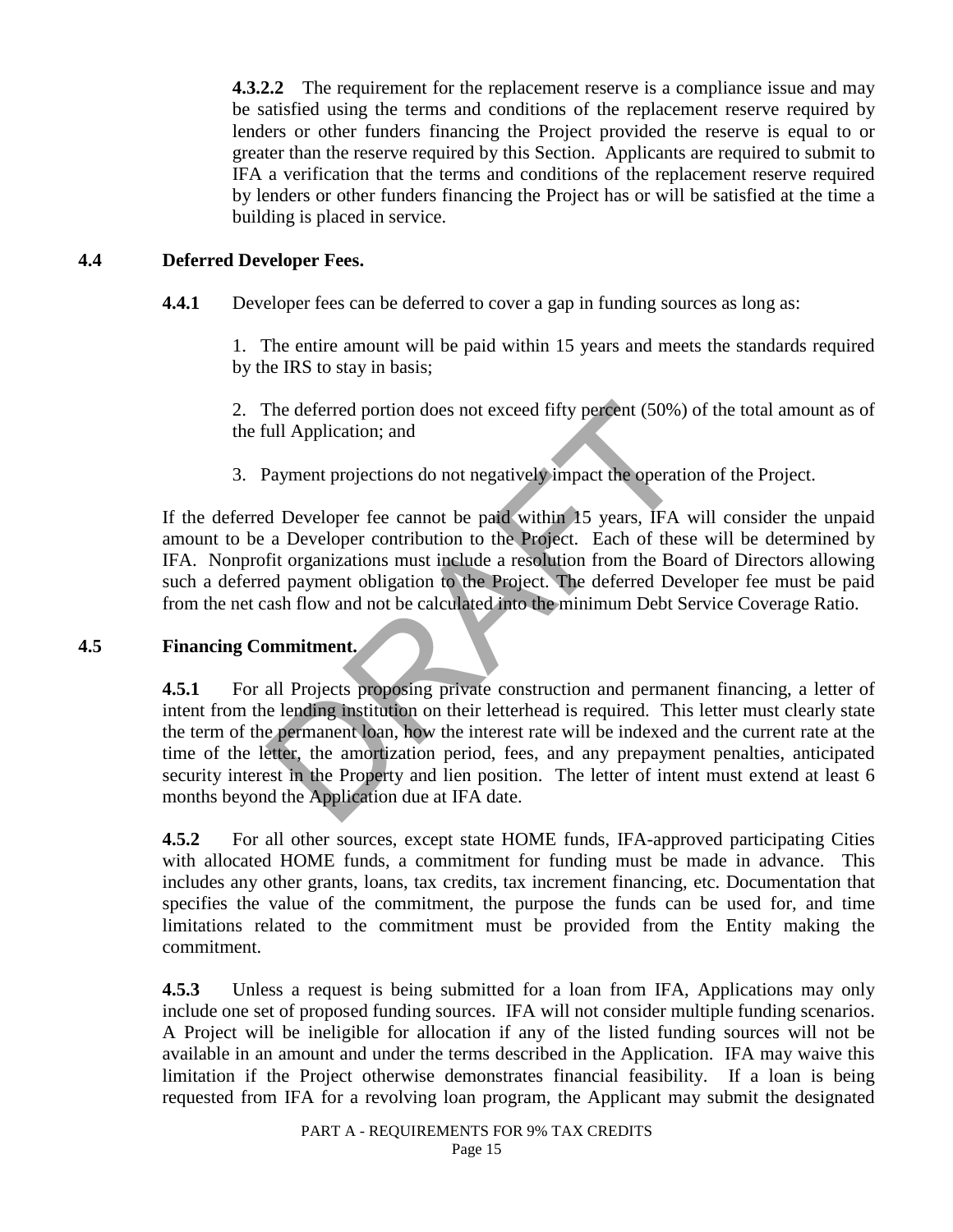financial documents listing the IFA construction and/or permanent loan(s) listed as a source, and may submit the designated financial documents with an alternative source for the construction and/or permanent loan(s).

## **4.6 Developer and Builder Fees.**

**4.6.1** Developer fees (including overhead and profit and Consultant fees) shall not exceed the percentages described below. For new construction, the Developer's fee is calculated as a percentage of Total Project Costs minus land, Developer's fee, Developer's overhead and profit, Consultant Fees and Project reserves. For Acquisition/Rehabilitation or Rehabilitation Projects, the Developer's fee is listed in the schedule below. The fees will be limited as follows:

| <b>Project Type</b>                                                                | <b>Fee Limit</b>                 |
|------------------------------------------------------------------------------------|----------------------------------|
| Developer fee for New Construction Projects:                                       |                                  |
| First 36 units within the project                                                  | Not to exceed 14%                |
| Remaining units within the project above 36                                        | Not to exceed 12%                |
|                                                                                    |                                  |
| Developer fee for Acquisition/Rehabilitation or Rehabilitation Projects:           |                                  |
| Rehabilitation Portion of Acq/Rehab or Not to exceed 16% of the Total              |                                  |
| Rehab Projects, including Adaptive Reuse, Project Costs minus                      | land,                            |
| Historic, and Preservation Projects                                                | building purchase (existing      |
|                                                                                    | structures), Developer'<br>fee,  |
|                                                                                    | Developer's overhead and profit, |
|                                                                                    | Consultant Fees, and Project     |
|                                                                                    | reserves.                        |
| Acquisition Portion of Acq/Rehab Projects,                                         | Not to exceed 8% of the          |
| including Adaptive Reuse, Historic, and                                            | purchase cost of the buildings   |
| <b>Preservation Projects</b>                                                       | (existing structures).           |
| 4.6.2 Builder and general contractor fees will be limited to a total of twelve per |                                  |
| of the Hard Construction Costs.                                                    |                                  |
|                                                                                    |                                  |
| $A \wedge A$ rat $A \wedge B$ is $A \wedge C$ the $A \wedge B$                     |                                  |

**4.6.2** Builder and general contractor fees will be limited to a total of twelve percent (12%) of the Hard Construction Costs.

 **4.6.3** In the event the Developer fee, Consultant fee or builder fee limits are in excess of the limits imposed, IFA will make the appropriate adjustments during the underwriting phase of the evaluation of the Applications.

**4.6.4.** When the General Partner of the Ownership Entity is a nonprofit organization, the Nonprofit shall receive no less than fifty percent (50%) of the combined total of the Developer and Consultant fee.

 **4.6.5** IFA reserves the right to limit professional fees in Section IV of the Cost and Credit Calculation of the on-line application if deemed excessive.

### **4.7 Other Fees and Considerations.**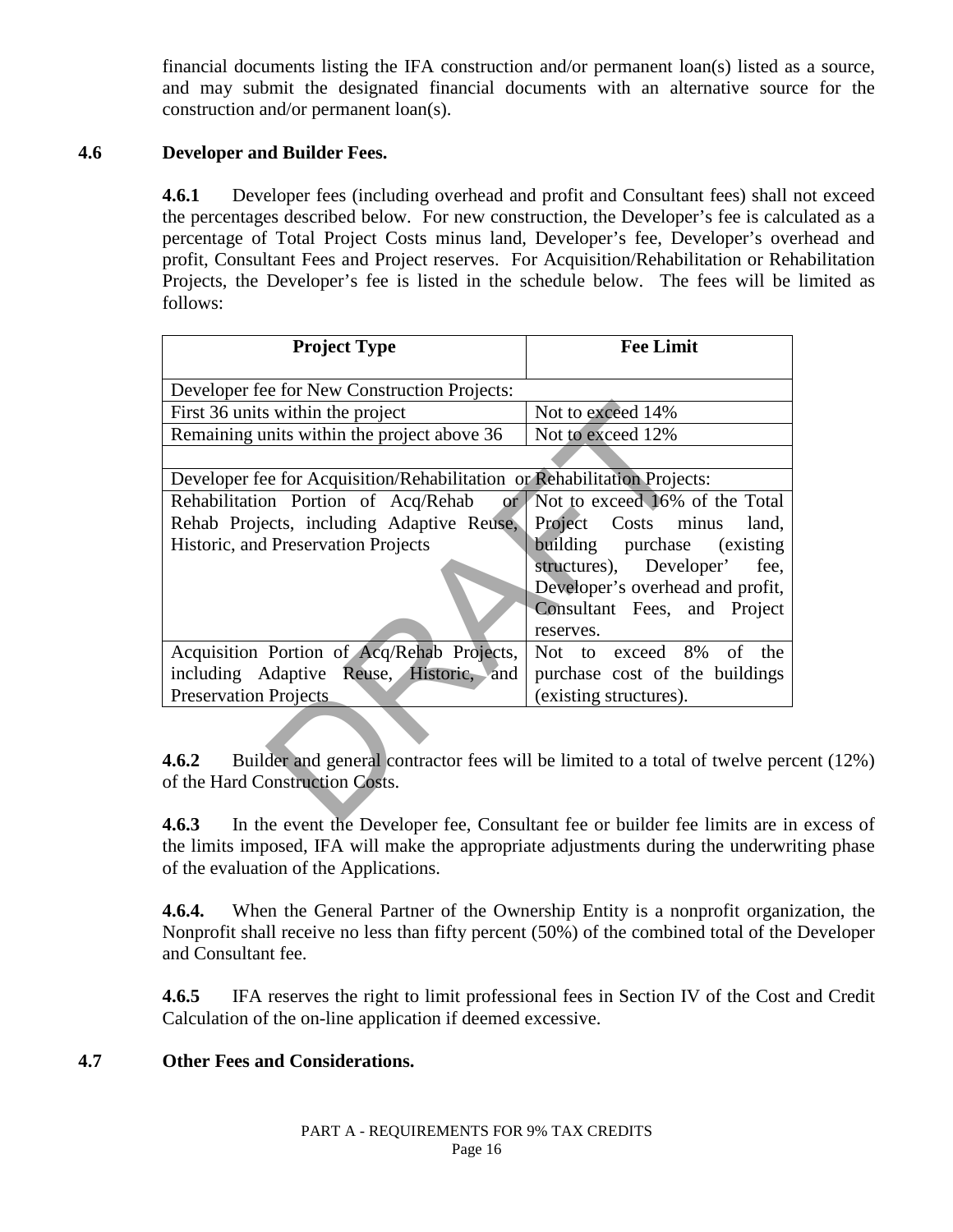**4.7.1 Investor Services Fees.** Investor services fees are an allowable expense and shall be calculated into the minimum Debt Service Coverage Ratio.

**4.7.2 Construction Contingency Funding.** All new construction Projects shall have a hard cost Construction Contingency line item of no more than five percent (5%) of total Hard Construction Costs, including Builder Profit and Builder Overhead, less Construction Contingency. For Acquisition/Rehabilitation or Preservation Projects, the hard costs Construction Contingency limits will be no less than seven percent (7%) and no more than twelve percent (12%); for Adaptive Reuse and Historic Preservation Projects the hard cost Construction Contingency limits will be no less than eleven percent (11%) and no more than fourteen percent (14%) of the total Hard Construction Costs, including Builder Profit and Builder Overhead, less Construction Contingency.

**4.7.3 Project Ownership.** There must be a common ownership between all Units and buildings within a single Project for the duration of the Extended Use Period.

housing assistance to ensure that the Applicant doe<br>
combining HUD housing assistance with other forms<br>
that combine HUD housing assistance with Tax Credits<br>
to IFA. HUD and IFA have entered into a Memora<br>
procedures that **4.8 Subsidy Layering Review.** HUD is required to undertake subsidy layering reviews of each Project receiving HUD housing assistance to ensure that the Applicant does not receive excessive government subsidies by combining HUD housing assistance with other forms of federal, State or local assistance. For Projects that combine HUD housing assistance with Tax Credits, HUD has delegated the subsidy layering review to IFA. HUD and IFA have entered into a Memorandum of Understanding ("MOU") governing the procedures that IFA must follow when undertaking the subsidy layering review. Generally, the fee limits for Developer's fee, overhead, builder's profit and other fee limits set forth in this QAP in Sections 4.6 and 4.7 will be applied by IFA in its subsidy layering review. IFA will complete the subsidy layering review for applicable Projects after the Applicant and HUD submit relevant documentation for review at Carryover. This information includes the results of HUD's underwriting analysis, the Applicant's proposed development costs, and information concerning any syndication of the Project. IFA will undertake the subsidy layering review for each Project after completion of HUD's and IFA's underwriting, if applicable. IFA will complete a second subsidy layering review at the time the IRS Form 8609 is issued for the Project. IFA reserves the right, without amending this QAP, to amend its subsidy layering procedures as necessary to comply with changes in applicable federal law or regulations, HUD guidelines or the MOU. HOME and CDBG funding, when combined solely, with Tax Credits do not trigger the subsidy layering review process.

**4.9** Unit Cost Cap. IFA shall not award LIHTC to a Project in which the cost per unit is greater than the amounts listed below less the costs of off-site land improvements. Enterprise Zone sales tax rebates and utility company rebates for energy efficiency measures will be included in the calculation of total project costs.

| All projects except those with Federal or State Historic Tax Credits |           |           |           |           |
|----------------------------------------------------------------------|-----------|-----------|-----------|-----------|
| 3 bedrooms<br>2 bedrooms<br>4 bedrooms<br>1 bedroom-<br>0 bedrooms   |           |           |           |           |
| \$120,000                                                            | \$135,000 | \$160,000 | \$190,000 | \$210,000 |

Unit cost caps are maximum amounts. IFA provides no guarantee that Projects at or below the Unit cost caps will be deemed financially feasible. At the time of the Carryover 10% Test or 8609 Application, if the Project costs exceed the unit cost caps, the Developer must provide a narrative explaining the extenuating circumstances and request an exception to the unit cost cap.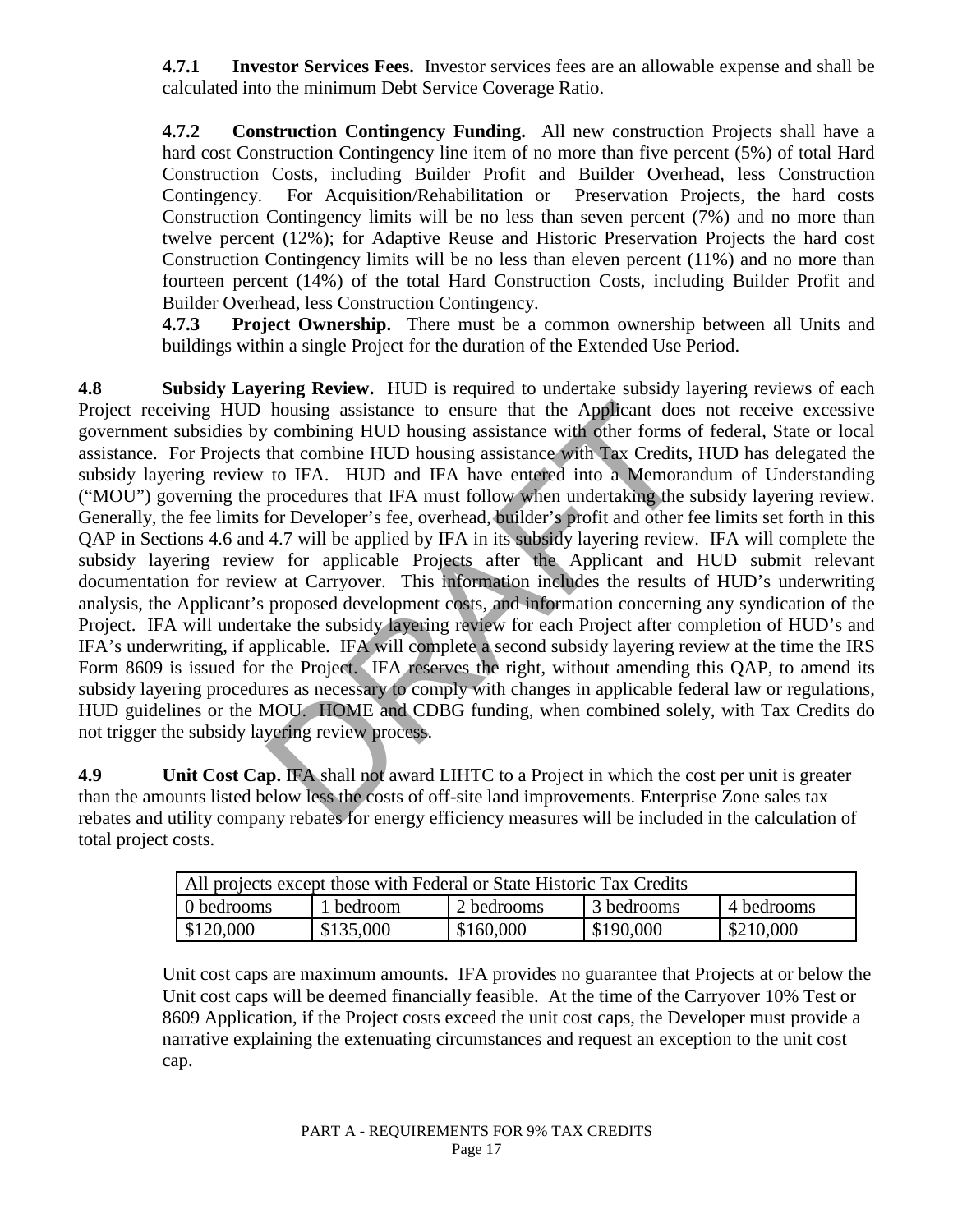**4.9.1** Projects receiving state and/or federal historic rehabilitation Tax Credits will be allowed to deduct the residential portion of the historic Tax Credit from the Project costs to allow for stricter rehabilitation standards and the costs of off-site land improvements, however, IFA shall not award LIHTC to a Project if the overall cost per unit, less the residential portion of federal historic tax credits, is greater than the unit cost cap listed below:

| Projects with Federal or State historic rehabilitation tax credits (total |  |  |  |  |  |
|---------------------------------------------------------------------------|--|--|--|--|--|
| project costs less residential portion of federal historic tax credits)   |  |  |  |  |  |
| 3 bedrooms<br>0 bedrooms<br>2 bedrooms<br>1 bedroom<br>4 bedrooms         |  |  |  |  |  |
| \$180,000<br>\$210,000<br>\$155,000<br>\$230,000<br>\$140,000             |  |  |  |  |  |

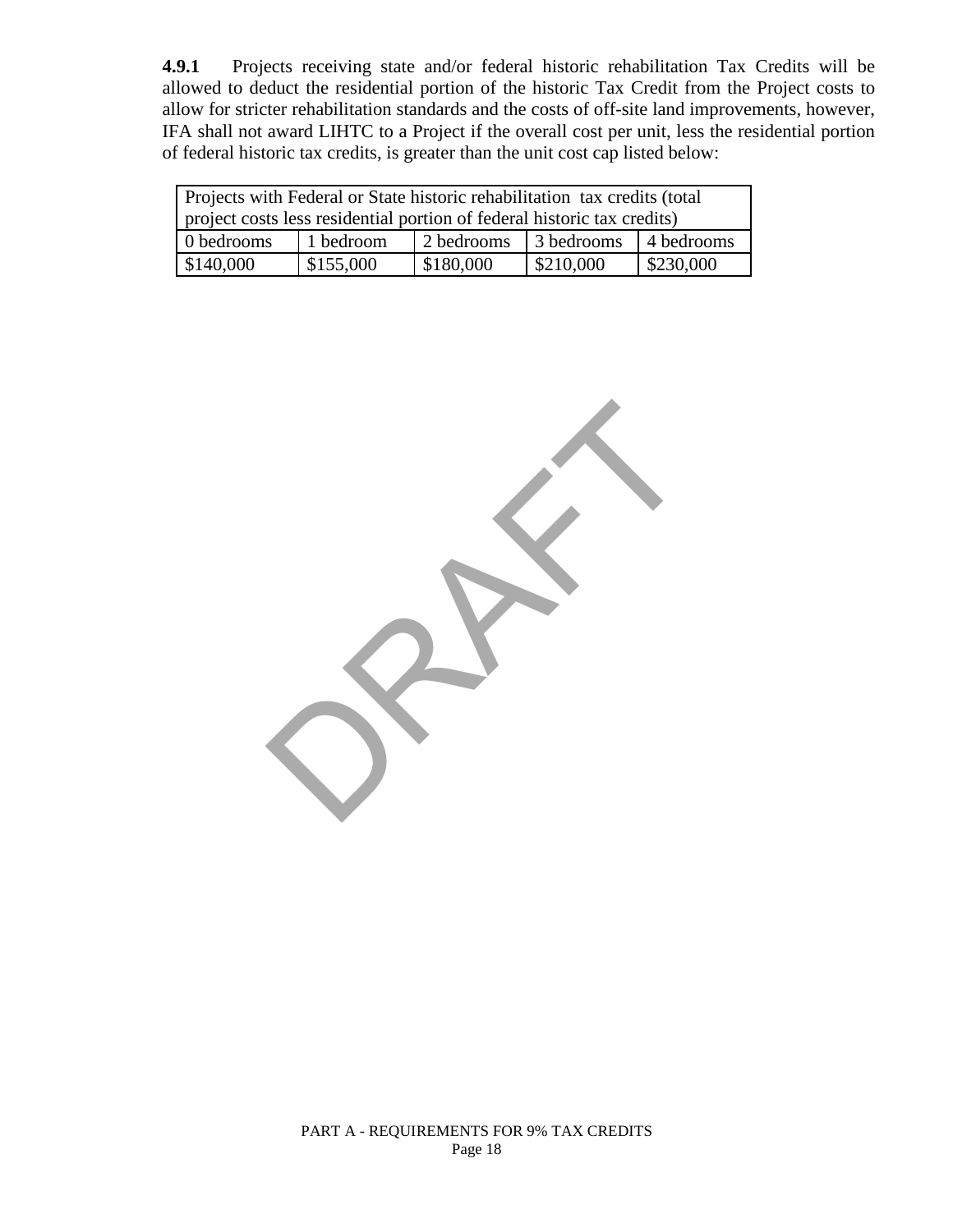### **SECTION 5. THRESHOLD REQUIREMENTS - ALL DEVELOPERS\OWNERSHIP ENTITIES**

To be considered for a reservation of Tax Credits, a Project must demonstrate that it meets the requirements described in this Section.

**5.1 Complete Application.** In order for IFA to review an Application fairly and accurately, it must be complete. If there is not adequate information provided to review the Application, and upon request from IFA to the Applicant, adequate information is not submitted, then IFA shall reject the Application. In the case that additional information is requested by IFA, the notice for information will be sent via mail, facsimile, email, or through the online Application. The Applicant will have 14 calendar days to respond to the initial written deficiency notification, as specified in the notice for information. The Applicant may contact the Tax Credit Manager or other Tax Credit staff during this period to request clarification. IFA reserves the right to contact the Applicant in other ways to clarify information contained in the Application**.**

**5.2 Legal Ownership Entity.** The Ownership Entity must be formed prior to submission of the Application. For the purposes of the Application, the Applicant is the Ownership Entity.

**5.3 Location Requirements.** The proposed Project must be located in an incorporated city. Applications shall not contain or propose alternate sites. Alternate sites must be presented as separate Projects with separate Applications.

**5.4 Readiness to Proceed.** The Applicant must be ready to proceed with the Project by documenting site Control, site suitability, adherence to building standards, and a Qualified Development Team. Refer to Appendix 1, Threshold Requirements for Building, Construction, Site and Rehabilitation for related requirements. In addition, the following must also be met:

# **5.4.1 Appraisals**

- provided a approximation and Markov and Supplication and Supplication and Supplications.<br>
Dependence of Project must be located ontain or propose alternate sites. Alternate sites must<br>
plications.<br>
Dependence to building s **5.4.1.1 Land/Acquisition with an Identity of Interest**. For land and buildings which are acquired from a party with an Identity of Interest, the Applicant must provide an appraisal by an MAI certified appraiser who is not a related party. The appraisal must be no more than 180 days old on the date that the Application is submitted to IFA. The appraisal may be submitted to IFA 30 days following the Application due date.
- **5.4.1.2 State HOME funded Projects.** For all Projects that are requesting State HOME funds, the Applicant must provide an appraisal by an MAI certified appraiser who is not a related party. The HOME program requires the appraisal in order to determine the market value of the acquired land and/or buildings. The appraisal must be no more than 180 days old on the date that the Application is submitted to IFA. The appraisal may be submitted to IFA 30 days following the Application due date.

 **5.4.2 Qualified Development Team.** The Application will require the Applicant to identify the Qualified Development Team also referred as QDT. The Applicant will be required to provide a narrative describing the function of each mandatory member of the Qualified Development Team and explain how the Qualified Development Team possesses the necessary experience to successfully complete the proposed Project and all other projects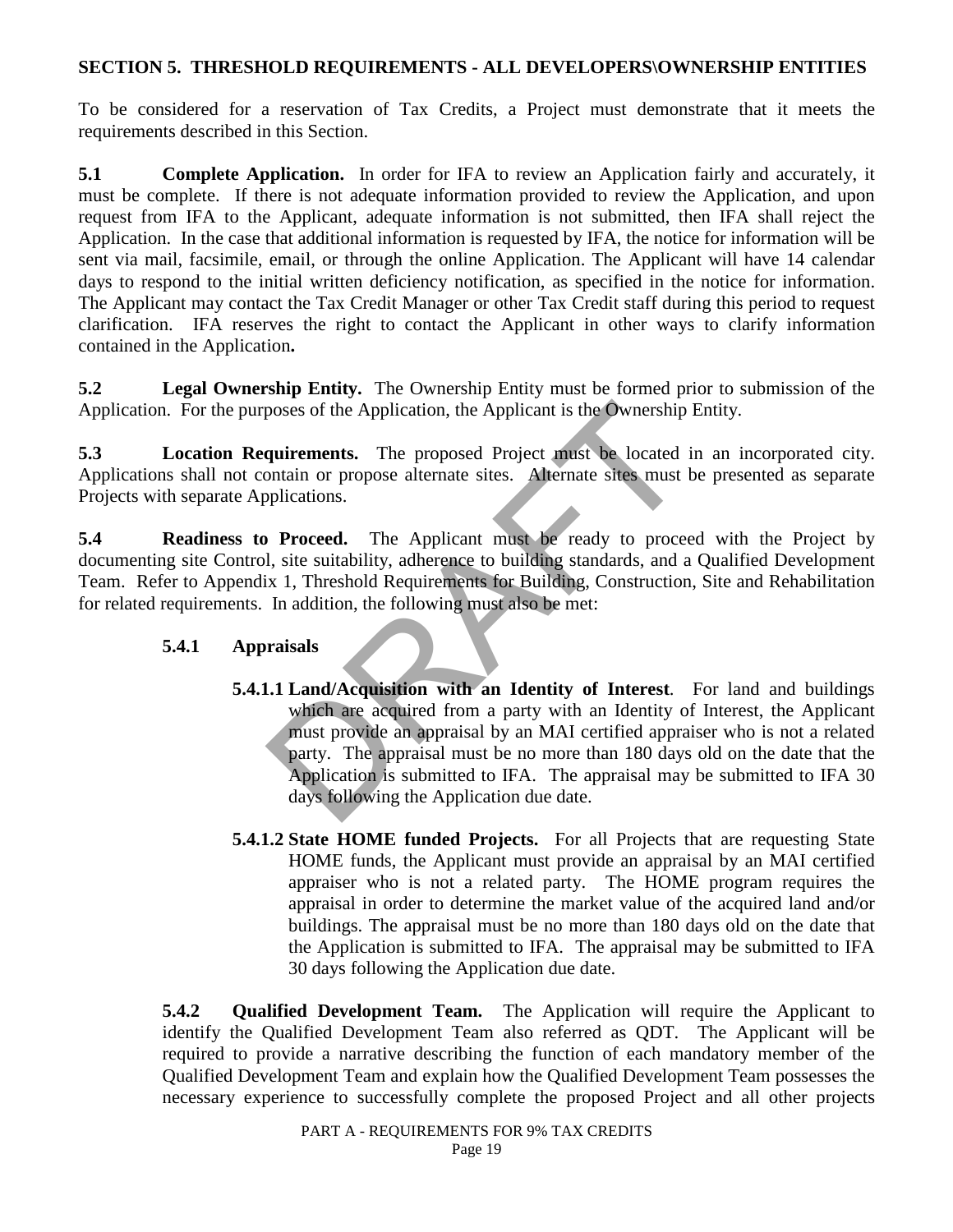under construction, and that it has developed projects of comparable size and financing complexity. Either the Developer, Managing Member, General Partner or Development Consultant must have Materially Participated in a LIHTC project that has received an 8609 from any state within the past five (5) years. The qualifications of the QDT will be evaluated again at Carryover and the reservation of Tax Credits may be revoked, at the sole discretion of IFA, if the QDT is not qualified to successfully complete the proposed Project. The Project Developer or Developer representative must attend a mandatory developer application training session, as noted in QAP Section 3.2.3. The Management Company/Manager must have at least three (3) years of experience successfully managing a Section 42 Property.

As part of the Application and at such other times as required by IFA, a financial background check may be completed for the Project Developer, General Partner/Managing Member, Consultant, and the Management Company, or the Affiliates of any of the foregoing. If the background check discloses any financial difficulties, risks or similar matters that IFA believes might substantially impair or harm the successful development and operation of the Project as a qualified low-income housing Project, IFA may:

1. Refuse to allow the Qualified Development Team member to participate in the Tax Credit Program;

2. Reject or disqualify an Application and cancel any Credit reservation and Carryover allocation; and/or

3. Demand additional assurances that the development, ownership, operation or management of the Project will not be impaired or harmed (such as performance bonds, pledging unencumbered assets as security, opinions of financial solvency by an independent certified public accountant, or such other assurances as determined by IFA).

Refuse to allow the Qualified Development Team mem<br>Credit Program;<br>Reject or disqualify an Application and cancel any<br>yover allocation; and/or<br>Demand additional assurances that the development,<br>agement of the Project will  **5.4.3 Capital Needs Assessment for Rehabilitation, Preservation and Adaptive Reuse**  Projects. The Application will require the Applicant to acknowledge the Capital Needs Assessment requirement and that IFA will require the Capital Needs Assessment prior to the start of construction. For the requirements related to the Capital Needs Assessment, refer to Appendix 1, Threshold Requirements for Building, Construction, Site and Rehabilitation.

**5.4.4 Commitment to Notify Public Housing Authority (PHA) of Vacancies.** The Application will require the Applicant to acknowledge the Commitment to Notify Public Housing Authority (PHA) of vacancies.

**5.4.5. Notification of Chief Executive Officer of Local Jurisdiction.** The Applicant shall provide accurate information through the online Application identifying the Chief Executive Officer of the local jurisdiction where the proposed Project is located. The letter shall include the name, address, and email address of the Chief Executive Officer of the local jurisdiction. A summary of the characteristics of the proposed Project, and an area for the Chief Executive Officer to comment on the Project will be sent by IFA through the online Application.

 **5.4.6 Ineligible Applicant/Significant Parties.** For this Section, the term "Significant Parties" includes, but is not limited to, the Ownership Entity, the eventual owner of the Tax Credit Project, the eventual taxpayer of the Tax Credit Project, the Developer, General Partner,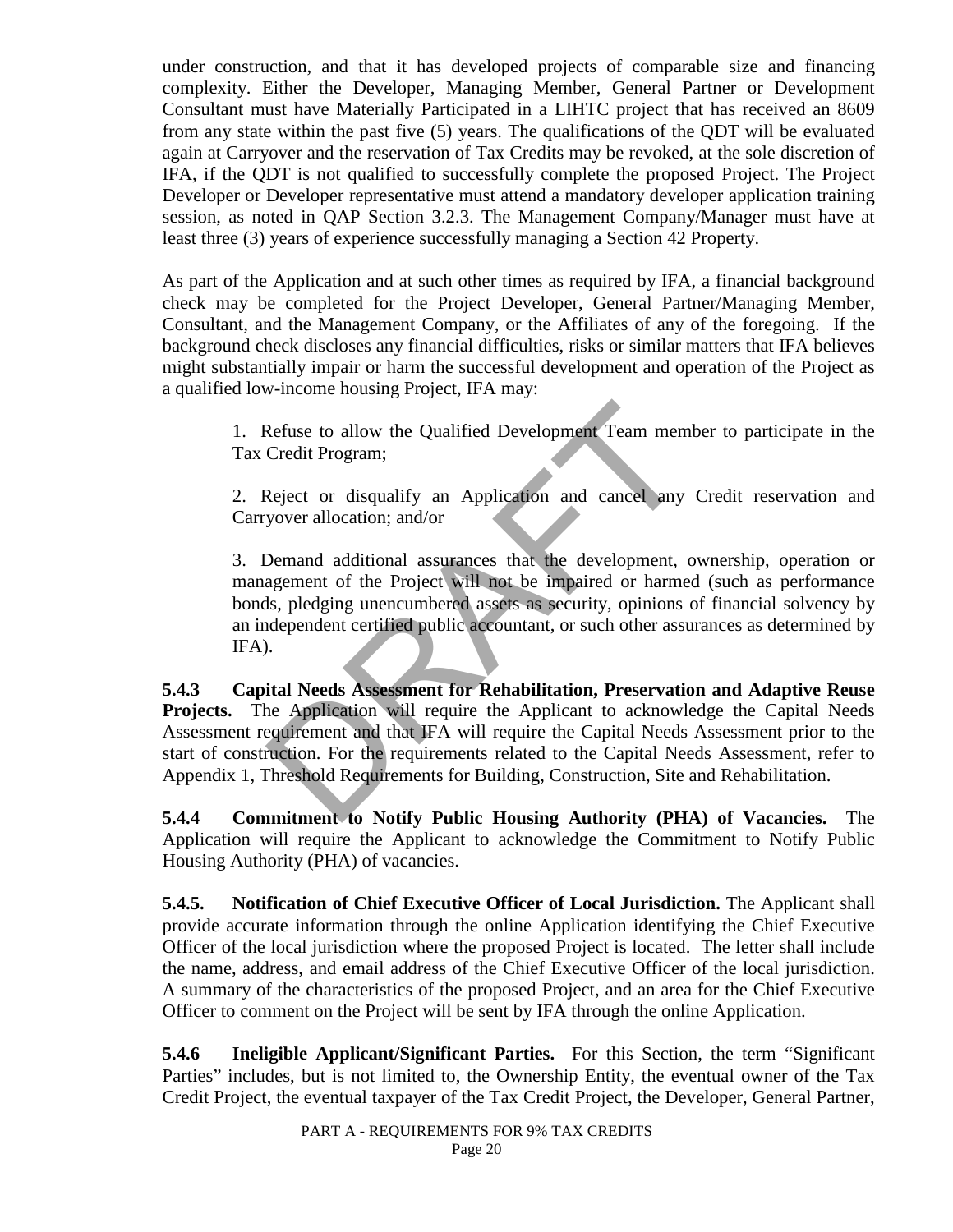Managing Member, accountant, architect, engineer, financial consultant, any other consultant, management agent and the general contractor, and other Persons determined by IFA to have a commonality of Control or of personnel with any Significant Party.

 **5.4.6.1** The following Significant Parties and the projects with which they are associated may be ineligible to participate in the LIHTC Program and may not receive a Tax Credit Reservation, Tax Credit Allocation at Carryover time or a Form 8609:

> **5.4.6.1.1** Significant Parties who have Materially Participated in any Project that has had unsatisfactory performance, in Iowa or any other state, with a state sponsored or assisted program, as determined by IFA. This would include parties who have 90-day delinquent loans to any IFA program. Unsatisfactory performance may include, but is not limited to, a default of any obligation owed to IFA in any of its programs or an uncorrected default of any agreement between the Significant Party and IFA.

IFA.<br>
5.4.6.1.2 Significant Parties who have served<br>
General Partner, managing member, accounta<br>
management agent, financial consultant, or any<br>
Entity that has unsatisfactory performance, in Iowa<br>
a state sponsored or ass **5.4.6.1.2** Significant Parties who have served as an officer, director, General Partner, managing member, accountant, architect, engineer, management agent, financial consultant, or any other consultant of any Entity that has unsatisfactory performance, in Iowa or any other state, with a state sponsored or assisted program, or under any agreement or loan, as determined by IFA. This would include Entities that have one or more 90 day delinquent loans with IFA. Unsatisfactory performance may include, but is not limited to, a default of any obligation owed to IFA in any of its programs or an uncorrected default between the entity and IFA.

**5.4.6.1.3** Significant Parties who have Materially Participated in a Project that has received from IFA or from any other state a Form 8823 on which a box in the column headed "Out of compliance" has been checked (regardless of whether the non-compliance for which the Form 8823 was issued has subsequently been corrected) or who have a history of repeated or significant Tax Credit compliance deficiencies, even if such significant Tax Credit compliance deficiencies have not resulted in an uncorrected Form 8823. IFA may consider as mitigating or aggravating factors, the number of instances of non-compliancy, whether the non-compliance has been corrected, the speed with which the Project was brought back into compliance, and the degree of Control of the significant party in question over the out-of-compliance Project. Applicants are encouraged to work with the IFA Compliance staff to correct any outstanding issues prior to the Application deadline. If corrections can not be completed prior to the Application deadline, the Applicant must submit a detailed account, on the exhibit provided in the Application, of any noteworthy compliance issues or uncorrected 8823's that have been issued with respect to properties associated with any Significant Parties. IFA issues a report, similar to an 8823, called the "Low Income Housing Tax Credit Notice of Non-Compliance –Land Use Restrictive Agreement (LURA) Extended Use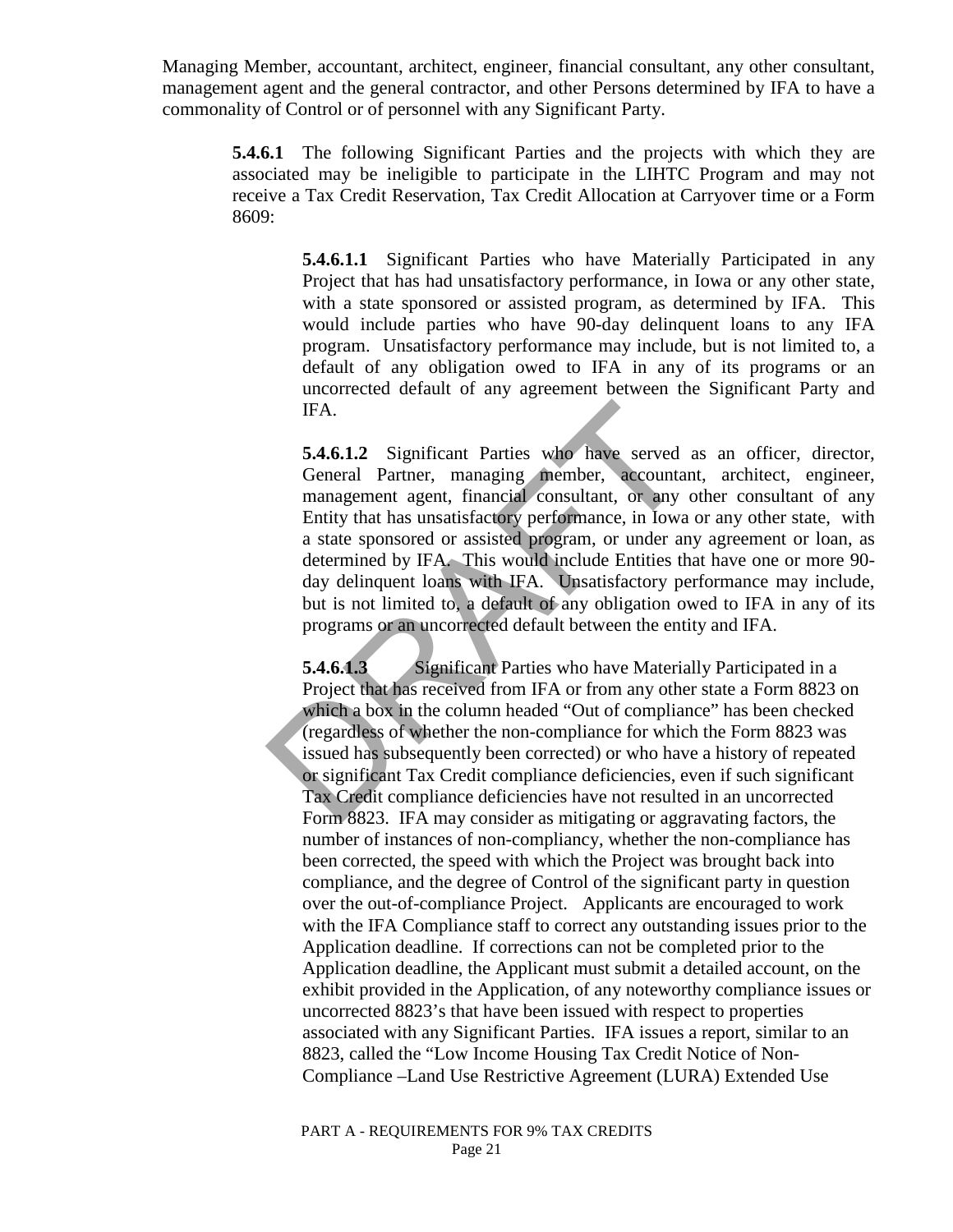Period which addresses issues that are not in compliance with the LURA to the Owner that also must be corrected.

**5.4.6.1.4** Significant Parties who have been:

- 1. Convicted of;
- 2. Entered an agreement for immunity from prosecution for;

3. Received a deferred judgment or suspended sentence or judgment for; or

4. Pled guilty, including a plea of no contest to a crime of dishonesty, fraud, tax fraud, embezzlement, bribery, payments of illegal gratuities, perjury, false statements, racketeering, blackmail, extortion, falsification, destruction of records, or crimes of violence.

 **5.4.6.1.5** Significant Parties who have been debarred from any program administered by IFA, by any other Iowa state agency, by an agency of any other state, or by any federal agency, such as, but not limited to, the Federal Excluded Parties List System (EPLS).

 **5.4.6.1.6** Significant Parties who have an Identity of Interest with any debarred entity.

crimes of violence.<br>
5.4.6.1.5 Significant Parties who have been debated administered by IFA, by any other Iowa state agen<br>
other state, or by any federal agency, such as, but n<br>
Excluded Parties List System (EPLS).<br>
5.4.6 **5.4.6.1.7** Significant Parties who fail to disclose any direct or indirect financial or other interest a member of the Project Qualified Development Team may have with another member of the Project Qualified Development Team or with the Project.

 **5.4.6.1.8** An Applicant who fails to disclose all known members of the Project Qualified Development Team.

 **5.4.6.1.9** Significant Parties who have been removed as a General Partner or managing member by the equity investor from any previously approved LIHTC Project in Iowa or any other state.

 **5.4.6.1.10** Significant Parties who have voluntarily agreed to be replaced as a General Partner or managing member of any previously approved LIHTC Project in Iowa or any other state as a result of performance issues.

**5.4.6.1.11** In the case of a syndicator, equity partner, private placement originator or limited partner, if during the construction period, the purchaser of Tax Credit equity withdraws; the limited partner may not be allowed to participate in an Iowa-based LIHTC Project for a period of at least five (5) years.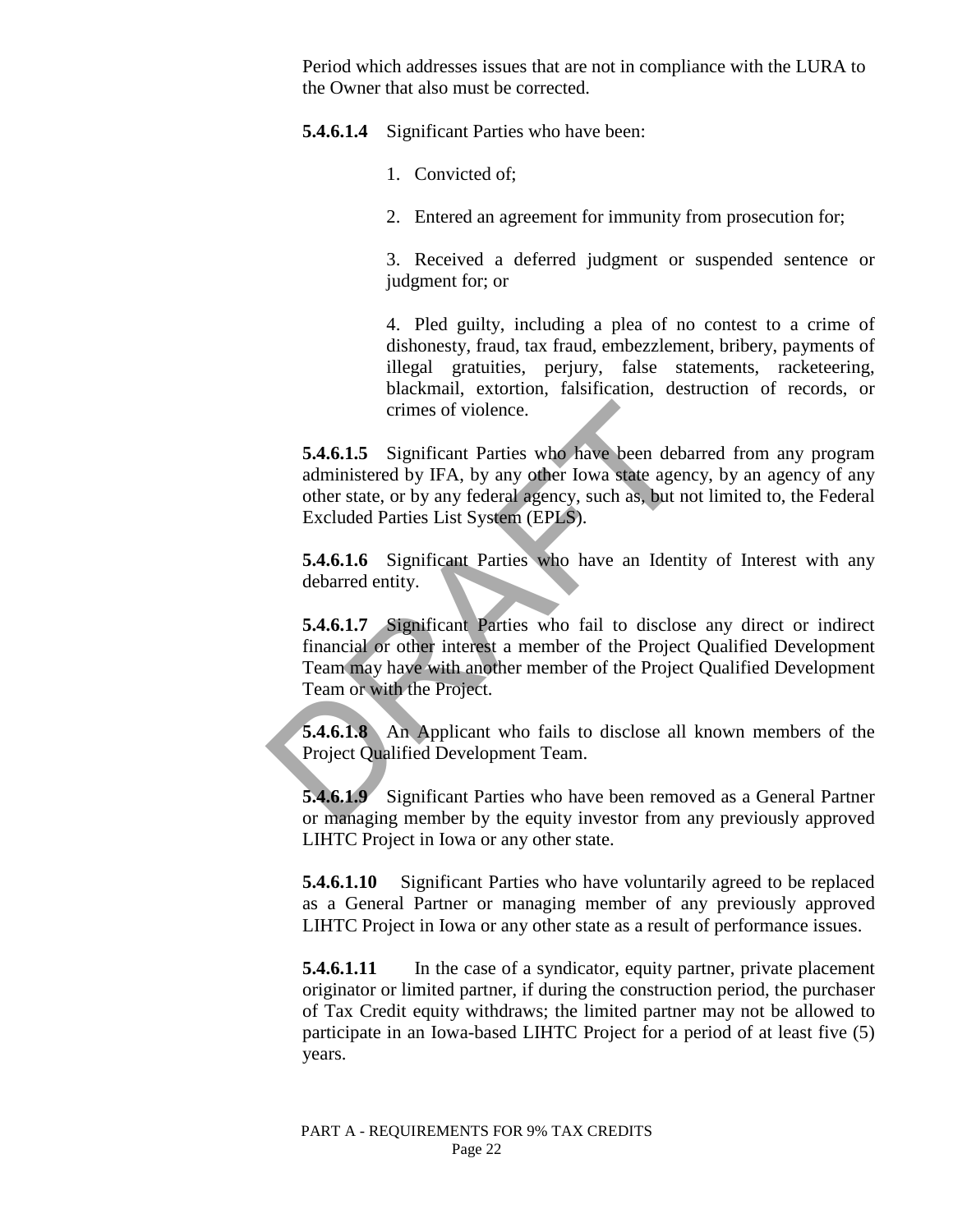**5.4.6.1.12** Significant Parties who, within the past ten years**,** have been in a bankruptcy, an adverse fair housing settlement, or an adverse civil rights settlement.

**5.4.6.1.13** Developers, Ownership Entities and the General Partners/Managing Members thereof, and consultants or any other persons determined by IFA to have a commonality of control or of personnel with any thereof, who have Materially Participated in a Project for which Tax Credits awarded in a prior 9% Tax Credit round were returned to IFA in calendar year 2012 prior to the closing of such project's equity investment and no subsequent year tax credits were issued to replace the returned tax credits.

An ownership entity or developer, who returns excess tax credits at the time of the 8609 issuance, or returns 4% tax credits at any time, will not be disqualified from participating in the current tax credit funding round.

**5.4.6.1.14** Developers, Ownership Entities and the General Partners/Managing Members thereof, and consultants or any other persons determined by IFA to have a commonality of control or of personnel with any thereof, who have Materially Participated in a Project that was awarded Tax Credits in 2011 or 2012 in which the Project costs exceeded the applicable unit cost cap at the time of the Carryover 10% Test or 8609 Application.

**5.4.6.1.14** Developers, Ownership Entities<br>
Partners/Managing Members thereof, and consulta<br>
determined by IFA to have a commonality of cont<br>
any thereof, who have Materially Participated in a l<br>
Tax Credits in 2011 or 2 **5.4.6.2** In the event IFA discovers that the Applicant, its Affiliates or other Significant Parties or any other Person with an Identity of Interest associated with the Project have misrepresented the certifications made consistent with this Section or Section 2.3, Tax Credit Cap for a Single Developer; or the Applicant, its Affiliates, other Significant Parties or any other Person with an Identity of Interest associated with the Project has failed to make the disclosures required by the QAP and Application: or the Applicant, its Affiliates, other Significant Parties or any other Person with an Identity of Interest associated with the Project made any material misrepresentation on the Application or in any of the documents submitted with the Application; or that the Form 8609 Part II elections are not the same as those represented on the Application, IFA may do one or more of the following: bar the offending party from applying for Tax Credits for a period of up to five years, revoke the Tax Credit Reservation awarded or issue a Form 8823 if the Project has been placed in service.

**5.5 Displacement of Tenants.** IFA will accept Applications that have displaced (or will displace) tenants, although involuntary permanent displacement of existing tenants is strongly discouraged. IFA reserves the right to reject any Application that fails to minimize permanent displacement of tenants and/or provide an adequate relocation plan. A formal relocation plan must be submitted with the Application if the Project scope requires any form of temporary or permanent relocation of existing tenants. The proposed relocation plan must provide an overview of the need for relocation, a proposed timeline, an estimated budget, and other information as requested in the Application to document that the need for temporary or permanent relocation of existing tenants is adequately addressed.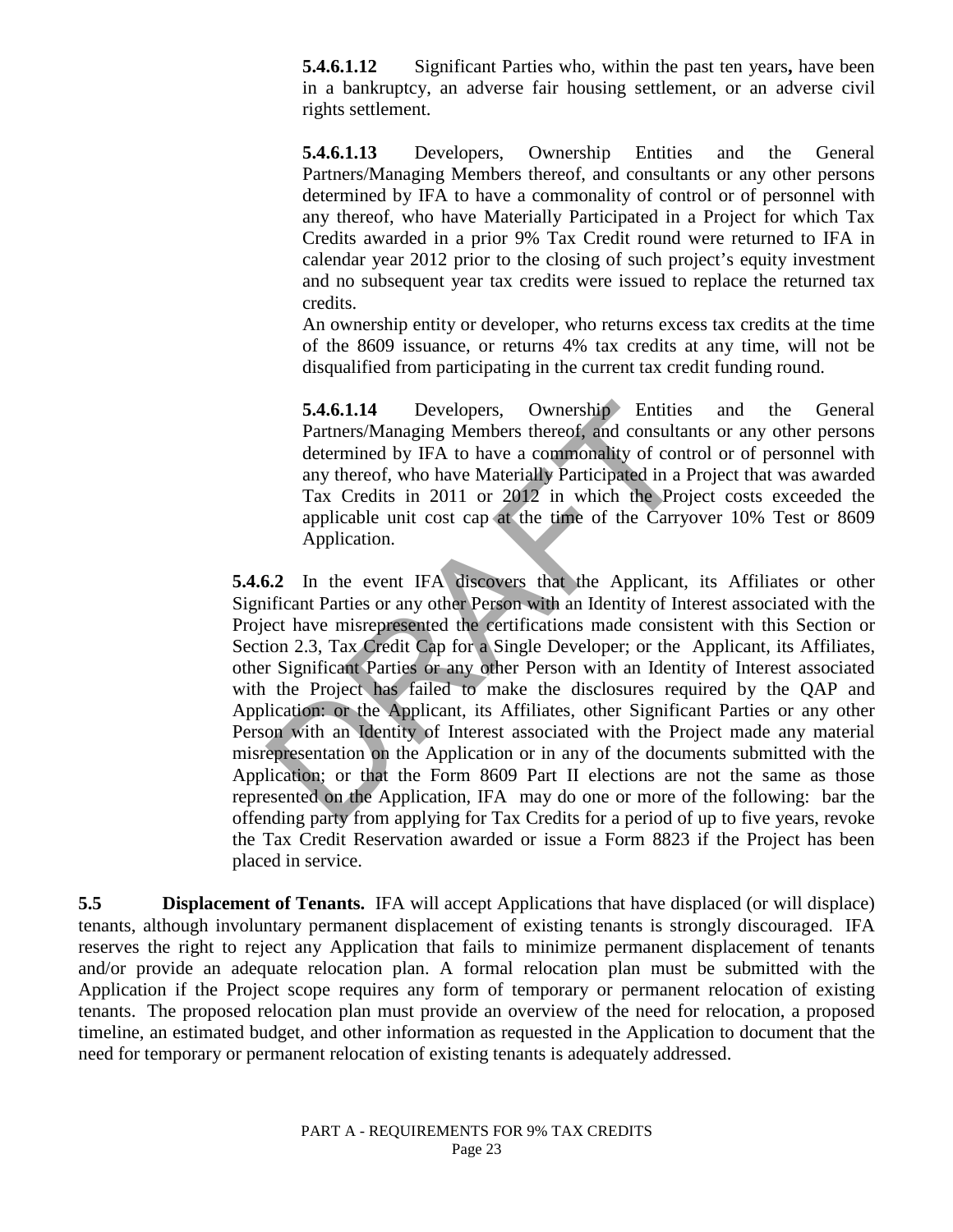**5.6 Confirmation of Eligibility—Rehabilitation or Acquisition.** The Application will require the Applicant to confirm eligibility under IRC Section  $42(d)(2)(B)(ii)$  (the 10-year rule) by listing each building by address, the date the building was placed in service by the Applicant from whom the building was or will be acquired, the date the building was or is planned for acquisition by the Applicant, and the number of years between the date the building was last placed in service and the expected date of acquisition. If the number of years for any building is less than 10 years, the Applicant must explain any exception under the Internal Revenue Code which would make the building eligible for Tax Credit under IRC Section  $42(d)(2)(B)(ii)$ .

ehabilitation Expenditure limited to Hard Construction<br>ty percent (20%) or the \$25,000 requirement has been<br>s in the Project qualify for the exception provided for in<br>cent (20%) basis requirement or that all the buildings **5.7 Rehabilitation Standards.** The Application will require the Applicant to provide information regarding Rehabilitation Expenditures for each building as specified in Appendix 1, Threshold Requirements for Building, Construction, Site and Rehabilitation. The Applicant must identify, with respect to each building as required by the Application, the Rehabilitation Expenditures as defined in IRC Section  $42(e)(2)$  which shall be allocable to or substantially benefit the Low-Income Units in such building. The Application must show the calculations for whether the amount of Rehabilitation Expenditures is at least equal to the greater of twenty percent (20%) of the expected adjusted basis of the building or a \$25,000 Rehabilitation Expenditure limited to Hard Construction Costs per Low-Income Unit. If neither the twenty percent (20%) or the \$25,000 requirement has been met, the Applicant must indicate that all buildings in the Project qualify for the exception provided for in IRC Section 42(e)(3)(B) regarding the twenty percent (20%) basis requirement or that all the buildings qualify for the exception provided for in IRC Section  $42(f)(5)(B)(ii)(II)$  regarding the \$6,200 per Unit requirement or that there are different circumstances for each building as described by the Applicant.

**5.8 Building Standards.** Preliminary site plan, floor plans and elevations are to be submitted with the Application to IFA for all of the buildings in the proposed development. The Applicant must demonstrate that they have or will meet local state and federal standards that apply to the Project, and meet IFA's minimum development characteristics. For additional requirements and a list of the minimum development characteristics, refer to Appendix 1, Threshold Requirements for Building, Construction, Site and Rehabilitation.

**5.9 Scattered Sites.** The Applicant must submit a composite Application reflecting the total of all sites as well as separate site specific exhibits for each site included in the Project. A scattered site is a Project where multiple buildings with similar Units are not located in proximity to one another, but are owned by the same party and financed under the same agreement(s), and are located within a 20-mile radius, as determined by Google Maps (www.Googlmaps.com) using driving directions. A scattered site Project may be new construction, acquisition, rehabilitation or a combination of these types. Applicants that qualify under Section 2.2.5.1 may request an exception to the 20-mile radius requirement for scattered sites. For scattered site Projects, all units must be qualified LIHTC units.

**5.10 Affirmative Marketing Plans.** Each Applicant must acknowledge the Affirmative Marketing Plan requirement and that IFA will require the Applicant to submit an Affirmative Marketing Plan to IFA no less than 60 days prior to Placed in Service date.

**5.11** Adequate Market. The Market Study and Analysis must demonstrate that there is adequate sustained demand for the proposed Project, and that the construction or rehabilitation of the additional affordable Units will not have an adverse impact on the existing affordable Units in the market area.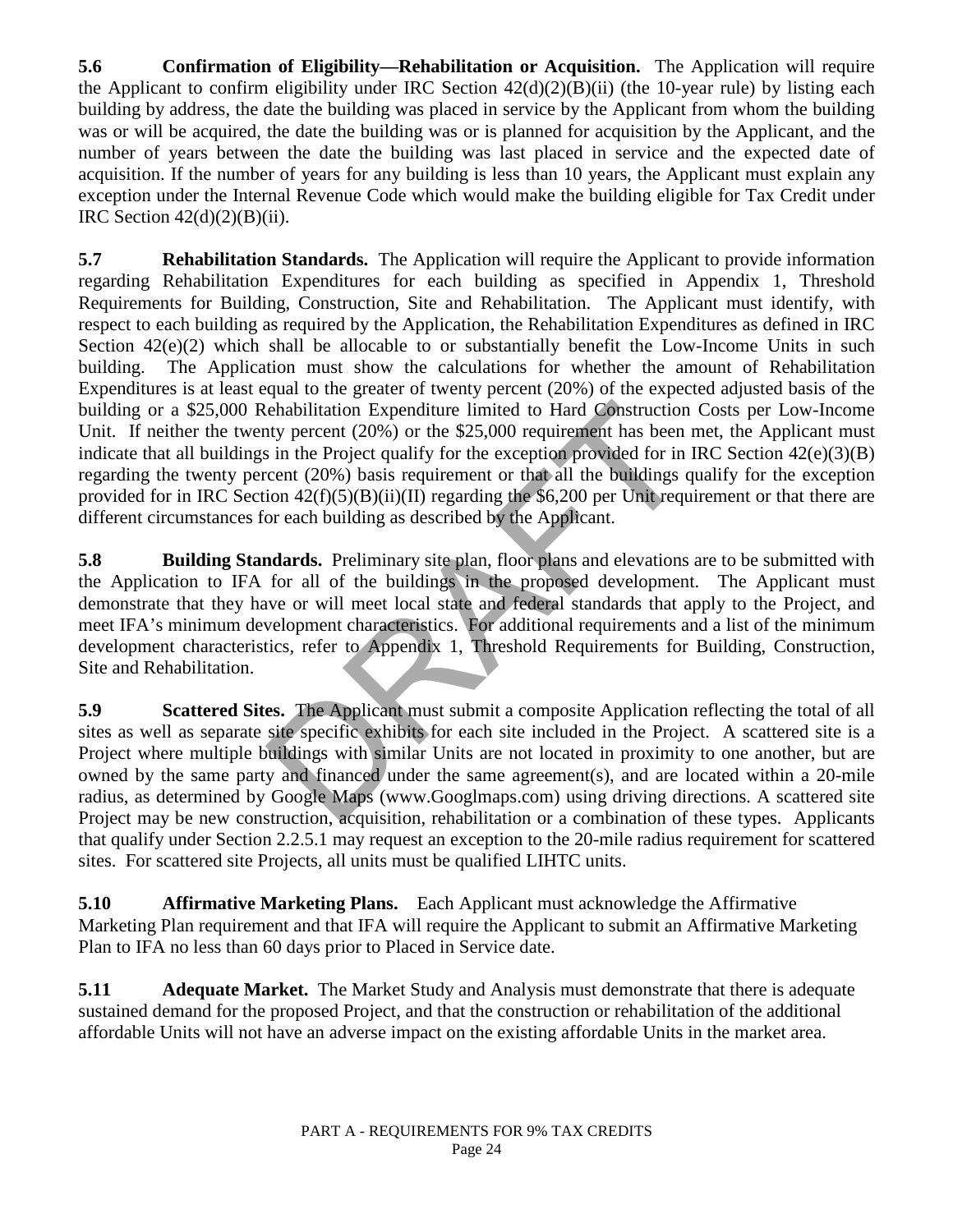**5.12** Project Score. If there are more Applicants for LIHTC than credits available, IFA will use a Project's score to rank those Projects that will be awarded credits within the prioritization established in Section 3.4.8.

**5.13** Senior Projects. Senior Projects are not allowed anything greater than 2 bedrooms per unit.

**5.14 Commitment to Notify DHS Referral Network of Vacancies.** The Applicant is required to acknowledge the Commitment to Notify the DHS Referral Network of vacancies in Handicapped Accessible units by notifying each of the following referral sources of any available Handicapped Accessible units: (1) Iowa's Money Follows the Person Initiative, (2) Iowa Department of Human Services (DHS) Targeted Case Management Bureau, and (3) the DHS Office serving the county in which the project is located.

**5.15 Lease Addendum.** In order to comply with Section 8.27 of Section 504 of the Rehabilitation Act of 1973, the Owner must lease Handicapped Accessible units designed for persons with disabilities to tenants requiring the accessibility features of the unit. The Applicant must agree to require a Lease Addendum to be executed by a tenant(s) occupying a Handicapped Accessible unit who does not require such Handicapped Accessible features. In the Lease Addendum, the tenant must agree to move to a comparable non-accessible unit upon the request of the Owner with moving expenses to be paid by the Owner.

d by a tenant(s) occupying a Handicapped Accessible unisble features. In the Lease Addendum, the tenant must all unit upon the request of the Owner with moving experience with  $\frac{1}{2}$  and  $\frac{1}{2}$  and  $\frac{1}{2}$  and  $\frac{$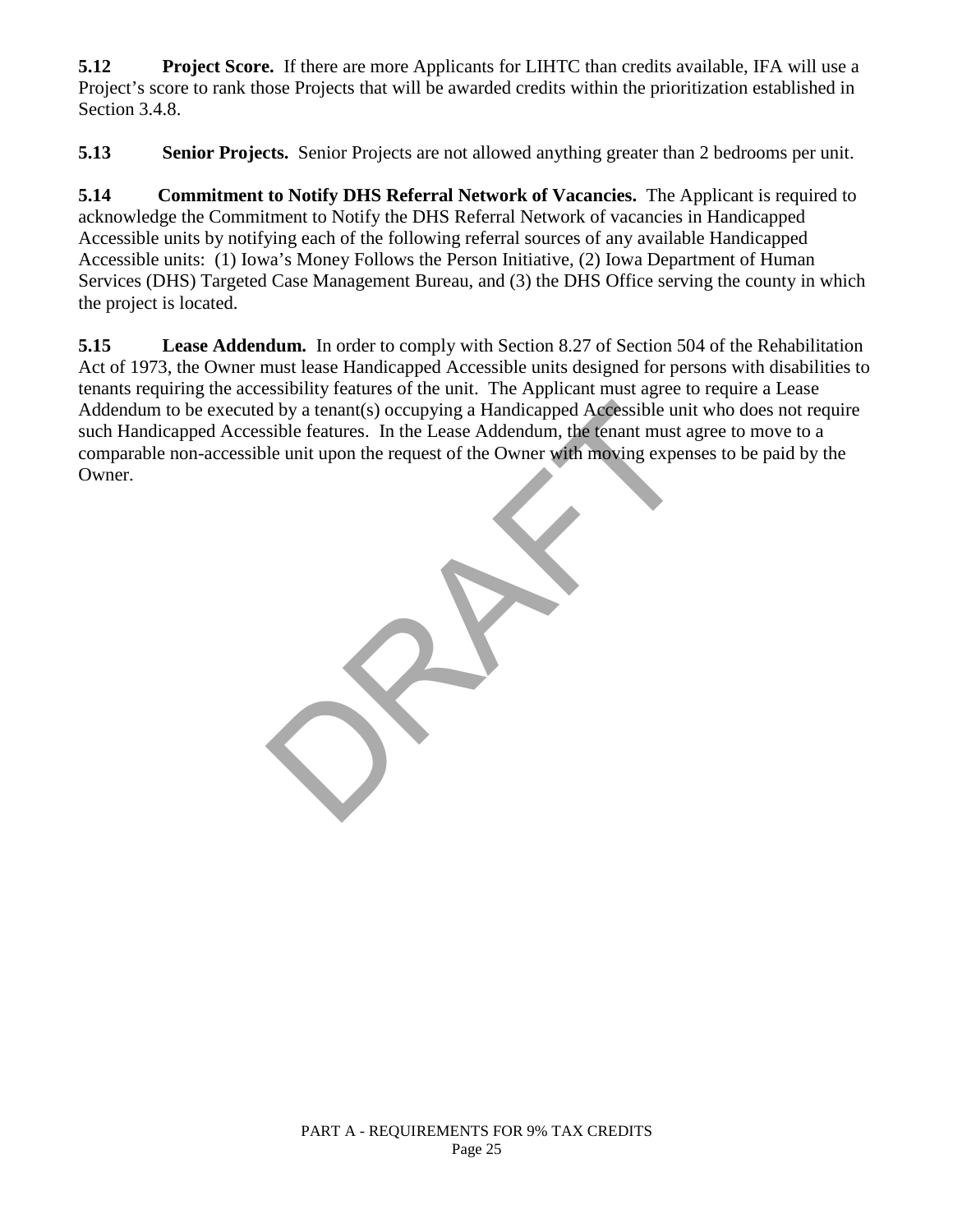## **SECTION 6. SCORING CRITERIA**

IFA will award threshold points based on information provided in the Application or Exhibits thereto for the following items, provided adequate evidence supports the award of points for all sites within the Project. Applicants will tentatively self-score a portion of the criteria in the Application. However, IFA will make the final determination of the Applicant's score.

#### **Resident Profile**

Category 1. Serves Lowest Income Residents 0 to 20 points 0 to 20 points Projects that provide Units that are set aside and occupied by tenants with incomes at or below forty percent (40%) AMGI and are rent restricted.

1 point for each full one percent (1%) of the total Project Units (20 points maximum)

This category is not available to an Applicant that elects points in Building Characteristics-Category 3, "Projects that are Subsidized Project-Based Rental Assistance Projects or HUD-VASH voucher".

Category 2. Mixed Income Incentive 0 to 25 points 0 to 25 points

Projects that provide market rate Units (not eligible for Tax Credits). On-site staff Units cannot be counted for points.

1 point for each full one percent (1%) of the Units (20 points maximum) And Serve 30% AMGI qualified tenants.

 1 point for each full one percent (1%) of the Units at 30% AMGI (5 points maximum) In order to obtain points in category 2, the Applicant must commit to providing market rate units first and then the Applicant may be elect to provide 30% units.

This category is not available to an Applicant that elects points in Building Characteristics-Category 3, "Projects that are Subsidized Project-Based Rental Assistance Projects or HUD-VASH voucher".

### Category 3. Resident Populations with Special Needs 0 to 20 points 0 to 20 points

Fraction Come Incentive<br>
1 point for each full one percent (1%) of the Un<br>
1 point for each full one percent (1%) of the Un<br>
1 point for each full one percent (1%) of the Un<br>
in category 2, the Applicant must commit to pro Projects providing service-enriched housing in which a maximum of twenty-five percent (25%) of the total Project Units give preference in tenant selection to Resident Populations with Special Needs. Points will be awarded to an Applicant committing to provide service-enriched housing to the following Minimum Unit Percentage calculated based upon the total number of units to give preference in tenant selection to Resident Populations with Special Needs divided by the total number of Project Units (not the number of Low-Income Units):

- Ten percent (10%) of the total Project Units give preference in tenant selection to Resident Populations with Special Needs: 5 points 5 points 5 points 5 points 6 and 7 and 7 and 7 and 7 and 7 and 7 and 7 and 7 and 7 and 7 and 7 and 7 and 7 and 7 and 7 and 7 and 7 and 7 and 7 and 7 and 7 and 7 and 7 and 7 and 7 an
- Fifteen percent (15%) of the total Project Units give preference in tenant selection to Resident Populations with Special Needs 10 points
- Twenty percent (20%) of the total Project Units give preference in tenant selection to Resident Populations with Special Needs 15 points 15 points
- Twenty-five percent (25%) of the total Project Units give preference in tenant selection to Resident Populations with Special Needs 20 points 20 points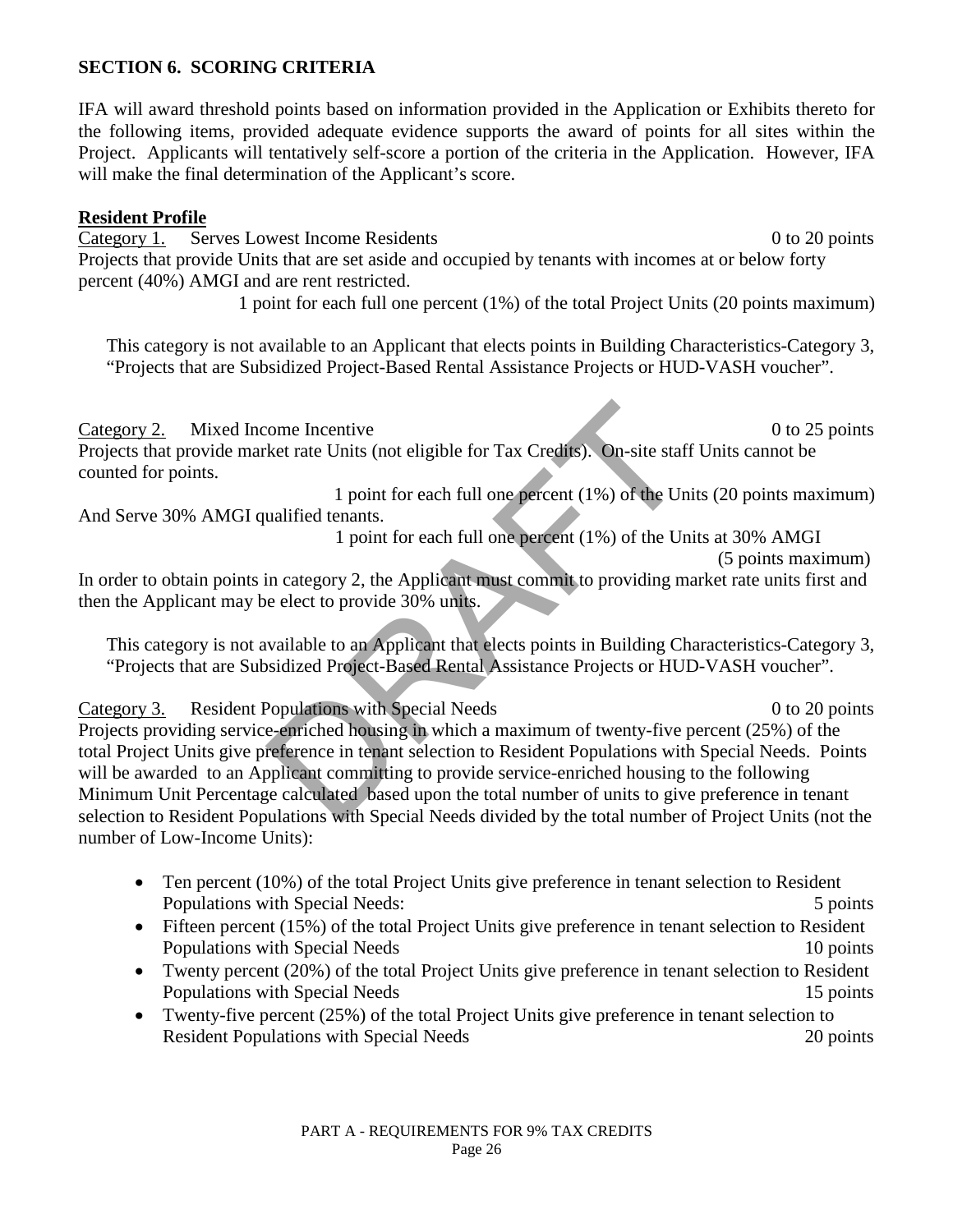To receive points, services must be actively linked to the Project, not simply provided to the community at-large, and the Applicant must submit all requested documentation on IFA required forms at Application including, but not necessarily limited to, the following:

- Commitment to hold throughout the Compliance Period, pursuant to IFA's held for occupancy policy, the Applicant's Minimum Unit Percentage commitment of the total Project Units for occupancy by the selected Resident Populations with Special Needs
- Service budget that supports the proposed services plan consisting of a \$150 per unit minimum annual contribution to the supportive services line item on the pro forma to be calculated based upon the total number of Project Units
- Marketing plan describing the planned methods of outreach to specifically target potential Resident Populations with Special Needs tenants
- Executed memorandum of understanding between the Ownership Entity or Developer, a Lead Service Provider, and the Management Company outlining the duties and responsibilities of each party in relation to service delivery to the tenants
- Commitment to provide a minimum number of hours per week of on-site service coordination to tenants through a qualified Service Coordinator employee, who cannot also be serving as the property manager, or a written contractual arrangement with a Lead Service Provider
	- o 36 or fewer Low-Income Units: minimum of 10 hours per week required
	- o 37 or more Low-Income Units: minimum of 20 hours per week required
- A list of all services and/or activities to be made available to tenants at no cost, except daycare or any charges or fees required by law, and documented through a Tenant Service Form signed by the service provider committing to making the supportive service available to tenants.
- Commitment to obtain Tenant Services Certification forms at least annually, signed by one or more nonprofit service providers and maintain such written verification of services made available to tenants in the Project files for compliance monitoring purposes
- way and a contractual arrangement with a Lead Search and the proposition of the Fig. or a written contractual arrangement with a Lead Search Devision and the Presenctive Consumer Low-Income Units: minimum of 10 hours per w • All Project Units must be designed and suitable for occupancy by the targeted Resident Populations with Special Needs. For example, in housing targeted to persons with a physical Disability, at least the Minimum Unit Percentage of apartments must be Handicapped Accessible and the Handicapped Accessible units must be dispersed throughout the property rather than segregated. In housing targeted to survivors of domestic violence and their families, appropriate security measures should be incorporated in the project's design.
- The Ownership Entity must agree to maintain an extra column on the waiting list for persons in the targeted Resident Populations with Special Needs with a preference shown as part of the project's Affirmative Fair Housing Marketing Plan. The waiting list must also track whether the household requires a Handicapped Accessible unit.
- The Applicant is responsible for ensuring that all Fair Housing requirements are met.
- The Project's Resident Populations with Special Needs scoring commitments will be specified in the LURA.

Affordable Assisted Living projects including 10 or more Low-Income Units providing assisted living and making a commitment to appropriate certification as an assisted living program by the Iowa Department of Inspections and Appeals and to maintain that certification throughout the Compliance Period.

20 points

Category 4. Provides an Opportunity for Homeownership 50 points 50 points Iowa Renter to Ownership Savings Equity (ROSE) Program: 50 points will be awarded to an Applicant who implements a bona fide long-term Iowa ROSE Program. The Iowa ROSE Program provides a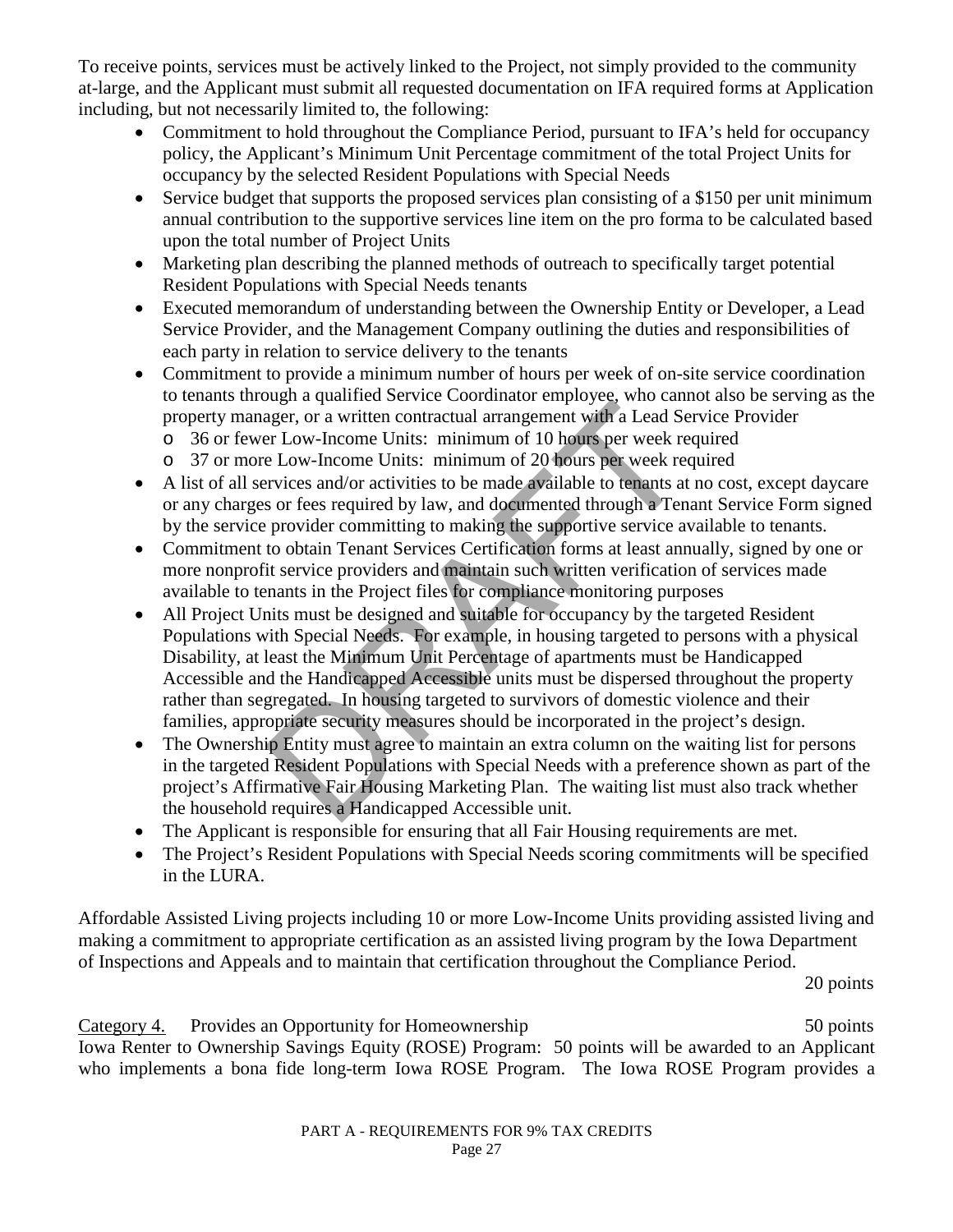savings plan for first-time homeownership for tenants in years 1 through 15, and provides a plan to sell the house to a qualified tenant at the end of the initial 15-year Compliance Period.

This category is not available to an Applicant that elects points in Resident Profile-Category 6, "Waives Right to a Qualified Contract".

Category 5. Rent Reasonableness 20 points 20 points Rents for one hundred percent (100%) of the Low-Income Units are set at or below one hundred percent (100%) of fair market rent for the county of residence, as established annually by HUD. This category is not available to an Applicant that has a Subsidized Project –Based Rental Assistance Contract.

Category 6. Waives Right to Qualified Contract 50 points 50 points Ownership waives the right to ask IFA to find a buyer after year 14.

This category is not available to an Applicant that elects points in Resident Profile-Category 4, "Provides an Opportunity for Homeownership."

## **Location**

Category 1. Location Near Services 0 to 15 points The calculated distance from the Project's Primary Address (PA) as shown in the Building Tab of the

Near Services<br>
The Project's Primary Address (PA) as shown in the<br>
n and the Applicant has clearly defined the PA by listing<br>
is not greater than 1.0 mile from the (PA) as determined<br>
using driving directions. Should the P LIHTC online application and the Applicant has clearly defined the PA by listing "True". The PA address will be used to provide distance the services that are available using existing roads that can be traveled by automobile or pedestrian is not greater than 1.0 mile from the (PA) as determined by Google Maps [\(www.Googlemaps.com\)](http://www.googlemaps.com/) using driving directions. Should the PA not be shown on the Google Map(s), contact the LIHTC Manager via email prior to submission of the Application providing evidence that the PA can't be shown on the Google Maps(s) and an explanation on why a different map (Yahoo, etc.) should be considered by IFA. The Google Map(s) must list the name of the service and show the mileage between the PA and the service location. If a scattered site project, Google Maps must be provided for all building addresses listed at all site locations. Each address of a scattered site project must meet the 1.0 mile or less requirement. All information must be provided and cannot be requested during the deficiency period since it is a scoring item. (www.Googlemaps.com).

| <b>Services</b>                   | <b>Points</b> |
|-----------------------------------|---------------|
| <b>Full Service Grocery Store</b> | 5 points      |
| Schools (Family project only)     | 5 points      |
| Senior Center (Older Persons      | 5 points      |
| project only)                     |               |
| <b>Medical Services</b>           | 5 points      |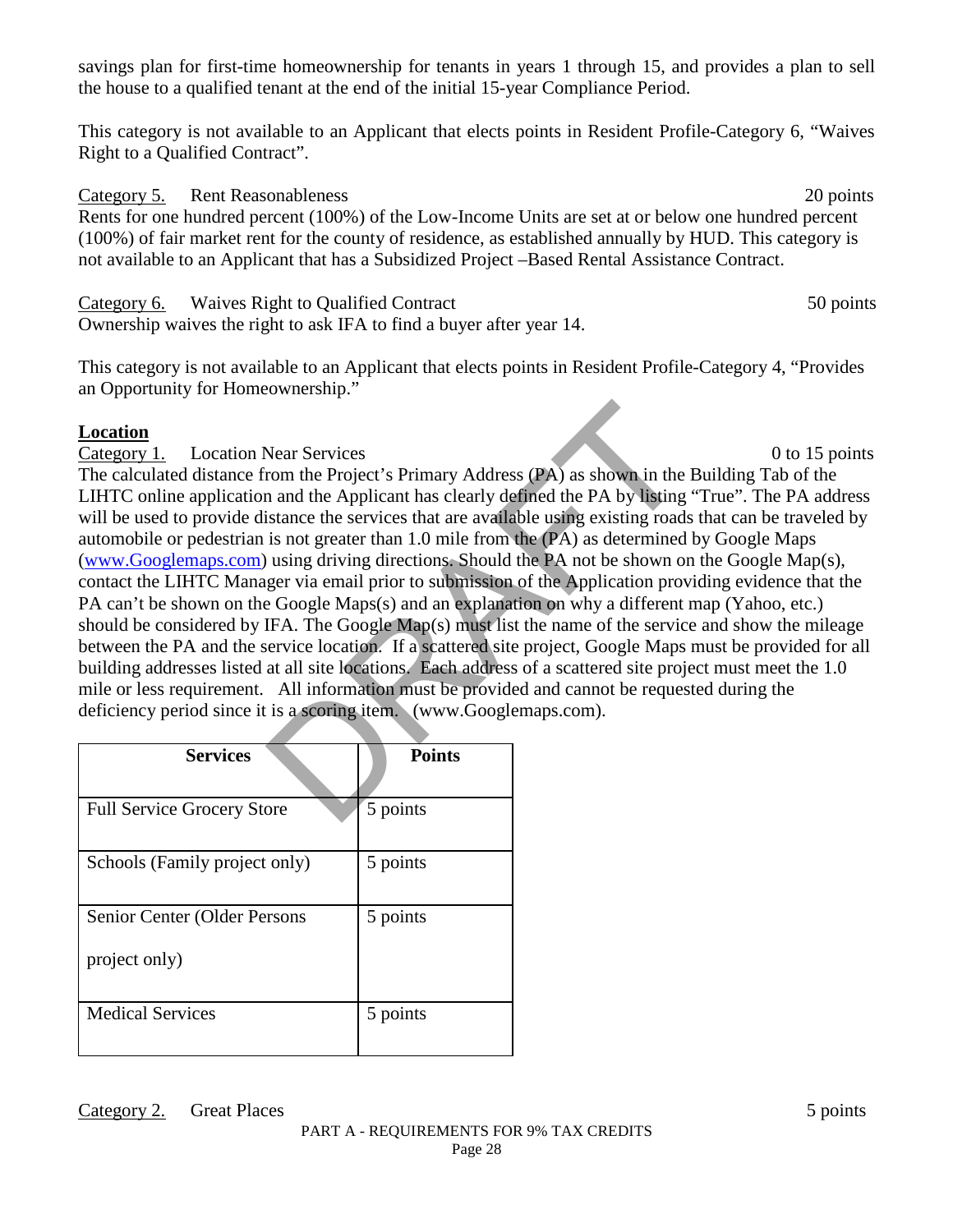Projects will be located in and be a part of a Great Place community approved by the Department of Cultural Affairs.

Category 3. Local Government Contribution 0 to 50 points A qualified Government Entity or Political Subdivision contributes one percent (1%), derived from federal or local resources, of the Total Project Costs in the form of a cash contribution, gift of land or building, tax abatement, (not tax exemption authorized by statute), tax increment financing, enterprise zone credit (equity value), enterprise zone sales tax rebate, waiver of fees, or below market interest rate loan (value calculated on imputed savings). 5 points that the same state of the same state of the same state of the same state of the same state of the same state of the same state of the same state of the same state of the same state

Applicant provides documentation from the LHTF that th<br>made contributions to the LHTF during the current fisca<br>ed Local Government Contribution to the Project. The setty or Political Subdivision to the LHTF cannot be from<br> A qualified Government Entity or Political Subdivision contributes one percent (1%), not derived from any Federal resources, of the Total Project Costs, in the form of a cash contribution, gift of land or building, tax abatement (not tax exemption), tax increment financing, enterprise zone credit, waiver of fees, or below market interest rate loan (value calculated on imputed savings). For scoring purposes under this Category, a Government Entity or Political Subdivision contribution to a Project provided through a certified Local Housing Trust Fund (LHTF) will be considered a qualified Local Government Contribution only if the Applicant provides documentation from the LHTF that the Government Entity or Political Subdivision has made contributions to the LHTF during the current fiscal year totaling at least the amount of the proposed Local Government Contribution to the Project. The source of contributions from the Government Entity or Political Subdivision to the LHTF cannot be from any Federal resources. State HOME funds or USDA funds are not eligible sources for this category.

5 points for each full one percent (1%) of the Total Project Costs (45 points maximum)

Category 4. Underserved County 0 to 5 points 0 to 5 points A project is located in a county that has not received an award of Low-Income Tax Credits in the last three (3) years. 5 points three (3) years. 5 points

**Developer or Owner Contribution** 0 to 5 points 0 to 5 points Category 1. Developer or General Partner contributes cash to the Project. A cash contribution does not include a deferral of a developer fee.

1 point for each full one percent (1) of the Total Project Costs (5 points maximum)

### **Building Characteristics**

Category 1. Market Appeal 0 to 35 points Projects offer amenities at no cost to tenants that enhance market appeal and promote long-term viability. • Health and wellness program on-site 0 to 10 points • In-Unit microwave 5 points • In-Unit laundry space with washer and dryer hook-ups 5 points 5 points • Security System 0 to 15 points o Video Security System. The security system must record the activity at all doors that access each unit and all property entrances, hallways, and other common space areas except for restrooms, and at all parking lots or garages, play grounds, and walking paths. The recordings must be maintained for a minimum of 30 days.

5 points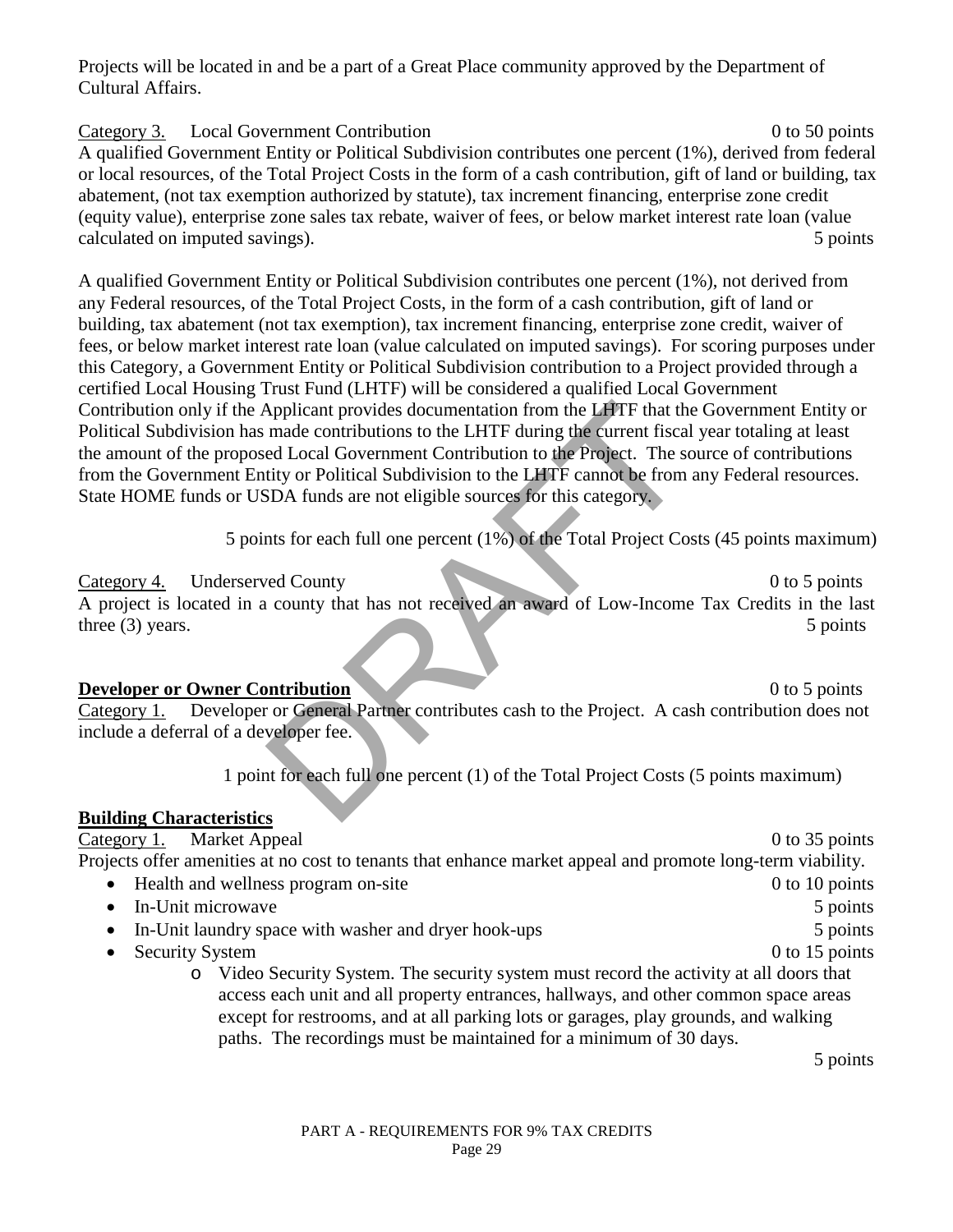- o Monitored Video Security System. Video Security System as described above, but which is monitored in real time by one or more persons who will contact emergency responders as deemed necessary. 10 points
- o Medical Alert System. The project must be an elderly type or one that serves a resident population with special needs. The system must be available to all tenants of the elderly project or all tenants who have special needs. Installation and/or set-up of the system as well as monthly operating costs must be at the expense of the Project ownership. 5 points to the set of the set of the set of the set of the set of the set of the set of the set of the set of the set of the set of the set of the set of the set of the set of the set of the set of the set of t

Category 2. Projects with Historical Significance 10 points 10 points Entire Projects that are on the National Register of Historic Places or are determined eligible for the National Register by the State Historic Preservation Officer.

Category 3. Projects that are Subsidized Project-Based Rental Assistance or HUD-VASH Voucher Projects 0 to 40 points

At least fifty percent (50%) of the Units are covered by a project-based rental assistance contract.

20 points

At least seventy-five percent (75%) of the Units are covered by a project-based rental assistance contract. 30 points

One hundred percent (100%) of the Units are LIHTC units, and are covered by a project-based rental assistance contract. 40 points assistance contract. 40 points

At least five percent (5%) of the total Project Units are covered by a written commitment for HUD-VASH Voucher assistance

%) of the Units are covered by a project-based rental assi<br>
cent (75%) of the Units are covered by a project-based re<br>
0%) of the Units are LIHTC units, and are covered by a p<br>
1) of the total Project Units are covered by 8 points 8 points At least ten percent (10%) of the total Project Units are covered by a written commitment for HUD-VASH Voucher assistance

16 points

At least fifteen percent (15%) of the total Project Units are covered by a written commitment for HUD-VASH Voucher assistance

24 points At least twenty percent (20%) of the total Project Units are covered by a written commitment for HUD-VASH Voucher assistance

 32 points At least twenty-five percent (25%) or more of the total Project Units are covered by a written commitment for HUD-VASH Voucher assistance 40 points

A written binding commitment from a public housing authority to provide the project-based assistance or HUD VASH Vouchers will also be acceptable if a contract is not yet in existence for the Project. An Applicant may elect points under a project-based rental assistance contract or a commitment for HUD VASH Voucher assistance but not both. This category is not available to an Applicant that elects points in Resident Profile-Category 1, "Serves Lowest Income Residents" and Resident Profile-Category 2, "Mixed Income Incentive".

| Category 4. Construction/Unit Characteristics | 0 to 20 points |
|-----------------------------------------------|----------------|
| • Exterior construction: durability           | 0 to 8 points  |
| PART A - REQUIREMENTS FOR 9% TAX CREDITS      |                |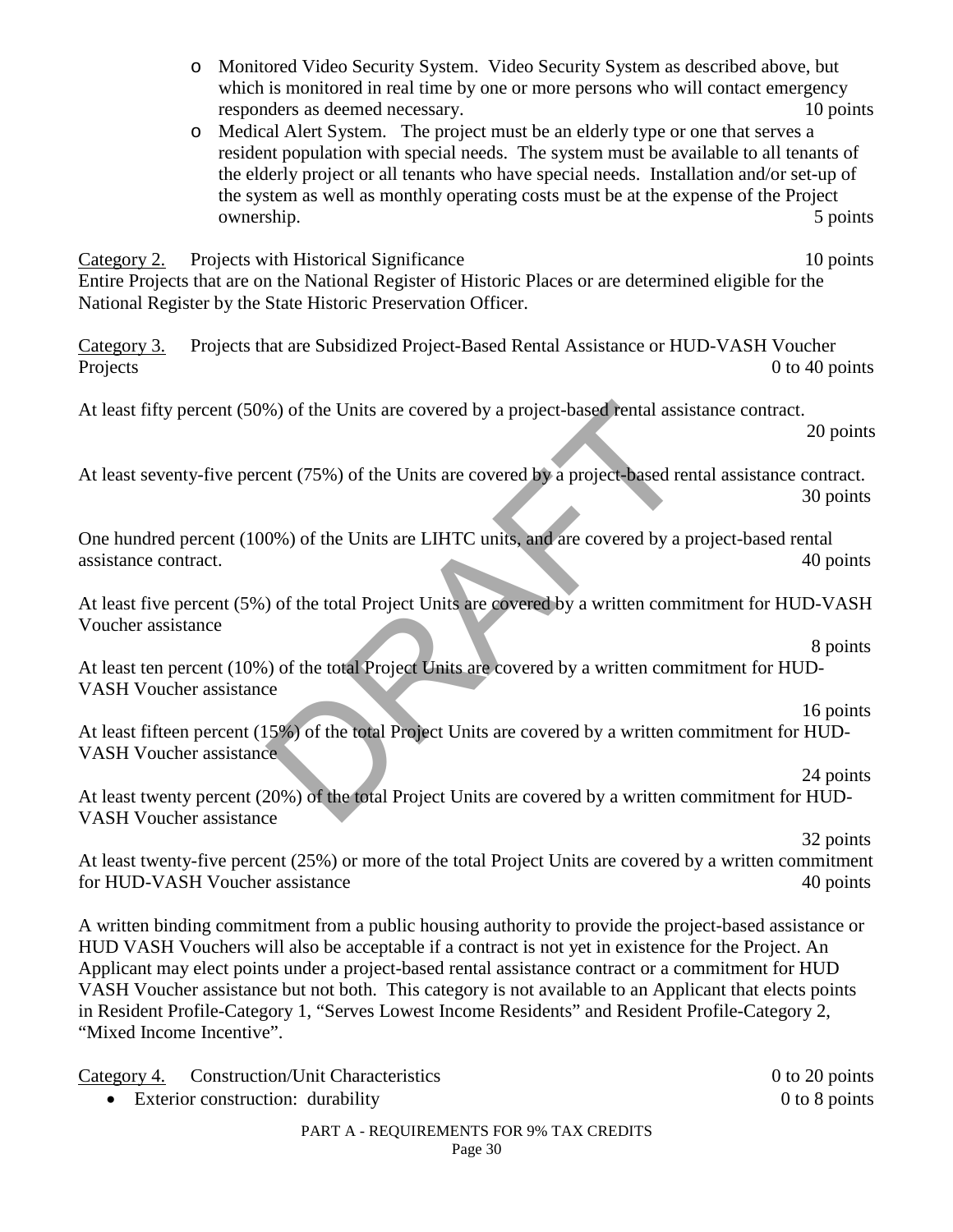| <b>Doors</b>                                                                                                                                                                                                                                                                                                           | 2 points         |
|------------------------------------------------------------------------------------------------------------------------------------------------------------------------------------------------------------------------------------------------------------------------------------------------------------------------|------------------|
| Window sills                                                                                                                                                                                                                                                                                                           | 2 points         |
| Main entrance areas (Unit main entrance to interior)<br>$\bullet$                                                                                                                                                                                                                                                      | 2 points         |
| OR covered entry and storm door (Unit main entrance to exterior) Minimum depth and width of                                                                                                                                                                                                                            |                  |
| coverage is 4 feet by 4 feet                                                                                                                                                                                                                                                                                           |                  |
| Storage units                                                                                                                                                                                                                                                                                                          | 6 points         |
| Cost containment: Luxury items i.e. granite or marble countertops, will not be allowed in LIHTC Projects.<br>The intent of the program is to provide moderate housing.                                                                                                                                                 |                  |
| <b>Olmstead Goals</b><br>Category 5.                                                                                                                                                                                                                                                                                   | $0$ to 27 points |
| Projects advancing the goals of DHS's Olmstead Plan for Mental Health and Disability Services to build a<br>consumer- and family-driven system that expands people's choices about the supports and services they<br>need, where they are provided and by whom In other words, a system that operates the way the U.S. |                  |
| Supreme Court says it should in its landmark Olmstead decision, where people with disabilities, of any                                                                                                                                                                                                                 |                  |
| age, receive supports in the most integrated setting consistent with their needs.                                                                                                                                                                                                                                      |                  |
| At least twenty-five percent (25%) of the LIHTC units are fully Handicapped Accessible                                                                                                                                                                                                                                 | 5 points         |
| At least fifty percent (50%) of the LIHTC units are fully Handicapped Accessible                                                                                                                                                                                                                                       | 10 points        |

| At least twenty-five percent (25%) of the LIHTC units are fully Handicapped Accessible                      | 5 points  |
|-------------------------------------------------------------------------------------------------------------|-----------|
| At least fifty percent (50%) of the LIHTC units are fully Handicapped Accessible                            | 10 points |
| At least seventy-five percent (75%) of the LIHTC units are fully Handicapped Accessible                     | 15 points |
| At least fifty percent (50%) of the fully Handicapped Accessible units designated above will be two-, three |           |
| or four-bedroom units.                                                                                      | 10 points |
| At least twenty-five percent (25%) of the LIHTC units are Visitable                                         | 2 points  |
| At least fifty percent (50%) of the LIHTC units are Visitable                                               | 4 points  |
| At least seventy-five percent (75%) of the LIHTC units are Visitable                                        | 6 points  |
| 100% of the LIHTC units are Visitable                                                                       | 8 points  |
| All on-site Property Management staff will complete Mental Health First Aid training approved by the        |           |
| Iowa Department of Human Services and/or an Olmstead Consumer Taskforce approved disability                 |           |
| awareness training program, such as may be offered by a Center for Independent Living                       |           |
|                                                                                                             | 2 points  |
| Points for creating Visitable units are not available to an Applicant electing points under the Handicapped |           |
| Accessible section of this Category, Should an Applicant commit to providing the shows Handicanned          |           |

Points for creating Visitable units are not available to an Applicant electing points under the Handicapped Accessible section of this Category. Should an Applicant commit to providing the above Handicapped Accessible or Visitable units, the Project Architect must acknowledge this commitment at the time of the LIHTC Application submittal.

Category 6. Readiness to Proceed 0 to 35 points 0 to 35 points The Applicant can demonstrate readiness to proceed (e.g. impact, need, and likelihood of completion). Such determination includes the following factors:

Capital Needs Assessment:The Applicant submits a complete Capital Needs Assessment. 15 points

Utilities: The Applicant demonstrates that all of the required Utilities are already available at the Project site, they are adequately sized for the Project, and no extensions are needed. This must be evidenced by a letter from the applicable utility companies. 10 points 10 points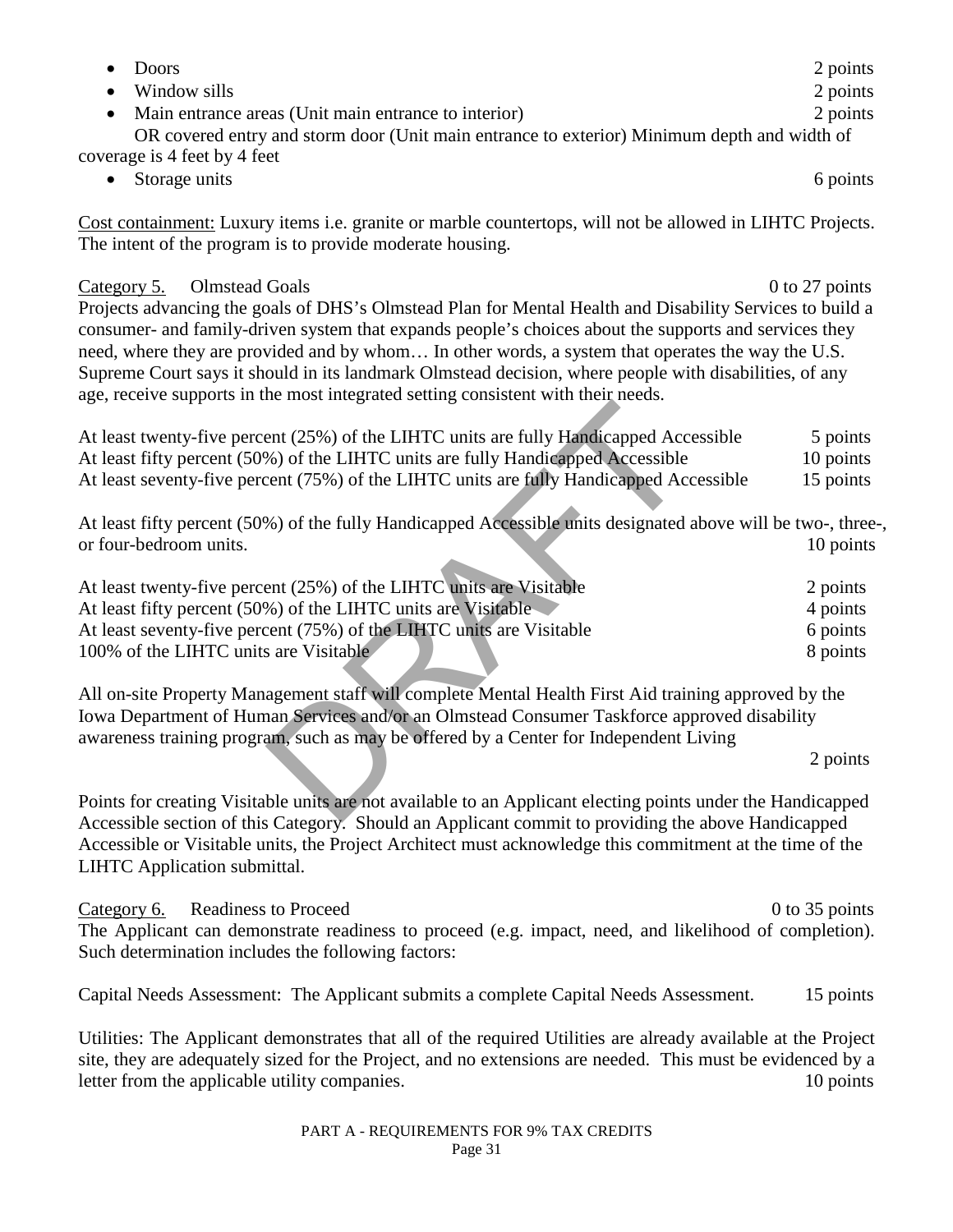Paved road: The Applicant demonstrates that the Project has direct access to an existing paved road, with no extensions needed. This must be evidenced by a letter from the municipality. 10 points

Zoning:The Applicant provides evidence that the Project site is properly zoned for its proposed use. 15points

Category 7. Impact on the Environment 0 to 10 points

All interior paints and primers comply with Green Seal standards for low VOC limits. 2 points

All adhesives comply with Rule 1168 of the South Coast Air Quality Management District. All caulks and sealants comply with Regulation 8, Rule 51 of the Bay Area Air Quality Management District. 2 points

Implement and enforce a "no smoking" policy in all common and individual living areas of all buildings. The common area does not include the public areas of the exterior grounds of the building for this "no smoking" policy. Projects that have HUD financing or HUD subsidy are not eligible.

2 points

Water heaters have a minimum energy factor (EF) of 0.61 for tank type gas and 0.93 for tank-type electric, or shall be tankless water heaters 0.98 efficient. 2 points 2 points

the state HUD financing or HUD subsidy are not eligitim<br>infinition energy factor (EF) of 0.61 for tank type gas<br>sess water heaters 0.98 efficient.<br>res: Toilets are high efficiency WaterSense toilets that u<br>use 1.5 gallons Water conserving measures: Toilets are high efficiency WaterSense toilets that use 1.28 gallons per flush or less; faucet aerators use 1.5 gallons per minute (gpm) or less in kitchens and 1.0 gpm or less in bathrooms; showerheads use 1.5 gpm or less. 2 points 2 points

Category 8. Energy Efficiency 0 to 20 points 0 to 20 points

Refer to Appendix 1 – Threshold Requirements for Building, Construction, Site and Rehabilitation Item G.23.

New Construction:

| Home Energy Rating Systems (HERS) Index of 74 or less | 10 points |
|-------------------------------------------------------|-----------|
| Home Energy Rating Systems (HERS) Index of 68 or less | 20 points |

Existing Structures:

2009 International Energy Conservation Code (IECC) exceeded by 8% or more 10 points 2009 International Energy Conservation Code (IECC) exceeded by 15% or more 20 points

For new construction developments, if a project elects a lower HERS index, then the project must submit with the construction documents, before construction starts, a report from an energy Consultant acceptable to IFA, that verifies the proposed design will meet the lower HERS rating and they must obtain that lower index score prior to the issuance of an 8609. For existing structures that receive a Tax Credit Reservation, an energy audit conducted by a certified home energy rater must be provided on each building prior to the preparation of the final work rehabilitation order. At the completion of the rehabilitation and prior to the issuance of an 8609, an energy audit by a certified energy rater is required to verify that the rehabilitation work on each building exceeds the standards of IECC as noted for the above score.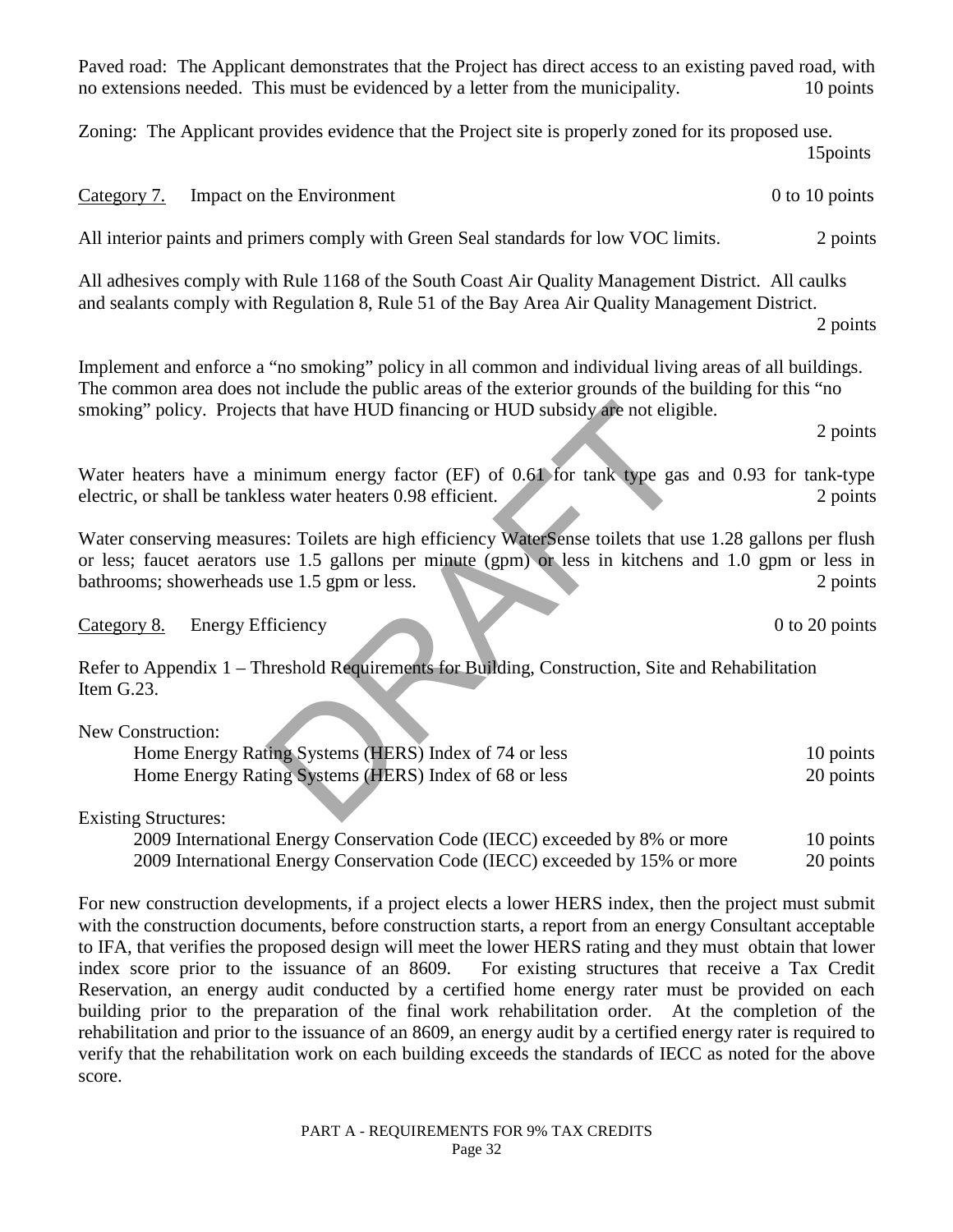IFA requires an energy consultant as part of the Qualified Development Team. The Applicant is required to engage the energy consultant prior to submitting the Application. Refer to the minimum energy sufficiency standards are stated in Appendix 1, G-23.

#### **Other**

Category 1. Title Guaranty 10 points 10 points 10 points 10 points 10 points 10 points 10 points 10 points 10 points 10 points 10 points 10 points 10 points 10 points 10 points 10 points 10 points 10 points 10 points 10 po

The Applicant must certify that the Ownership Entity will obtain a Final Title Guaranty Owner Certificate on the real estate of the Project from the Iowa Finance Authority's Title Guaranty Division prior to submittal of the 8609 package. The Ownership Entity shall obtain, at a minimum, a Final Title Guaranty Certificate with an Amount of Coverage that is not less than the value of the Land and pre-existing improvements, if any, combined with the total Hard Construction Costs of the project.

Category 2. Reserved

Category 3. Qualified Development Team Experience/Efficiency and Syndication Pricing.

0 to 18 points

Developer, Managing Member, or General Partner has 10 or more years of Section 42 experience and has completed at least one (l) LIHTC Project through 8609 within the last 5 years. 10 points

ember, or General Partner has 10 or more years of Sectio<br>
LIHTC Project through 8609 within the last 5 years.<br>
losed in 2009 through 2012 a Tax Credit Project with a the<br>
lication or third party equity investor closing was Developer successfully closed in 2009 through 2012 a Tax Credit Project with a third party equity investment, and the syndication or third party equity investor closing was completed within 9 months of the tax credit award. 5 points of the tax credit award. 5 points of the tax credit award.

Syndication price at time of Threshold Application:

If LIHTC Project is in a Metropolitan Statistical Area (MSA), the syndication price is in the upper fifty percent of MSA projects submitted in the 2013 round. 3 points

If LIHTC Project is in a non- MSA, the syndication price is in the upper fifty percent of non-MSA Projects submitted in the 2013 round. 3 points 3 points

Category 4. Reduced Developer Fee: 0 to 30 points 0 to 30 points 5 points for each full one percent (1%) reduction in Developer fee below the maximum allowed by Section 4.6.1.  $(30 \text{ points maximum})$ 

Refer to the Developer fee Section 4.6.1.

Examples:

 1) If the project is new construction and includes 50 units, a full 1% reduction means lowering the percentage on the first 36 units from 14% to 13% and lowering the percentage on the remaining 14 units from 12% to 11%.

2) If the project is acquisition/rehabilitation, a full 1% reduction means lowering the percentage on the rehabilitation portion from 16% to 15% and lowering the percentage on the acquisition portion from 8% to 7%.

Category 5 Project Costs 0 to 5points 0 to 5points

Percentage of Construction Costs to Total Project Costs (from LIHTC Application):

PART A - REQUIREMENTS FOR 9% TAX CREDITS Page 33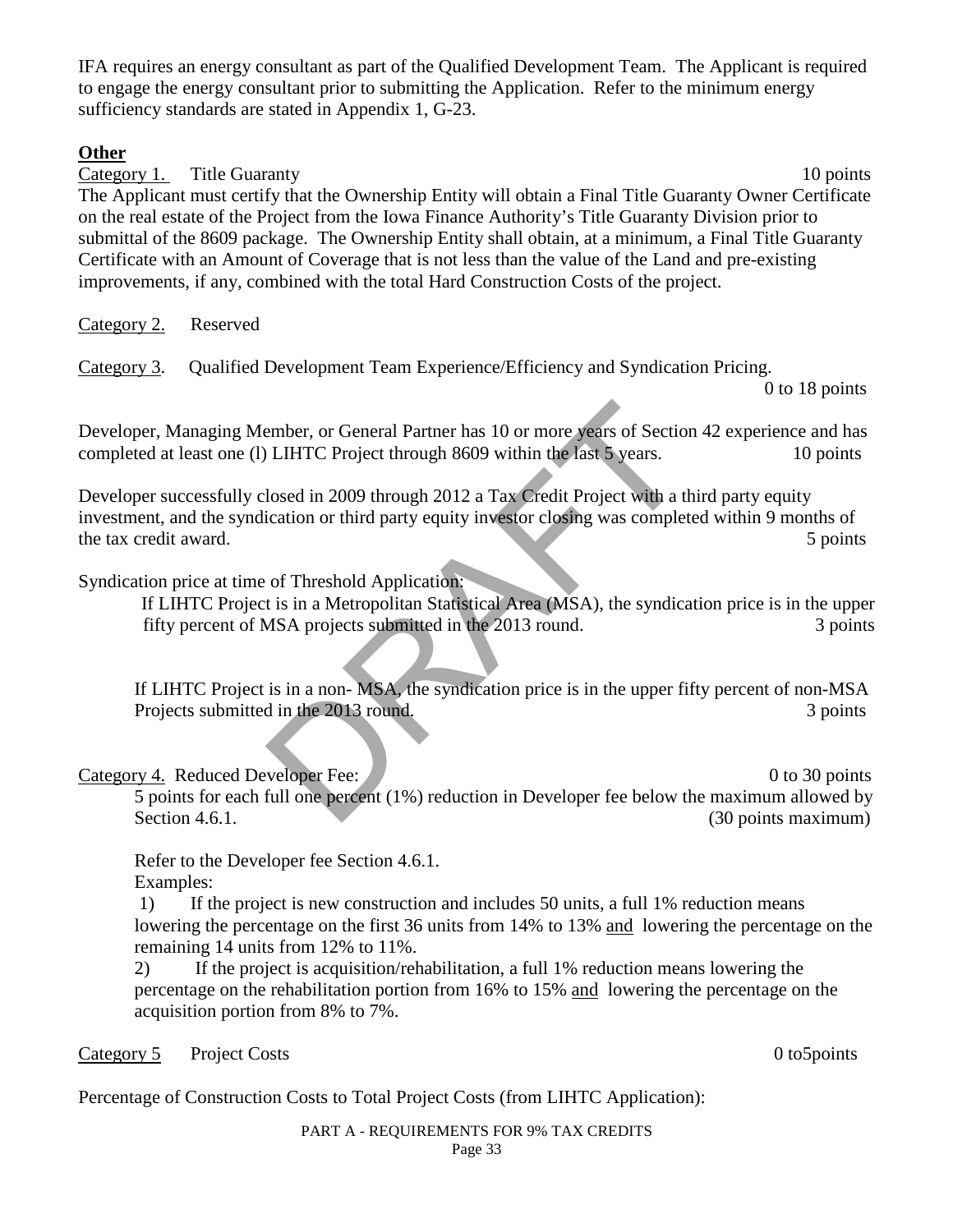New Construction Projects: 67% or higher 5 points Acquisition Rehabilitation, Rehabilitation projects, and Historic Projects: 50% or higher 5 points

**6.1 Selection Criteria.** Applications will be evaluated using the preference and selection criteria required in IRC Section 42. Aggregate rankings or scoring will in no way guarantee an award of Tax Credits to a particular Applicant. During Application review and throughout the Allocation process, IFA will utilize its sound and reasonable judgment and will exercise its discretion consistent with sensible and fair business practices. IFA reserves the right not to reserve Tax Credits to any Applicant of a Project, regardless of the proposal's score. Certain selection criteria are subject to compliance monitoring and will be incorporated into the LURA and will be binding for the length of the LURA or any renewal thereof. In the event that the final scores of more than one Application are identical, the tiebreaker favors the Application requesting the least amount of tax credits per unit based on IFA's equity needs analysis.

IFA reserves the right to limit the reservation of Tax Credits to: 144 units in Polk County; 96 units in each of the other Iowa MSA central counties (Black Hawk, Dubuque, Johnson, Linn, Pottawattamie, Scott, Story, and Woodbury), and 48 units in each of the other counties except the non-central counties in an MSA which will be limited to a combined 48 units, unless IFA determines, using its sound and reasonable judgment, to award Tax Credits for a greater number of units.

### **6.2 Reserved**

## **6.3 Discretion by the Board.** The Board may determine that:

ury), and 48 units in each of the other counties except th<br>limited to a combined 48 units, unless IFA determine<br>ward Tax Credits for a greater number of units.<br>The set of the Board. The Board may determine that:<br>roject sha **6.3.1** A Project shall receive a lower amount of Tax Credit than has been requested if the Project would otherwise have been awarded Tax Credit, but there is an insufficient amount of Tax Credit ceiling available to fully reserve the amount of the Tax Credit requested. The Board may award the amount of the remaining State Ceiling to the Project if the amount available is ninety percent (90%) of the underwritten Tax Credit amount. If the Applicant decides to accept the partial tender of Tax Credit, the Applicant will agree to accept the amount in full and will not request to be placed on the waiting list for additional Tax Credits unless Section 6.3.2 applies. The Applicant can request reasonable revisions to approved Application in order to address the shortfall of ten percent (10%) of the Tax Credits. IFA, in its sole discretion, can approve or deny the revision request, or may propose alternative revision(s).

If the Applicant declines to accept the offer of partial tender, or the amount of remaining Tax Credits is less than ninety percent (90%) of the underwritten Tax Credit amount, then to maximize the use of the available Tax Credits, IFA at its sole discretion, may make an offer to the next highest Project whose underwritten Tax Credit amount is eligible for a full award or partial tender of Tax Credits, pursuant to this Section.

**6.3.2** Acquisition/Rehabilitation, Preservation, Adaptive Reuse or Historic Preservation Projects may apply for additional Tax Credits if Project costs exceed original cost estimates including Construction Contingency fund. A Construction Contingency fund of at least eleven percent (11%) must be included in all Acquisition/Rehabilitation, Preservation or Historic Preservation Projects. Additional Tax Credits may be granted by the Board, if excess Tax Credits are available after the Carryover Allocation Agreement is complete. IFA does not make a forward allocation of tax credits. The amount of contingency funds in the original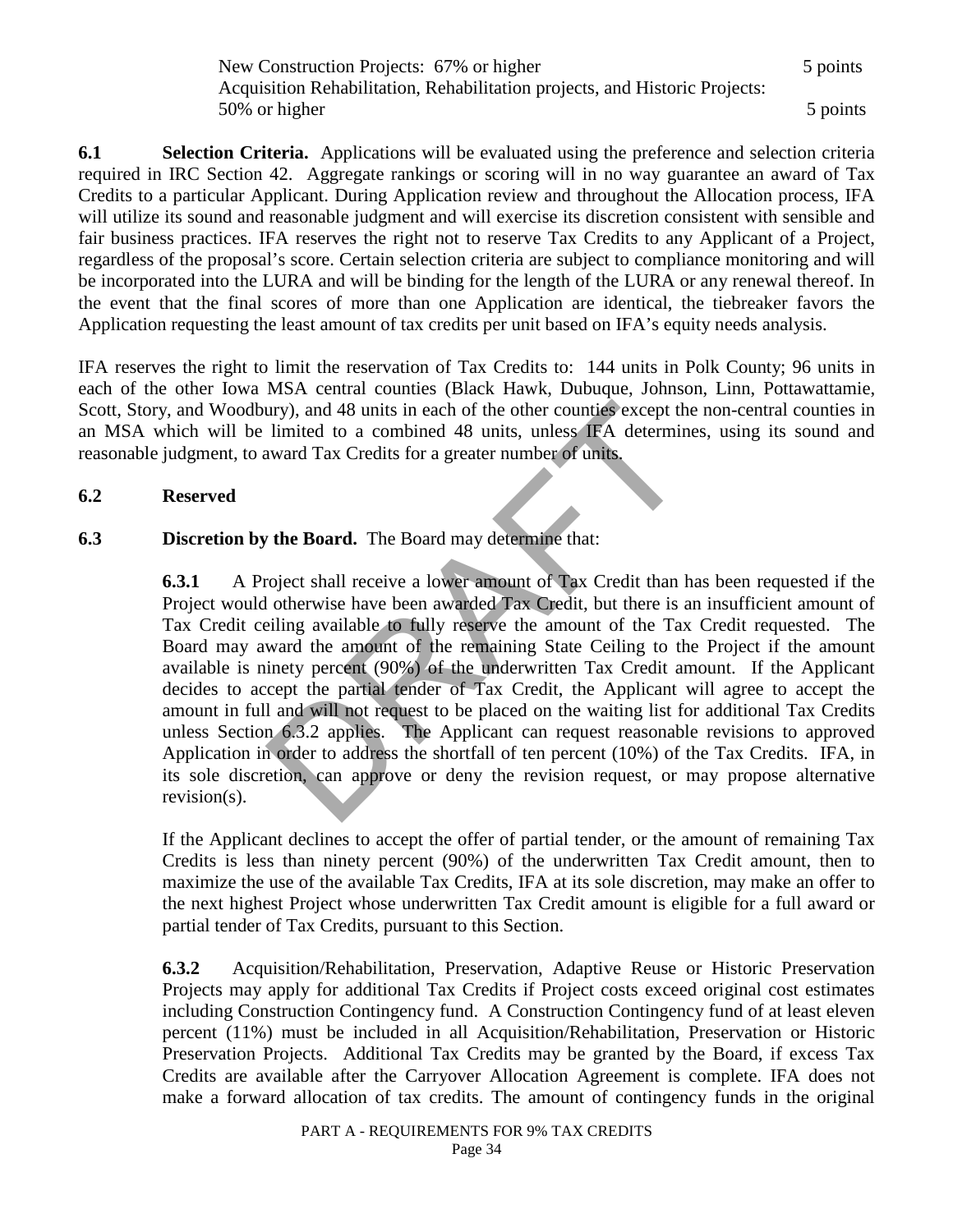Application may be taken into consideration when awarding additional Tax Credits. No additional Developer's fee or Consultant fee will be allowed under this section. The additional Tax Credit request may not exceed ten percent (10%) of the original Tax Credit award for the project. IFA will not accept Applications for Tax Credits under this section before March 15, 2013.

IFA will not allow additional tax credits to projects that exceed the unit cost caps.

**6.3.3** A Project satisfies the preferences described in Iowa Code Section 16.4.

 **6.3.3.1** If the State Ceiling is not fully utilized in any year because of HOME funds being exhausted, IFA may allow the Applicant to find an alternative source (or sources) of funds with similar financing terms. Applicants must inform IFA of the new funding source (or sources) within 30 days of notification. These Projects will be subject to the same Carryover requirements of other Projects awarded in that year.

 **6.3.4** A Project may not be awarded Tax Credits for any of the reasons described in this Section. In the event IFA elects not to award Tax Credits to a Project for the reasons identified herein, the Board will identify the primary reasons a Project was not funded.

> **6.3.4.1** The Project is not needed in the community for which it has been proposed. The Board may consider the market study, any independent information IFA has obtained, including but not limited to, vacancy rate and rents in the market and affordable or subsidized housing projects, or population trends in the area.

> **6.3.4.2** The Project is not preferred by other Governmental Entities. IFA may consider city council resolutions. IFA may also consider whether funding commitments made by other Governmental Entities have been received by a Project.

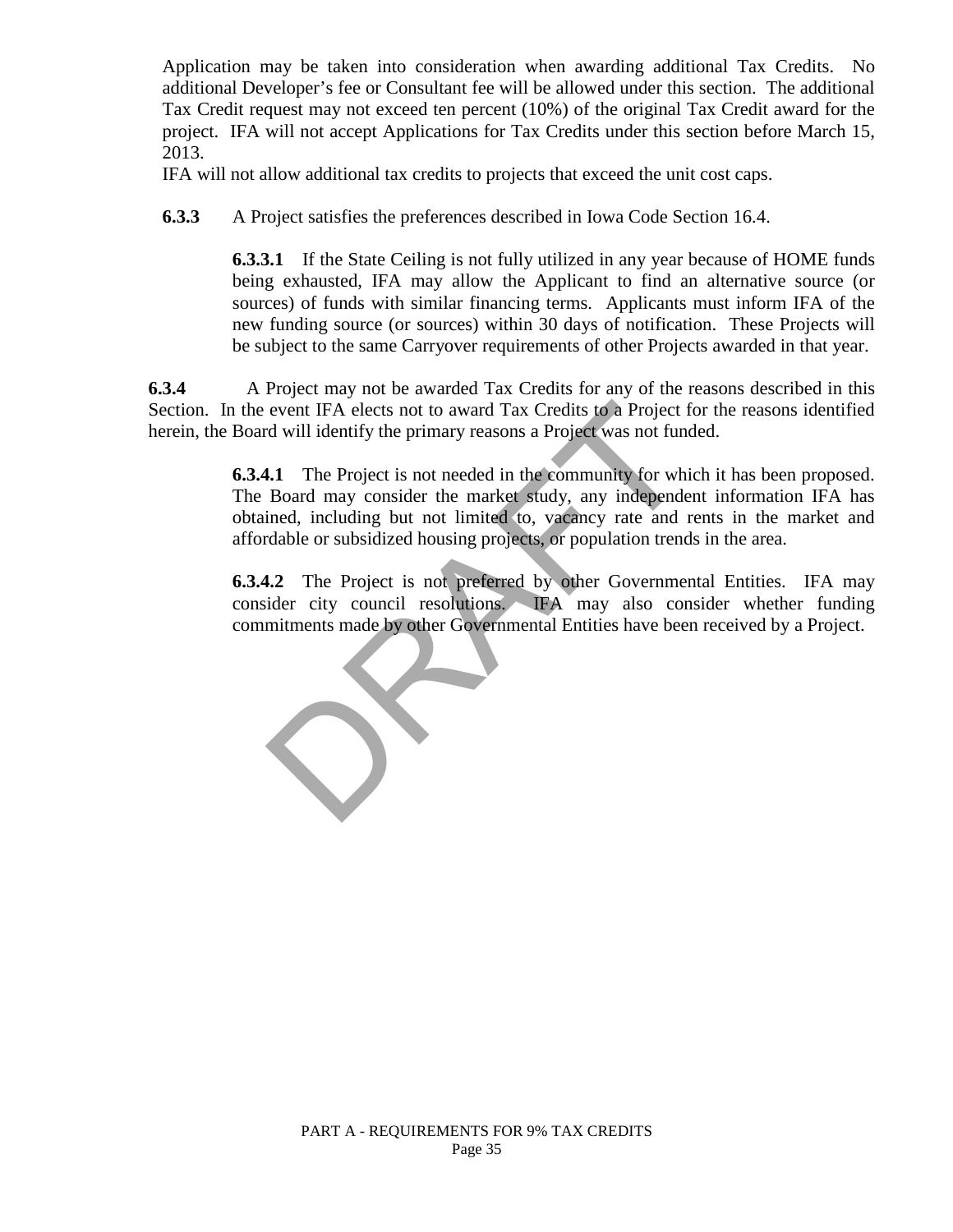### **SECTION 7. NOTICE OF THE TAX CREDIT AWARD**

**7.1 Tax Credit Calculation and Reservation.** IFA will reserve the calculated Tax Credit amount after the development has received market approval, received financial feasibility and site approval, achieved sufficient score, has successfully submitted all requested additional documentation, and paid all fees. IFA determines the amount of Tax Credits reserved through information received and the amount requested in the Application. The actual reservation amount may not equal the dollar amount requested in the Application. The Code requires that IFA determine that "the housing credit dollar amount allocated to the development does not exceed the amount the Housing Credit Agency determines is necessary for the financial feasibility of the development and its viability as a qualified low-income housing Project through the Credit period." In making this determination, IFA will consider, but is not limited to, the following:

- The sources and uses of funds and the total financing planned for the development;
- Any proceeds or receipts expected to be generated by tax benefits;
- Percentage of the housing Tax Credit dollar amount used for development;
- The reasonableness of operating expenses, rent and vacancy assumptions, and proposed debt service coverage, the development and operational costs of the proposed development;
- An analysis of the appropriate Tax Credit amount based on an "equity gap" model;
- An analysis of the appropriate Tax Credit amount based on an Eligible Basis calculation;
- An analysis of the appropriate Tax Credit amount based on the Cost Cap calculation;
- The score derived from the criteria set forth in Section 6, Scoring Criteria;
- The selection of Projects that meet the requirements of Section 2.2, Set-Asides, and
- Adequate Tax Credits are available in the 2013 funding round.

#### **7.2 Basis Boost**

Sometimes are all that the Tax Credit Allocation and the results of the proposed e appropriate Tax Credit amount based on an "equity gap appropriate Tax Credit amount based on an "equity gap appropriate Tax Credit amount b **7.2.1 Special Considerations for Projects Located in a Qualified Census Tract.** The Code allows the possibility of receiving a Tax Credit Reservation equal to one hundred thirty percent (130%) of Eligible Basis. The increased basis is allowed in areas defined by HUD as "Qualified Census Tracts" (QCT) or "Difficult Development Areas" (DDA). There are currently no HUD designated DDAs in Iowa. Applicants may request the higher basis, but IFA reserves the right to determine the Tax Credit Allocation amount required for feasible development. The 2013 LIHTC Application will provide a list of Qualified Census Tracts.

 **7.2.1.1 Community Service Facility.** Tax Credit may be awarded to that portion of the building used as a Community Service Facility not in excess of twenty-five percent (25%) of the total Eligible Basis, if the building is located within a Qualified Census Tract. "Community Service Facility" may include childcare, workforce development, healthcare, etc., and must be designed primarily to serve individuals whose income is sixty percent (60%) or less of AMGI.

**7.2.2 Special Considerations for Projects Located in a non-MSA City or County, or Projects Applying for Tax Credits under the Rural Development Preservation Demonstration Set-Aside.** Upon the request of the Applicant, Projects in a non-MSA City or County, or Projects applying for Tax Credits under the Rural Development Preservation Demonstration Set-Aside may be designated by IFA as requiring a thirty percent (30%) increase in eligible basis in order for such Projects to be financially feasible, as allowed by the Housing and Economic Recovery Act of 2008.

PART A - REQUIREMENTS FOR 9% TAX CREDITS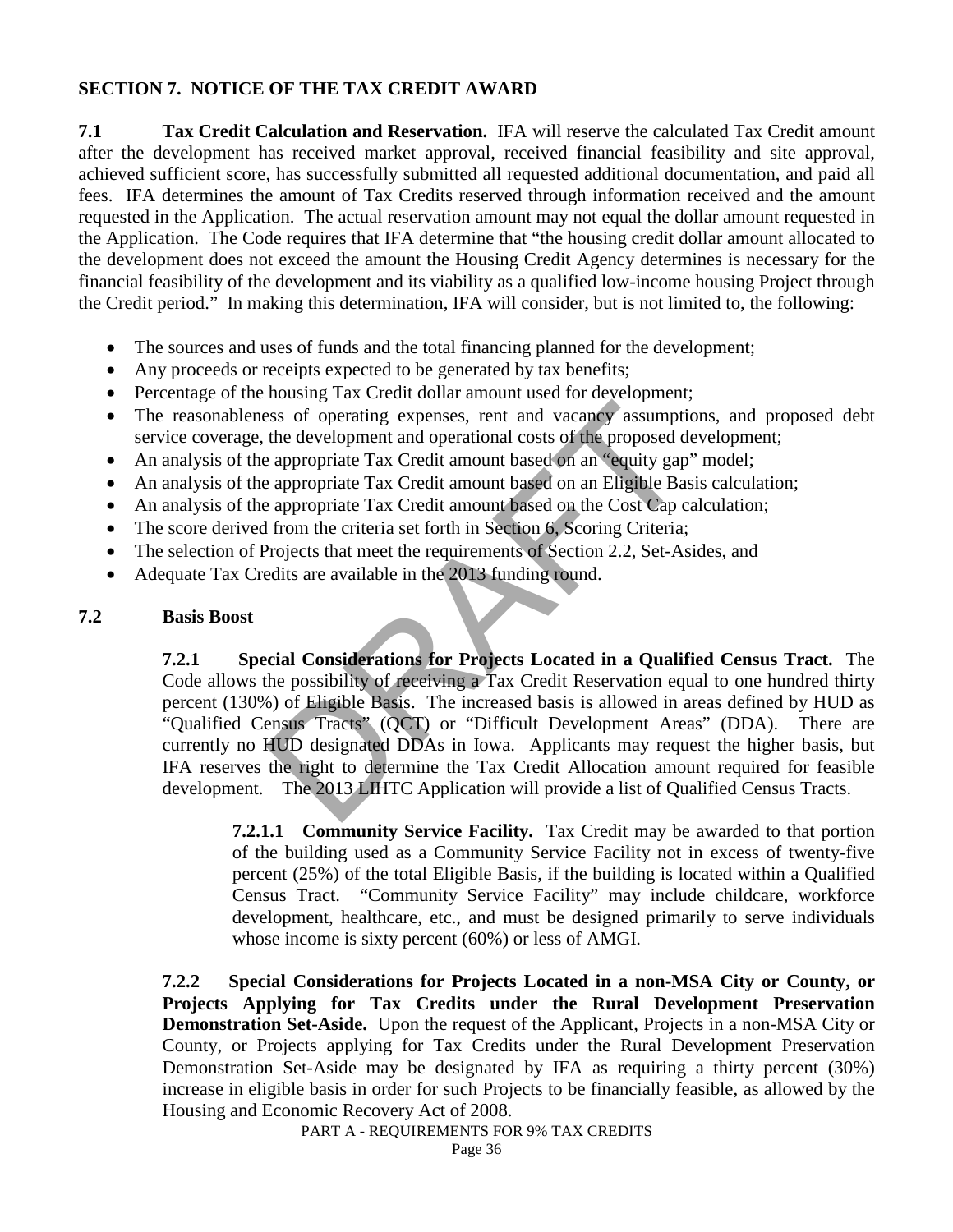## **7.2.3 Special Considerations for Projects Awarded Tax Credits in the 2013 Round.**

IFA may boost the eligible basis of projects awarded in 2013 by up to fifteen percent (15%) if the deadline for the fixed nine percent (9%) Tax Credit rate established in HERA and IRC Section  $42(b)(2)(A)$  is not extended (excluding projects using the DDA or QCT basis increase or any project receiving a thirty percent (30%) increase in eligible basis per Section 7.2.2).

#### **7.3 Reserved**

**7.4 Notice of Tax Credit Reservation.** Once IFA has reserved Tax Credits, an electronic notice of Tax Credit Reservation shall be emailed to all approved Applicants. The effective date of the award will coincide with the date of the notice. The unsuccessful Applicant shall be notified by email that IFA did not select their Project, including an explanation as to why IFA did not select the Project.

An Applicant may not transfer Tax Credit to another development or another development site. IFA will not allow changes to the development that affect scoring after the reservation letter has been issued without its written approval. All developments receiving a reservation of Tax Credit will be required to erect an IFA construction sign meeting specifications outlined in the 2013 LIHTC Application and appendices.

val. All developments receiving a reservation of Tax C<br>on sign meeting specifications outlined in the 2013 1<br>Third Application, and Credit Allocation. Federa<br>three times: 1) At initial Application, 2) at submission o<br>e tim **7.5 Second and Third Application, and Credit Allocation.** Federal law requires that IFA evaluate the Application three times: 1) At initial Application, 2) at submission of the Carryover 10% test Application, and 3) at the time the building(s) is (are) placed in service. On each occasion, the Applicant must submit a complete Tax Credit Application including a financial feasibility threshold test and certify to all Federal, State and local subsidies expected to be available to the development. IFA may choose to award the Carryover Allocation at the time of initial Application. If IFA selects this procedure, the second Application shall be due at the time that the Applicant documents that the taxpayer has incurred costs that meet ten percent of the taxpayer's reasonably expected basis. The process requires that Applicants provide detailed and accurate information concerning all development costs at each evaluation. Applicants with Reservations will be subject to cancellation of the Reservation if they are unable to provide IFA with satisfactory evidence of progress toward timely completion of the proposed development, or if there are significant changes to the proposed development from the approved Application.

 **7.5.1 Second Application for Carryover Agreement.** All Applicants requesting a Carryover Allocation must submit all items described in IFA's current Carryover Application Package by IFA's required deadline as posted on IFA's website. A valid Carryover Allocation Agreement requires that the taxpayer shall incur costs that meet ten percent (10%) of the taxpayer's "reasonably expected basis" or total development cost by the date specified in the Carryover Agreement; however, under no circumstances later than allowed by IRC Section  $42(h)(1)(E)(ii)$ .

 **7.5.2 Initiation of Construction.** Developments receiving Carryover Allocations must begin construction within 18 months from reservation. The Carryover Agreement will be void unless an extension has been approved by IFA. If the Ownership Entity does not comply with this requirement, IFA reserves the right to revoke the Tax Credit Allocation.

 **7.5.3 Third Application for IRS Form 8609.** The third and final review is conducted after the development has been placed in service. IFA will again review financial feasibility,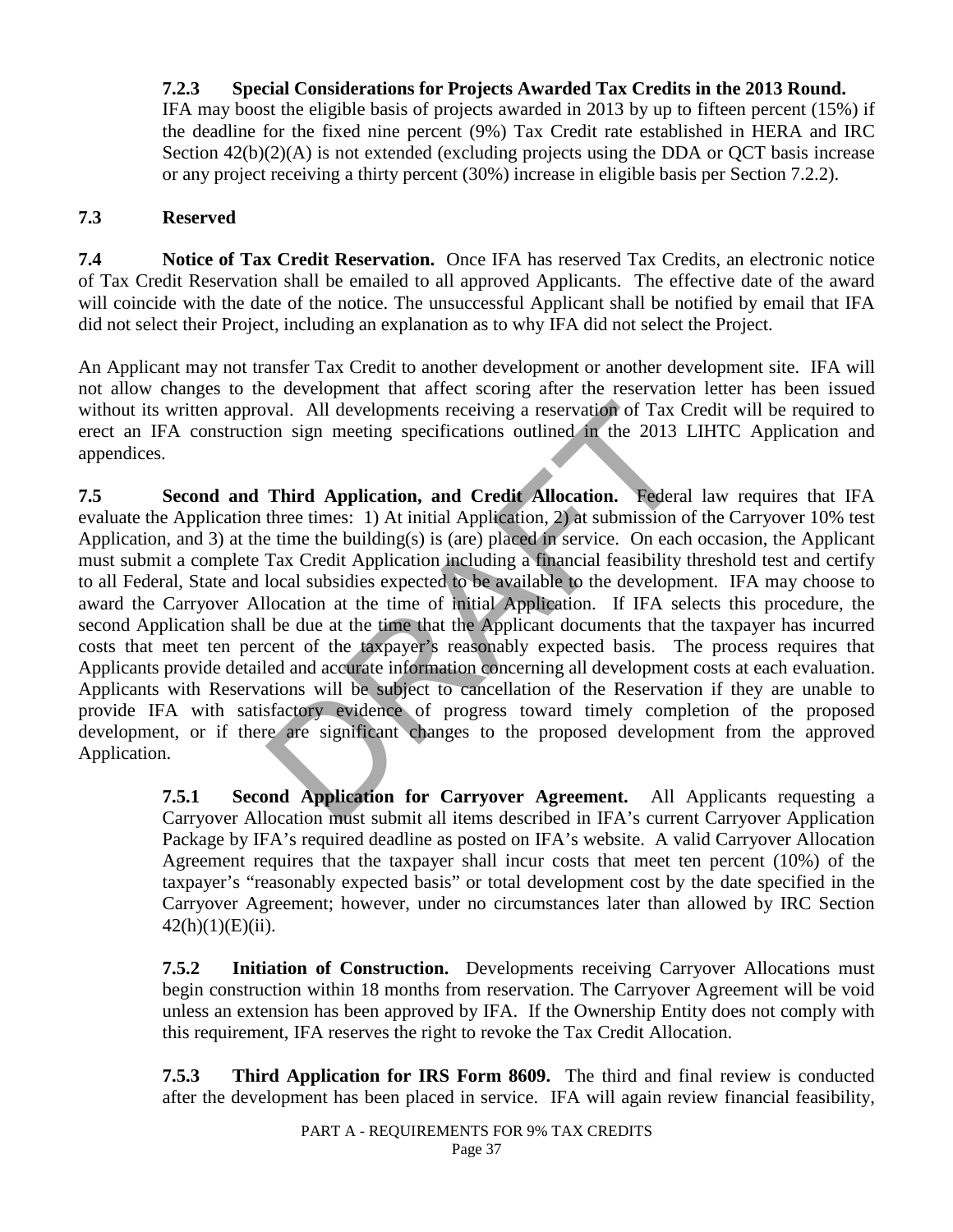revised costs, and the equity requirement based on information provided by the Applicant in a third updated Application to determine the appropriate amount of Tax Credit to be allocated. All Ownership Entities requesting an IRS Form 8609 allocation must submit all items described in IFA's current Form 8609 Application Package. Payment of Compliance fees referenced in Section 3.4.7 is due prior to issuance of an IRS Form 8609.

 **7.5.3.1 Marketable Title Requirement.** As part of the Form 8609 Application Package, the Ownership Entity must provide adequate evidence that the Ownership Entity's title in the real estate on which the Project is to be located is a marketable title pursuant to Iowa Land Title Examination Standards, or other applicable law. Adequate evidence of marketable title is demonstrated by either: 1) a title opinion of an attorney authorized to practice law in Iowa showing marketable title in the Ownership Entity, or 2) a title guaranty certificate issued by the Title Guaranty Division of IFA showing the Ownership Entity as the guaranteed. In the case of leased land, a copy of the recorded lease must be provided.

**7.5.4 IFA Discretion.** If IFA, at any time, has reason to believe that the development: 1) will not be placed in service in a timely fashion, 2) fails to comply with the requirements for a Carryover Allocation, 3) is not in compliance with Section 42 of the Code, or 4) that the Application contains misrepresentations, IFA may revoke the Tax Credit Allocation.

**Discretion.** If IFA, at any time, has reason to believe the aced in service in a timely fashion, 2) fails to comply wilocation, 3) is not in compliance with Section 42 of 1 ontains misrepresentations, IFA may revoke the T **7.6 Destruction of a Project Prior to Placement in Service.** In the event that a Project suffers a casualty loss (such as a fire or a tornado) of a significant character prior to the Project being placed in service, such that the Project cannot be placed in service within the applicable time limitations required by Section 42 of the Code and the accompanying regulations, IFA will allow the Applicant to return the reserved or allocated Tax Credits via mutual consent in return for a binding commitment by IFA to allocate a future year's Tax Credits, in an amount not to exceed the original allocation to the Project. This section is only intended to cover those casualty losses that are not otherwise provided under Section 42 of the Code and the applicable regulations and IRS rulings (such as losses in federally declared disaster areas, for which Rev. Proc. 95-28 applies).

**7.7 Waiting List.** The Board, in its discretion, may establish a waiting list and adjust the order on the waiting list for any reason, including but not limited to the result of an appeal. An Applicant placed on the waiting list shall be required to reapply for Tax Credits if the Applicant seeks funding from the next cycle of Tax Credit awards. An Applicant who files a new Application for substantially the same Project already on IFA's waiting list shall be removed from the waiting list on the date that the new Application is received by the Authority. Placement on the waiting list does not imply, either directly or indirectly, that the Board will forward fund the Applicant's Project. The waiting list may be established based on financial feasibility, relative scoring, Developer concentration, geographic distribution, or any of the other criteria described in the QAP. If Unreserved Tax Credits become available, the Application will be reviewed to ensure that the Applicant continues to satisfy all of the requirements of the QAP and that if scored and ranked, the Project would have been funded according to ranking and set-asides. If the Applicant is in compliance with the QAP, the Board, at its next regular meeting, may make a Tax Credit Reservation award. On December 31, 2013, if Unreserved Tax Credits remain available and no Project listed on the waiting list can be funded in total, then the remaining credits will be combined with the available credits for the 2013 funding round for the purpose of funding the Applicants' Projects submitted in the 2013 funding round, and are no longer available to fund Projects that remain on the waiting list.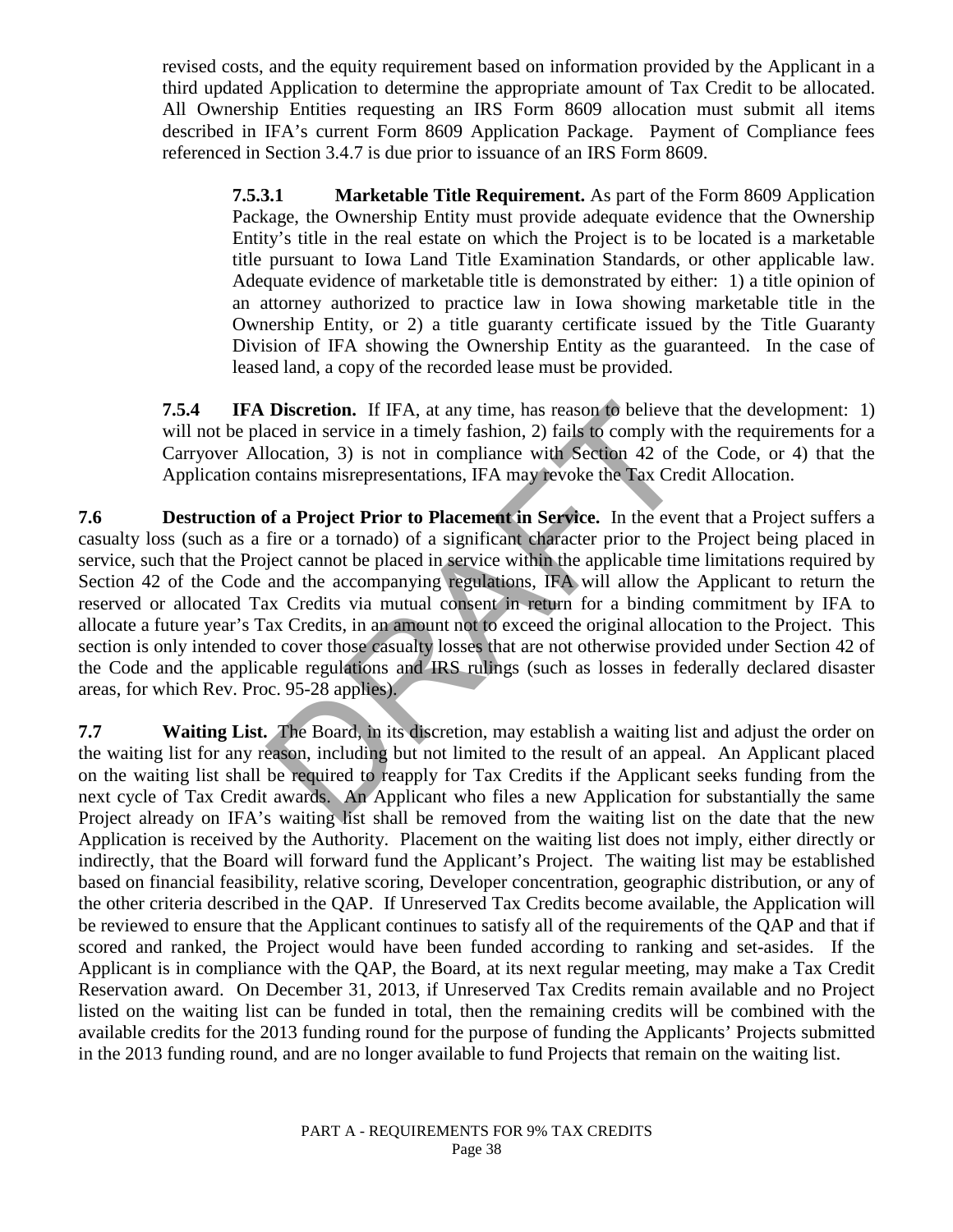**7.7.1 Prioritization of Waiting List.** The Board may maintain a waiting list for Projects to be funded from unreserved Tax Credits. The Board generally shall prioritize Projects on the waiting list as follows:

- 1. Projects seeking additional Tax Credits pursuant to Section 6.3.2.
- 2. Projects placed on the waiting list following a successful appeal of a denial of Tax Credits by the Board pursuant to Section 7.10.
- 3. Projects placed on the waiting list as a result of a waiver of one or more administrative rules by the Board.
- 4. Projects that meet Threshold Requirements for the current funding round, but do not receive a Reservation of Credits because of an inadequate amount of available Tax Credits to fund the Project under Section 6.3.1, provided that the Applicant does not have an outstanding appeal under Section 7.8, or petition for a waiver of one or more administrative rules by the Board.
- The or more administrative rules by the Board.<br>
Projects that meet Threshold Requirements for the curre<br>
not receive a Reservation of Credits because the Project<br>
single Developer exceeding the Tax Credit cap of \$1,20<br>
App 5. Projects that meet Threshold Requirements for the current funding round, but do not receive a Reservation of Credits because the Project was passed over due to a single Developer exceeding the Tax Credit cap of \$1,200,000; provided that the Applicant does not have an outstanding appeal under Section 7.8, or petition for a waiver of one or more administrative rules by the Board.

Projects placed on the waiting list for any other reason may be prioritized at the Board's sole discretion. The Board, in its sole discretion, may deviate from the foregoing guidelines if it determines cause to do so exists.

Within the foregoing categories, Projects on which construction or rehabilitation has begun will be given priority over Projects on which construction or rehabilitation has not begun; and Projects from previous funding rounds will be given priority over Projects funded in the most current funding rounds, in chronological order.

**7.8 Appeals.** An Applicant whose Application has been timely filed and whose Project did not receive an allocation of Tax Credits may appeal the decision by filing a written notice of appeal within seven days of the award before the Iowa Finance Authority, 2015 Grand Avenue, Des Moines, Iowa 50312. Filing a notice of appeal shall not stay the Tax Credit Reservation awards made by IFA. The notice of appeal must actually be received at this address within the time frame specified to be considered timely. A written notice of appeal may also be filed by fax transmission at (515)725-4901 within seven days of the date of the award. The notice of appeal shall state the grounds upon which the Applicant challenges IFA's award.

> **7.8.1 Procedures for Applicant Appeal.** The filing of an appeal constitutes the initiation of a contested case proceeding. The contested case will be governed by the procedures set forth in this Section, together with the contested case rules set forth in 265 IAC Chapter 7. If the provisions of this Section conflict with any of the provisions in 265 IAC Chapter 7, the provisions of this Section will govern.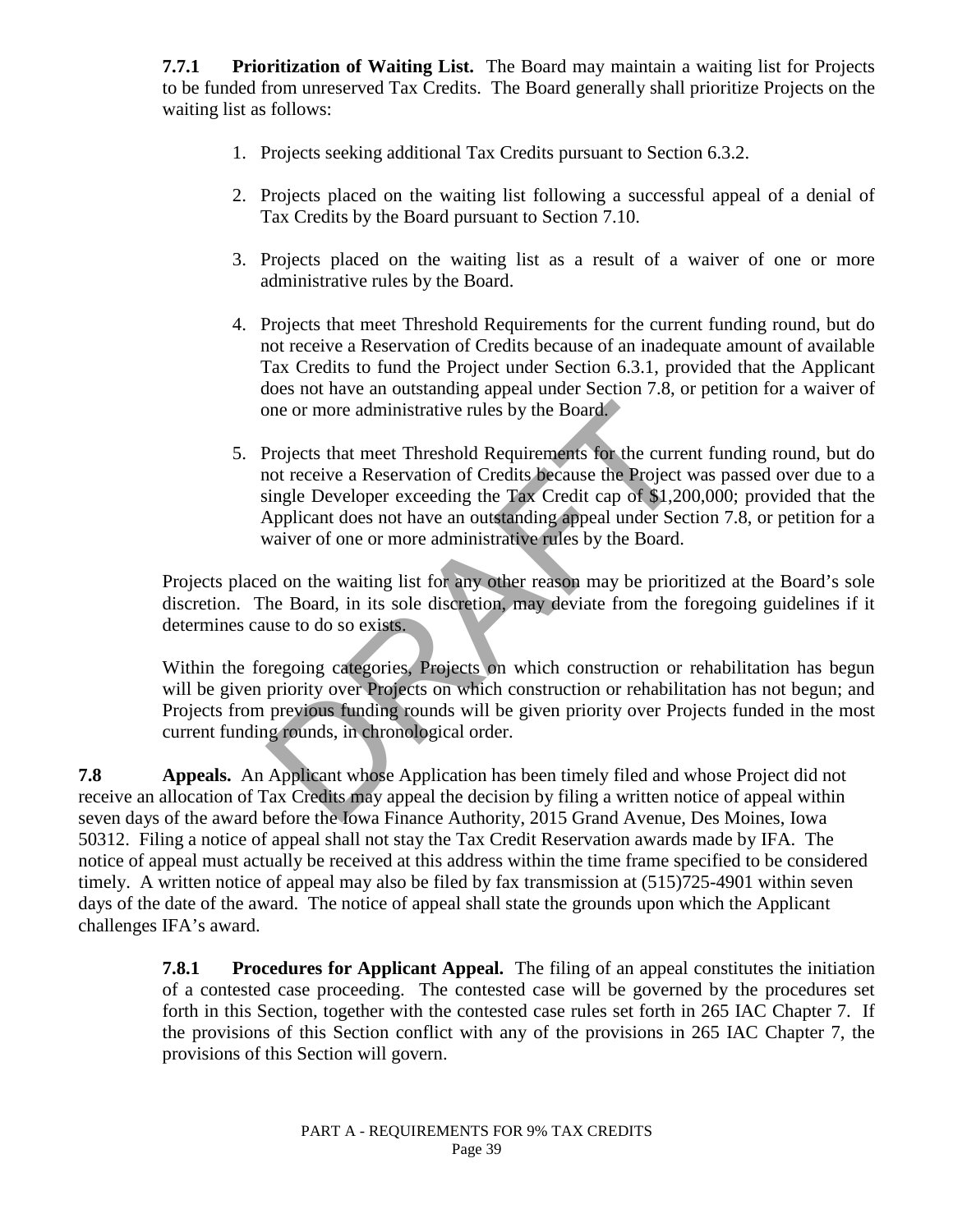**7.8.2 Hearing.** Upon receipt of a notice of an Applicant appeal, IFA may contact the Department of Inspections and Appeals to arrange for a hearing. A written notice of the date, time and location of the appeal hearing will be sent to the parties to the appeal. IFA shall select a presiding officer and hold a hearing on the Applicant appeal in conformance with its rules on contested cases.

**7.8.3 Discovery.** Any discovery requests shall be served simultaneously on the parties within 10 days of the notice of appeal. Responses to any discovery requests must be submitted to all of the parties within 10 days of receiving the discovery request.

**7.8.4** Witnesses and Exhibits. Within 20 days following the notice of appeal, the parties shall contact each other regarding witnesses and exhibits. There is no requirement for witness and exhibit lists. However, the parties must meet prior to the hearing regarding the evidence to be presented in order to avoid duplication or the submission of extraneous materials. The parties may request a pre-hearing conference to discuss witnesses, exhibits or other matters relating to the hearing.

## **7.8.5 Settlements.**

**7.8.5.1** A contested case may be resolved by informal settlement. Settlement negotiations may be initiated at any stage of a contested case by the Executive Director, prosecuting attorney, or the aggrieved party. No party is required to participate in the informal settlement process.

**Examplements.**<br> **Examplements.**<br> **Examplements**<br> **Examplements**<br> **Examplement and the system of a contested ctor, prosecuting attorney, or the aggrieved party. I<br>
cipate in the informal settlement process.<br>
<b>Examplement a 7.8.5.2** The Executive Director shall have authority to negotiate on behalf of the Board. No party shall communicate with any Board member about settlement negotiations until a written proposal settlement is submitted to the full Board for approval, unless all parties to the settlement negotiations waive this prohibition. No proposed settlement shall be presented to the full Board for approval until it is in final, written form signed by the aggrieved party.

**7.8.5.3** Waiver of notice and opportunity to be heard. The decision to enter into settlement negotiations is voluntary on the part of the parties. By entering into informal settlement negotiations, the respondent waives the right to seek disqualification of the Executive Director from being present during the Board's deliberations and the making of the contested case decision if the appeal goes to a hearing.

**7.8.5.4** All proposed settlements are subject to approval of a majority of the full Board. If the Board fails to approve a proposed settlement, it shall be of no force or effect to either party and shall not be admitted into evidence during the hearing on the contested case.

**7.8.5.5** A Board member who is presented with a settlement proposal pursuant to Section 7.8.5 that is rejected by the Board shall not be disqualified from adjudicating the contested case due to that participation.

**7.9 Evidence for a Telephone or Network Hearing.** If the hearing is conducted by telephone or on the fiber optic network, all exhibits must be delivered to the IFA office three days prior to the time the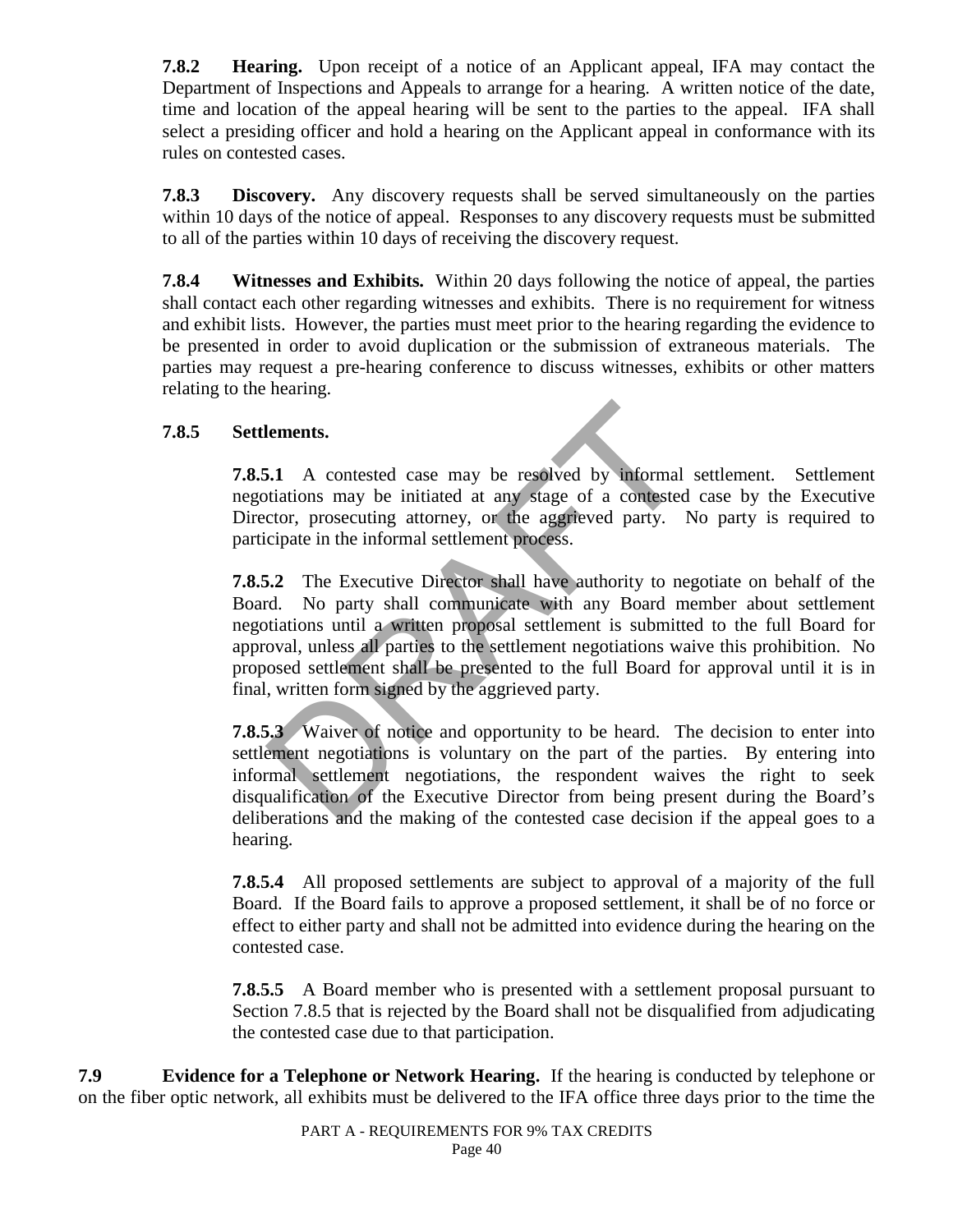hearing is conducted. Any exhibits which have not been served on the opposing party shall be served at least seven days prior to the hearing.

**7.10 Remedies on Appeal.** In the event an Applicant passed the threshold requirements and is successful in demonstrating that the Applicant should have been awarded Tax Credits, the Board may place the Project on a waiting list for Unreserved or returned Tax Credits.

In the event an Applicant is successful in demonstrating that a Project was improperly determined by IFA to have not met the threshold requirements, the Board shall cause the Project to be scored. In the event the Project receives a score equal to or greater than the lowest score of any Project receiving credits in the same round, the Board may place the Project on a waiting list for Unreserved or returned Tax Credits.

**7.11** Contents of Decision. The presiding officer shall issue a decision in writing that includes finding of fact and conclusions of law stated separately. The decision shall be based on the record of the contested case and shall conform with Iowa chapter 17A. The decision shall be sent to all parties by firstclass mail.

**7.12 Record Requirements.** The record of the contested case shall include all materials specified in Iowa Code subsection 17A.12 (6). The record shall also include any requests for a contested case hearing and other relevant procedural documents regardless of their form.

> **7.12.1** Oral proceedings in connection with an Applicant appeal shall be recorded either by mechanized means or by certified shorthand reporters. Parties requesting that the hearing be recorded by a certified shorthand report shall bear the cost of the reporter.

> **7.12.2** Oral proceedings with a hearing in a case or any portion of the oral proceedings shall be transcribed at the request of any party with the expense of the transcription charged to the requesting party.

> **7.12.3** Copies of the tapes of oral proceedings may be obtained from the Board at the requestor's expense.

> incoments. The record of the contested case shall include in 17A.12 (6). The record shall also include any request the proceedings in connection with an Applicant appeal she incorrectings in connection with an Applicant ap **7.12.4** The recording or stenographic notes of the oral proceedings or the transcription shall be filed and maintained by the Board for at least two years from the date of the proposed decision.

**7.13 Dismissal.** A ruling dismissing all of the party's claims or a voluntary dismissal is a decision under Iowa Code Section 17A.15.

**7.14 Requests for Rehearing.** Requests for rehearing shall be made to IFA within 20 days of issuing a final decision. A rehearing may be granted when new legal issues are raised, new evidence is available, an obvious mistake is corrected, or when the decision fails to include adequate findings or conclusions on all issues. A request for rehearing is not necessary to exhaust administrative remedies.

**7.15 Judicial Review.** Judicial review of IFA's final decisions may be sought in accordance with Iowa Code Section 17A.19.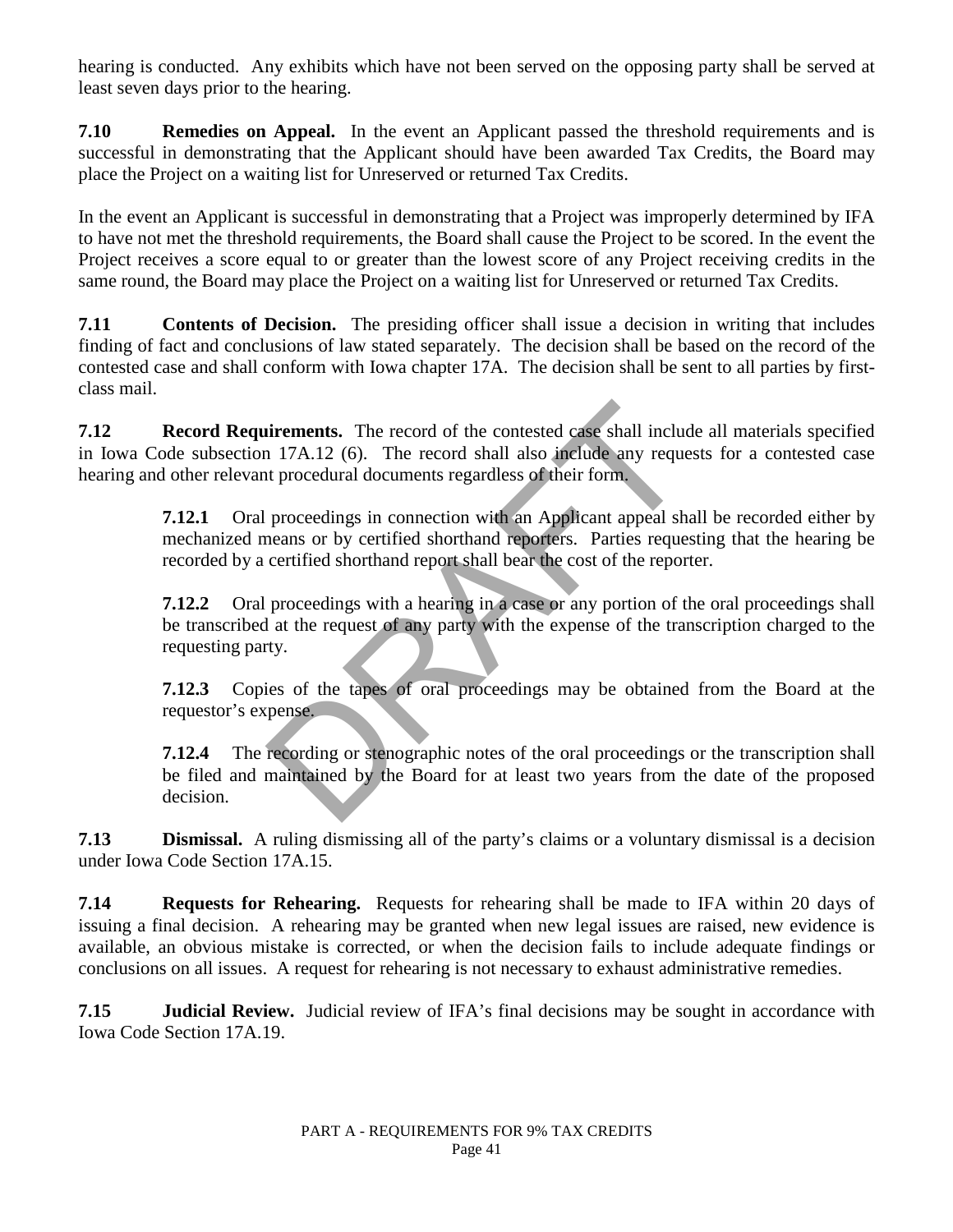### **SECTION 8. POST RESERVATION REQUIREMENTS**

Once a Tax Credit Reservation has been awarded, the following additional requirements will apply. Failure to comply with any provision of this Section may result in the revocation of the Tax Credit Reservation, denial of the Carryover Allocation, withholding of Form 8609, or the issuance of Form 8823.

8.1 **Construction.** Construction must begin on a Project within 18 months from reservation date.

**8.1.1** IFA may periodically request a status report on the Project's construction timeline.

**8.1.2** An IFA construction sign meeting specifications outlined in the Application and appendices must be erected at the initiation of construction.

**8.1.3**. Final plans and specifications must be submitted to and approved by IFA before commencing site work and construction. Plans must meet all applicable building standards and codes, minimum development characteristics, and all construction related scoring criteria for which points were awarded. Final plans must incorporate any and all remediation plans to address detrimental site characteristics.

**8.1.4** Applicant must promptly inform IFA of any changes or alterations which deviate from the final plans and specifications, as approved by IFA.

**8.1.5** If the site was not zoned appropriately at the time of Application, prior to commencing construction, IFA shall receive a letter or other document from the city that states appropriate zoning has been approved.

**8.16** If required for the Project in Appendix 1, J, a Capital Need Assessment must be submitted to and approved by IFA prior to commencing construction.

inimum development characteristics, and all constructions<br>the were awarded. Final plans must incorporate any and<br>nental site characteristics.<br>licant must promptly inform IFA of any changes or a<br>plans and specifications, as **8.1.7** For existing structures, prior to the preparation of the final work rehabilitation order and start of rehabilitation, provide a copy of the energy audit conducted by a certified home energy rater to IFA. The rater, owner, and IFA will determine the feasibility of meeting the requirements of IECC. Appropriate specifications to meet IECC standards or alternate costeffective energy improvements must be included in the final work rehabilitation order.

**8.1.8** If the Project meets the criteria set forth in Section 5.5, a copy of the final relocation plan and copy of the notice to existing tenants must be provided to IFA prior to the start of relocation.

**8.2 Amendments to the Application After Award.** The Ownership Entity may amend, with IFA's consent, the Application after a reservation of Tax Credits is made solely for the purpose of showing changes as described in this Section.

**8.2.1** Sources and uses of funds that do not increase the amount of Tax Credits awarded.

**8.2.2** A minor change in the nature of the Project or changes in partnership members, shareholders, or limited liability members. IFA will only approve an amendment to an executed Carryover Agreement due to an IFA approved project change prior to December 31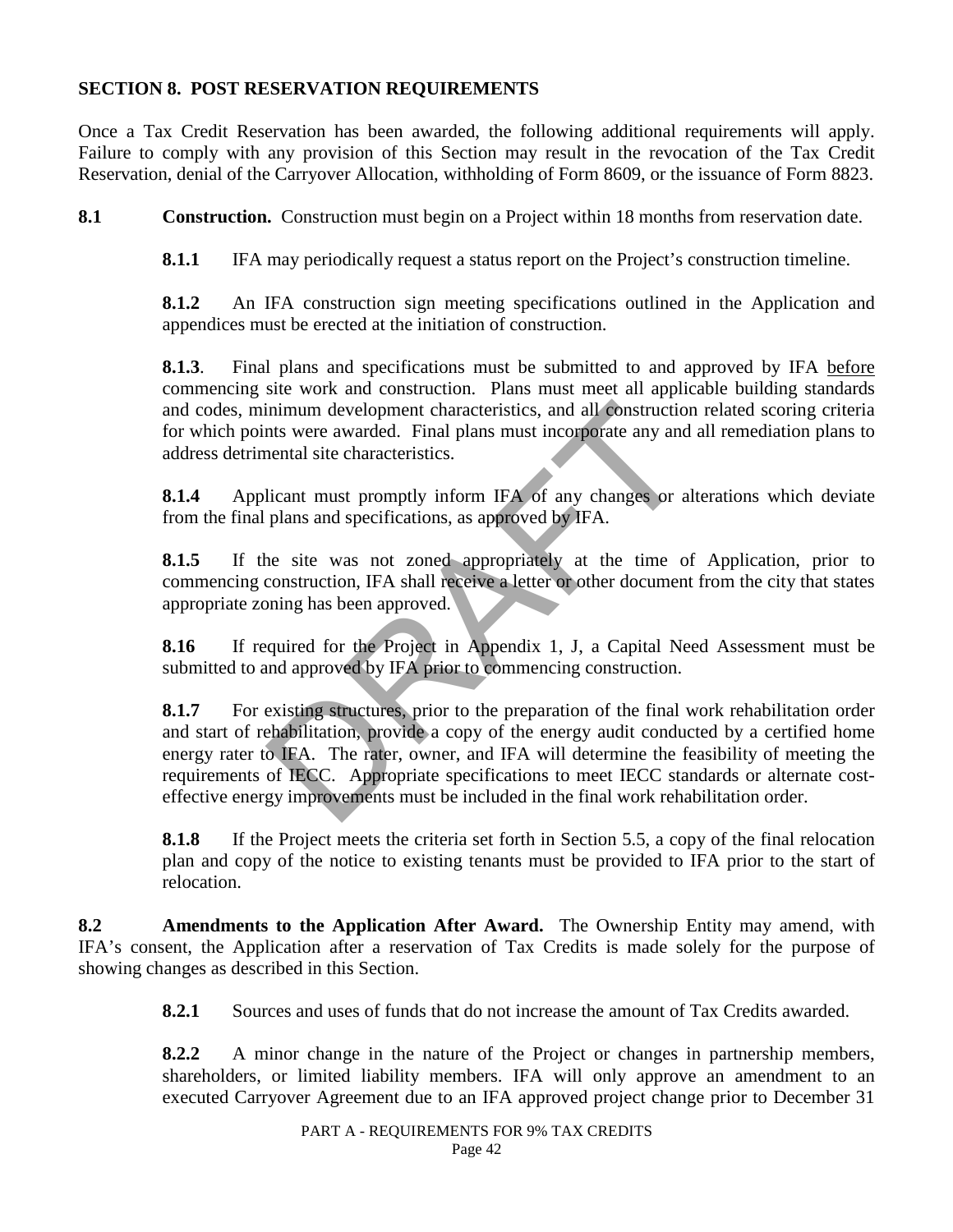of the calendar year in which the allocation is made. The only exceptions will be for IFA administrative errors or omissions as allowed by Section 42 of the Code.

**8.2.3** Site changes that are equal to or exceed the site characteristics of the site first described in the Application. A site change will be permitted only if in IFA's sole discretion the substituted site does not reduce the number of points awarded during the evaluation process, it is within the same city, and the request for such site change is submitted sufficiently in advance to permit IFA to approve the site change prior to December 31 of the calendar year in which the tax credit allocation is made. IFA will only approve an amendment to an executed carryover agreement due to an IFA approved project change prior to December 31 of the calendar year in which the allocation is made. The only exceptions will be for IFA administrative errors or omissions as allowed by Section 42 of the Code.

**8.3 Material Changes.** If, upon the submission of the Carryover Application or the Form 8609 Application, or at any other time, it is determined that the Project is not substantially the same as the Project described in the Application, the Project will not receive an allocation of Tax Credit Reservation, or the amount of the Tax Credit will be adjusted, or an IRS Form 8823 will be issued. It is expected that the Projects will be the same as were originally scored under this QAP.

Credit will be adjusted, or an IRS Form 8823 will be is<br>ame as were originally scored under this QAP.<br>erally, changes in the total number of Tax Credit Units,<br>ant mix (low-income/market rate), and amenities, are de-<br>ted.<br>n **8.3.1** Generally, changes in the total number of Tax Credit Units, number of bedrooms per Unit mix, tenant mix (low-income/market rate), and amenities, are deemed to be material, and are not permitted.

**8.3.2** Changes in the number of buildings and Units contained in each building will be allowed if changes are required by local regulatory codes and the Applicant has obtained written approval from IFA prior to making the changes.

**8.3.3** Failure to notify IFA of a material change will result in the revocation of the Tax Credit Reservation, denial of the Carryover Allocation, withholding of Form 8609, or the issuance of Form 8823.

**8.3.4** Generally a change in the Project minimum set-aside requirement from 20-50 to 40- 60 is deemed to be material and is not permitted.

**8.4 Transfers.** Tax Credit Reservation and Carryover Allocations are not transferable. Form 8609 allocations will be issued only in the name of the Ownership Entity named in the Application. Transfers subsequent to the issuance of the Form 8609 allocation are subject to the LURA and to the provisions of Sections 42(d) (7) and 42(j) of the Code.

**8.5 Return of Tax Credit.** Allocations of Tax Credit may only be returned in accordance with applicable U.S. Treasury Regulations on a date agreed upon by IFA and the Ownership Entity or in accordance with the provisions of Section 7.6.

**8.6 Agreement with PHA.** The Ownership Entity must have a written agreement with the PHA, in the form provided by IFA, and signed by both the Ownership Entity and the PHA, and this agreement must be included in the Form 8609 Application Package.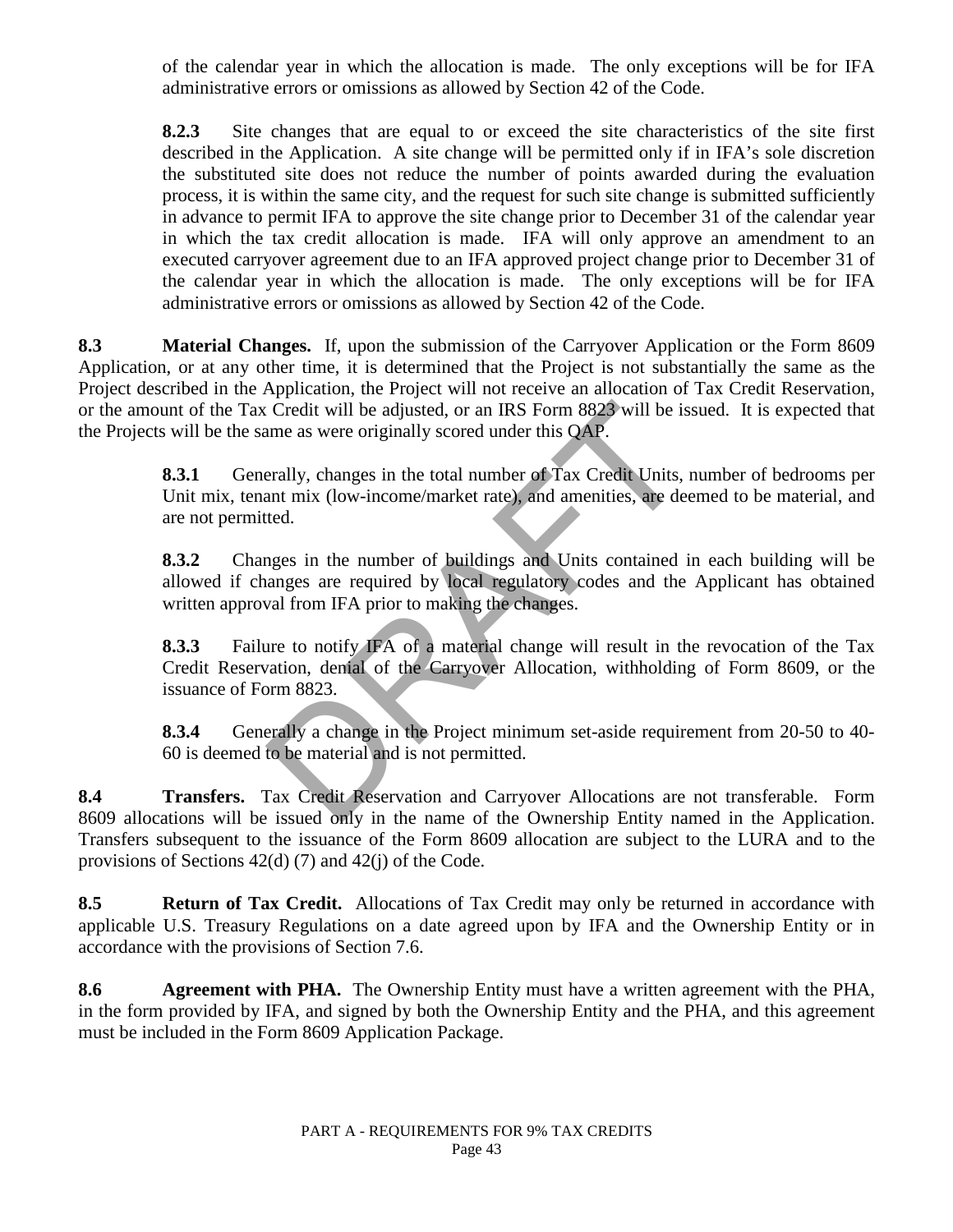**8.7 Form 8609.** All Applicants requesting an IRS Form 8609 allocation must submit all items described in IFA's current Form 8609 request package. The Ownership Entity must complete and sign Part B of the Form 8609 before IFA will sign Part A.

Owners and Management Companies of developments are required to attend compliance training that is either approved or conducted by IFA prior to receiving the Form 8609 from IFA. At the time the Form 8609 Application Package is submitted, a Certificate of Training on compliance for the General Partner and Property Manager shall be provided. The date for the Certificate of Training shall be issued no earlier than 12 months from the time that the Form 8609 Application is submitted.

> **8.7.1** Owner must certify that construction of paved road is complete, as set forth in Appendix 1.D.

> **8.7.2.** Owner must certify that Utilities are available at the Project site, as set forth in Appendix 1.E.

Ferrich Partner, Majority Shareholder or Managing<br>ting in a General Partner, majority shareholder or Managing<br>all liability company after the reservation of Tax Credits<br>hip, corporation or limited liability company to obta **8.8 Change in General Partner, Majority Shareholder or Managing Member.** In the event there is a proposed change in a General Partner, majority shareholder of a corporation or majority membership of a limited liability company after the reservation of Tax Credits is issued, IFA shall be notified by the partnership, corporation or limited liability company to obtain approval prior to the effective date of such change. The new General Partner or new majority shareholder shall agree to meet the requirements described in the QAP before IFA shall consent to the change. If the requirements outlined in the QAP are not met, the request for transfer may not be approved. If IFA is not notified of a change in the General Partner, IFA may deny the issuance of the Carryover Allocation, withhold the Form 8609 or issue a Form 8823. IFA will not allow any change in the General Partner, majority shareholder or managing member prior to the issuance of the Project 8609.

 **8.9 Prior to Placed in Service Date.** Sixty (60) days prior to the Placed in Service Date, a copy of the Affirmative Marketing Plan must be submitted to IFA.

> **8.9.1** Prior to the Placed in Service Date, for new construction Projects with three stories or less, the Owner must provide IFA a copy of the home energy rating report as performed by a certified HERS rater. The Project must receive a final HERS index of 80 or less.

> **8.9.2** Prior to the Placed in Service Date, for new construction Projects with four stories or more, the Owner must provide IFA documentation by an independent licensed engineer that the Project exceeds ASHRAE 90.1 Appendix G-2004 by at least fifteen percent (15%).

> **8.9.3** Prior to the Placed in Service Date, for existing structures, the Owner must provide IFA a copy of the energy audit by a certified energy rater that verifies that the recommended energy performance measures established in the final rehabilitation work order were installed correctly.

**8.9.4** Prior to the 8609 Application, provide IFA verification that the replacement and operating reserves have been established, and the terms and conditions have been met.

**8.9.5** Prior to the Placed in Service Date, provide IFA a copy of the Notification to the Public Housing Authority, as set forth in Section 5.4.4.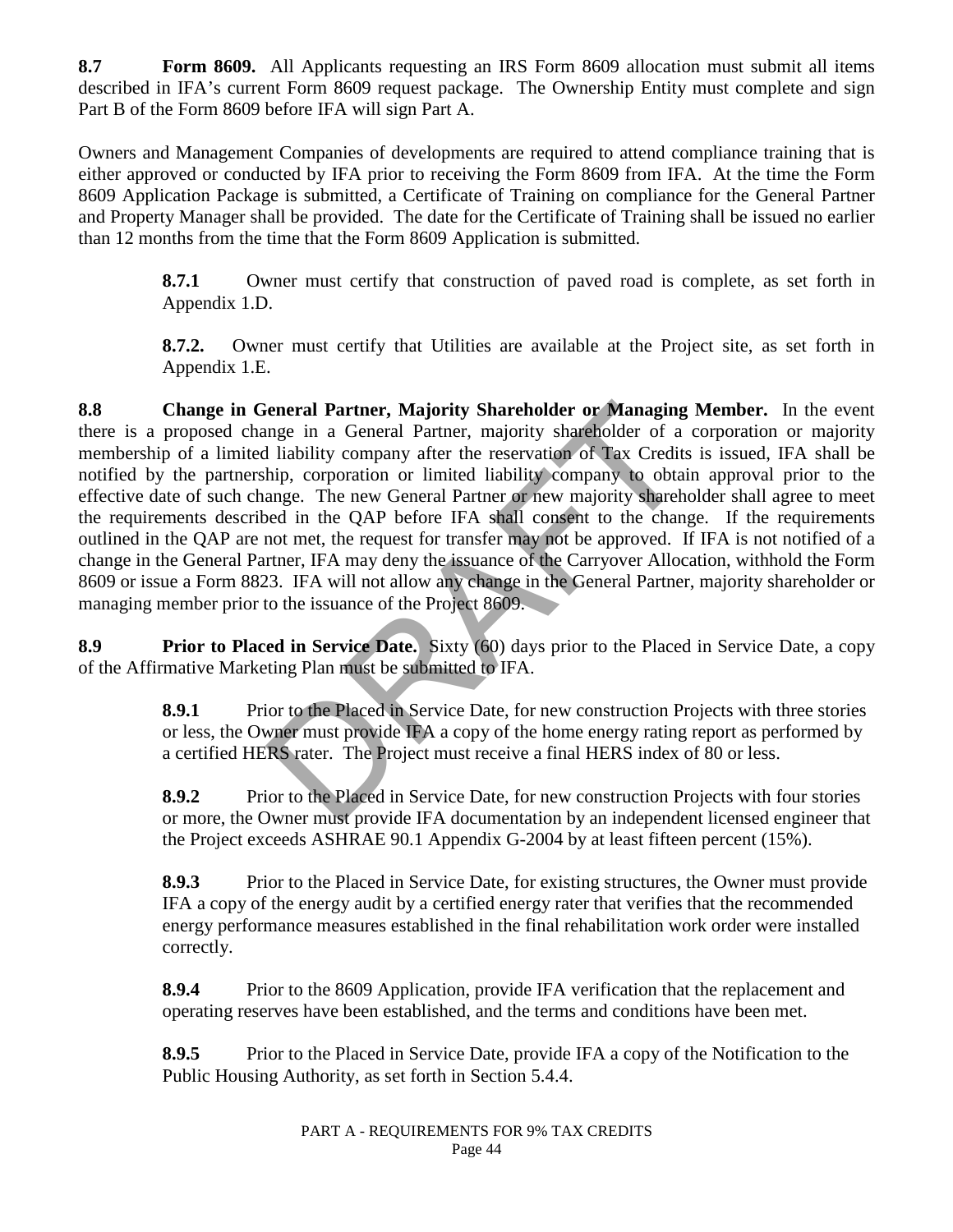**8.9.6.** For Projects receiving points under the scoring criteria for Resident Population with Special Needs, provide a written plan for implementing IFA's held for occupancy policy prior to Placed in Service Date.

DRAFT

PART A - REQUIREMENTS FOR 9% TAX CREDITS Page 45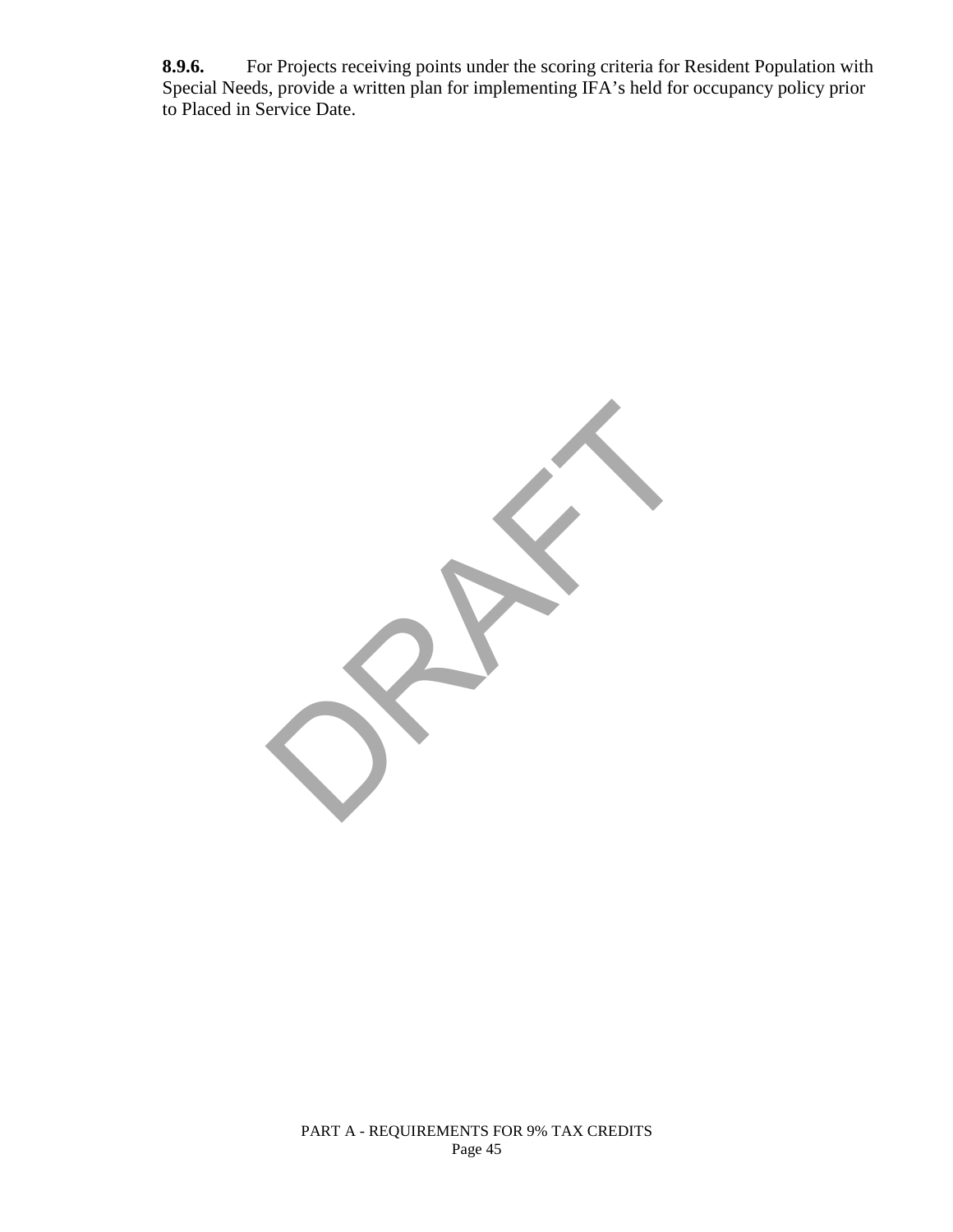# **PART B – REQUIREMENTS FOR 4% TAX CREDITS WITH TAX-EXEMPT BONDS**

## **SECTION 9. TAX-EXEMPT BOND FINANCED PROJECTS CREDIT RESERVATION AND ALLOCATION PROCESS**

Under IRC Section 42(h)(4), Projects financed with tax-exempt bonds may be entitled to thirty percent (30%) present value Tax Credits not subject to the State Ceiling and without the need to participate in the competitive round. The requirements for a Project using tax-exempt bond financing are as follows:

**9.1.** Private Activity Bond Cap. The bonds to finance the Project must have received an allocation of private activity bond cap pursuant to IRC Section 146 and Iowa Code Chapter 7C. Additionally, principal payments on the bonds must be applied within a reasonable period to redeem the bonds. Tax Credits are allowed for that portion of a Project's Eligible Basis that is financed with the taxexempt bonds. If fifty percent (50%) or more of a Project's aggregate basis (land and building) is so financed, the Project is entitled to Tax Credits for up to the full amount of Eligible Basis.

**9.2** Allocation Through IFA. Projects financed with tax-exempt bonds are required to apply to IFA for an allocation and for a determination that the Project satisfies the requirements of the QAP. If the Project utilizes a federal lending program or a lending program available through Fannie Mae or Freddie Mac, IFA may accept the underwriting and market study information approved by that lending Entity.

intitled to Tax Credits for up to the full amount of Eligible<br> **hrough IFA.** Projects financed with tax-exempt bonds<br>
d for a determination that the Project satisfies the requin<br>
deral lending program or a lending program **9.3 Application Criteria.** Except as provided in this Section, a Project using tax-exempt financing must satisfy all of the underwriting and threshold requirements stated in Part B, Part C-Terms and Conditions, and Appendix 1, Threshold Requirements for Building, Construction, Site, and Rehabilitation to be considered for Tax Credits. A market study, completed within the past six  $(6)$ months, is required to be submitted by a disinterested third party analyst. If IFA believes there is inadequate demand or proposed occupancy rates would impact long-term feasibility, IFA can require a written analysis of the market study by a market study analyst of IFA's choosing. The Applicant shall agree to pay the cost of the written analysis. The Ownership Entity must fulfill all post-award requirements and must keep the Project in compliance for the Extended Use Period. The Project will be subject to the compliance monitoring requirements of Section 13.14.

All of the Low-Income Units shall be generally distributed in terms of location and number of bedrooms throughout the Project. The Low-Income Units shall be of comparable quality and offer a range of sizes and number of bedrooms comparable to those Units which are available to other tenants.

**9.4 Application Process.** Applicant may submit an online Application at any time at [www.IowaFinanceAuthority.gov](http://www.iowafinanceauthority.gov/) in accordance with the following process. Applicants are advised to check IFA's website periodically for any amendments or modifications to the Application Package.

> **9.4.1** The Applicant must submit a request for Tax Credits to IFA after the issuer of the bonds has approved an "inducement" resolution for the Project. If the Project is seeking mortgage insurance through the Federal Housing Administration (FHA), or credit enhancement from another source, the Applicant should submit the request to IFA after the FHA or the credit enhancer has approved a preliminary mortgage amount.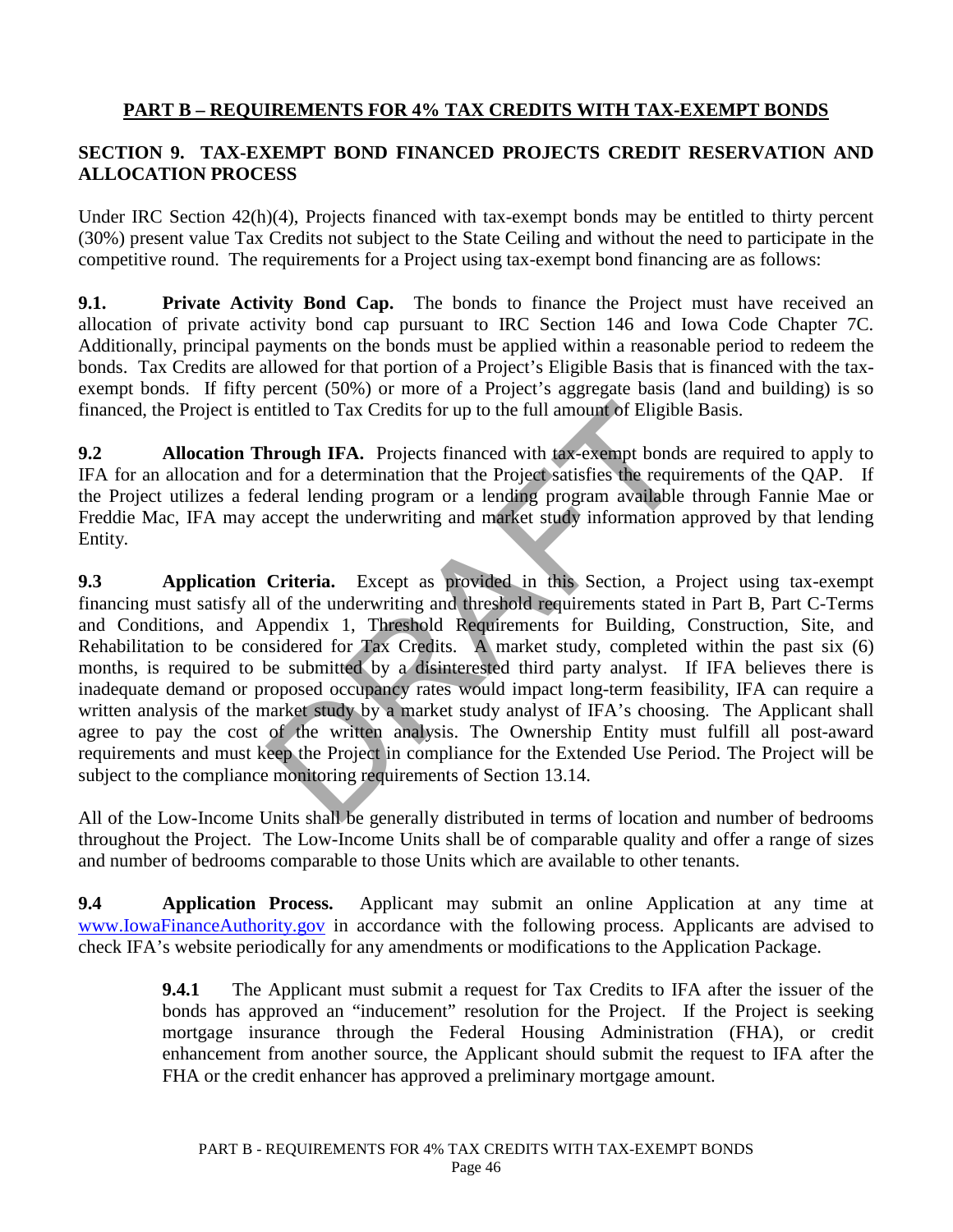**9.4.2** The Tax Credit request must be submitted in accordance with the QAP and Application that is in effect at the time of the request. These QAP and Application requirements, including fees, will also be used in the Form 8609 Application process.

**9.4.3** IFA will review the Application, determine whether the Project is eligible and meets the requirements of the QAP, and make an initial determination of the Project's Tax Credit amount.

**9.4.4** If the Project loan will be FHA-insured, IFA will complete a HUD-required subsidylayering review to assure that the Project complies with HUD guidelines pursuant to Section 911 of the 1992 Housing and Community Development Act (combining Tax Credits with HUD assistance).

**9.4.5** • After satisfactory review and if a Project satisfies the QAP requirements, IFA will provide the Applicant and the bond issuer with a IRC Section 42(m) letter confirming that the Project satisfies the requirements of the QAP and stating the preliminary amount of Tax Credits for the Project. At the time the letter is sent, IFA will request that the issuer confirm IFA's determination of the Tax Credit amount. In the event IFA is the issuer, its own calculations shall be deemed sufficient to fulfill this requirement.

**9.4.6** The Project must be placed in service no later than 24 months following the date of the bond issuance.

ies the requirements of the QAP and stating the prelives the requirements of the QAP and stating the prelives Project. At the time the letter is sent, IFA will requese ination of the Tax Credit amount. In the event IFA hal **9.4.7** The Applicable Percentage is established at either the month in which the building is placed in service, or at the Ownership Entity's election, the month in which the bonds are issued. If the latter is desired, the election statement must be signed by the Ownership Entity, notarized and submitted to IFA before the close of the fifth calendar day following the month in which the bonds are issued.

 **9.4.8** In the year in which the Project is placed in service, the Ownership Entity must request a final allocation of Tax Credits in accordance with deadlines posted on IFA's website. IFA will provide a Form 8609 Application Package for final allocation requests.

**9.4.9** Tax-exempt Projects are required to enter into a LURA for a 30-year period, which will govern the low-income use and any other QAP requirements, and to follow the same final allocation Application process as Projects awarded Tax Credits in the competitive round.

**9.4.10 Special Considerations for Projects Located in a Qualified Census Tract.** The Code allows the possibility of receiving a Tax Credit Reservation equal to one hundred thirty percent (130%) of Eligible Basis. The increased basis is allowed in areas defined by HUD as "Qualified Census Tracts" (QCT) or "Difficult Development Areas" (DDA). There are currently no HUD designated DDAs in Iowa. Applicants may request the higher basis, but IFA reserves the right to determine the Tax Credit Allocation amount required for feasible development. A map of the census tract showing the Project location must be submitted with the Application for Tax Credit. The 2013 LIHTC Application will provide a list of Qualified Census Tracts. IFA may, on a case-by-case basis, pursuant to Section 10.8.1 allow a Project in a QCT to exceed the unit cost cap specified in Section 10.8.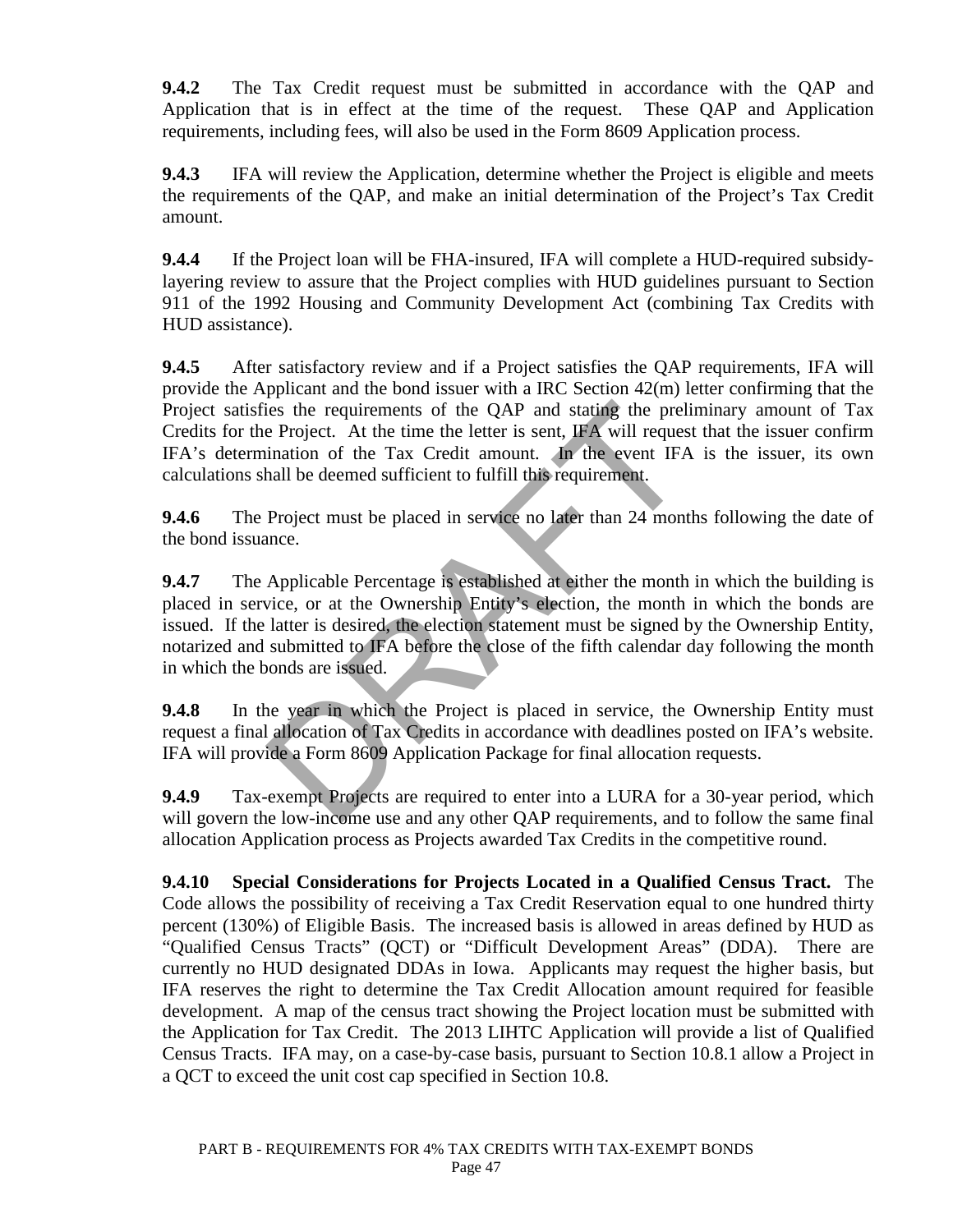**9.4.10.1 Community Service Facility.** Tax Credit may be awarded to that portion of the building used as a Community Service Facility not in excess of ten percent (10%) of the total Eligible Basis, if the building is located within a Qualified Census Tract. "Community Service Facility" may include childcare, workforce development, healthcare, etc., and must be designed primarily to serve individuals whose income is sixty percent (60%) or less of AMGI.

**9.4.11 Site Visits.** IFA will make site visits as it deems necessary to review proposed Project sites and verify any of the information provided by the Applicant in the Application. Applicants may or may not be notified of a site visit. If deemed necessary by IFA, Applicants shall provide building access for inspection by Evaluators to, among other things, confirm basic structural soundness.

 **9.4.12 Authorization Forms.** IFA may request an executed IRS Form 8821, Tax Information Authorization Form, for each Developer for sharing of information between IFA and the IRS. The Form 8821 must be provided to IFA for the Ownership Entity, at the time of Carryover Application, at the time the Project is placed in service, and annually during the Compliance Period. Members of the Qualified Development Team, as determined by IFA, must execute an Authorization to Release Information as part of the online Application.

The Form 8821 must be provided to IFA for the Owners<br>pplication, at the time the Project is placed in service,<br>Period. Members of the Qualified Development Team,<br>an Authorization to Release Information as part of the on<br>i.  **9.4.13 Fees.** IFA shall collect the fees described below for the LIHTC Program. Electronic payment of the fees must be made payable to the Iowa Finance Authority. An Application shall not be accepted unless the Application fee accompanies the Application. The reservation fee will be due within 30 calendar days after the date of the Tax Credit Reservation letter. If the reservation fee is not received, IFA may withdraw the reservation of Tax Credits from the Applicant. IFA will not issue a Form 8609 until the compliance monitoring fee is paid in full. All fees are nonrefundable, except if the Applicant withdraws the Application within three business days of receipt by IFA, the Application fee will be reimbursed.

| <b>Fee Type</b>              | <b>All Applicants</b>                                                                                                                                                                                           |
|------------------------------|-----------------------------------------------------------------------------------------------------------------------------------------------------------------------------------------------------------------|
| <b>Application Fee</b>       | 35 Units or fewer: \$1,600                                                                                                                                                                                      |
|                              | 36 to 60 Units: \$2,100                                                                                                                                                                                         |
|                              | 61 to 100 Units: \$2,600                                                                                                                                                                                        |
|                              | Over 100 Units: \$5,200                                                                                                                                                                                         |
| Change in Application Fee    | \$800 each time the Applicant submits a<br>revised<br>Application that changes the Tax Credit<br>amount<br>requested, or requests amendments or changes to the<br>Application under section 12.1, 12.2 or 12.6. |
| <b>Reservation Fee</b>       | 1% of the total 10-year Tax Credit amount                                                                                                                                                                       |
| 8609 Application Fee         | One tenth of one percent $(.1\%)$ of the total 10-year Tax<br>Credit amount based on the 8609 Application will be due<br>at the time the 8609 Application is submitted to IFA.                                  |
| <b>Compliance Monitoring</b> | \$25 per Unit x number of total Project Units; submitted<br>annually on or before January 31 <sup>st</sup> for each year of the<br>LARE DEOUDELEVES FOR 40/ TAV ORENTS WITH TAV EVELOP ROUDS                    |

PART B - REQUIREMENTS FOR 4% TAX CREDITS WITH TAX-EXEMPT BONDS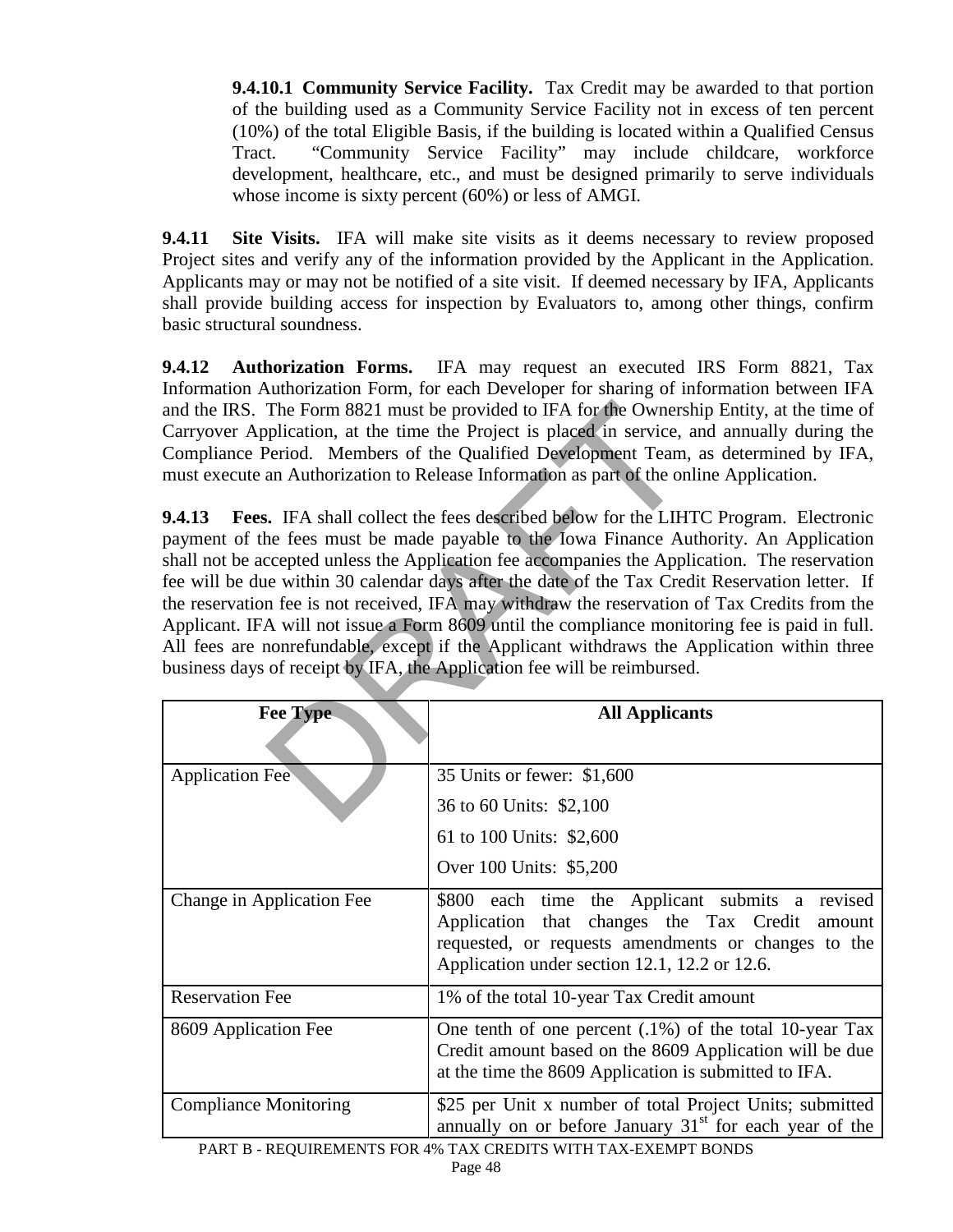|                                                    | Compliance Period and the Extended Use Period (if<br>applicable)                                                                                                                                                                                                                                                         |  |  |  |
|----------------------------------------------------|--------------------------------------------------------------------------------------------------------------------------------------------------------------------------------------------------------------------------------------------------------------------------------------------------------------------------|--|--|--|
|                                                    | (Example: $$25$ per Unit x 24-Unit Project = $$600.00$ paid annually<br>for 30 years.)                                                                                                                                                                                                                                   |  |  |  |
|                                                    | Annual rate increases may apply.                                                                                                                                                                                                                                                                                         |  |  |  |
|                                                    | First annual payment must be submitted with the Form<br>8609 Application.                                                                                                                                                                                                                                                |  |  |  |
|                                                    | Other fees as provided in the Compliance Manual.                                                                                                                                                                                                                                                                         |  |  |  |
| Filing of Land Use Restrictive<br>Agreement (LURA) | Applicant will be billed for actual cost for electronic or<br>paper filing (if electronic filing is not available in a<br>particular county) of the LURA with the county that the<br>Property(ies) is/are located.                                                                                                       |  |  |  |
| Late Submission of the 8609<br>Application         | If a late submission of the 8609 Application is allowed by<br>IFA, the Applicant will be billed for an additional amount<br>equal to the Application Fee as listed above.                                                                                                                                                |  |  |  |
| Legal Fees                                         | Legal fees incurred by IFA with respect to the Project will<br>be assessed and billed to the Applicant, including but not<br>limited to the following:                                                                                                                                                                   |  |  |  |
|                                                    | Fees for research relating to irregular situations                                                                                                                                                                                                                                                                       |  |  |  |
|                                                    | Ownership agreements                                                                                                                                                                                                                                                                                                     |  |  |  |
|                                                    | Rental rate questions                                                                                                                                                                                                                                                                                                    |  |  |  |
|                                                    | Unusual timing situations                                                                                                                                                                                                                                                                                                |  |  |  |
|                                                    | Specific technical questions relating to<br><b>IRC</b><br>Section 42                                                                                                                                                                                                                                                     |  |  |  |
|                                                    | Legal fees of IFA's in-house counsel will be billed at the<br>rate of \$150 per hour. Legal fees of outside counsel will<br>be billed at the rate charged to IFA. If IFA anticipates<br>that legal work on a matter will exceed five hours, IFA<br>will notify the Applicant prior to commencement of the<br>legal work. |  |  |  |

**9.4.14 Discretion by the Board.** The Executive Director, subject to approval by the Board of the use of tax exempt financing, in his discretion, may determine whether to award Tax Credits to a Project proposing to use tax-exempt financing and Tax Credits pursuant to the QAP.

**9.4.15 New Developer in Iowa.** If the Applicant has not previously submitted an Application to IFA in previous LIHTC rounds, the Applicant shall meet with the Tax Credit Manager to review the QAP and the Application process prior to submitting an Application.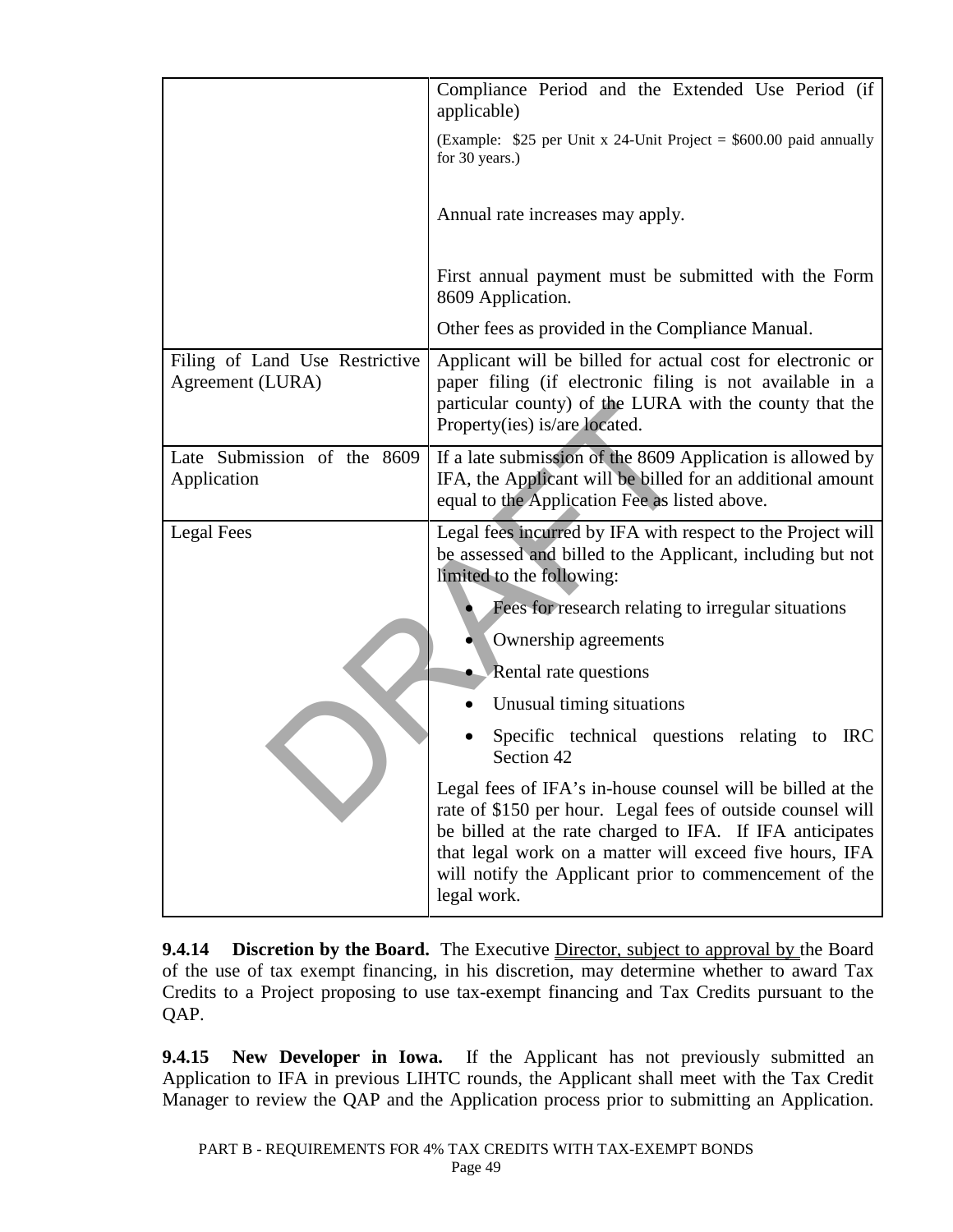The applicant must provide IFA financial statements from the past three (3) years. A new developer applicant is only eligible to receive an award of tax credits for one project.

**9.4.16 New Tax Credit Developer.** A first time Tax Credit recipient must complete at least one LIHTC Project in which all LIHTC Units have been leased at least once, and has received an 8609, in Iowa or any other state, before being allowed to submit a subsequent Application.

PRAFT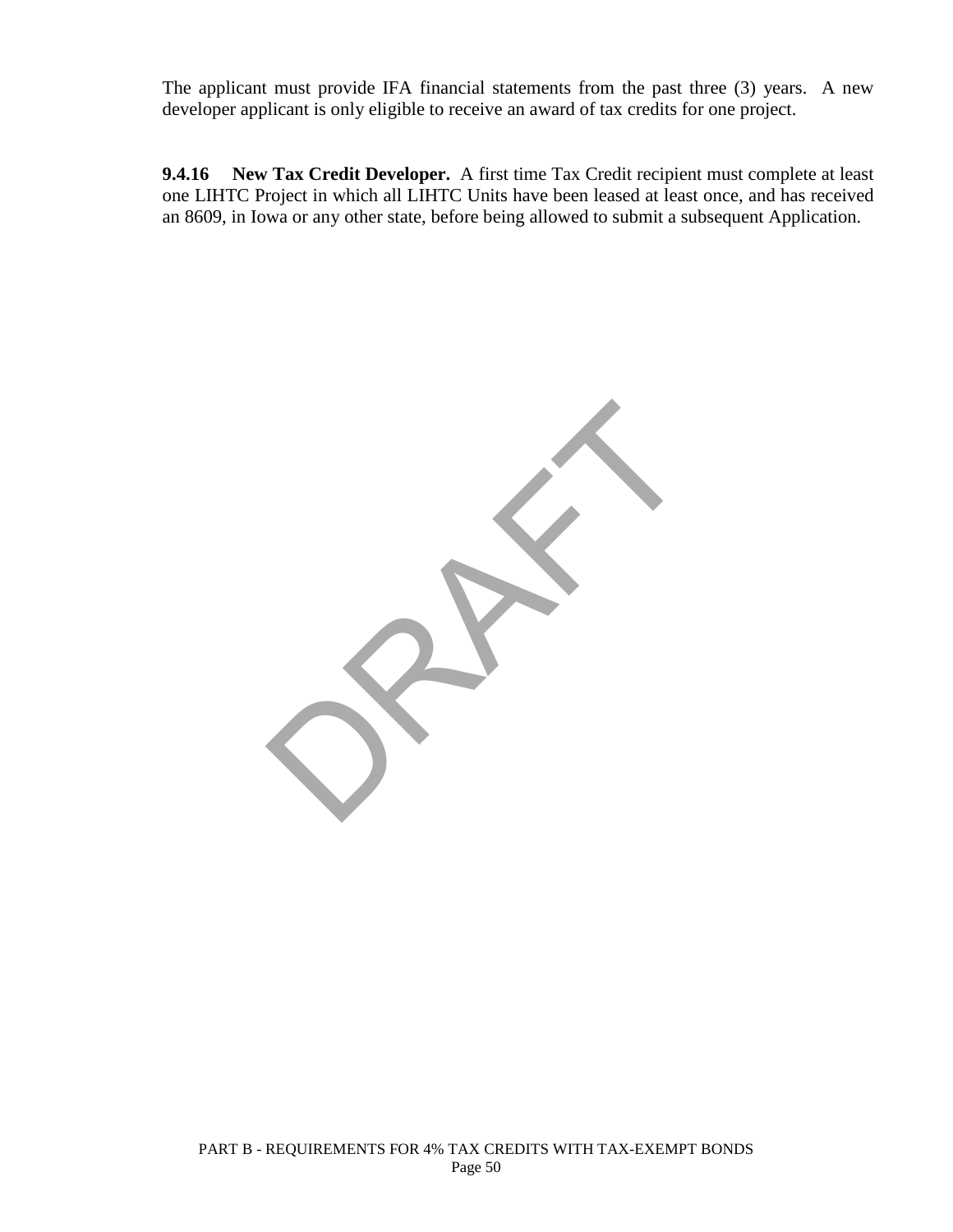#### **SECTION 10. UNDERWRITING**

The Application will require the Applicant to demonstrate that the Project is financially feasible and viable using the least amount of Tax Credits. Underwriting will be completed by IFA during the review of the Application. IFA may adjust the amount of Tax Credit based upon the underwriting. Underwriting shall be completed for a Project prior to the time a reservation is awarded and before a Form 8609 is issued. The pro forma cash flow is part of the Application. If a gap in financing is discovered after underwriting the Project, the gap may be filled from the Developer's fee if the fee is sufficient. No other fee will be used to fill a gap in financing.

The contributions that are relevant to the economic feasibilist<br>State Historic Tax Credits (SHTCs) may be used providenceived from these credits will be received prior to the<br>used in underwriting if a gap in financing woul The Application will require the Applicant to supply sufficient information to allow IFA to determine whether the Project is financially feasible during the construction phase and the operational phase of the Project. The Application will require the Applicant to provide information regarding loans, grants, equity contributions, the anticipated value received from syndicators, equity partners or private funding sources for the Tax Credits, property tax abatements, tax increment financing, enterprise zone benefits and any other type of financing or contributions that are relevant to the economic feasibility of the Project and are available to the Project. State Historic Tax Credits (SHTCs) may be used provided that the Applicant can demonstrate that equity received from these credits will be received prior to the issuance of the Form 8609. SHTCs may not be used in underwriting if a gap in financing would exist beyond the issuance of Form 8609.

The following minimum financial underwriting requirements apply to all Projects. Projects that cannot meet the minimum requirements, as determined by IFA, will not receive Tax Credits.

#### **10.1 Underwriting Standards.**

 **10.1.1** Projects will be underwritten with income escalating at a minimum of two percent (2%) and operating expenses escalating at a minimum of three percent (3%), with a minimum spread of one percent (1%) required between the income and expense escalators.

**10.1.2** Projects will be underwritten assuming no less than a five percent (5%) vacancy rate and no more than a nine percent (9%) vacancy rate.

**10.1.3** All Projects must reflect a Debt Service Coverage Ratio (DSCR) between 1.20 and 1.50 for the first 15 years. If the Debt Service Coverage Ratio falls outside of this range, the Applicant must provide a narrative to justify the deviation. If the justification is not acceptable to IFA, the Project may be rejected. A Project may exceed a 1.50 DSCR if the majority of the units of the Project will provide rents targeting extremely low income tenants that meet the Federal definition of Homeless. Also at IFA's discretion, small projects as defined in Section 4.1.4, and special needs housing may exceed the 1.50 DSCR.

### **10.2 Operating Expenses.**

 **10.2.1** Housing for Older Persons: Minimum of \$2,750 per Unit per year not including taxes, reserves and resident support services.

 **10.2.2** Housing for Families: Minimum of \$3,250 per Unit per year not including taxes, reserves, and resident support services.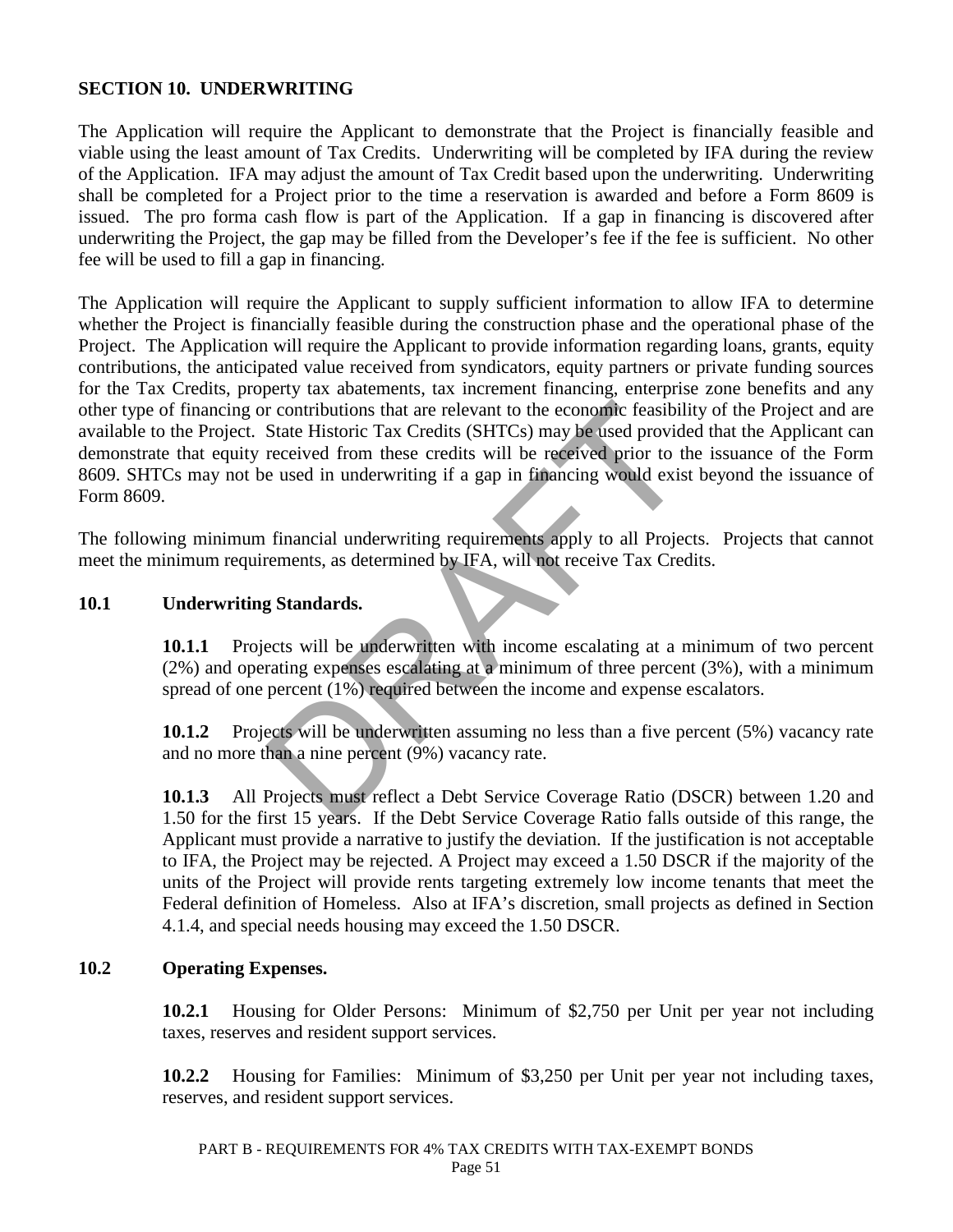#### **10.3 Reserves.**

 **10.3.1 Operating Reserve.** The operating reserve will be the greater of 1) \$1,500 per Unit or 2) six (6) months' debt service, operating expenses and real estate taxes. The operating reserve must be in place for the first 10 years and be used solely to cover operating deficits. The Applicant must include a narrative explaining how the operating reserve will be established.

 **10.3.1.1** The Applicant may use the terms and conditions of the operating reserve required by lenders or other funders financing the Project provided the reserve is equal to or greater than the reserve required by this Section.

 **10.3.1.2** The operating reserve can be funded by deferring the Developer's fees of the Project; or, the Developer may provide a personal guarantee. In order to support the guarantee, the Developer must demonstrate financial capacity and liquidity, its track record as it relates to developing a successful Project and the number of other guarantees it has outstanding. Adequate evidence of this item will be a financial statement showing assets, liabilities, contingent liabilities and other information necessary to demonstrate financial capacity to perform the guarantee and a narrative description of the Developer's record relating to successful Project development.

 **10.3.1.3** The Ownership Entity may fund the operating reserve using an irrevocable letter of credit. The letter of credit will be released after the end of the 10-year period described in Section 10.3.1. If a letter of credit is used, the proceeds should not be included in the Project costs. The fees associated with obtaining the letter of credit may be included in the Project costs.

Exercise at the state of developing a successful Project<br>
antees it has outstanding. Adequate evidence of this<br>
ment showing assets, liabilities, contingent liabilities<br>
ssary to demonstrate financial capacity to perform t **10.3.1.4** The requirement for the operating reserve is a compliance issue and may be satisfied using the terms and conditions of the operating reserve required by lenders or other funders financing the Project provided the reserve is equal to or greater than the reserve required by this Section. Applicants are required to submit to IFA a verification that the terms and conditions of the operating reserve required by lenders or other funders financing the Project has or will be satisfied at the time a building is placed in service. If the operating reserve will be established with the final equity payment, a letter from the syndicator or investor will be required.

 **10.3.2 Replacement Reserve.** All Family Projects must budget replacement reserves of \$400 per Unit per year. All Older Persons Projects must budget replacement reserves of \$300 per Unit per year.

 **10.3.2.1** The Application will require the Applicant to include a narrative explaining how the replacement reserve will be escrowed and used only for the replacement of capital components of the Project. The replacement reserve must be shown on the pro forma.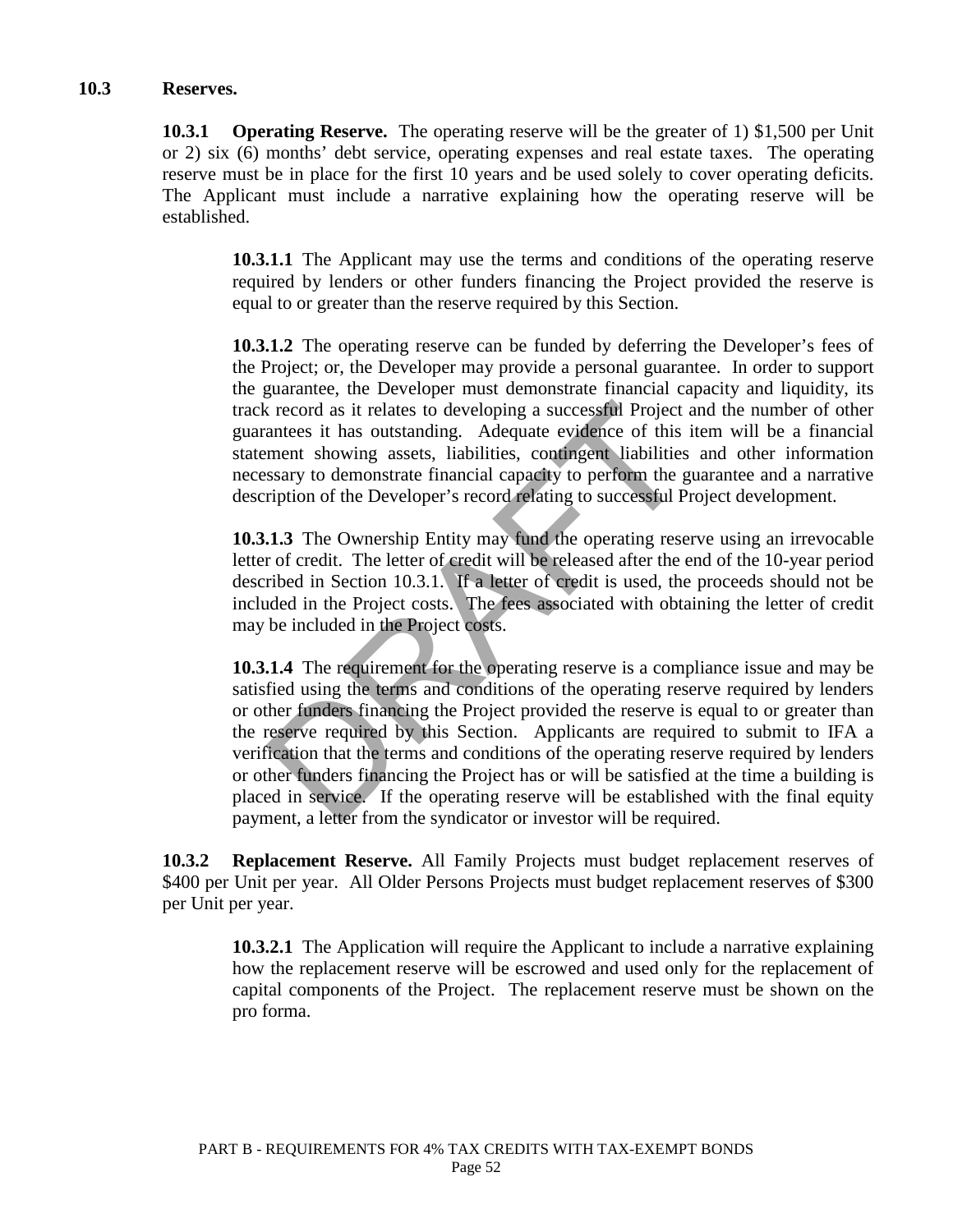**10.3.2.2** The requirement for the replacement reserve is a compliance issue and may be satisfied using the terms and conditions of the replacement reserve required by lenders or other funders financing the Project provided the reserve is equal to or greater than the reserve required by this Section. Applicants are required to submit to IFA a verification that the terms and conditions of the replacement reserve required by lenders or other funders financing the Project has or will be satisfied at the time a building is placed in service.

#### **10.4 Deferred Developer Fees.**

**10.4.1** Developer fees can be deferred to cover a gap in funding sources as long as:

1. The entire amount will be paid within 15 years and meets the standards required by the IRS to stay in basis;

2. The deferred portion does not exceed sixty-five percent (65%) of the total amount as of the full Application; and

3. Payment projections do not negatively impact the operation of the Project.

If the deferred Developer fee cannot be paid within 15 years, IFA will consider the unpaid amount to be a Developer contribution to the Project. Each of these will be determined by IFA. Nonprofit organizations must include a resolution from the Board of Directors allowing such a deferred payment obligation to the Project. The deferred Developer fee must be paid from the net cash flow and not be calculated into the minimum Debt Service Coverage Ratio.

#### **10.5 Financing Commitment.**

The deferred portion does not exceed sixty-five percent (<br>
f the full Application; and<br>
Payment projections do not negatively impact the operation<br>
d Developer fee cannot be paid within 15 years, IFA<br>
a Developer contribut **10.5.1** For all Projects proposing private construction and permanent financing, a letter of intent from the lending institution on their letterhead is required. This letter must clearly state the term of the permanent loan, how the interest rate will be indexed and the current rate at the time of the letter, the amortization period, fees, and any prepayment penalties, anticipated security interest in the Property and lien position. The letter of intent must extend at least 6 months beyond the Application due at IFA date.

**10.5.2** For all other sources, except state HOME funds and IFA approved participating Cities with allocated HOME funds, a commitment for funding must be made in advance. This includes any other grants, loans, tax credits, tax increment financing, etc. Documentation that specifies the value of the commitment, the purpose the funds can be used for, and time limitations related to the commitment must be provided from the entity making the commitment.

**10.5.3** Applications may only include one set of proposed funding sources. IFA will not consider multiple funding scenarios. A Project will be ineligible for allocation if any of the listed funding sources will not be available in an amount and under the terms described in the Application. IFA may waive this limitation if the Project otherwise demonstrates financial feasibility.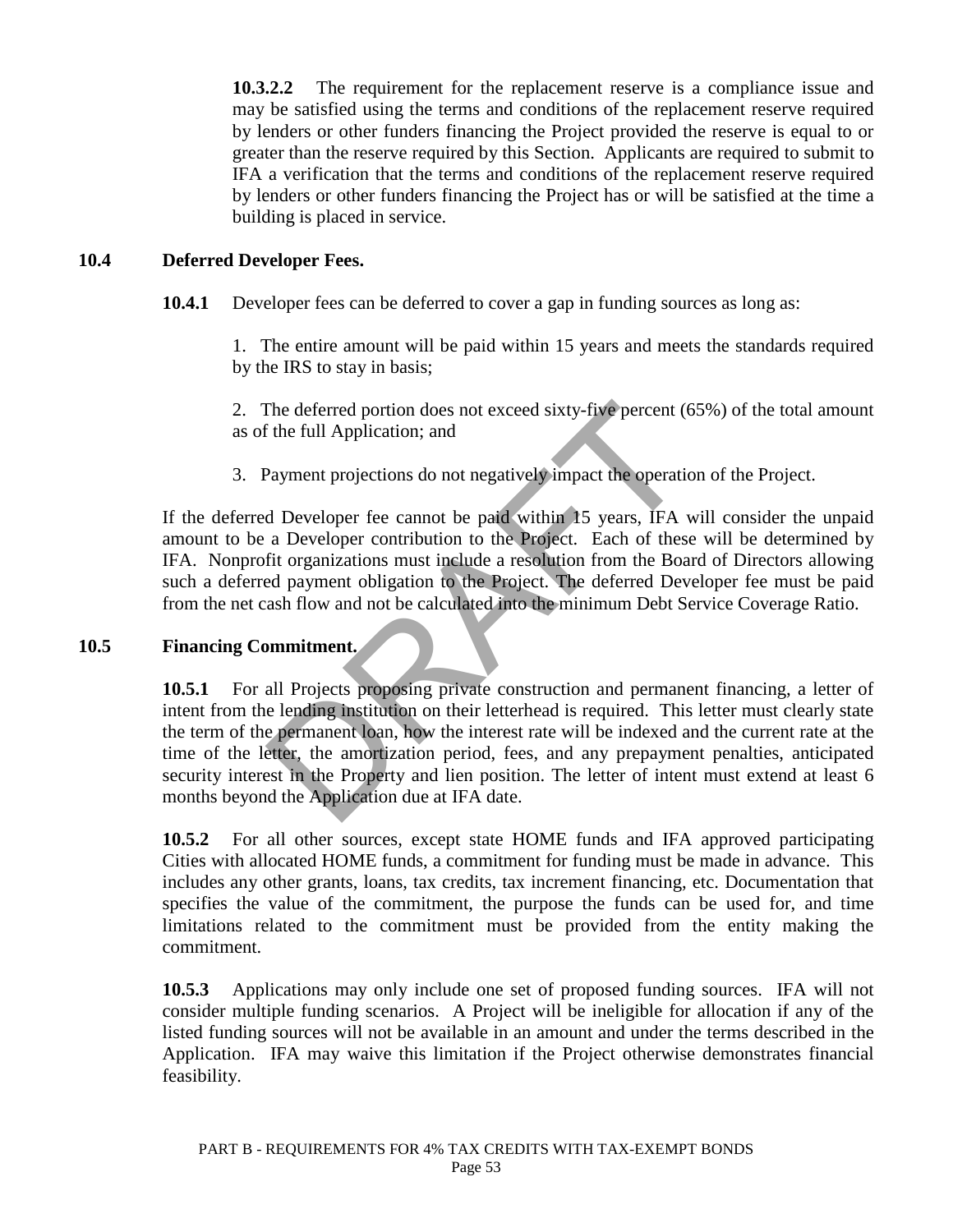## **10.6 Developer, Builder, and Architect Fees.**

**10.6.1** Developer fees (including overhead and profit and Consultant fees) shall not exceed the percentages described below. For new construction, the Developer's fee is calculated as a percentage of Total Project Costs minus land, Developer's fee, Developer's overhead and profit, Consultant Fees and Project reserves. For Acquisition/Rehabilitation or Rehabilitation Projects, the Developer's fee is listed in the schedule below. The fees will be limited as follows:

| <b>Project Type</b>                                                                                                                                                                                                                                                                                                                                   | <b>Fee Limit</b>                   |  |
|-------------------------------------------------------------------------------------------------------------------------------------------------------------------------------------------------------------------------------------------------------------------------------------------------------------------------------------------------------|------------------------------------|--|
| Developer fee for New Construction Projects:                                                                                                                                                                                                                                                                                                          |                                    |  |
|                                                                                                                                                                                                                                                                                                                                                       |                                    |  |
| First 36 units within the project                                                                                                                                                                                                                                                                                                                     | Not to exceed 14%                  |  |
| Remaining units within the project above 36                                                                                                                                                                                                                                                                                                           | Not to exceed 12%                  |  |
|                                                                                                                                                                                                                                                                                                                                                       |                                    |  |
| Developer Fee for Acquisition/Rehabilitation or Rehabilitation Projects:                                                                                                                                                                                                                                                                              |                                    |  |
| Rehabilitation Portion of Acq/Rehab<br>or                                                                                                                                                                                                                                                                                                             | Not to exceed 16% of the Total     |  |
| Rehab Projects, including Adaptive Reuse,                                                                                                                                                                                                                                                                                                             | Project Costs minus land, building |  |
| Historic, and Preservation Projects                                                                                                                                                                                                                                                                                                                   | purchase (existing structures),    |  |
|                                                                                                                                                                                                                                                                                                                                                       | Developer' fee, Developer's        |  |
|                                                                                                                                                                                                                                                                                                                                                       | overhead and profit, Consultant    |  |
|                                                                                                                                                                                                                                                                                                                                                       | Fees, and Project reserves.        |  |
| Acquisition Portion of Acq/Rehab Projects,                                                                                                                                                                                                                                                                                                            | Not to exceed 8% of the purchase   |  |
| including Adaptive Reuse, Historic, and                                                                                                                                                                                                                                                                                                               | cost of the buildings (existing)   |  |
| <b>Preservation Projects</b>                                                                                                                                                                                                                                                                                                                          | structures).                       |  |
|                                                                                                                                                                                                                                                                                                                                                       |                                    |  |
|                                                                                                                                                                                                                                                                                                                                                       |                                    |  |
| 10.6.2 Builder and general contractor fees will be limited to a total of twelve perce                                                                                                                                                                                                                                                                 |                                    |  |
| of the Hard Construction Costs.                                                                                                                                                                                                                                                                                                                       |                                    |  |
|                                                                                                                                                                                                                                                                                                                                                       |                                    |  |
| 10.6.3 In the event the Developer fee, Consultant fee or builder fee limits are in e<br>$\mathbf{r}$ and the contract of the contract of the contract of the contract of the contract of the contract of the contract of the contract of the contract of the contract of the contract of the contract of the contract of<br>$\mathbf{1}$ $\mathbf{1}$ |                                    |  |

 **10.6.2** Builder and general contractor fees will be limited to a total of twelve percent (12%) of the Hard Construction Costs.

 **10.6.3** In the event the Developer fee, Consultant fee or builder fee limits are in excess of the limits imposed, IFA will make the appropriate adjustments during the underwriting phase of the evaluation of the Applications.

 **10.6.4.** When the General Partner of the Ownership Entity is a nonprofit organization, the Nonprofit shall receive no less than fifty percent (50%) of the combined total of the Developer and Consultant Fee.

**10.6.5** IFA reserves the right to limit professional fees in Section IV of the Cost and Credit Calculation of the on-line application if deemed excessive.

### **10.7 Other Fees and Considerations.**

 **10.7.1 Investor Services Fees.** Investor services fees are an allowable expense and shall be calculated into the minimum Debt Service Coverage Ratio.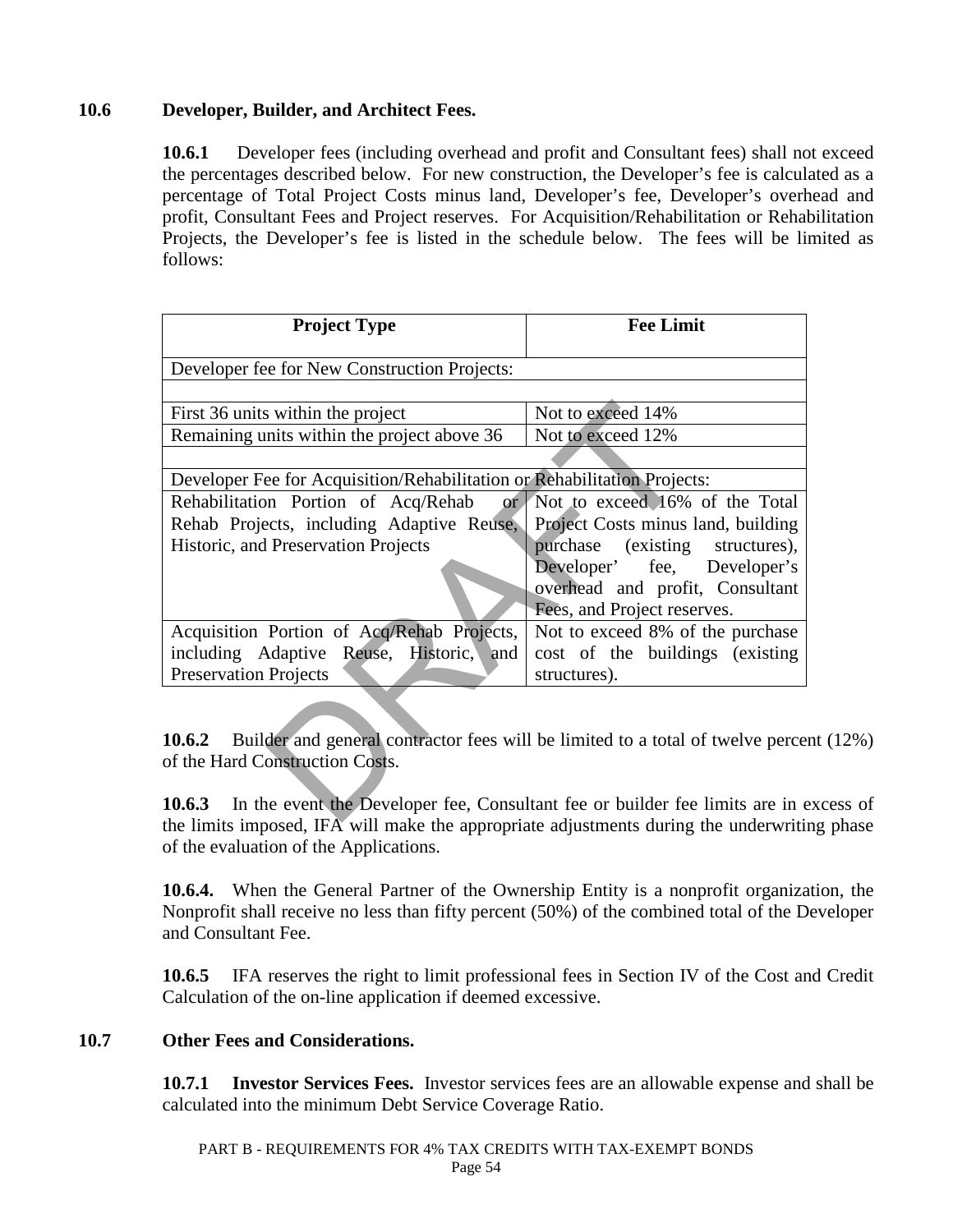**10.7.2 Project Ownership.** There must be a common ownership between all Units and buildings within a single Project for the duration of the Extended Use Period.

**10.8** Unit Cost Cap. IFA shall not award LIHTC to a Project in which the cost per unit is greater than the amounts listed below less the costs of off-site land improvements. Enterprise Zone sales tax rebates and utility company rebates for energy efficiency measures will be included in the calculation of total project costs.

| All projects except those with Federal or State historic tax credits |           |            |            |            |  |  |  |
|----------------------------------------------------------------------|-----------|------------|------------|------------|--|--|--|
| 0 bedrooms                                                           | 1 bedroom | 2 bedrooms | 3 bedrooms | 4 bedrooms |  |  |  |
| \$120,000                                                            | \$135,000 | \$160,000  | \$190,000  | \$210,000  |  |  |  |

Unit cost caps are maximum amounts. IFA provides no guarantee that Projects at or below the Unit cost caps will be deemed financially feasible. At the time of the 8609 Application, if the project costs exceed the unit cost caps, the Developer must provide a narrative explaining the extenuating circumstances and request an exception to the unit cost cap.

France and Transfer and Transfer and Transfer and Transfer and Transfer and Transfer and Transfer and Transfer and Transfer and Transfer and Transfer and Transfer and Transfer and Transfer and Transfer and Transfer and awa **10.8.1** Projects receiving state and/or federal historic rehabilitation Tax Credits will be allowed to deduct the residential portion of the historic Tax Credit from the Project costs to allow for stricter rehabilitation standards and the costs of off-site land improvements, however, IFA shall not award LIHTC to a Project if the overall cost per unit, less the residential portion of federal historic Tax Credits, is greater than the unit cost cap listed below:

| Projects with Federal or State historic tax credits (total project costs less residential portion |           |            |            |            |  |  |  |
|---------------------------------------------------------------------------------------------------|-----------|------------|------------|------------|--|--|--|
| of federal historic tax credits)                                                                  |           |            |            |            |  |  |  |
| 0 bedrooms                                                                                        | 1 bedroom | 2 bedrooms | 3 bedrooms | 4 bedrooms |  |  |  |
| \$140,000                                                                                         | \$155,000 | \$180,000  | \$210,000  | \$230,000  |  |  |  |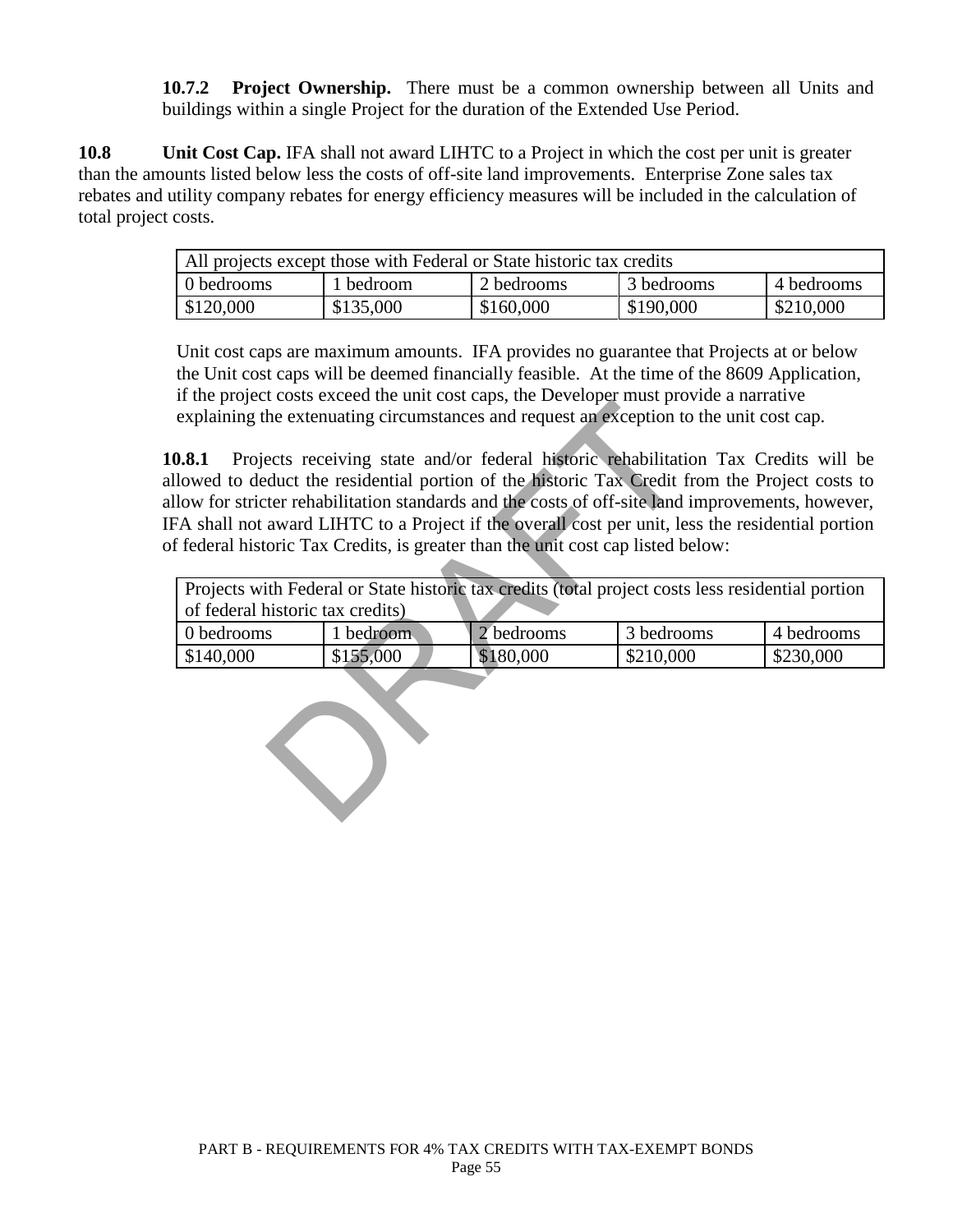### **SECTION 11. THRESHOLD REQUIREMENTS - ALL DEVELOPERS\OWNERSHIP ENTITIES**

To be considered for a reservation of Tax Credits, a Project must demonstrate that it meets the requirements described in this Section.

**11.1 Complete Application.** In order for IFA to review an Application fairly and accurately, it must be complete. If there is not adequate information provided to review the Application, and upon request from IFA to the Applicant, adequate information is not submitted, then IFA shall reject the Application. In the case that additional information is requested by IFA, the Applicant will be notified by email, mail, facsimile, or through the online Application. The Applicant will have a reasonable amount of time to submit the requested information, as specified in the notice for information. The Applicant may contact the Tax Credit Manager at any time to request clarification.

**11.2 Legal Ownership Entity.** The Ownership Entity must be formed prior to submission of the Application. For the purposes of the Application, the Applicant is the Ownership Entity.

**11.3 Location Requirements.** The proposed Project must be located in an incorporated city. Applications shall not contain or propose alternate sites. Alternate sites must be presented as separate Projects with separate Applications.

11.4 **Readiness to Proceed.** The Applicant must be ready to proceed with the Project by documenting site Control, site suitability, adherence to building standards, and a Qualified Development Team. Refer to Appendix 1, Threshold Requirements for Building, Construction, Site and Rehabilitation for related requirements. In addition, the following must also be met:

# **11.4.1 Appraisals.**

provides of the Application, the Applicant is the Ownership<br> **quirements.** The proposed Project must be located<br>
botain or propose alternate sites. Alternate sites must<br>
plications.<br> **DRAFT PRAFT DRAFT DRAFT ACTION** The st **11.4.1.1 Land/Acquisition with an Identity of Interest.** For land and buildings which are acquired from a party with an Identity of Interest, the Applicant must provide an appraisal by an MAI certified appraiser who is not a related party. The appraisal must be no more than 180 days old on the date that the Application is submitted to IFA The appraisal may be submitted to IFA 30 days following the Application due date.

**11.4.1.2** State HOME funded Projects. For all Projects that are requesting State HOME funds, the Applicant must provide an appraisal by an MAI certified appraiser who is not a related party. The HOME program requires the appraisal in order to determine the market value of the acquired land and/or buildings. The appraisal must be no more that 180 days old on the date that the Application is submitted to IFA. The appraisal may be submitted to IFA 30 days following the Application due date.

**11.4.2 Qualified Development Team.** The Application will require the Applicant to identify the Qualified Development Team also referred as QDT. The Applicant will be required to provide a narrative describing the function of each mandatory member of the Qualified Development Team and explain how the Qualified Development Team possesses the necessary experience to successfully complete the proposed Project and all other projects under construction, and that it has developed projects of comparable size and financing

PART B - REQUIREMENTS FOR 4% TAX CREDITS WITH TAX-EXEMPT BONDS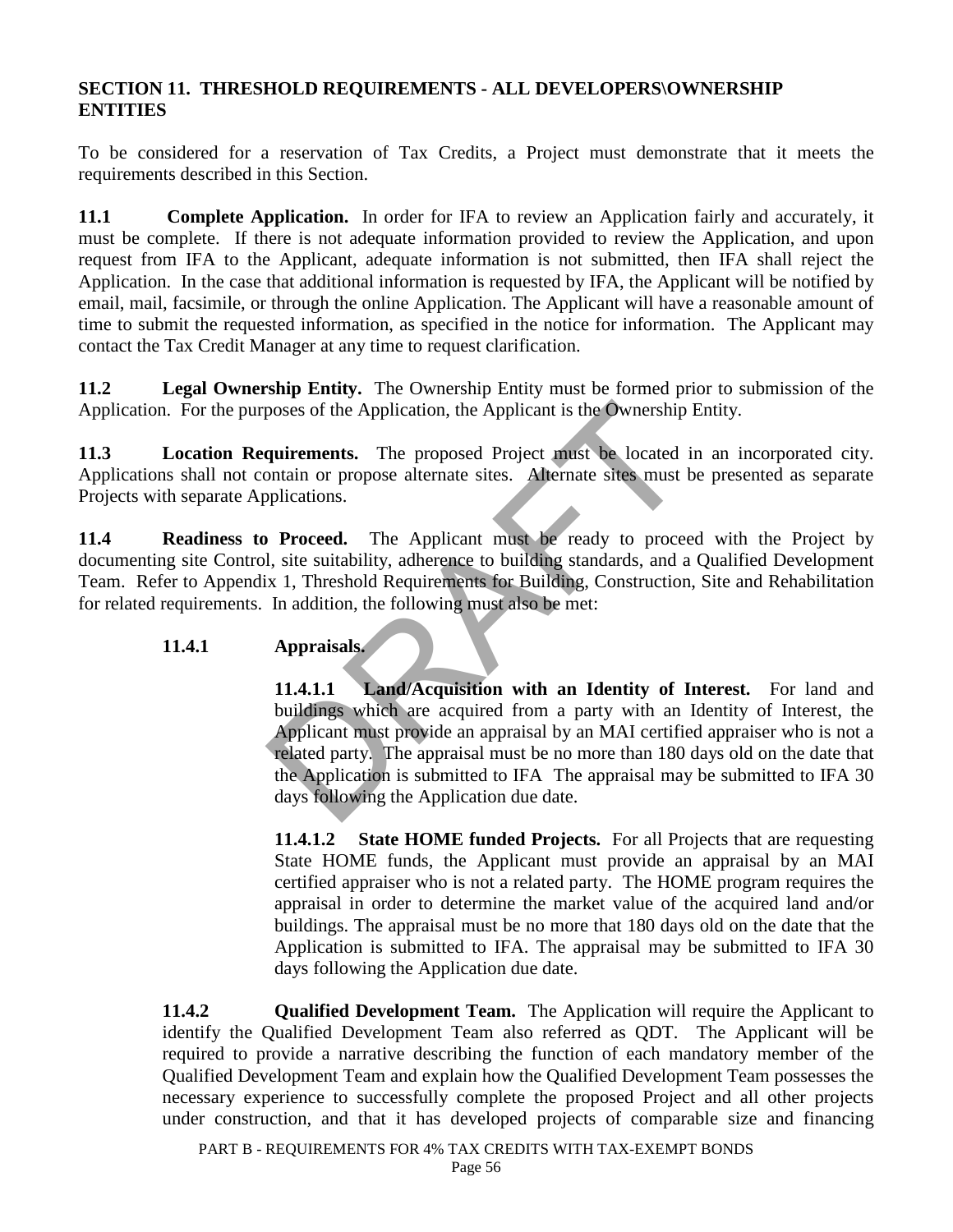complexity. Either the Developer, Managing Member, General Partner or Development Consultant must have Materially Participated in a LIHTC project that has received an 8609 from any state within the past five (5) years. The qualifications of the QDT will be evaluated again at Carryover and the reservation of Tax Credits may be revoked, at the sole discretion of IFA, if the QDT is not qualified to successfully complete the proposed Project. The Management Company/Manager must have at least three (3) years of experience successfully managing a Section 42 Property.

One of the following members of the Qualified Development Team must have completed a Project through the successful attainment of a Form 8609 in order to be deemed "qualified" and that Project must be in good standing with the allocating agency: Project Developer, General Partner/Managing Member, or the Development Consultant.

As part of the Application and at such other times as required by IFA, a financial background check may be completed for the Project Developer, General Partner/Managing Member, Consultant, and the Management Company or the Affiliates of any of the foregoing. If the background check discloses any financial difficulties, risks or similar matters that IFA believes might substantially impair or harm the successful development and operation of the Project as a qualified low-income housing Project, IFA may:

1. Refuse to allow the Qualified Development Team member to participate in the Tax Credit Program;

2. Reject or disqualify an Application and cancel any Credit reservation and Carryover allocation; and/or

nd the Management Company or the Affiliates of any<br>heck discloses any financial difficulties, risks or similar itially impair or harm the successful development and on<br>w-income housing Project, IFA may:<br>Refuse to allow the 3. Demand additional assurances that the development, ownership, operation or management of the Project will not be impaired or harmed (such as performance bonds, pledging unencumbered assets as security, opinions of financial solvency by an independent certified public accountant, or such other assurances as determined by IFA).

 **11.4.3 Capital Needs Assessment for Rehabilitation, Preservation and Adaptive Reuse Projects.** The Application will require the Applicant to acknowledge the Capital Needs Assessment requirement and that IFA will require the Capital Needs Assessment prior to the start of construction.

**11.4.4 Commitment to Notify Public Housing Authority (PHA) of Vacancies.** The Application will require the Applicant to acknowledge the Commitment to Notify Public Housing Authority (PHA) of vacancies.

**11.4.5 Notification of Chief Executive Officer of Local Jurisdiction.** The Applicant shall provide accurate information through the online Application identifying the Chief Executive Officer of the local jurisdiction where the proposed project is located. The letter shall include the name, address, and email address of the Chief Executive Officer of the local jurisdiction. A summary of the characteristics of the proposed Project, and an area for the Chief Executive Officer to comment on the Project will be sent by IFA through the online Application.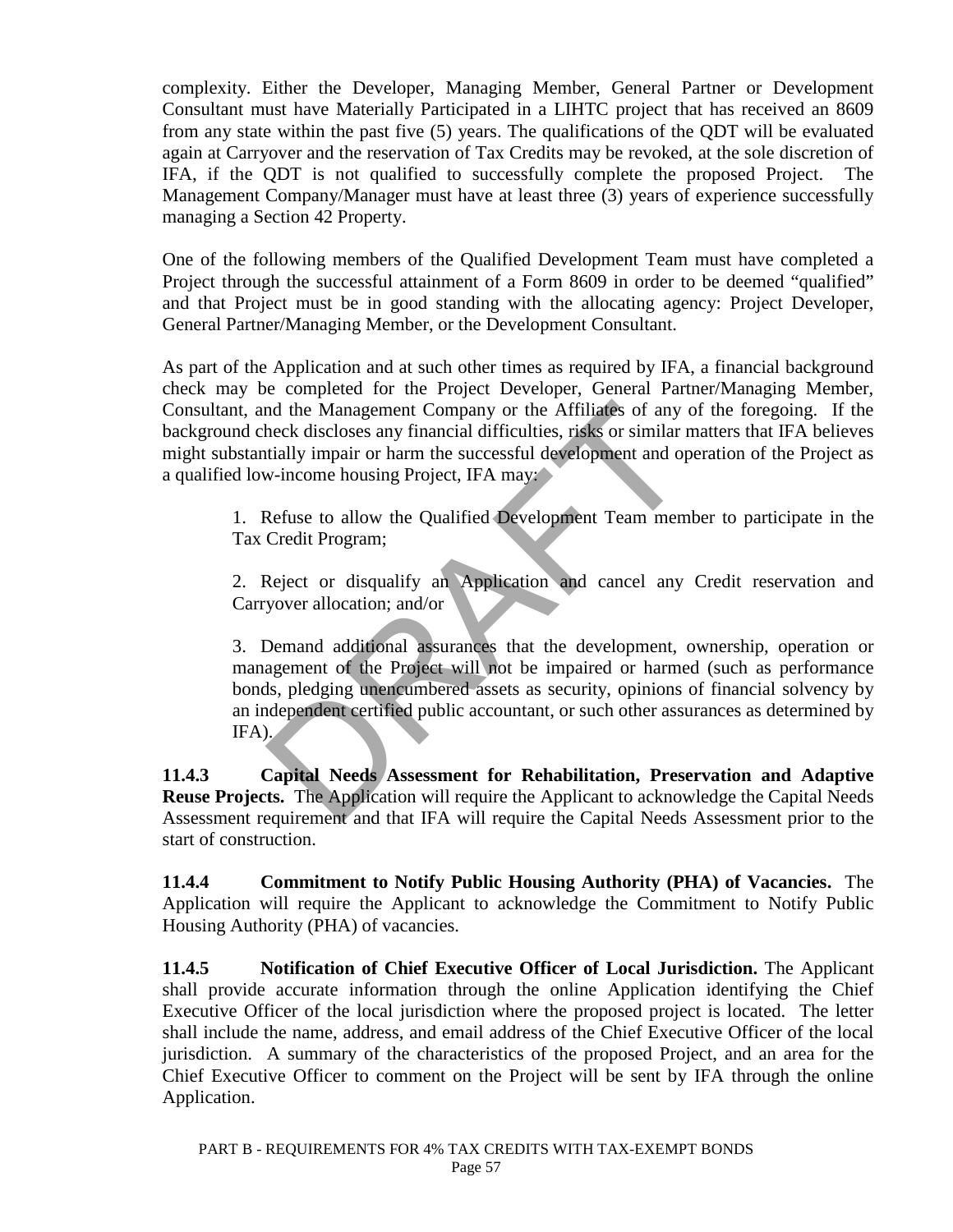**11.4.6 Ineligible Applicant/Significant Parties.** For this Section, the term "Significant Parties" includes, but is not limited to, the Ownership Entity, the eventual owner of the Tax Credit Project, the eventual taxpayer of the Tax Credit Project, the Developer, General Partner, accountant, architect, engineer, financial consultant, any other consultant, management agent and the general contractor, other Persons identified on the Project Qualified Development Team or determined to be Significant Parties by IFA.

> **11.4.6.1** The following Significant Parties and the Projects with which they are associated may be ineligible to participate in the LIHTC Program and may not receive a Tax Credit Reservation, Tax Credit Allocation at Carryover time or a Form 8609:

> > **11.4.6.1.1** Significant Parties who have Materially Participated in any Project that has had unsatisfactory performance in Iowa or any other state, with a state sponsored or assisted program, as administered by IFA. This would include parties who have 90-day delinquent loans to any IFA program. Unsatisfactory performance may include, but is not limited to, a default of any obligation owed to IFA in any of its programs or an uncorrected default of any agreement between the Significant Party and IFA.

administered by IFA. This would include p<br>delinquent loans to any IFA program. Uns<br>may include, but is not limited to, a default<br>to IFA in any of its programs or an unc<br>agreement between the Significant Party and<br>**11.4.6.1 11.4.6.1.2** Significant Parties who have served as an officer, director, General Partner, or managing member of any Entity that has unsatisfactory performance in Iowa or any other state, with a state sponsored or assisted program, or under any agreement with or loan from IFA, as determined by IFA. This would include entities that have one or more 90-day delinquent loans with IFA. Unsatisfactory performance may include, but is not limited to, a default of any obligation owed to IFA in any of its programs or an uncorrected default between the Entity and IFA.

 **11.4.6.1.3** Significant Parties who have Materially Participated in a Project that has received from IFA or from any other state a Form 8823 on which a box in the column headed "Out of compliance" has been checked (regardless of whether the noncompliance for which the Form 8823 was issued has subsequently been corrected) or who have a history of repeated or significant Tax Credit compliance deficiencies, even if such significant Tax Credit compliance deficiencies have not resulted in an uncorrected Form 8823. IFA may consider as mitigating or aggravating factors, the number of instances of non-compliancy, whether the noncompliance has been corrected, the speed with which the Project was brought back into compliance, and the degree of Control of the significant party in question over the out-of-compliance Project.

 Applicants are encouraged to work with the IFA Compliance staff to correct any outstanding issues prior to the Application deadline. If corrections can not be completed prior to the Application deadline, the Applicant must submit a detailed account, on the exhibit provided in the Application, of any noteworthy compliance issues or

PART B - REQUIREMENTS FOR 4% TAX CREDITS WITH TAX-EXEMPT BONDS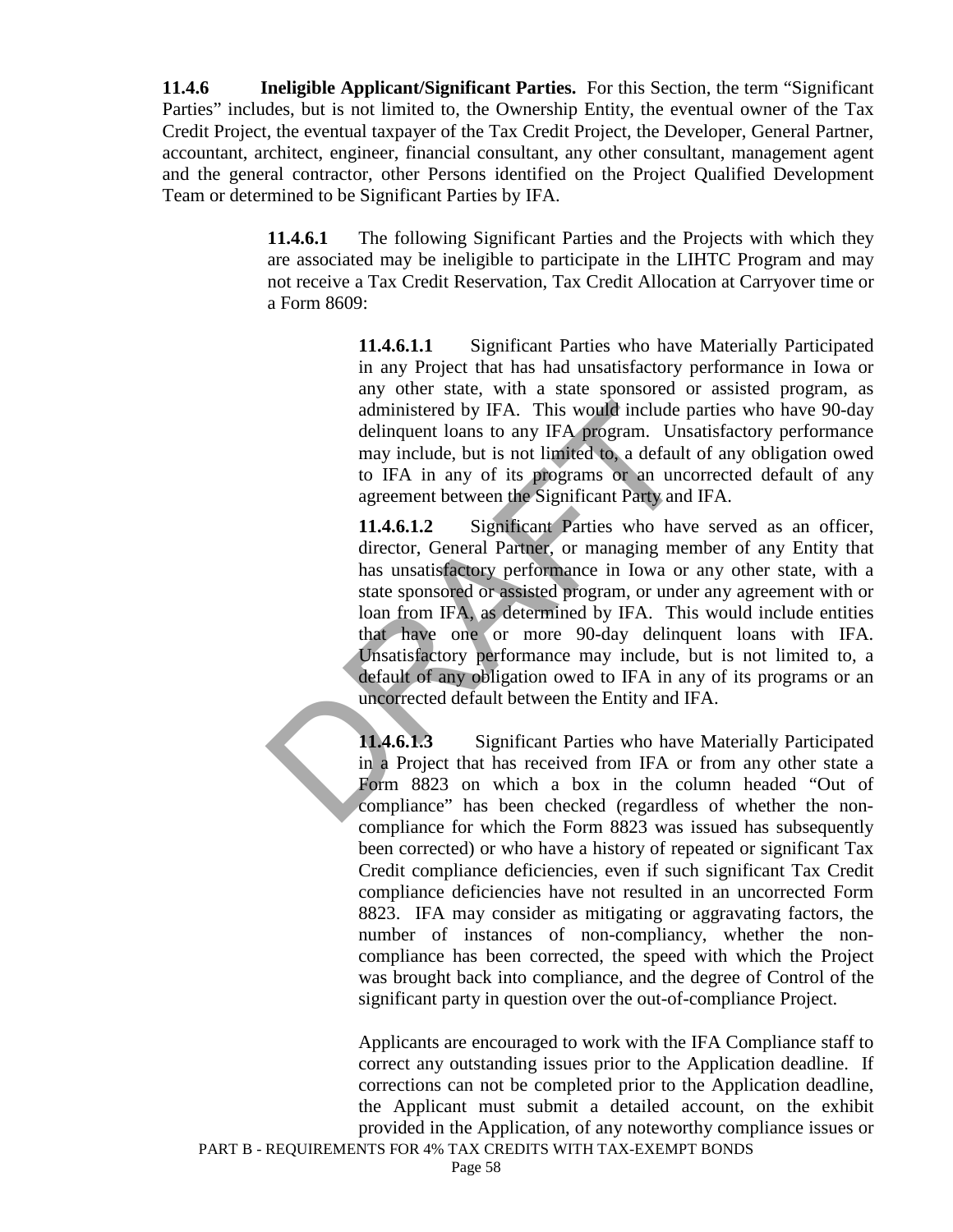uncorrected 8823's that have been issued with respect to properties associated with any Significant Parties. IFA issues a report, similar to an 8823, called the "Low Income Housing Tax Credit Notice of Non-Compliance –Land Use Restrictive Agreement (LURA) Extended Use Period which addresses issues that are not in compliance with the LURA to the Owner that also must be corrected.

**11.4.6.1.4** Significant Parties who have been:

- 1. Convicted of;
- 2. Entered an agreement for immunity from prosecution for;

 3. Received a deferred judgment or suspended sentence or judgment for; or

4. Pled guilty, including a plea of no contest to

a crime of dishonesty, fraud, tax fraud, embezzlement, bribery, payments of illegal gratuities, perjury, false statements, racketeering, blackmail, extortion, falsification, destruction of records, or crimes of violence.

3. Received a deferred judgment or<br>judgment for; or<br>4. Pled guilty, including a plea of no cont<br>a crime of dishonesty, fraud, tax fraud,<br>payments of illegal gratuities, perjury, false<br>blackmail, extortion, falsification, d 11.4.6.1.5 Significant Parties who have been debarred from any program administered by IFA, by any other Iowa state agency, by any agency of any other state, or by any federal agency, such as, but not limited to, the Federal Excluded Parties List System (EPLS).

**11.4.6.1.6** Significant Parties who have an Identity of Interest with any debarred Entity.

**11.4.6.1.7** Significant Parties who fail to disclose any direct or indirect financial or other interest a member of the Project Qualified Development Team may have with another member of the Project Qualified Development Team or with the Project.

**11.4.6.1.8** An Applicant who fails to disclose all known members of the Project Qualified Development Team.

**11.4.6.1.9** Significant Parties who has been removed as a General Partner or Managing Member by the equity investor from any previously approved LIHTC Project in Iowa or any other state.

**11.4.6.1.10** Significant Parties who have voluntarily agreed to be replaced as a General Partner or Managing Member of any previously approved LIHTC Project in Iowa, or any other state as a result of performance issues.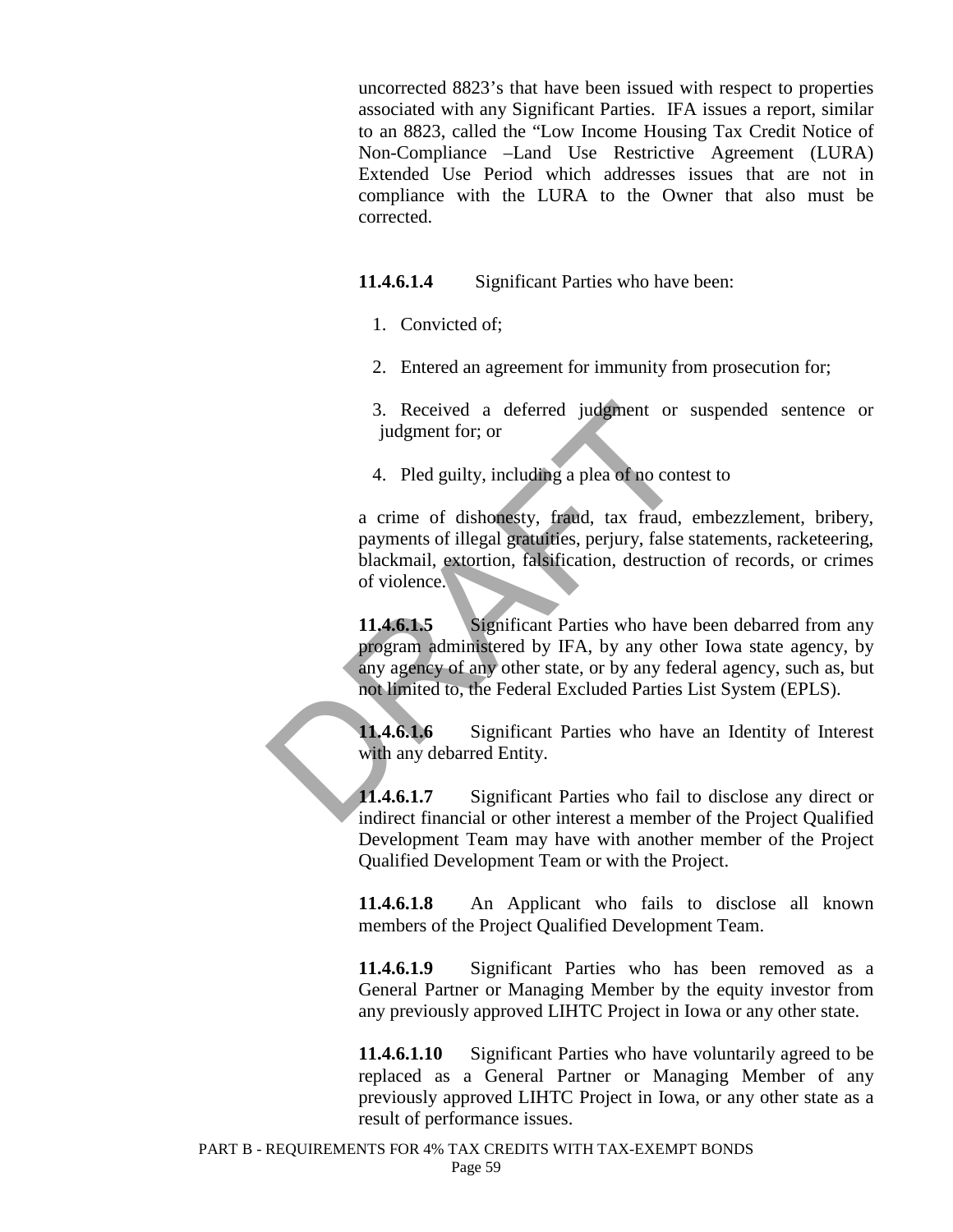**11.4.6.1.11** In the case of a syndicator, equity partner, private placement originator or limited partner, if during the construction period, the purchaser of Tax Credit equity withdraws, the limited partner may not be allowed to participate in an Iowa-based LIHTC project for a period of at least five (5) years.

 **11.4.6.1.12** Significant Parties who, within the past ten years**,**  have been in a bankruptcy, an adverse fair housing settlement, an adverse civil rights settlement.

for which Tax Credits awarded in a prior 99<br>returned to IFA in calendar year 2012 prior<br>project's equity investment and no subseque<br>issued to replace the returned tax credits.<br>developer who returns excess tax credits is<br>su  **11.4.6.1.13** Developers, Ownership Entities and the General Partners/Managing Members thereof, and consultants or any other persons determined by IFA to have a commonality of control or of personnel with any thereof, who Materially Participated in a Project for which Tax Credits awarded in a prior 9% Tax Credit round were returned to IFA in calendar year 2012 prior to the closing of such project's equity investment and no subsequent year tax credits were issued to replace the returned tax credits. An ownership entity or developer who returns excess tax credits at the time of the 8609 issuance, or returns 4% Tax Credits at any time, will not be disqualified from participating in the current tax credit funding round.

**11.4.6.1.14** Developers, Ownership Entities and the General Partners/Managing Members thereof, and consultants or any other persons determined by IFA to have a commonality of control or of personnel with any thereof, who Materially Participated in a Project that was awarded Tax Credits in 2011 or 2012 in which the Project costs exceeded the applicable unit cost cap at the time of the Carryover 10% Test or 8609 Application.

**11.4.6.2** In the event IFA discovers that the Applicant, its Affiliates or other Significant Parties or any other Person with an Identity of Interest associated with the Project have misrepresented the certifications made consistent with this Section; or the Applicant, its Affiliates, other Significant Parties or any other Person with an Identity of Interest associated with the Project has failed to make the disclosures required by the QAP and Application; or the Applicant, its Affiliates, other Significant Parties or any other Person with an Identity of Interest associated with the Project made any material misrepresentation on the Application or in any of the documents submitted with the Application; or that the Form 8609 Part II elections are not the same as those represented on the Application; IFA may do one or more of the following: bar the offending party from applying for Tax Credits for a period of up to five years, revoke the Tax Credit Reservation awarded or issue a Form 8823 if the Project has been placed in service.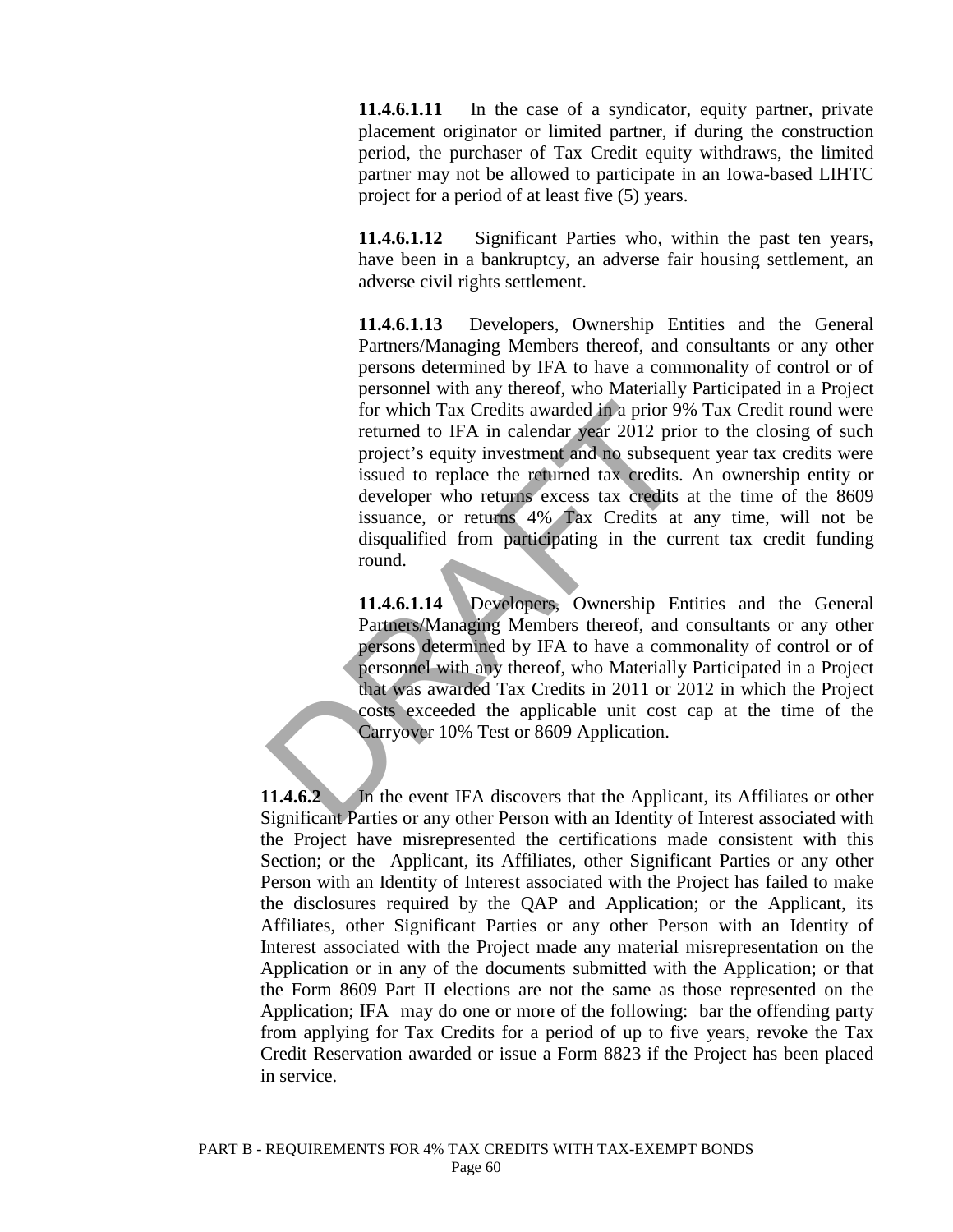**11.4**.**7 Displacement of Tenants.** IFA will accept Applications that have displaced (or will displace) tenants, although involuntary permanent displacement of existing tenants is strongly discouraged. IFA reserves the right to reject any Application that fails to minimize permanent displacement of tenants and/or provide an adequate relocation plan. A formal relocation plan must be submitted with the Application if the Project scope requires any form of temporary or permanent relocation of existing tenants. The proposed relocation plan must provide an overview of the need for relocation, a proposed timeline, an estimated budget, and other information as requested in the Application to document that the need for temporary or permanent relocation of existing tenants is adequately addressed.

 **11.4.8 Confirmation of Eligibility—Rehabilitation or Acquisition.** The Application will require the Applicant to confirm eligibility under IRC Section 42(d) (2) (B) (ii) (the 10year rule) by listing each building address, the date the building was placed in service by the Applicant from whom the building was or will be acquired, the date the building was or is planned for acquisition by the Applicant, and the number of years between the date the building was last placed in service and the expected date of acquisition. If the number of years for any building is less than 10 years, the Applicant must explain any exception under the Internal Revenue Code which would make the building eligible for Tax Credit under IRC Section  $42(d)(2)(B)(ii)$ .

last placed in service and the expected date of acquisition<br>ing is less than 10 years, the Applicant must explain in<br>mue Code which would make the building eligible for<br>(2)(B)(ii).<br>**Rehabilitation Standards.** The Applicat  **11.4.9 Rehabilitation Standards.** The Application will require the Applicant to provide information regarding Rehabilitation Expenditures for each building as specified in Appendix 1, Threshold Requirements for Building, Construction, Site and Rehabilitation. The Applicant must identify, with respect to each building as required by the Application, the Rehabilitation Expenditures as defined in IRC Section 42(e)(2) which shall be allocable to or substantially benefit the Low-Income Units in such building. The Application must show the calculations for whether the amount of Rehabilitation Expenditures is at least equal to the greater of twenty percent (20%) of the expected adjusted basis of the building or a \$25,000 Rehabilitation Expenditure limited to Hard Construction Costs per Low-Income Unit. If neither the 20% or the \$25,000 requirement has been met, the Applicant must indicate that all buildings in the Project qualify for the exception provided for in IRC Section  $42(e)(3)(B)$ regarding the twenty percent (20%) basis requirement or that all the buildings qualify for the exception provided for in IRC Section  $42(f)(5)(B)(ii)(II)$  regarding the \$6,200 per Unit requirement or that there are different circumstances for each building as described by the Applicant.

 **11.4.10 Building Standards.** Preliminary site plan, floor plans and elevations are to be submitted with the Application to IFA for all of the buildings in the proposed development. The Applicant must demonstrate that they have or will meet local state and federal standards that apply to the Project, and meet IFA's minimum development characteristics. For additional requirements and a list of the minimum development characteristics, refer to Appendix 1, Threshold Requirements for Building, Construction, Site and Rehabilitation.

 **11.4.11 Scattered Sites.** The Applicant must submit a composite Application reflecting the total of all sites as well as separate site specific exhibits for each site included in the Project. A scattered site is a Project where multiple buildings with similar Units are not located in proximity to one another, but are owned by the same party and financed under the

PART B - REQUIREMENTS FOR 4% TAX CREDITS WITH TAX-EXEMPT BONDS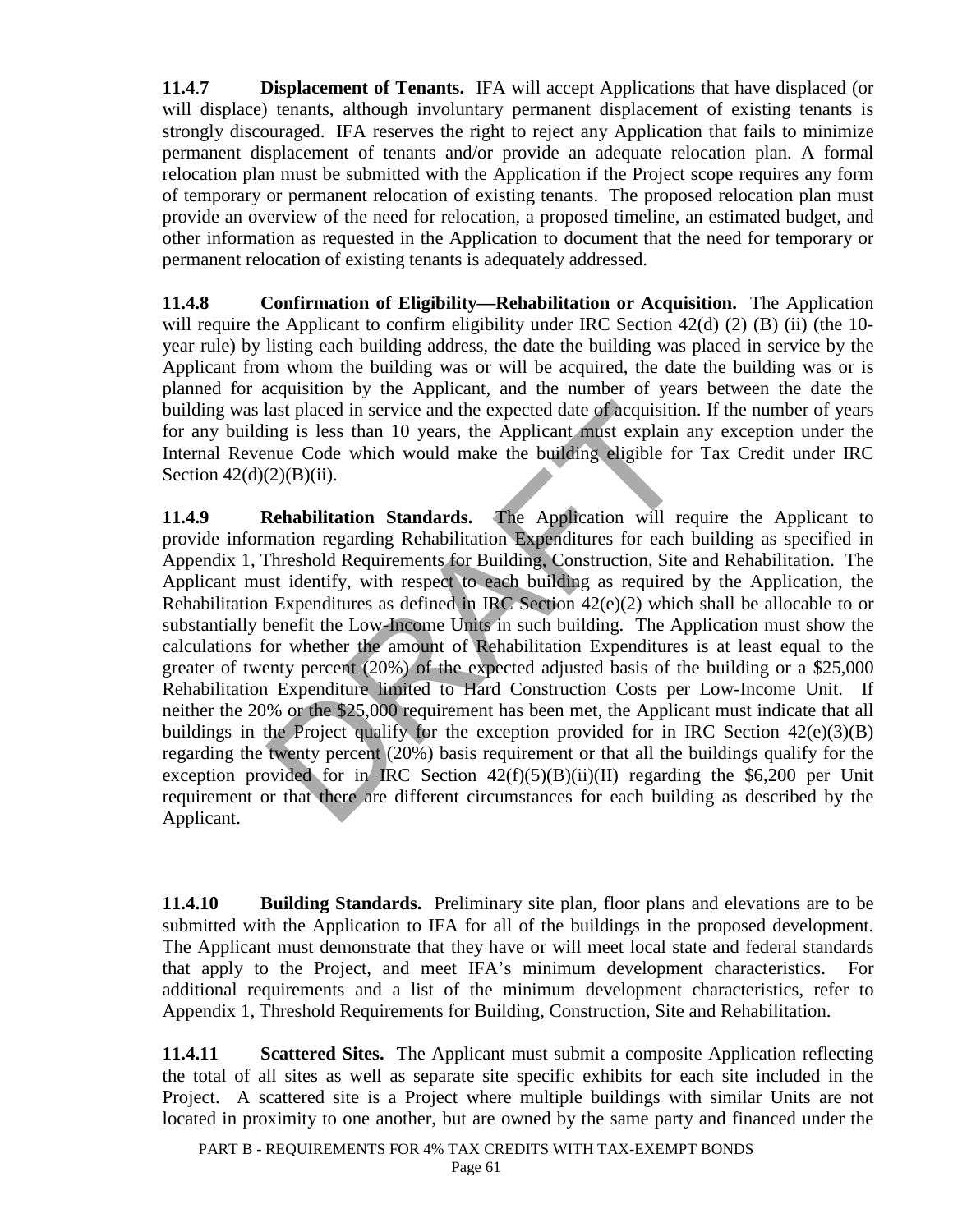same agreement(s), and are located within a 20-mile radius, as determined by Google Maps (www.Googlemaps.com) using driving directions. A scattered site Project may be new construction, acquisition, rehabilitation or a combination of these types. For scattered site Projects, all units must be qualified LIHTC units.

 **11.4.12 Affirmative Marketing Plans.** Each Applicant must acknowledge the Affirmative Marketing Plan requirement and that IFA will require the Applicant to submit an Affirmative Marketing Plan to IFA no less than 60 days prior to Placed in Service date.

 **11.4.13 Adequate Market.** The Market Study and Analysis must demonstrate that there is adequate sustained demand for the proposed Project, and that the construction or rehabilitation of the additional affordable Units will not have an adverse impact on the existing affordable Units in the market area.

 **11.4.14 Minimum Scoring Met**. As a threshold requirement upon submission, the Project must obtain a score of at least 160 points under the criteria set forth in Section 6 Scoring Criteria.

 **11.4.15 Senior Projects.** Senior projects are not allowed anything greater than 2 bedrooms per unit.

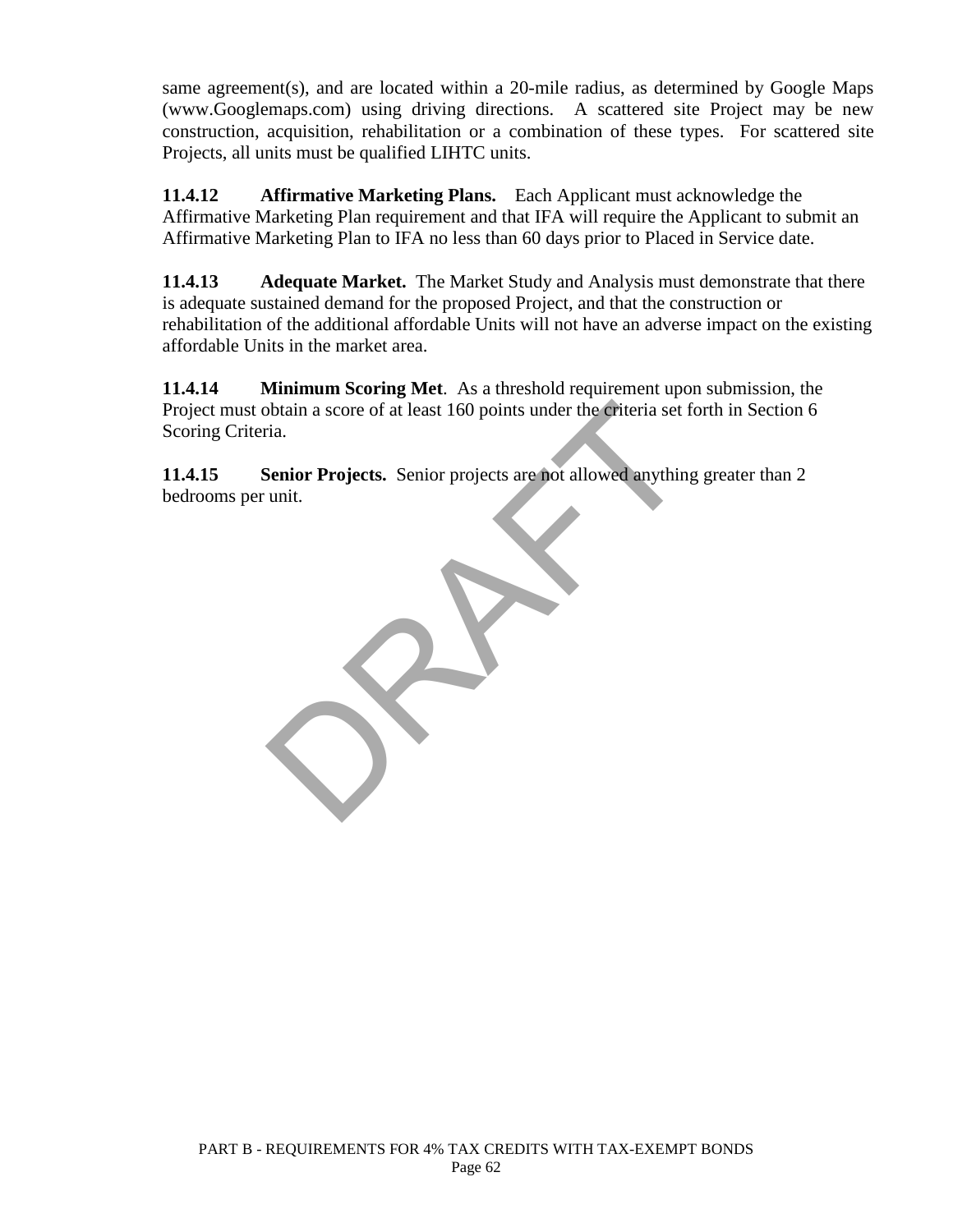### **SECTION 12. POST RESERVATION REQUIREMENTS**

Once a Tax Credit Reservation has been awarded, the following additional requirements will apply. Failure to comply with any provision of this Section may result in revocation of the Tax Credit Reservation, withholding of Form 8609, or issuance of Form 8823.

**12.1 Amendments to the Application After Award.** The Ownership Entity may amend, with IFA's consent, the Application after a reservation of Tax Credits is made solely for the purpose of showing changes as described in this Section.

> **12.1.1** A minor change in the nature of the Project or changes in partnership members, shareholders, or limited liability members.

> **12.1.2** Site changes that are equal to or exceed the site characteristics of the site first described in the Application. A site change will be permitted at IFA's sole discretion. The substituted site must be within the same city.

e must be within the same city.<br> **anges.** If, upon the submission of the Form 8609 App<br>
hat the Project is not substantially the same as the I<br>
will not receive an allocation of Tax Credit Reservation,<br>
r an IRS Form 8823 **12.2 Material Changes.** If, upon the submission of the Form 8609 Application, or at any other time, it is determined that the Project is not substantially the same as the Project described in the Application, the Project will not receive an allocation of Tax Credit Reservation, or the amount of the Tax Credit will be adjusted or an IRS Form 8823 will be issued.

**12.2.1** Generally, changes in the total number of Tax Credit Units, number of bedrooms per unit mix, tenant mix (low-income/market rate), and amenities are deemed to be material, and are not permitted.

**12.2.2** Changes in the number of buildings and units contained in each building will be allowed if changes are required by local regulatory codes and the Applicant has obtained written approval from IFA prior to making the changes.

**12.2.3** Failure to notify IFA of a material change will result in revocation of the Tax Credit Reservation, withholding of Form 8609, or issuance of Form 8823.

**12.2.4** Generally a change in the Project minimum set-aside requirement from 20-50 to 40- 60 is deemed to be material and is not permitted.

**12.3 Transfers.** Tax Credit Reservation is not transferable. Form 8609 allocations will be issued only in the name of the Ownership Entity. Transfers subsequent to the issuance of the Form 8609 allocation are subject to the LURA and to the provisions of IRC Sections  $42(d)(7)$  and  $42(i)$  of the Code.

**12.4** Agreement with PHA. The Ownership Entity must have a written agreement with the PHA, in the form provided by IFA, and signed by both the Ownership Entity and the PHA, and this agreement must be included in the Form 8609 Application Package.

**12.5 Form 8609.** All Applicants requesting an IRS Form 8609 allocation must submit all items described in IFA's current Form 8609 request package. The Ownership Entity must complete and sign Part B of the Form 8609 before IFA will sign Part A.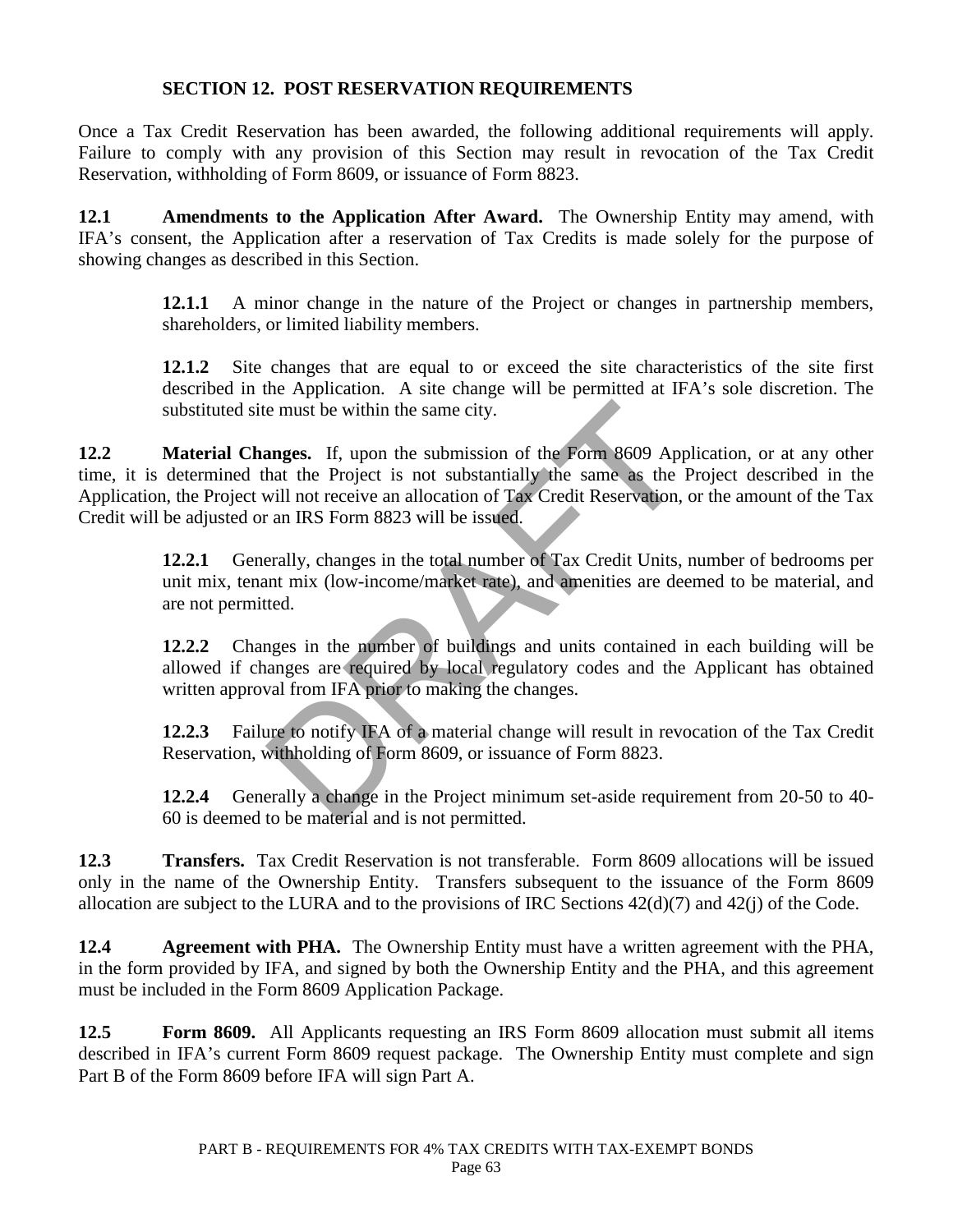Owners and Management Companies of developments are required to attend compliance training that is either approved or conducted by IFA prior to receiving the Form 8609 from IFA. At the time the Form 8609 Application Package is submitted, a Certificate of Training on compliance for the General Partner and Property Manager shall be provided. The date for the Certificate of Training shall be issued no earlier than 12 months from the time that the Form 8609 Application is submitted.

> **12.5.1** Owner must certify that construction of paved road is complete, as set forth in Appendix 1.D.

> **12.5.2** Owner must certify that utilities are available at the Project site, as set forth in Appendix 1.E.

hip, corporation or limited liability company to obtain ange. The new General Partner or new majority sharehed in the QAP before IFA shall consent to the change of meta, the request for transfer may not be approved. If art **12.6 Change in General Partner, Majority Shareholder or Managing Member.** In the event there is a proposed change in a General Partner, majority shareholder of a corporation or majority membership of a limited liability company after the reservation of Tax Credits is issued, IFA shall be notified by the partnership, corporation or limited liability company to obtain approval prior to the effective date of such change. The new General Partner or new majority shareholder shall agree to meet the requirements described in the QAP before IFA shall consent to the change. If the requirements outlined in the QAP are not met, the request for transfer may not be approved. If IFA is not notified of a change in the General Partner, IFA may withhold the Form 8609 or issue a Form 8823. IFA will not allow any change in the General Partner, majority shareholder or managing member prior to the issuance of the Project 8609.

**12.7 Prior to Placed in Service Date.** Sixty (60) days prior to the Placed in Service Date, a copy of the Affirmative Marketing Plan must be submitted to IFA.

> **12.7.1** Prior to the Placed in Service Date, for new construction Projects with three stories or less, the Owner must provide IFA a copy of the home energy rating report as performed by a certified HERS rater. The Project must receive a final HERS index of 80 or less.

> **12.7.2** Prior to the Placed in Service Date, for new construction Projects with four stories or more, the Owner must provide IFA documentation by an independent licensed engineer that the Project exceeds ASHRAE 90.1 Appendix G-2004 by at least fifteen percent (15%).

> **12.7.3** Prior to the Placed in Service Date, for existing structures, the Owner must provide IFA a copy of the energy audit by a certified energy rater that verifies that the recommended energy performance measures established in the final rehabilitation work order were installed correctly.

**12.7.4** Prior to the 8609 Application, provide IFA verification that the replacement and operating reserves have been established, and the terms and conditions have been met. A binding commitment from the syndicator or direct investor to fund the replacement and operating reserves from the final tax credit equity installment will be allowed.

**12.7.5** Prior to the Placed in Service Date, provide IFA a copy of the Notification to the Public Housing Authority, as set forth in Section 11.4.4.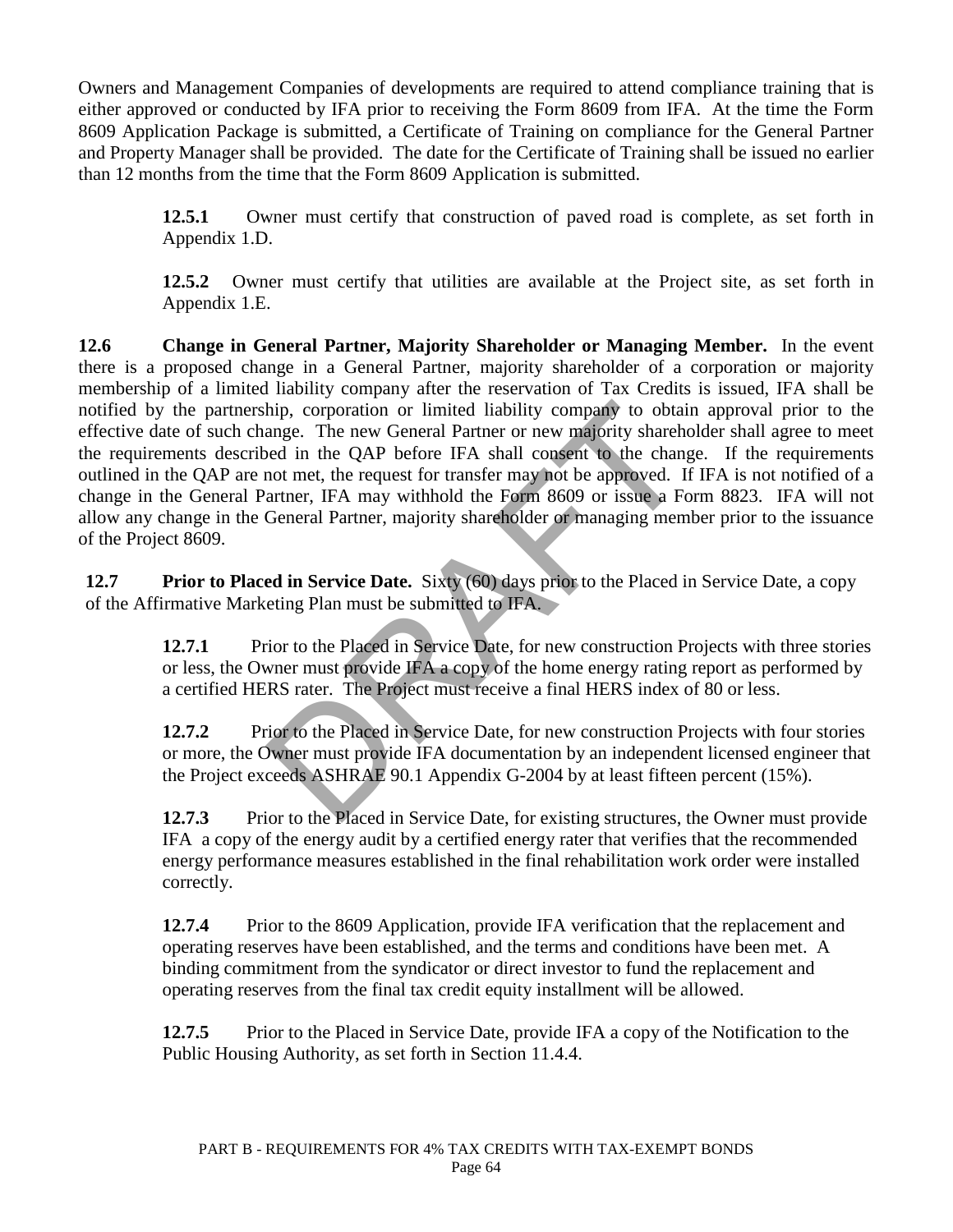**12.7.6.** For Projects receiving points under the scoring criteria for Resident Population with Special Needs, provide a written plan for implementing IFA's held for occupancy policy prior to Placed in Service Date.

PRAFT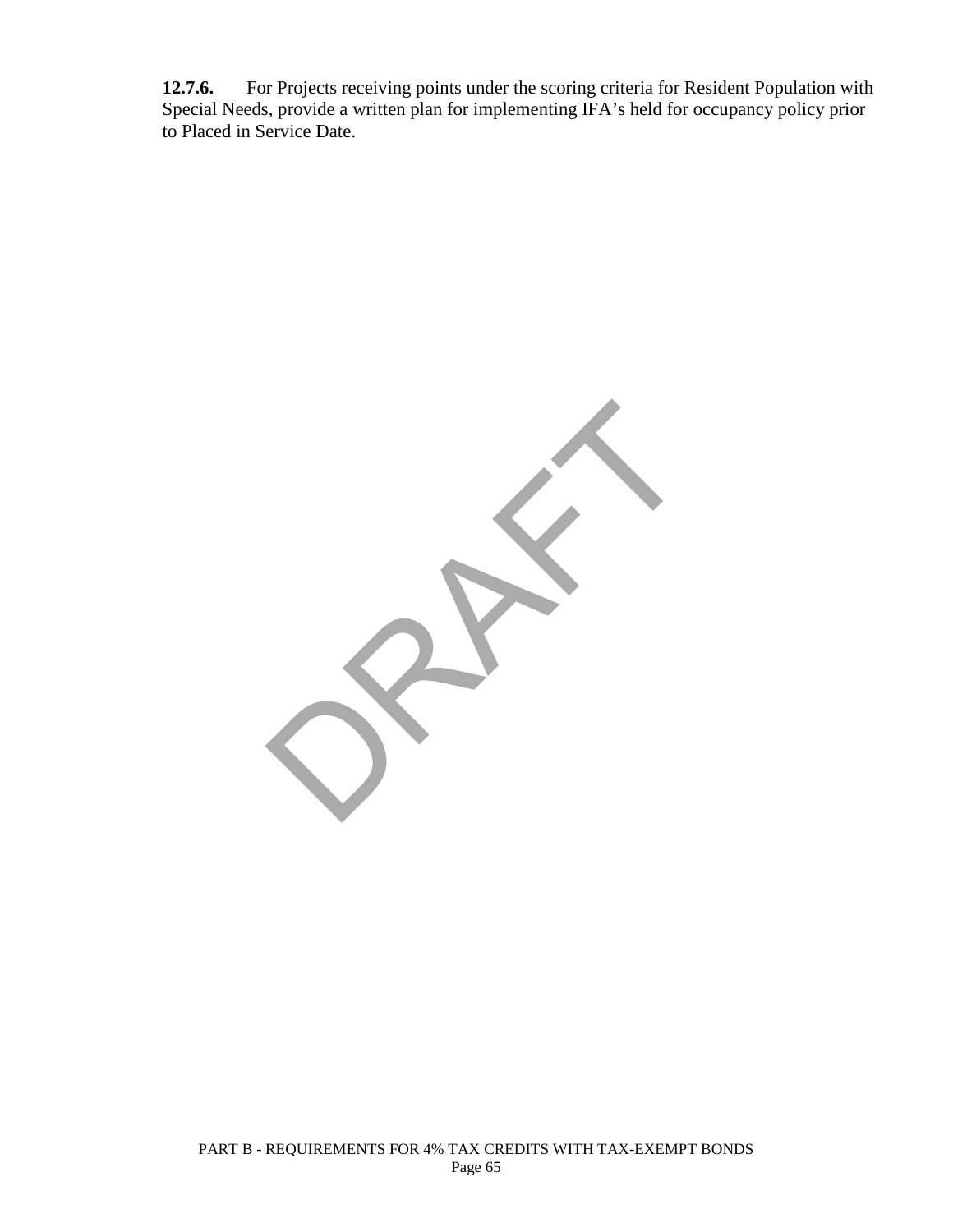# **PART C – TERMS AND CONDITIONS**

The following terms and conditions apply to all Applicants and Projects that receive a reservation of either four percent (4%) or nine percent (9%) Tax Credits, Carryover Allocation [nine percent (9%) Tax Credits only], and Form 8609 allocation.

## **SECTION 13: TERMS AND CONDITIONS**

**13.1 Documents Incorporated by Reference.** The items described in this Section are incorporated by reference in the QAP. The QAP will be deposited in the Iowa State Law Library. Statutory references are available in the Iowa State Law Library.

> **13.1.1** 26 USC Section 42 as amended and the related Treasury regulations in effect as of January 1, 2013.

> **13.1.2** Iowa Code Section 16.52 and the rules promulgated by IFA to govern the LIHTC Program in effect on January 1, 2013.

**13.1.3** The Compliance Manual adopted by IFA pursuant to 265 IAC 12.3.

**13.1.4** In the case of any inconsistency or conflict between the items listed in this Section, conflicts shall be resolved as follows:

 **13.1.4.1** First, by giving preference to IRC Section 42 and the related Treasury regulations.

 **13.1.4.2** Second, by giving preference to Iowa Code Sections 16.4, 16.52 and the rules governing the QAP; and

 **13.1.4.3** Third, by giving preference to the QAP.

21 Code Section 16.52 and the rules promulgated by IF.<br>
Fect on January 1, 2013.<br>
Compliance Manual adopted by IFA pursuant to 265 IAC<br>
are case of any inconsistency or conflict between the iter<br>
be resolved as follows:<br> **13.2 Binding Obligations.** The representations made in the Application shall bind the Applicant and become a contractual obligation of the Developer and the Ownership Entity and any Entity the Developer or the Ownership Entity is representing in the presentation of the Application or a successor in interest in the event Tax Credits are awarded to a proposed Project. The QAP and Application with any permitted amendments either prior to the reservation of Tax Credits or after the Carryover Allocation, issuance of Form 8609 or during the Compliance Period and any other agreements executed between IFA and the Ownership Entity shall constitute the agreement between the parties.

**13.3 Land Use Restrictive Covenants (a/k/a Land Use Restrictive Agreement (LURA)).** The Project shall be subject to the LURA which requires among other things, that the Project will be used for affordable housing for the required 15-year Compliance Period and the required 15-year Extended Low-Income Housing Commitment, as set forth in Section 42(h)(6)(B). If the Applicant has agreed to extend the time period of affordability and has waived rights to early termination of the Extended Use Period in its Application, the LURA will reflect the additional Extended Use Period for which the Ownership Entity has waived its rights to early termination. In the event an Applicant receives HOME funding for a Project, the Ownership Entity must enter into a LURA with IFA for the longest Compliance Period required either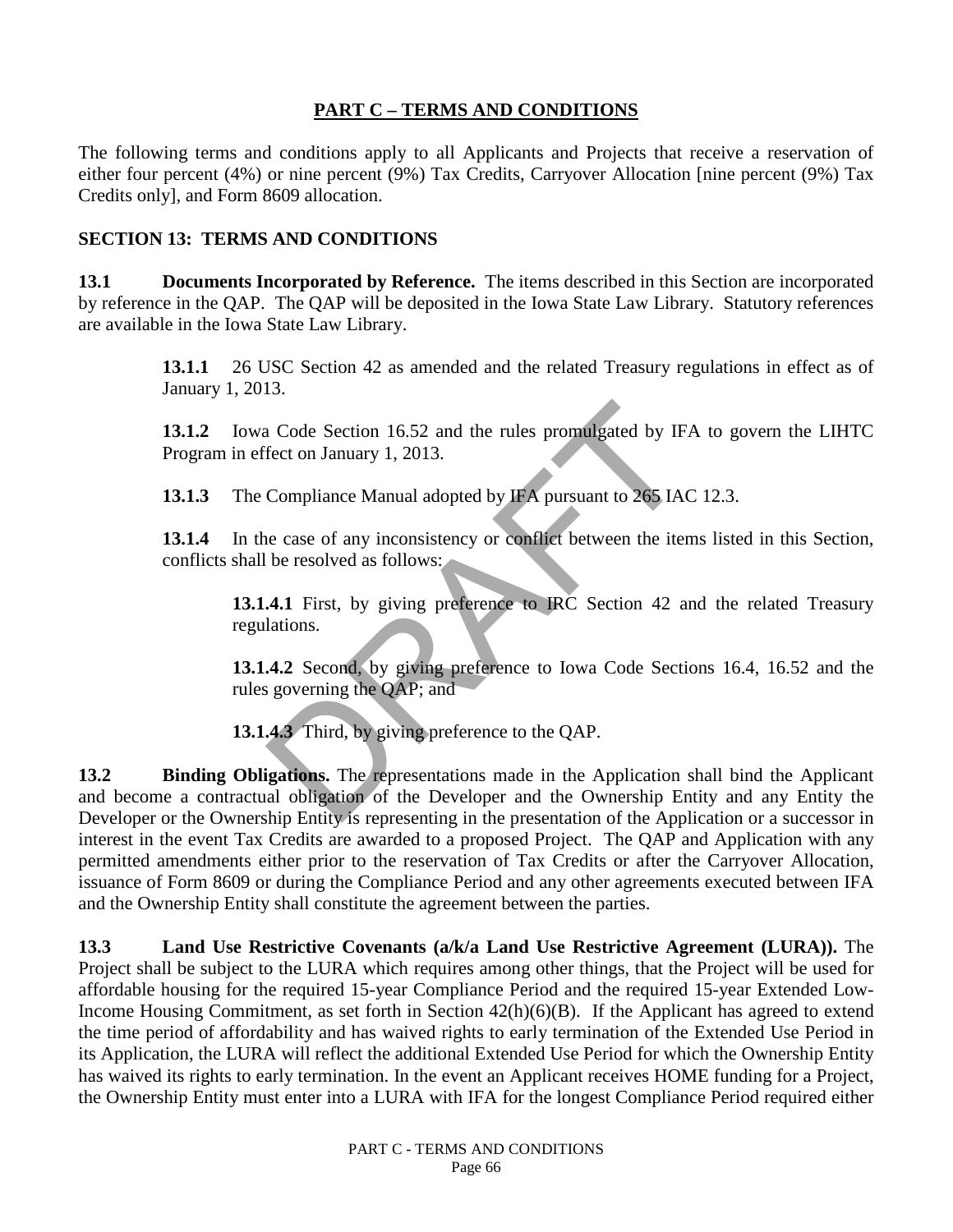by the LIHTC Program or HOME regulations. The LURA shall contain covenants that run with the land requiring that the Property be used as an affordable housing Project until the end of the Extended Use Period. The original document must be recorded before a Form 8609 is issued. The LURA must be binding on all successors of the Ownership Entity and run with the land as provided by Section 42(h) (6). Although the LURA will terminate in the event of foreclosure, Section 42(h) (6) (E) (ii) requires that certain limitations as to termination of tenancies and rent increases survive such foreclosure for a period of three years. As a result, all other lenders or prior lien holders must consent to the recording of the LURA as a restrictive covenant encumbering and running with the land and acknowledge and agree that those provisions of the LURA that set forth the requirements of section  $42(h)(6)(E)(ii)$  of the Code are superior to the lender or lien holder's security interest and shall continue in full force and effect for a period of three years following the date of acquisition of the Project by foreclosure (or instrument in lieu of foreclosure). The Ownership Entity must provide adequate evidence that the LURA is binding on all successors of the Ownership Entity and runs with the land. Adequate evidence includes but is not limited to a copy of a final title opinion showing all the current liens against the Property or a title guaranty certificate showing exclusions. The LURA will also comply with other requirements under the Code, QAP, other relevant statutes and regulations and all representations made in the Project Application. If the property in the Application has an existing LIHTC LURA, then the original LURA requirements, in addition to the project LURA requirements, will be enforced by IFA.

utes and regulations and all representations made in the<br>ication has an existing LIHTC LURA, then the original<br>JRA requirements, will be enforced by IFA.<br>I **Information Regarding Equity Investors or Syndic**<br>int to reveal t **13.4 Disclosure of Information Regarding Equity Investors or Syndicators.** The Application will require the Applicant to reveal the name and address of all of the equity partners, investors or syndicators involved in a Project regardless of the nature of the placement of the Tax Credits. If the name of the equity partner or syndicator changes following the time of Application, the Application can be amended after the reservation of Tax Credits is issued. A Form 8609 will not be issued unless the name of a syndicator or equity partner is revealed to IFA. Applicants that have been awarded Tax Credits must also disclose the name and address of equity partners, investors or syndicators involved with Projects being monitored by IFA. If Form 8609 has been issued, failure to supply the syndicator or equity partner or investor information may result in the filing of a Form 8823 with the Internal Revenue Service. See Treasury Regulation 1.42-5(a) (2) (ii); IRS Tax Memorandum No. 199944019, August 8, 1999.

**13.5** Document Timeliness. All supporting documentation required by the Application must be no more than 180 days old on the date that the Application is submitted to IFA. Documents that must be timely will be designated on the Application additional documentation checklist. Exceptions allowed would include, documents not specifically produced for the Application, such as a valid purchase agreement, deed, land title document, Articles of Incorporation and IRS letters to a Nonprofit stating they are an exempt organization under IRC Section  $501(c)(3)$  or  $501(c)(4)$ .

**13.6 Opinions and Certifications.** The Application will require the Applicant to file certifications and professional opinions in support of the Application. All certifications, opinions and documents submitted by attorneys, the Applicant, or other professionals must be based on an independent investigation into the facts and circumstances regarding the proposed Project. Any opinion submitted by any professional that is not based on an independent investigation of the facts and circumstances of a proposed Project will not be accepted. All certifications must be in the form specified by IFA. The certifications shall be made under penalty of perjury.

**13.7 Fractional Rounding.** For the purposes of determining the number of Units in an Applicant's election(s), fractional Units will be increased to the next whole Unit.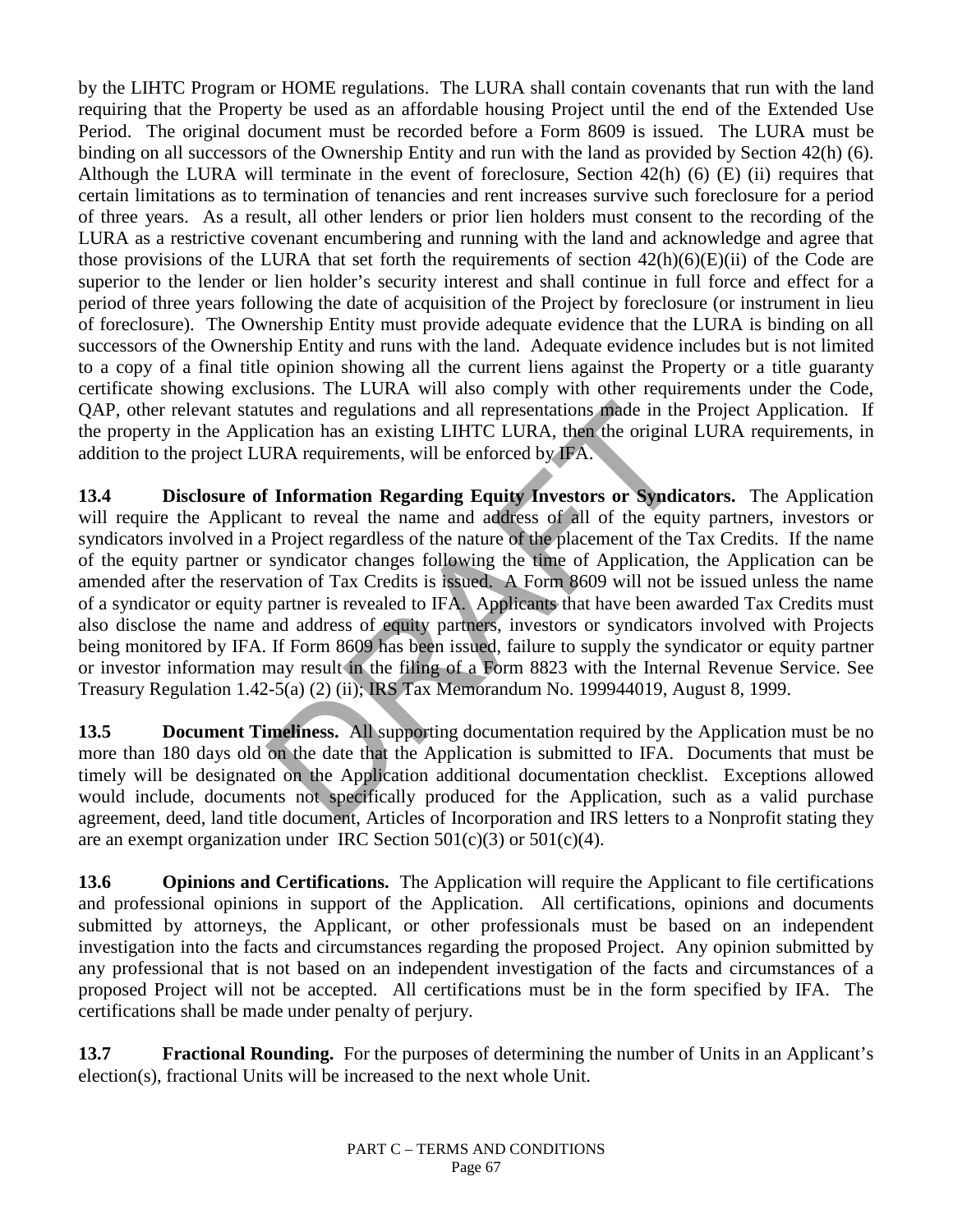**13.8 Costs Associated with Application Preparation.** IFA is not responsible for any costs incurred by the Applicant.

**13.9** Ownership of Applications. By submitting an Application, the Applicant agrees that IFA shall become the owner of the Application and that the Application shall not be returned to the Applicant even in the event that no Tax Credits are awarded.

address, and telephone number of the Person authorizer by IFA concerning the confidential status of the mate release of information that includes material the A rovide a written notice to the Applicant regarding the rempet **13.10 Public Information.** At the conclusion of the selection process, the contents of all Applications shall be placed in the public domain and be opened to inspection by interested parties subject to the provisions of Iowa Code Chapter 22. IFA may treat all information submitted by the Applicant as a public record unless the Applicant properly requests that the information be treated as confidential information at the time the Application is submitted. Any request for confidential treatment of information must be included in a cover letter with the Application and must enumerate the specific grounds in Iowa Code Chapter 22 or other provisions of law that support treatment of the material as confidential and must indicate why disclosure is not in the best interest of the public. The request must also include the name, address, and telephone number of the Person authorized by the Applicant to respond to any inquiries by IFA concerning the confidential status of the materials. In the event IFA receives a request for the release of information that includes material the Applicant has marked as confidential, IFA shall provide a written notice to the Applicant regarding the request. Unless otherwise directed by a court of competent jurisdiction, IFA will release the requested information within 20 days after providing the written notice of the request to the Applicant. The Applicant's failure to request confidential treatment of material pursuant to this Section may be deemed by IFA as a waiver of any right to confidentiality.

**13.11 No Representation or Warranty Regarding the QAP.** IFA makes no representation or warranty to any Person or Entity as to compliance issues or the feasibility or viability of any Project.

**13.12 IFA Policy on Civil Rights Compliance.** IFA is an equal opportunity concern. The Applicant and any of its employees, agents or sub-contractors doing business with IFA understands and agrees that it is the responsibility of the Developer and Ownership Entity to adhere to and comply with all federal civil rights legislation including the Fair Housing Laws, Section 504 of the Rehabilitation Act of 1973, the Americans With Disabilities Act as well as any state and local civil rights legislation. It is the legal responsibility of the Developer and Ownership Entity to be aware of and comply with all nondiscrimination provisions of federal, state or local law.

**13.13 Qualified Residential Rental Property.** The Project must be a Qualified Residential Rental Property. The Applicant must certify that the Project as proposed is a Qualified Residential Rental Property. IFA reserves the right to require the Applicant to supply a legal opinion that the Project as proposed is a Qualified Residential Rental Property.

**13.14 Compliance.** IFA is required to establish procedures for monitoring compliance with the provisions of IRC Section 42 and for notifying the Internal Revenue Service of any noncompliance. Each Ownership Entity is required to comply with the requirements described in this Section, the Treasury Regulations governing Section 42, and the compliance manual adopted by IFA pursuant to 265 IAC 12.3.

> **13.14.1 Record Keeping.** For each year in the Compliance Period, the Ownership Entity or its successor in interest shall keep records for each qualified low-income building in the Project, consistent with the Treasury Regulations governing Section 42. The Ownership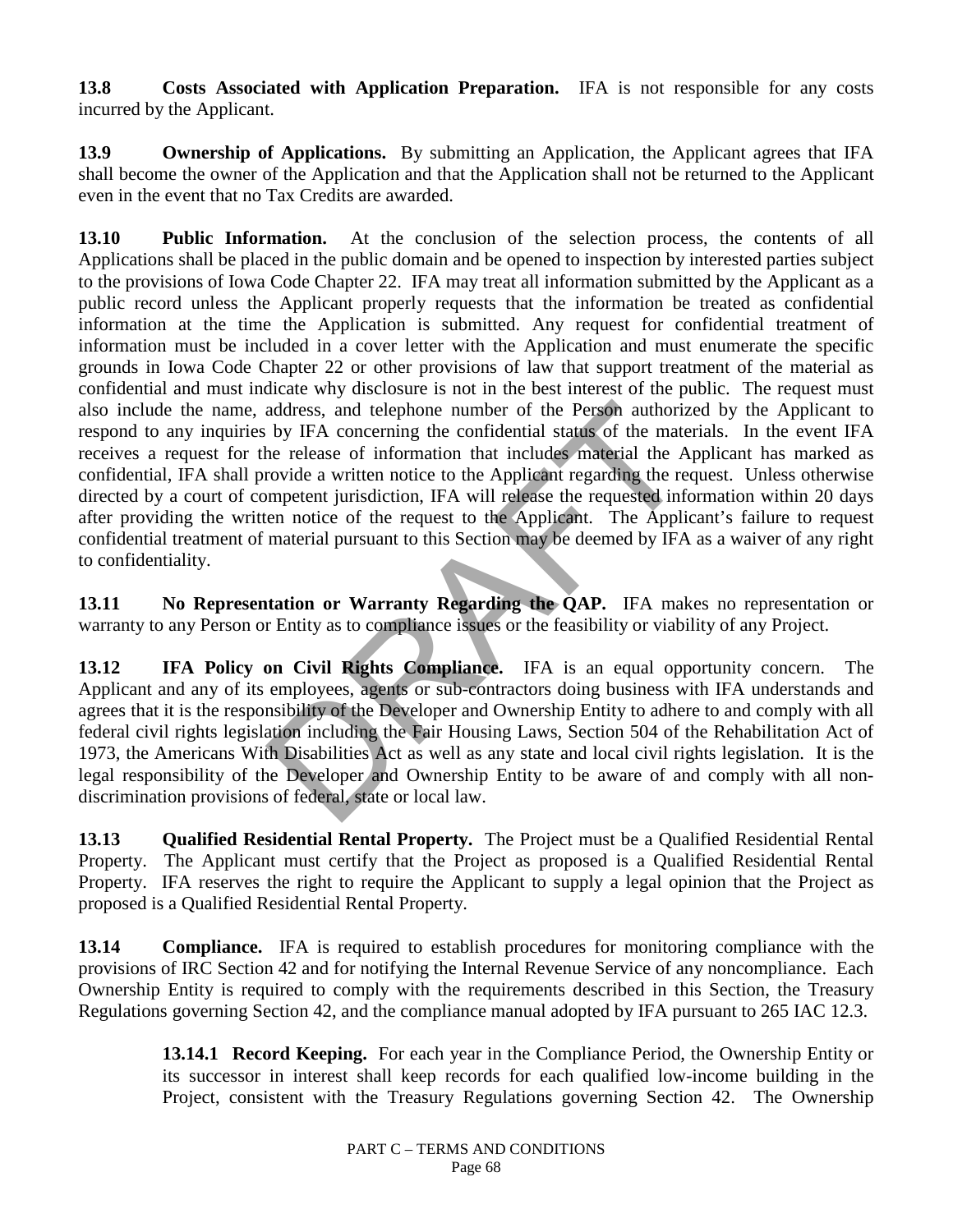Entity or its successor in interest shall retain these records for each building in the Project for at least six years after the due date (with extensions) for filing the federal income tax return for that year. The records for the initial taxable year must be retained for at least six years after the due date for filing the federal income tax return for the last year of the Compliance Period of the building.

 **13.14.2 Certifications.** The Ownership Entity shall make all necessary certifications required by IFA for the preceding 12-month period, as described in the Treasury Regulations governing Section 42.

divance notice to the Ownership Entity is not necessary<br>sisions set forth in the Treasury Regulations governing<br>and reviews of compliance reports shall be made<br>and tenants files once every three years covering the 15-<br>ect  **13.14.3 Review and Inspections.** IFA shall review the certifications submitted in conformance with the Treasury Regulations governing Section 42 effective on the effective date of this QAP. IFA shall have the right to inspect the Projects in conformance with the standards set forth in the Treasury Regulations governing Section 42. IFA will provide 48 hours' advance notice to the Ownership Entity to inspect any individual units in a Project. Otherwise, advance notice to the Ownership Entity is not necessary for purposes of the inspection provisions set forth in the Treasury Regulations governing Section 42. The owner certifications and reviews of compliance reports shall be made annually, the physical inspections and tenants files once every three years covering the 15-year Compliance Period under IRC Section 42(i)(1). IFA may require that certifications, reviews and inspections be made more frequently, provided that all months within each 12-month period are subject to certification. The reviews, audits and inspections shall continue through the length of the Extended Use Period.

 **13.14.4 Notice of Noncompliance.** IFA will provide prompt written notice to the Ownership Entity of a Project if found to be out of compliance. The notice will describe the events of noncompliance and advise the Ownership Entity of the Tax Credit Project of the time period to correct the events of noncompliance.

 **13.14.5 Correction Period.** The correction period shall not exceed 90 days from the date the notice of noncompliance is sent to the Ownership Entity. IFA may extend the correction period for up to six months, but only if IFA determines there is good cause for granting the extension. During the 90-day time period, or an extension thereof, the Ownership Entity must supply any missing certifications and bring the Project into compliance with the provisions of IRC Section 42.

 **13.14.6 Notice to Internal Revenue Service.** IFA will send a written notice to the Internal Revenue Service along with Form 8823 in the event of a finding of noncompliance by an Ownership Entity. Copies of Form 8823 and the Internal Revenue Service notice will be forwarded to the Ownership Entity.

 **13.14.7 IFA Retention of Records.** IFA shall retain records of noncompliance or failure to certify for six years beyond IFA's filing of the respective IRS Form 8823. In all other cases, IFA will retain the certifications and records described in the QAP for a period of three years from the end of the calendar year in which IFA receives the certification and records.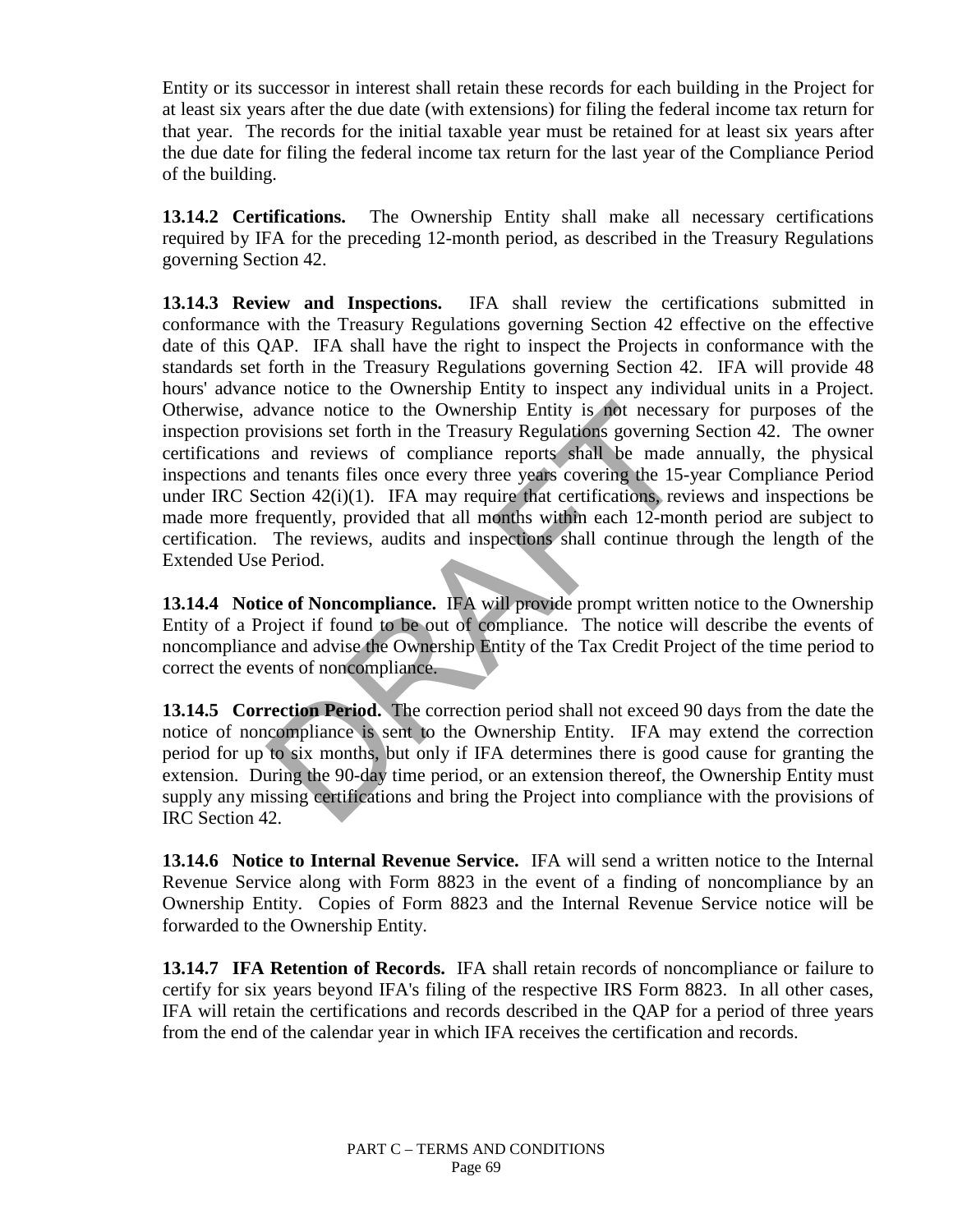**13.14.8 Delegation of Monitoring.** IFA may retain an agent or other private contractor (the "authorized delegate") to perform compliance monitoring. The authorized delegate must be unrelated to the Ownership Entity of any building that the authorized delegate monitors.

**13.14.9 Liability.** Compliance with the requirements of IRC Section 42 is the responsibility of the Ownership Entity of the building for which the Tax Credit is allowable. IFA's obligation to monitor for compliance with the requirements of IRC Section 42 shall not make IFA liable for an Ownership Entity's noncompliance.

PRAFT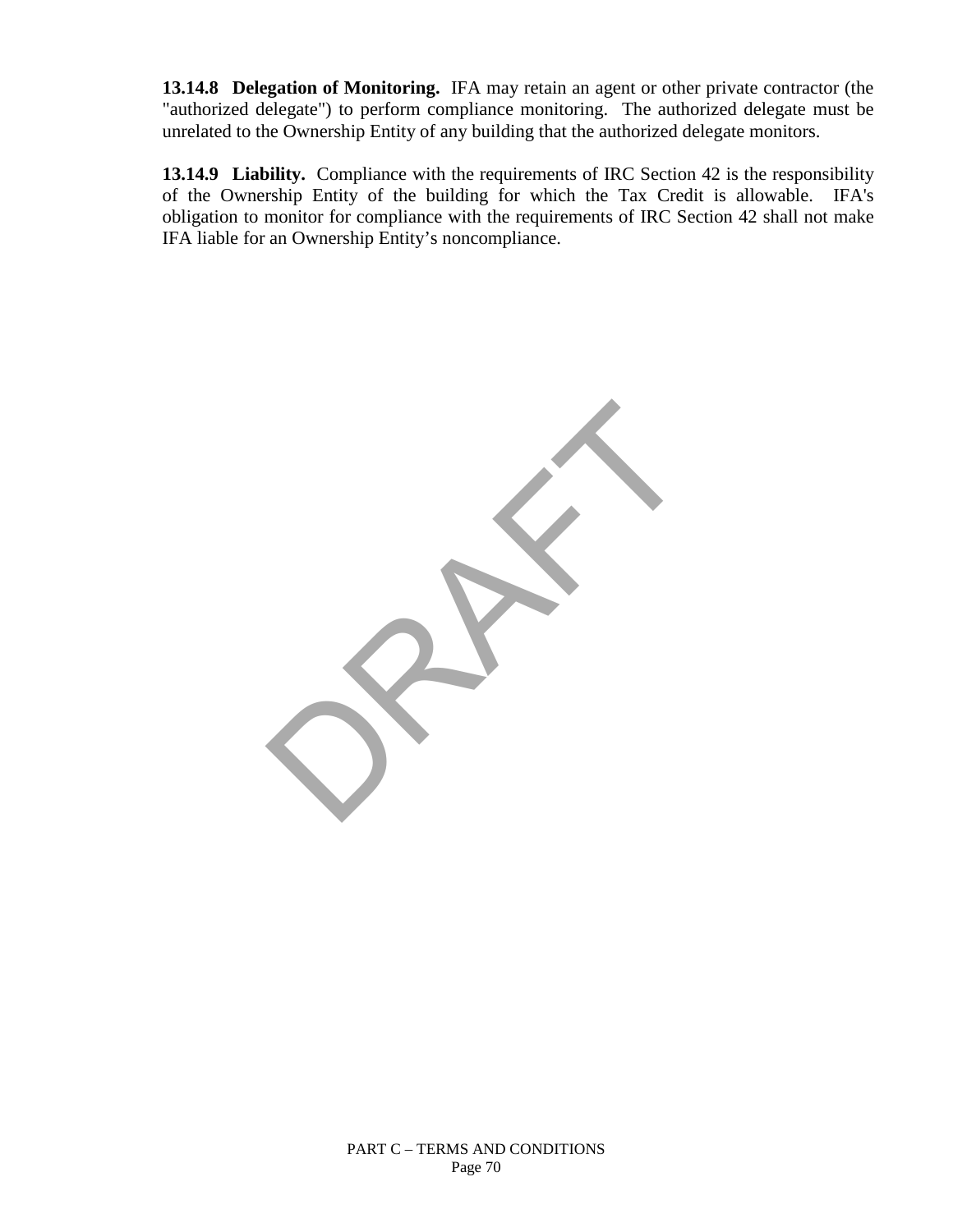## **APPENDIX 1 – THRESHOLD REQUIREMENTS FOR BUILDING, CONSTRUCTION, SITE AND REHABILITATION**

The terms of this Appendix 1 are the minimum requirements for any Project awarded Tax Credits under the 2013 QAP. Required documents for Sections B, F, G, H, I and J must be prepared by an engineer or architect licensed to do business in Iowa.

Once final plans, specifications, the energy audit or analysis and, if applicable, the Capital Needs Assessments have been completed; the Applicant must submit them to IFA and receive written approval before commencing site work or construction.

At all times after award, the Applicant is responsible for promptly informing IFA of any changes or alterations which deviate from the final plans and specifications approved by IFA. In particular, the Applicant must not take action on any material change in the site layout, floor plan, elevations or amenities without written authorization from IFA, as specified in Section 8.3 and Section 12.2. This includes changes required by local governments to receive building permits.

Requirement for Handicapped Accessibility must be met regardless of the building type and include single family or duplex designs. All rooms and floors within a multi-level Handicapped Accessible unit must be accessible.

**A. Site Control.** At the time of Application, the Applicant must have site control. The Application will require the Applicant to show evidence of site control by providing executed documents. The following may be proper evidence of site control:

d by local governments to receive building permits.<br>
apped Accessibility must be met regardless of the bu-<br>
designs. All rooms and floors within a multi-level Hand<br>
the time of Application, the Applicant must have site con 1. The Applicant holds title to the Property on which the Project will be located by a properly executed and recorded warranty deed or a title opinion showing title in the name of the Applicant or a title guaranty certificate showing title in the name of the Applicant;

 2. The Applicant has an executed and exclusive purchase option agreement or other binding agreement that is valid for six months following the date of the Application deadline. Evidence of site ownership must be submitted with the Carryover Package;

3. The Applicant has an executed purchase contract; or

 4. The Applicant has an executed lease or an option on a lease, which lease has a term not less than the longer of: 1) the entire period during which the proposed Project will be subject to the LURA, 2) 50 years, or 3) the expected useful life of the buildings comprising the proposed Project.

 5. A site including any building located thereon or project acquired or used for rental activities, must be held in fee simple title by the recipient upon the disbursement of HOME funds and throughout the contract term with IFA. An installment contract or leasehold interest is not an acceptable recipient interest.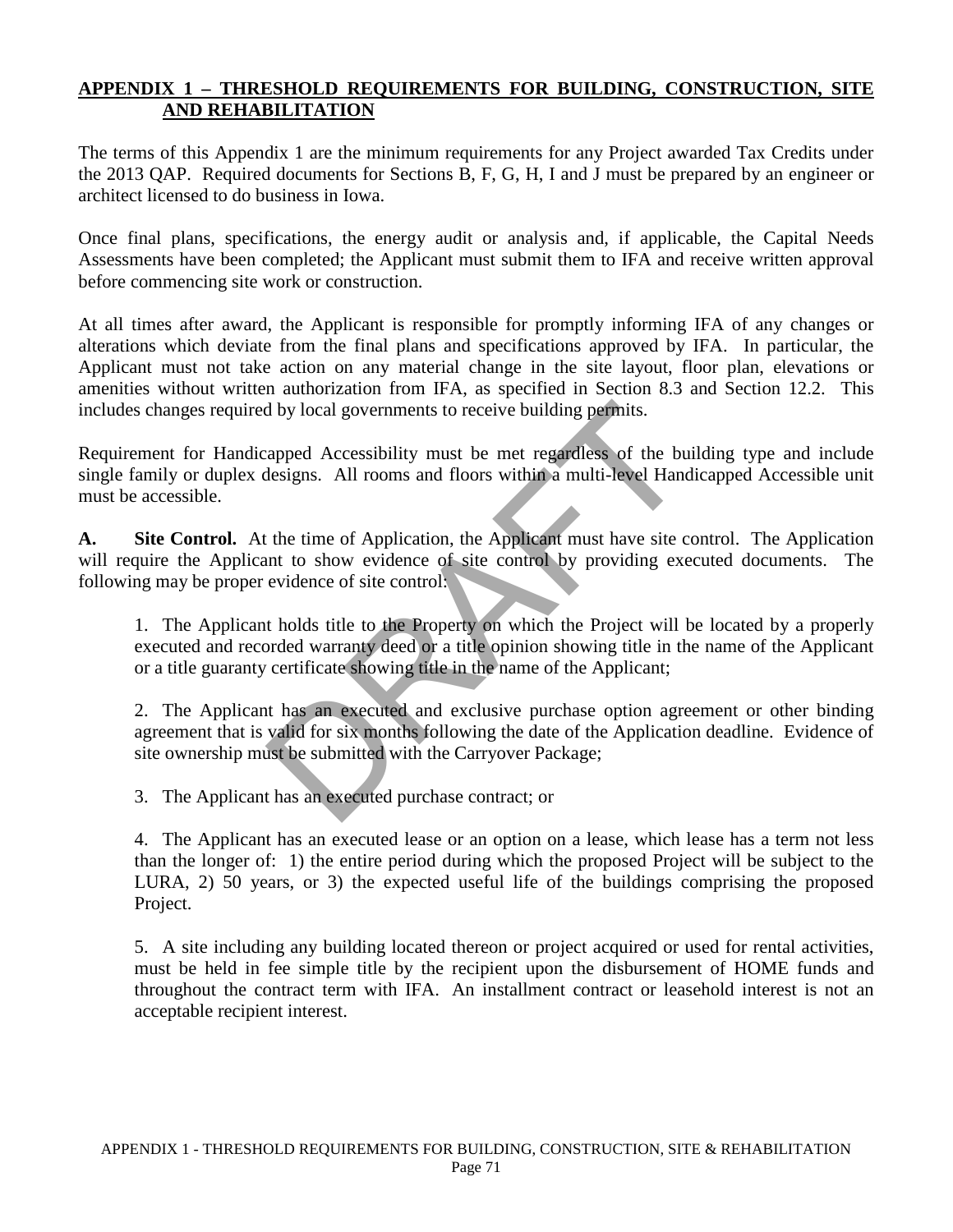**B. Site Suitability.** The site must be suitable for the proposed Project and should be sized to accommodate the number and type of units and the amenities proposed. The land costs allocated to the Project cannot include excess acreage unnecessary for the construction and use of the Project. Existing sites shall not be native prairie land, lowland flood plains and wet lands, or endangered habitats.

**C. Zoning**. The Application will require the Applicant to demonstrate that the zoning for each site on which the Project will be located allows for the use(s) proposed by the Applicant. A letter from the city regarding zoning must be submitted with the Application. The city zoning department shall provide a statement that the official plat is properly zoned. Site plans submitted with the application must show that the project will have the proper number of parking stalls. It must also show that it will be located on a paved road; the Property is not landlocked and has a legal easement, and right of ways have been granted if applicable. If the proposed Project location does not have zoning regulations, a letter from the city must be submitted attesting to the fact that no zoning regulations are in effect. If the site is not zoned appropriately at Application, the Applicant must provide a letter stating that the site will be zoned appropriately by Carryover. If proper zoning is ultimately not possible, a substitute site may be submitted in accordance with Section 8.2.3 and Section 12.1.2 of the QAP.

**D. Access to Paved Roads.** All sites proposed must have direct contiguous access from the Project site to existing paved publicly dedicated right of ways. If the path from the proposed Property entrance to a paved road is de minimis, as determined solely at IFA's discretion, then the Applicant will be allowed to provide a binding commitment for both the construction and financing of the paved road, using funds outside of the Tax Credit development budget. The cost of construction of the paved road must not be included in the Project costs, and the construction of the paved road must be completed prior to the issuance of Form 8609.

on 8.2.3 and Section 12.1.2 of the QAP.<br> **Roads.** All sites proposed must have direct contiguous<br>
blicly dedicated right of ways. If the path from the proposis, as determined solely at IFA's discretion, then the App<br>
itmen **E. Access to Utilities.** The Application will require the Applicant to show that all Utilities are or will be physically available to and have adequate capacity for the proposed Project. If Utilities are not available to the site on the date the Application is submitted, the Applicant must supply adequate evidence that demonstrates that the Utilities will be available by start of construction. This evidence must include the appropriate funding source the Applicant will utilize for the Utility extension. Any charges for the extension of services that are not normal extensions may not be included in Eligible Basis. Utilities must be available at the site prior to the issuance of the Form 8609.

**F. Building Standards.** Preliminary site plan and floor plans are to be submitted with the Application to IFA. The Application will require the Developer to demonstrate that they have or will meet local, state and federal standards that apply to the Project, except for any portions thereof the deletion of which has been approved by the Department of Public Safety, the Department of Public Health, or other implementing State agency (see, e.g., Note following Iowa Administrative Code 661 – 301.8(103A) (2010)), unless a local building code is more restrictive. The current standards are:

1. 2012 International Building Code adopted and published by the International Code Council.

 2. 2012 International Existing Building Code adopted and published by the International Code Council.

3. 2012 International Residential Code adopted and published by the International Code Council.

4. 2012 International Fire Code adopted and published by the International Code Council.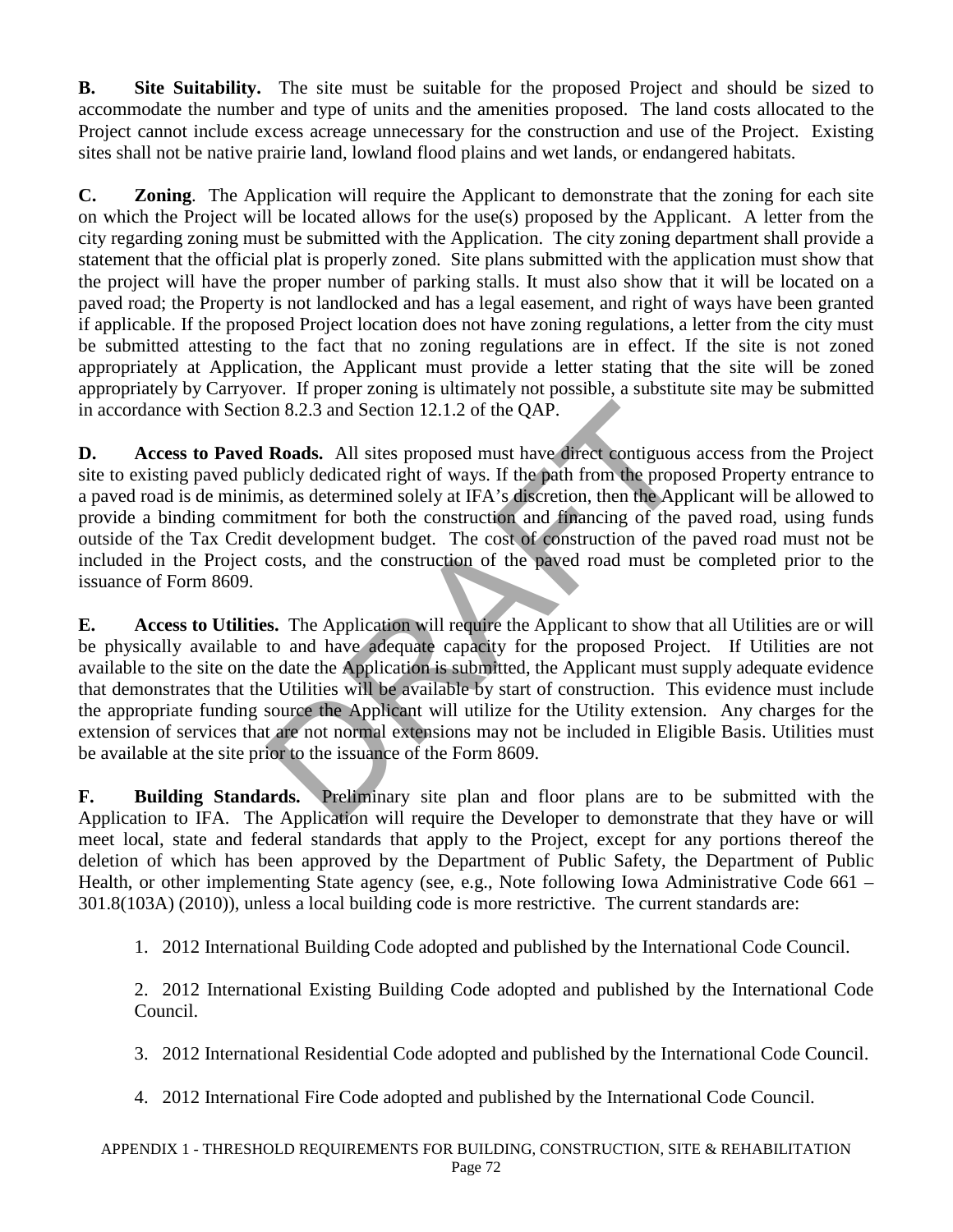5. 2012 International Mechanical Code adopted and published by the International Code Council.

 6. 2008 Uniform Plumbing Code adopted by the International Association of Plumbing and Mechanical Officials.

 7. 2008 National Electric Code adopted by the National Electrical Code Committee and published by the National Fire Protection Association, Inc.

8. 2012 International Energy Conservation Code adopted by the International Code Council.

 9. Iowa Administrative Code Chapters: 300 (Administration), 301 (General Provisions), 302 (Accessibility of Building), 303 (Energy Conservation), and 350 (State Historic Building), and 25 (State Plumbing Code).

 10. Uniform Federal Accessibility Standards provided in 24 CFR Part 8 and delineated in the American National Standards Institute Standard 2003 A117.1.

11. The Americans with Disabilities Act 1990 provided by the Federal Department of Justice.

 12. The Federal Fair Housing Act of 1988 including Title VI of the Civil Rights Act of 1964, Section 109 of the Housing and Community Development Act of 1974, Title VIII of the Civil Rights Act of 1968, Section 3 of the Housing and Urban Development Act of 1968, Executive Order 11063, Section 504 of the Rehabilitation Act of 1973.

eral Accessibility Standards provided in 24 CFR Part<br>al Standards Institute Standard 2003 A117.1.<br>In So with Disabilities Act 1990 provided by the Federal De<br>Fair Housing Act of 1988 including Title VI of the Ci<br>ne Housing 13. For adaptive reuse/rehabilitation, the Lead Base Paint Poisoning Prevention Act, the Department of Housing and Urban Development (HUD) Guidelines for the Evaluation and Control of Lead Based Paint Hazards, Environmental Protection Administration (EPA) and Occupational Safety and Health Act (OSHA) provisions shall apply when applicable.

14. For adaptive reuse/rehabilitation, State Historic Preservation Office (SHPO) clearance Section 106 of the National Historic Preservation Act, 36 CFR Part 800 for Projects receiving any direct federal funding (HOME or categorical grant) or affecting properties listed in the National Register of Historic Places, or in a designated historic preservation district or zone.

**G. Minimum Development Characteristics.** Iowa's environments places heavy demands upon building envelope energy requirements and exterior building components systems. In order to enable long term housing affordability, low maintenance building exteriors and high energy efficiency, structural envelopes and appliances uses are encouraged. For nine percent (9%) Tax Credits, installations that exceed minimal standards may be awarded extra points in the Application as described in Section 6, Scoring Criteria.

The following minimum development characteristics must be utilized in all construction.

1. Exterior Construction: Air infiltration barrier building wrap required on all new siding Applications.

2. Roofs: If shingles will be installed then, use of a minimum of 25-year shingles with a minimum of 30# roofing felt. For flat roofs a system with a 10 year full warranty is required. Full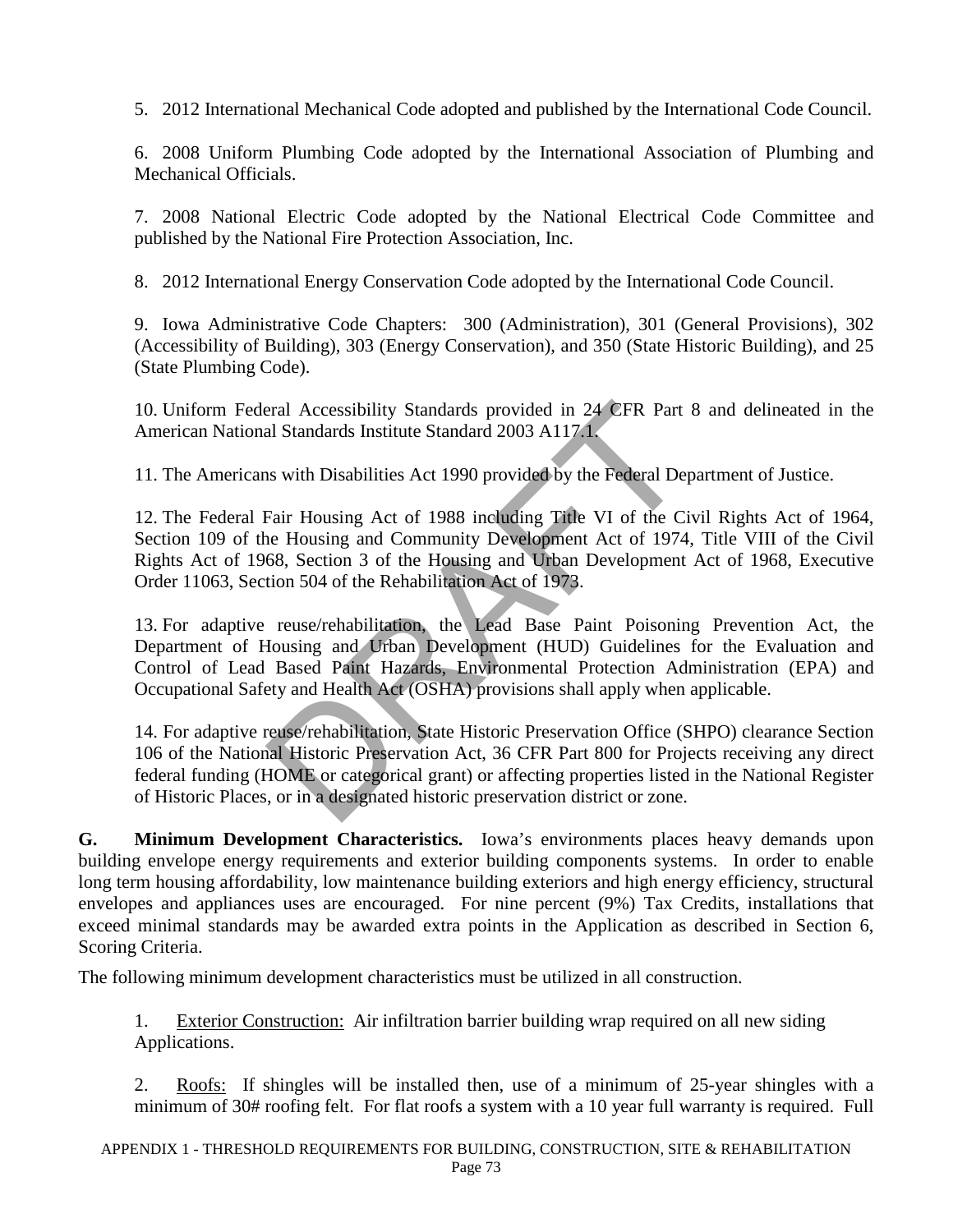warranty includes: all labor and materials for the entire roofing system and insurance rider for consequential damage.

 3. Exterior Entry Doors to Common Areas: Insulated metal or fiberglass type with optional thermo-pane glass insert or thermo-pane glass full lite doors with metal thermal break type frame.

4. Unit Doors: Direct Unit access to exteriors, insulated metal or fiberglass panel type with optional thermo-pane glass insert, 180-degree peephole, lockset and deadbolt lock with one inch throw.

5. Unit Doors: Interior common hall Unit entry of steel or solid core wood with 180-degree peephole, with passage set and deadbolt lock with one inch throw.

6. Overhead Doors: Embossed steel panel doors without insulation to non-heated areas.

Within dwelling Unit, 26 oz. minimum face weight, 1<br>
Md. In common areas, 28 oz. minimum face weight, low<br>
Iylon carpeting. Carpets, carpet cushion (i.e. padding), an<br>
he Carpet & Rug Institute (CRI) Green Label or docum<br> 7. Carpeting: Within dwelling Unit, 26 oz. minimum face weight, low level loop Olefin or Nylon/Olefin blend. In common areas, 28 oz. minimum face weight, low level loop one hundred percent (100%) Nylon carpeting. Carpets, carpet cushion (i.e. padding), and carpet adhesives shall be labeled with the Carpet & Rug Institute (CRI) Green Label or documented to meet the CRI Green Label testing program criteria. Products labeled with the CRI Green Label Plus also meet this requirement.

9. Resilient Flooring: Kitchens – either 1/8 inch vinyl composition tile, color and pattern full thickness or sheet vinyl complying with bathroom specification below , made from products that do not use vinyl chloride in the manufacturing process and do not produce dioxin. An alternative to vinyl composite tile or sheet vinyl is natural linoleum flooring, tile flooring, or bamboo.

10. Resilient Flooring: Bathrooms – sheet vinyl with wear surface of 20 mills or greater, with underlayment product on second or higher floors. Resilient flooring should be made from products that do not use vinyl chloride in the manufacturing process and do not produce dioxin. An alternative is natural linoleum flooring, tile flooring, or bamboo.

11. Shower Flooring: Bathrooms that have Handicapped Accessible roll in showers – must use molded fiberglass pan or manufactured fiberglass surround unit, non-slip type ceramic floor tiles, or terrazzo flooring.

12. Cabinetry: All cabinets, shelves, and countertops made with formaldehyde free materials: solid wood, formaldehyde free particleboard or MDF (medium density fiberboard), metal with natural or baked enamel factory finish. Laminate countertops at a minimum, with a two bowl kitchen sink.

13. Window Covering: Required. A spring loaded type window shade is not an approved covering.

14. Sidewalks: A concrete sidewalk shall be provided from each entrance door to a public way. Where possible, combine sidewalks. In the event the city requires additional sidewalks, that requirement shall be followed. ADA/UFAS/ANSI A117.1 slope and curb cut ramp requirements shall apply.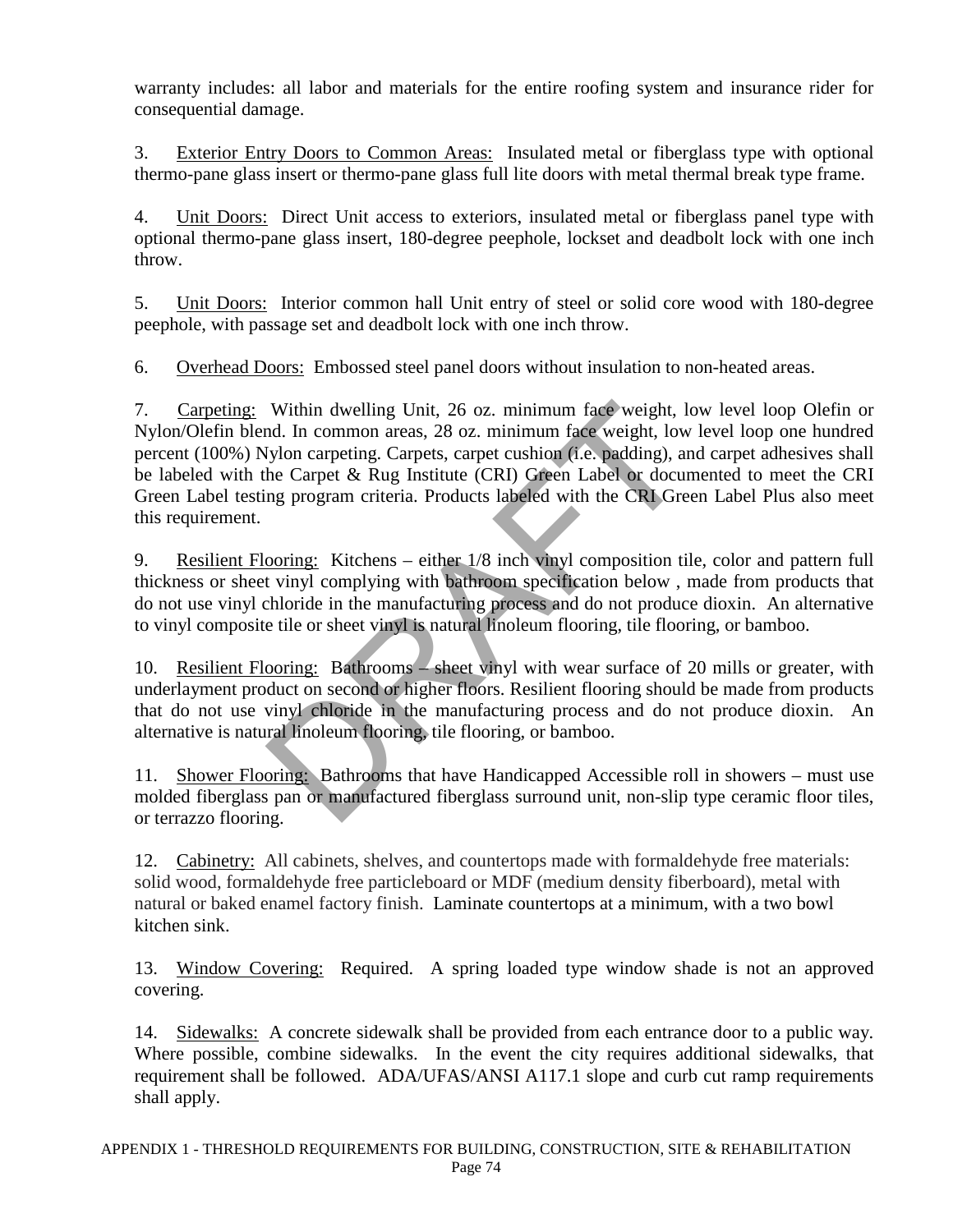15. Laundry: A common laundry room facility located on site with a minimum of one washer/dryer to serve each 12 Units. (A minimum of one front loading accessible washer and dryer.) Central laundry facilities in buildings with an elevator will comply. An Applicant can provide a washer and dryer in each Unit in lieu of a common laundry room facility.

16. Heating and Air Conditioning: All Units shall be heated and air conditioned. Air conditioning equipment should be at least 13 SEER and use R-410a refrigerant that is charged according to manufacturer specifications. Thru--wall A/C units must be at least 10.7 EER. Heating equipment should be at least 90 AFUE for furnaces and 85 AFUE for boilers. Window units are not allowed.

17. Handicap Accessibility: In new as well as rehab construction, a minimum of five percent (5%) of all Units supplied must be fully handicap accessible on the building accessible routes which includes all floors if an elevator is provided. All Units on the accessible routes must be adaptable upon reasonable tenant request for special needs. A minimum of two percent (2%) of all Units supplied must be adapted for hearing and/or vision impairments. The two percent (2%) cannot be included in the five percent (5%) of the accessible Units.

18. Construction Warranty: Obtain a minimum of one-year construction blanket warranty that is enforceable. The warranty will stipulate that the General Contractor is responsible to do or have done any and all required warranty repair work at its expense.

Il floors if an elevator is provided. All Units on the assonable tenant request for special needs. A minimum<br>I must be adapted for hearing and/or vision impairment<br>d in the five percent (5%) of the accessible Units.<br>n Warr 19. Computer Learning Center: A Computer Learning Center is required. In lieu of a Computer Learning Center, the Owner may provide and maintain a computer in each Unit. The Computer Learning Center must be provided onsite, must provide a minimum of one computer per 24 units, be in a location suitable for the use as designated by IFA. The Computer Learning Center provided in a previous or subsequent phase cannot be substituted.

20. High-Speed Internet Access: Provide high speed internet access to each Unit by wiring for broadband, wireless, or digital subscriber line (DSL). Service provider is the responsibility of tenant, unless Applicant requested scoring points for providing this service in each Unit to be paid by owner.

21. Bedrooms: A closet with a door must be provided in each bedroom.

22. Energy Efficiency: New construction developments with three stories of residential space or less must meet or exceed Energy Star 2.0 standards and receive a Home Energy Rating Systems (HERS) Index of 80 or less from a certified rater in Iowa based on the 2009 International Energy Conservation Code (IECC). At the credit reservation stage, IFA requires an energy rater to confirm, in a report acceptable to IFA, that the design meets the HERS rating indicated in the application. 80,72 or 68. A follow up home energy rating performed by a certified HERS rater is required on each building after it is completed to verify that actual construction meets the above listed requirements. Five (5) Units with different floor plans and orientations for complexes of less than 50 Units and five percent (5%) or at least ten (10) Units in complexes of 50 or more Units must be rated. The contract for the determination of the HERS index must be between the certified rater and the Ownership Entity. If upon completion, a Project does not meet the HERS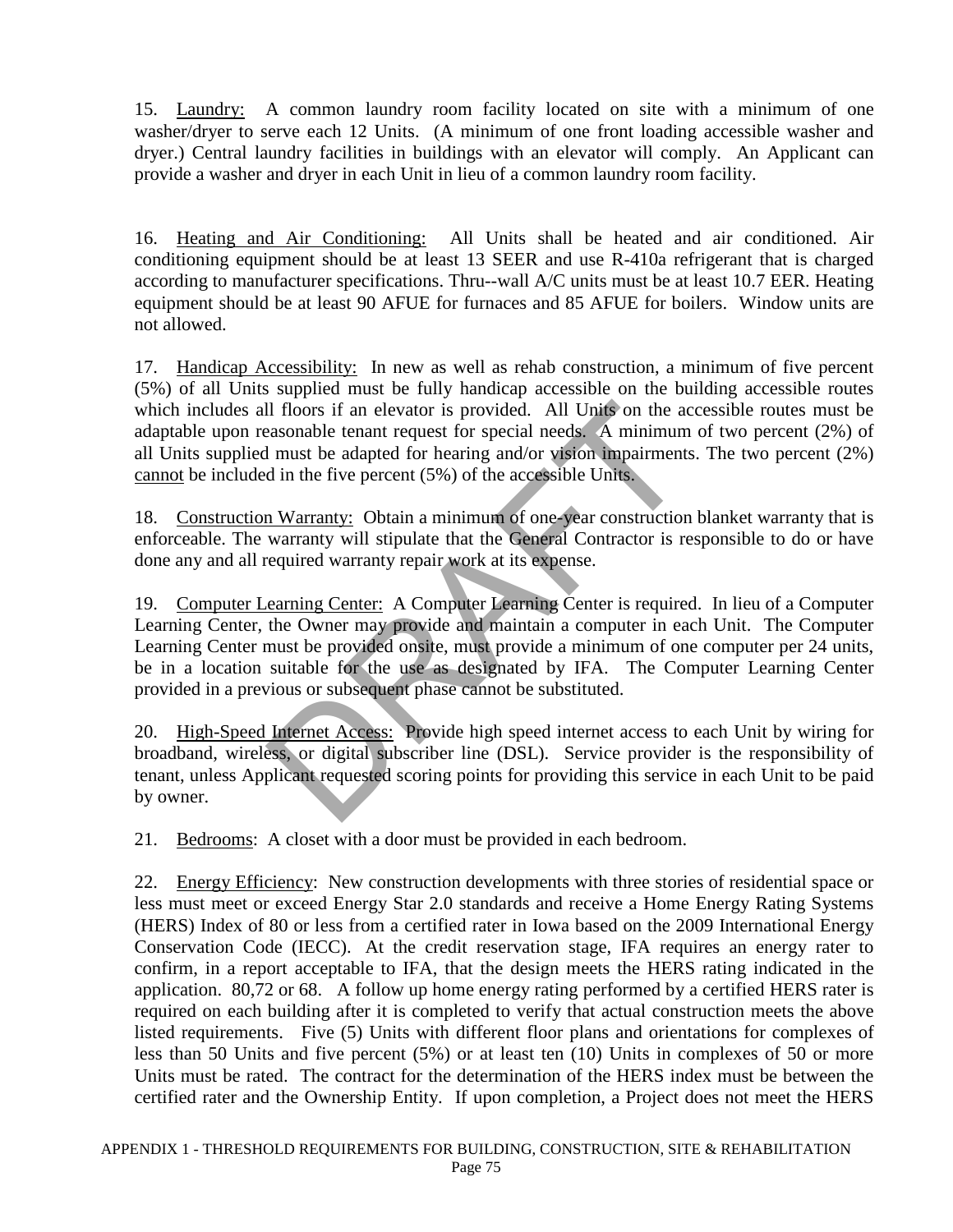index of 80 or less, additional steps must be taken by the Ownership Entity to obtain the HERS index of 80 prior to issuance of Form 8609.

New construction developments with four stories or more must exceed ASHRAE 90.1 Appendix G-2004 by at least fifteen percent (15%). Supporting documentation shall be provided by an independent licensed engineer. If upon completion, a Project does not exceed ASHRAE 90.1 Appendix G-2004 by at least 15%, additional steps must be taken by the Ownership Entity to exceed the standard by 15% prior to issuance of Form 8609.

The requirements of IECC, the rater will provide informate energy improvements that could be included as a prompletion of the rehabilitation, a follow up energy audio verify that the rehabilitation work on each building is For existing structures that receive a Tax Credit Reservation, an energy audit conducted by a certified home energy rater must be provided on each building prior to the preparation of the final work rehabilitation order. The rater, the owner and IFA will determine the feasibility of meeting the requirements of IECC prior to the start of the rehabilitation. If it is determined to be feasible to meet the IECC standards, appropriate specifications will be written into the work order. If it is not feasible to meet the requirements of IECC, the rater will provide information indicating effective and cost-effective energy improvements that could be included as a part of the rehabilitation Project. At the completion of the rehabilitation, a follow up energy audit by a certified energy rater is required to verify that the rehabilitation work on each building meets the standards of IECC or includes recommended energy performance measures designed to achieve energy use reductions projected as a part of the initial performance audit and consultation. The contract for the determination of the energy audit must be between the certified rater and the Ownership Entity. If upon completion, a Project does not verify that the Project has met the specified energy improvements, additional steps must be taken by the Ownership Entity prior to the issuance of Form 8609.

| Unit Type      | Minimum Unit Square Footage |
|----------------|-----------------------------|
|                |                             |
| Efficiency     | 450                         |
| 1 Bedroom      | 625                         |
| 2 Bedroom      | 800                         |
| 3 Bedroom      | 1000                        |
| <b>Bedroom</b> | 1175                        |

## 23. Minimum Unit Square Footage:

Exceptions to the minimum unit square footage requirements may be granted for rehabilitation of existing housing projects or for historic preservation projects; or if the majority of the units of the Project will provide rents targeting extremely low income tenants that meet the Federal definition of Homeless. At least 10 business days prior to the Application due date, the Applicant must provide a narrative to the Tax Credit Manager requesting prior approval.

**H. Submission of Site Characteristics.** The Application requires a narrative of the current use of the Property, all adjacent Property land uses, and the surrounding neighborhood. Labeled colored photographs (or color copies) of the proposed Property and all adjacent properties must be provided, as well as a clear map identifying the exact location of the Project site. In addition, a plat map of the site or proposed replatting map of the site must be submitted. If the site(s) includes any detrimental characteristics, the Applicant must provide a remediation plan and budget, subject to IFA's approval at its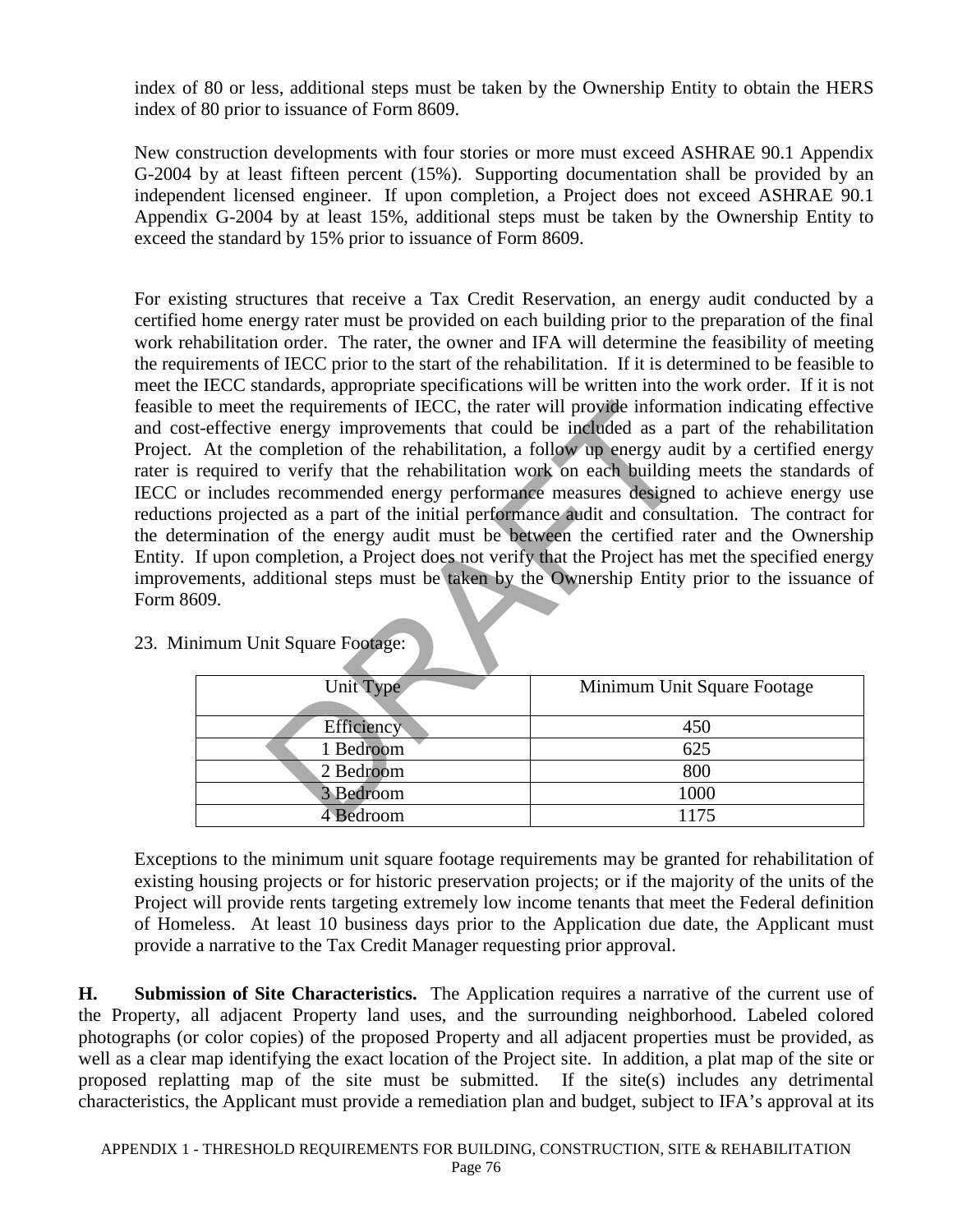sole discretion, to make the site suitable for the Project. If any detrimental site characteristics exist on, or adjacent to the site, IFA may reject the Application. The following may represent some, but not all, detrimental site characteristics:

1. Sites located within ½ mile of storage areas for hazardous or noxious materials, sewage treatment plant or other solid waste facility, businesses or equipment producing foul odors or excessive noise or the site is a prior storage area for hazardous or noxious materials, sewage or other solid or liquid waste;

2. Sites where the slope/terrain is not suitable for Project based on extensive earth removal/replacement required for development;

3. Sites where there are obvious physical barriers to the Project;

4. Sites that are located within ½ mile of a sanitary landfill or sites that were previously used as a sanitary landfill;

5. Sites that are located within a flood hazard area, at or on a 100-year flood plain as determined by the Iowa Department of Natural Resources, FEMA or FIRMA map or a designated wetland;

6. Sites that are located within 500 feet of an airport runway clear zone or accident potential zone;

7. Sites that are landlocked.

France I control and a metallity of the expected adjusted basis of the barrier of the expectation of the expected and the expected and the expected and the experiment of the Building S and the Applicant will meet all of th **I. Rehabilitation Standards.** For all preservation and rehabilitation Projects, IFA requires the Applicant to provide information regarding Rehabilitation Expenditures for each building. The information must address how the Applicant will meet all of the Building Standards and Minimum Construction Characteristics. The Applicant must identify, with respect to each building as required by the Application, the Rehabilitation Expenditures as defined in IRC Section  $42(e)(2)$  which shall be allocable to or substantially benefit the Low-Income Units in such building. The Application must show the calculations for whether the amount of Rehabilitation Expenditures is at least equal to the greater of twenty percent (20%) of the expected adjusted basis of the building or a \$25,000 Rehabilitation Expenditure limited to Hard Construction Costs per Low-Income Unit. If neither the twenty percent (20%) or the \$25,000 requirement has been met, the Applicant must indicate that all buildings in the Project qualify for the exception provided for in IRC Section 42(e)(3)(B) regarding the twenty percent (20%) basis requirement or that all the buildings qualify for the exception provided for in IRC Section  $42(f)(5)(B)(ii)(II)$  regarding the \$6,200 per Unit requirement or that there are different circumstances for each building as described by the Applicant. The Applicant must complete and submit a Scope of Work in the required format to describe the proposed rehabilitation activities.

The Scope of Work shall, at a minimum, address activities related to:

 1. Making common areas handicap accessible, creating or improving sidewalks, installing new roof shingles, adding gutters, sealing brick veneers, applying exterior paint or siding, and re-surfacing or re-paving parking areas.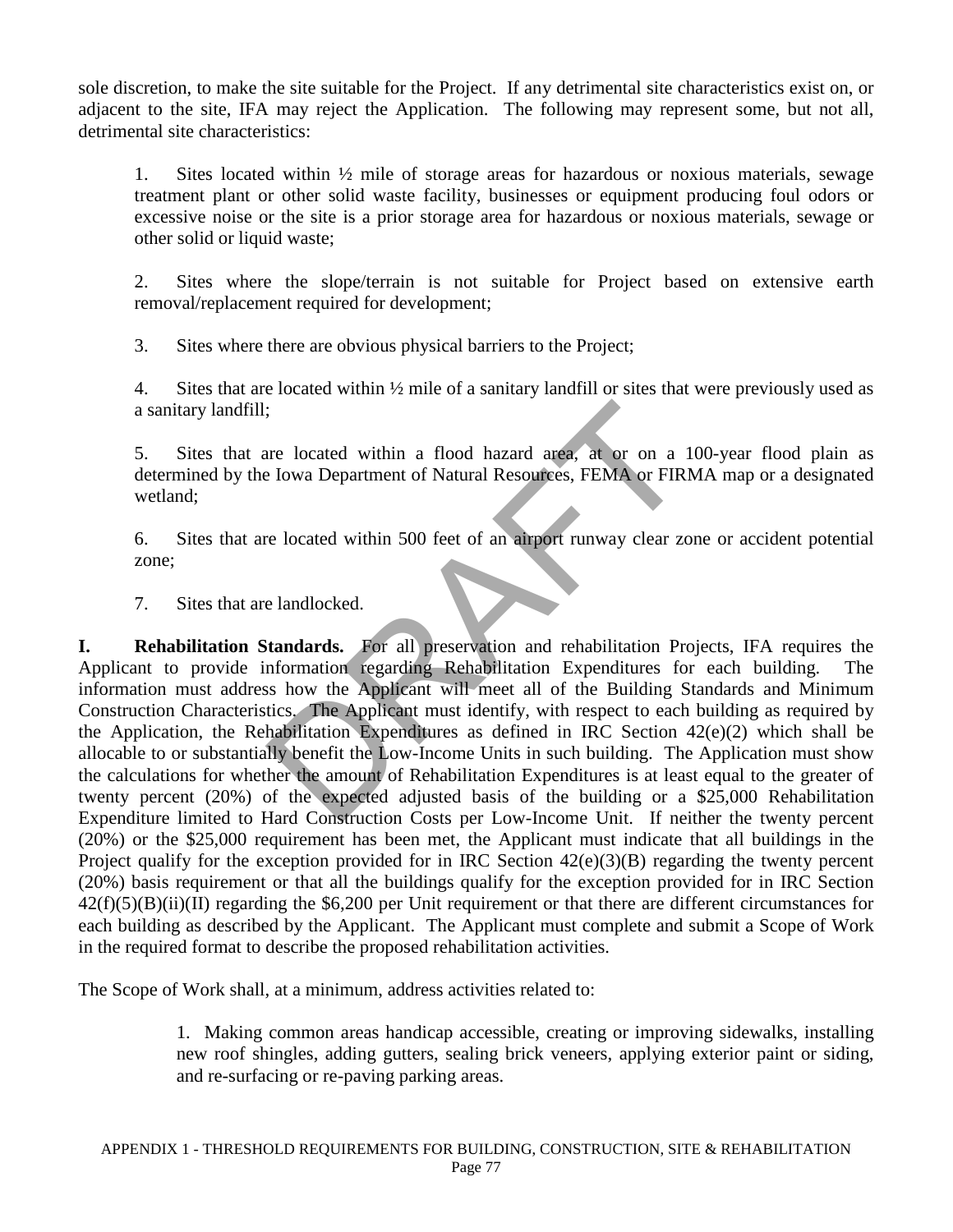2. Improving site and exterior dwelling lighting with Energy Star Qualified lighting fixtures, landscaping/fencing, and installing high quality vinyl, hardiplank siding or brick.

3. Use energy efficient related Energy Star labeled products to replace inferior ones, including insulated windows.

 4. Improving heating and cooling units, plumbing fixtures and water heaters, toilets, sinks, faucets, and tub/shower units to meet minimum efficiency standards for new construction above.

 5. Improving quality of interior conditions and fixtures, including carpet, vinyl, interior doors, painting, drywall repairs, cabinets, Energy Star appliances, Energy Star light fixtures, and window coverings to meet minimum efficiency standards for new construction above.

Drawings shall show the location of the work indicated in the Scope of Work.

Assessment for Rehabilitation, Preservation and Adquire the Applicant to acknowledge the Capital Needs<br>t prior to commencing construction. The Capital Needs<br>t third party, such as a licensed architect or engineer. T<br>d Deve **J. Capital Needs Assessment for Rehabilitation, Preservation and Adaptive Reuse Projects.** The Application will require the Applicant to acknowledge the Capital Needs Assessment requirement and that IFA will use it prior to commencing construction. The Capital Needs Assessment must be prepared by a competent third party, such as a licensed architect or engineer. The third party may be a member of the Qualified Development Team with prior approval by IFA after the allocation of Tax Credits, but may not be the Ownership Entity or Developer. The assessment must include a site visit and physical inspection of the interior and exterior of Units and structures, as well as an interview with available on-site Property management and maintenance personnel to inquire about past repairs/improvements, pending repairs, and existing or chronic physical deficiencies. The assessment must also consider the presence of hazardous materials on the site. The assessment must include an opinion as to the proposed budget for recommended improvements and should identify critical building systems or components that have reached or exceeded their expected useful lives. When a Capital Needs Assessment is completed, all of the IFA minimum development characteristics and Applicant-elected scoring criteria must be addressed.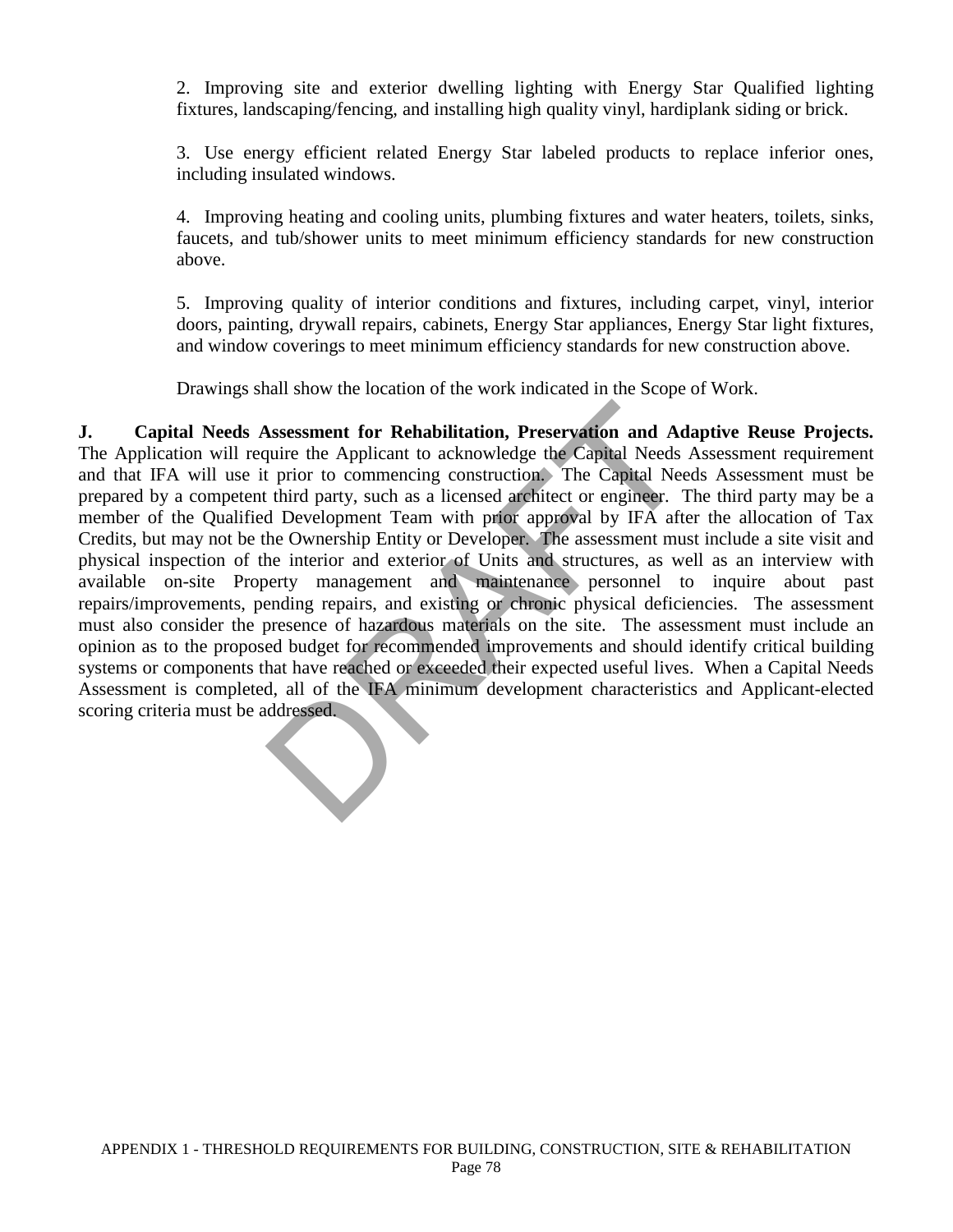## **APPENDIX 2 – GLOSSARY OF TERMS**

The following capitalized terms shall have the meanings set forth herein unless context clearly requires a different meaning.

**Accessibility** means buildings used by the public, accessible to, and functional for, the physically handicapped to, through and within their doors, without loss of function, space, or facility where the general public is concerned. An accessible route means a continuous unobstructed path connecting all accessible elements and spaces in a building or facility that can be negotiated by a severely disabled person using a wheelchair and that is also safe for and usable by people with other disabilities. Interior accessible routes may include corridors, floors, ramps, elevators, lifts, and clear floor space at fixtures. Exterior accessible routes may include parking, access aisles, curb ramps, walks, ramps and lifts.

**Affiliates** means with respect to any Person, (i) any other Person directly or indirectly Controlling, Controlled by, or under common Control with such Person, (ii) any other Person directly or indirectly Controlling fifty percent (50%) or more of the voting securities of such Person, or (iii) any officer, director, manager, member, or partner acts in any such capacity.

common Control with such Person, (ii) any other Pers<br>
t (50%) or more of the voting securities of such Pers<br>
er, or partner acts in any such capacity<br> **Plan** means to carry out an affirmative program to attra<br>
nority group **Affirmative Marketing Plan** means to carry out an affirmative program to attract prospective tenants of all minority and non-minority groups in the housing market area regardless of their race, color, religion, sex, national origin, Disability, familial status, religious affiliation, creed, sexual orientation, and gender identity. Racial groups include White, Black or African American, American Indian or Alaska Native, Asian, Native Hawaiian or Other Pacific Islander. Other groups in the housing market area who may be subject to housing discrimination include, but are not limited to, Hispanic or Latino, Persons with disabilities, families with children, or Persons with different religious affiliations. The Applicant shall describe in the Marketing Plan the proposed activities to be carried out during advance marketing, where applicable, and during all rent ups. The affirmative marketing program also should ensure that any groups of Persons ordinarily not likely to apply for this housing without special outreach, know about the housing, feel welcome to apply and have the opportunity to rent.

**Applicable Fraction** means the fraction used to determine the Qualified Basis of the qualified lowincome building, which is the smaller of the Unit fraction or the floor space fraction, as defined more fully in IRC Section  $42(c)(1)$ .

**Applicable Percentage** means the percentage multiplied by the Ownership Entity's Qualified Basis to determine the annual Tax Credit available to the Ownership Entity for each year of the Tax Credit Period and as more fully described in IRC Section 42(b).

**Applicant** means the Ownership Entity.

**Application or Application Package** means those forms and instructions prepared by IFA to make a determination to allocate Tax Credits. Applicants are required by IFA to use the forms contained in the Application Package. The Application must include all information required by the QAP and as may be subsequently required by IFA.

**Assisted Living** means housing with services, as defined in Chapter 231C of the Iowa Code.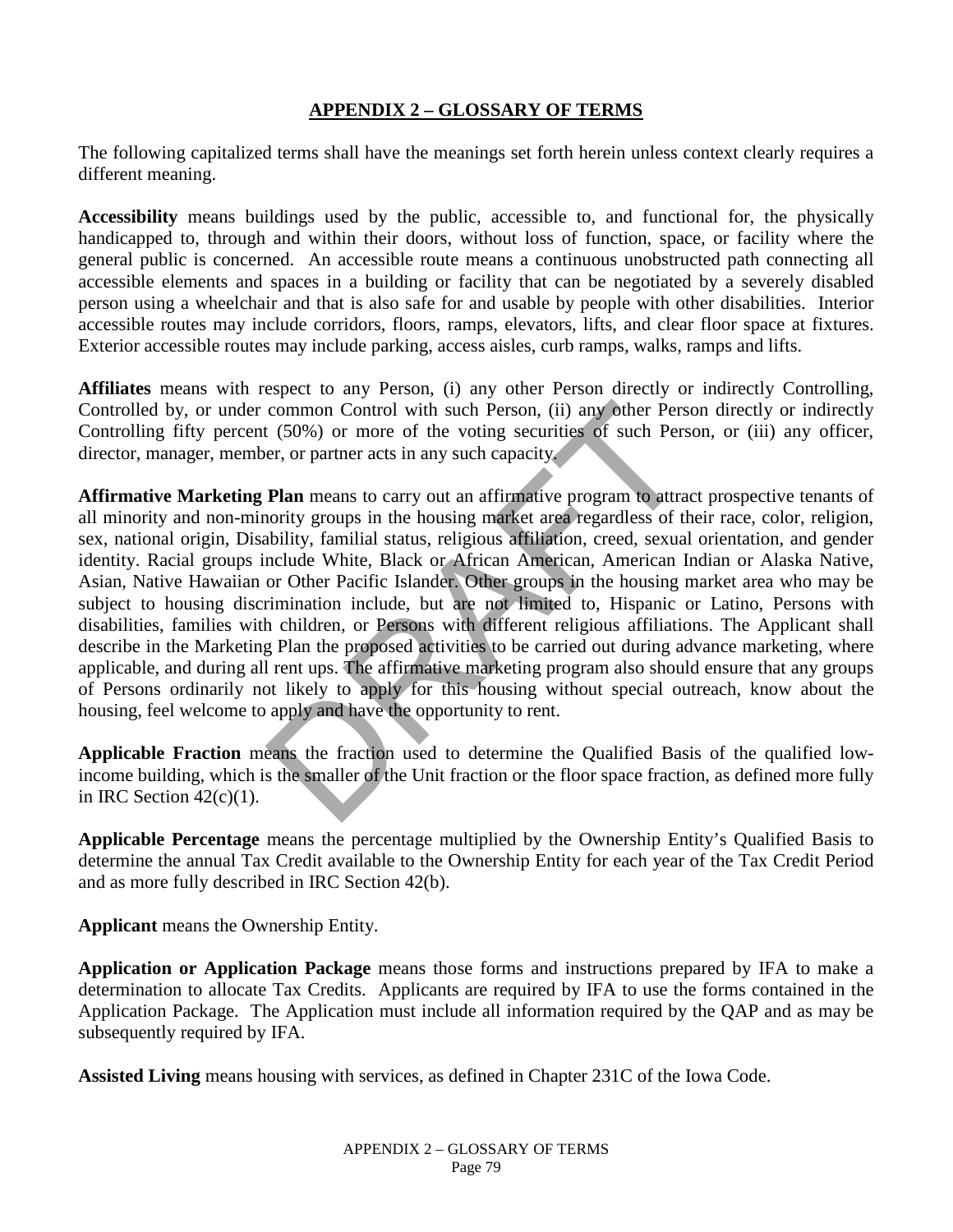**Area Median Gross Income (AMGI)** means the most current tenant income requirements published by HUD pursuant to the qualified Low-Income Housing Project requirements of IRC Section 42(g).

**Board** means the Board of Directors of IFA.

**Builder Overhead** means the cost of continuing operations of a building construction firm.

**Builder Profit** means the return anticipated for providing building construction services under competitive conditions taking into consideration on-site construction time, work performed by the builder, number of subcontractors and extent of subcontract work and risk and responsibility.

**Capital Needs Assessment** means an assessment of the rehabilitation needs of an existing structure that is prepared by a competent third party, such as a licensed architect or engineer. The third party may be a member of the Qualified Development Team with prior approval by IFA, but may not be the Ownership Entity/Developer. The assessment must include a site visit and physical inspection of the interior and exterior of Units and structures, as well as an interview with available on-site Property management and maintenance personnel to inquire about past repairs/improvements, pending repairs, and existing or chronic physical deficiencies. The assessment must also consider the presence of hazardous materials on the site.

netures, as well as an interview with available on-site Proposition inquire about past repairs/improvements, pending<br>cies. The assessment must also consider the presence of<br>clude an opinion as to the proposed budget for re The assessment must include an opinion as to the proposed budget for recommended improvements and should identify critical building systems or components that have reached or exceeded their expected useful lives. The assessment must include a projection of recurring probably expenditures for significant systems and components impacting use and tenancy, which are not considered operation or maintenance expenses, to determine the appropriate replacement reserve deposits on a per Unit per annual basis. The following components should be examined and analyzed for a Capital Needs Assessment:

- Site, including topography, drainage, pavement, curbing, sidewalks, parking, landscaping, amenities, water, sewer, storm drainage, gas and electric utilities and lines;
- Structural systems, both substructure and superstructure, including exterior walls and balconies, exterior doors and windows, roofing system, and drainage;
- Interiors, including Unit and common area finishes (carpeting, vinyl tile, plaster walls, paint conditions, etc.), Unit kitchen finishes, cabinets and appliances, Unit bathroom finishes and fixtures, and common area lobbies and corridors; and
- Mechanical systems, including plumbing and domestic hot water, HVAC, electrical, lighting fixtures, fire protection, and elevators.

**Carryover Allocation Agreement or Carryover Agreement or Carryover Allocation** means the document which contains the Ownership Entity's election statements for an allocation of Tax Credit Reservations by IFA pursuant to IRC Section 42(h)(1)(E) and Treasury Regulations, § 1.42-6 and the contents are derived from the Carryover Allocation Package.

**Carryover Agreement Date** means the date that the Carryover Allocation Agreement is executed by IFA and the Ownership Entity.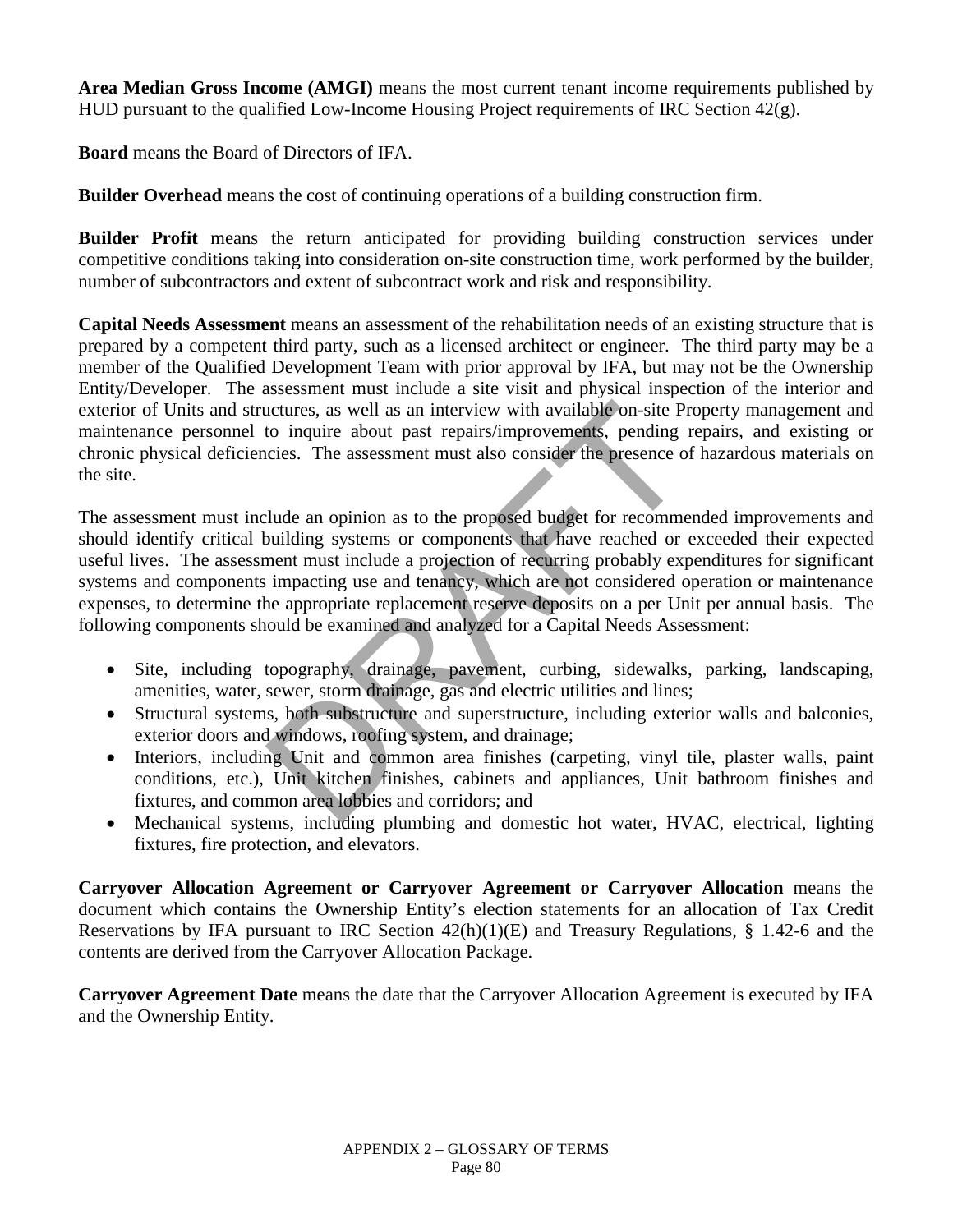**CHDO:** Community Housing Development Organization as defined in 24 CFR Part 92 is a nonprofit organization that is organized under State or local laws; has no part of its net earnings inuring to the benefit of any member, founder, contributor, or individual; is neither controlled by, nor under the direction of, individuals, or entities seeking to derive profit or gain from the organization; has a tax exemption ruling from the Internal Revenue Service under Section  $501(c)(3)$  or (4) of the IRC of 1986; doesn't include a public body; has standards of financial accountability that conform to 24 CFR 84.21, "Standards for Financial Management Systems"; has among its purposes the provision of decent housing that is affordable to low income and moderate-income persons as evidenced in its charter, articles of incorporation, resolutions, or by-laws; maintains accountability to low-income community residents; has a demonstrated capacity for carrying out activities assisted with HOME funds; has a history of serving the community within which housing to be assisted with HOME funds is to be located.

**Code or IRC** means the Internal Revenue Code of 1986, as amended, together with any applicable regulations, rules, rulings, revenue procedures, information statements or other official pronouncements issued there under by the United States Department of the Treasury or the Internal Revenue Service relating to the Low-Income Housing Tax Credit Program authorized by IRC Section 42 to and including October 31, 2008. These documents are incorporated in the QAP by reference and pursuant to 265 IAC §§ 17.4(2) and 17.12(2). A copy of the Internal Revenue Code and Treasury regulations and related information relating to this program are found in the state law library and are available for review by the public.

**Community Room** means a defined space made available exclusively to all tenants and guests of the Project, either in a stand alone building or incorporated within a residential structure, located in whole upon the Property. The size of the Community Room shall equal or exceed 20 square feet per residential Unit.

me Housing Tax Credit Program authorized by IRC Sec<br>documents are incorporated in the QAP by reference and<br>A copy of the Internal Revenue Code and Treasury<br>is program are found in the state law library and are averaged<br>and **Community Service Facility** means any facility designed to serve primarily individuals whose income is sixty percent (60%) or less of Area Median Gross Income within the meaning of in Section  $42(g)(1)(B)$ . It must meet the following criteria: 1) The facility must be used to provide services that will improve the quality of life for community residents, 2) The taxpayer must demonstrate that the services provided at the facility will be appropriate and helpful to individuals in the area of the Project whose income is sixty percent (60%) or less of Area Median Gross Income, 3) The facility must be located on the same tract of land as one of the buildings that comprises the qualified low-income housing Project, 4) If fees are charged for the services provided, they must be affordable to individuals whose income is sixty percent (60%) or less of Area Median Gross Income, and 5) The Community Service Facility must be located in a QCT.

**Compliance Period** means the 10-year credit period and additional 5-year period for a total of 15 taxable years, beginning with the first taxable year of the credit period.

**Computer Learning Center** means a physical space or room designated within the Project for the purpose of providing access and education related to computers. The Applicant may, in lieu of a Computer Learning Center, provide and maintain a computer in each Unit. The following information must be provided in either circumstance: 1) Description of the center's purpose and its intended customers/clients, 2) Equipment (hardware, software, training materials) and 3) staffing of the center.

**Construction Contingency** means a set percentage of Hard Construction Costs that is budgeted for unforeseen emergencies or shortfalls identified after construction commencement.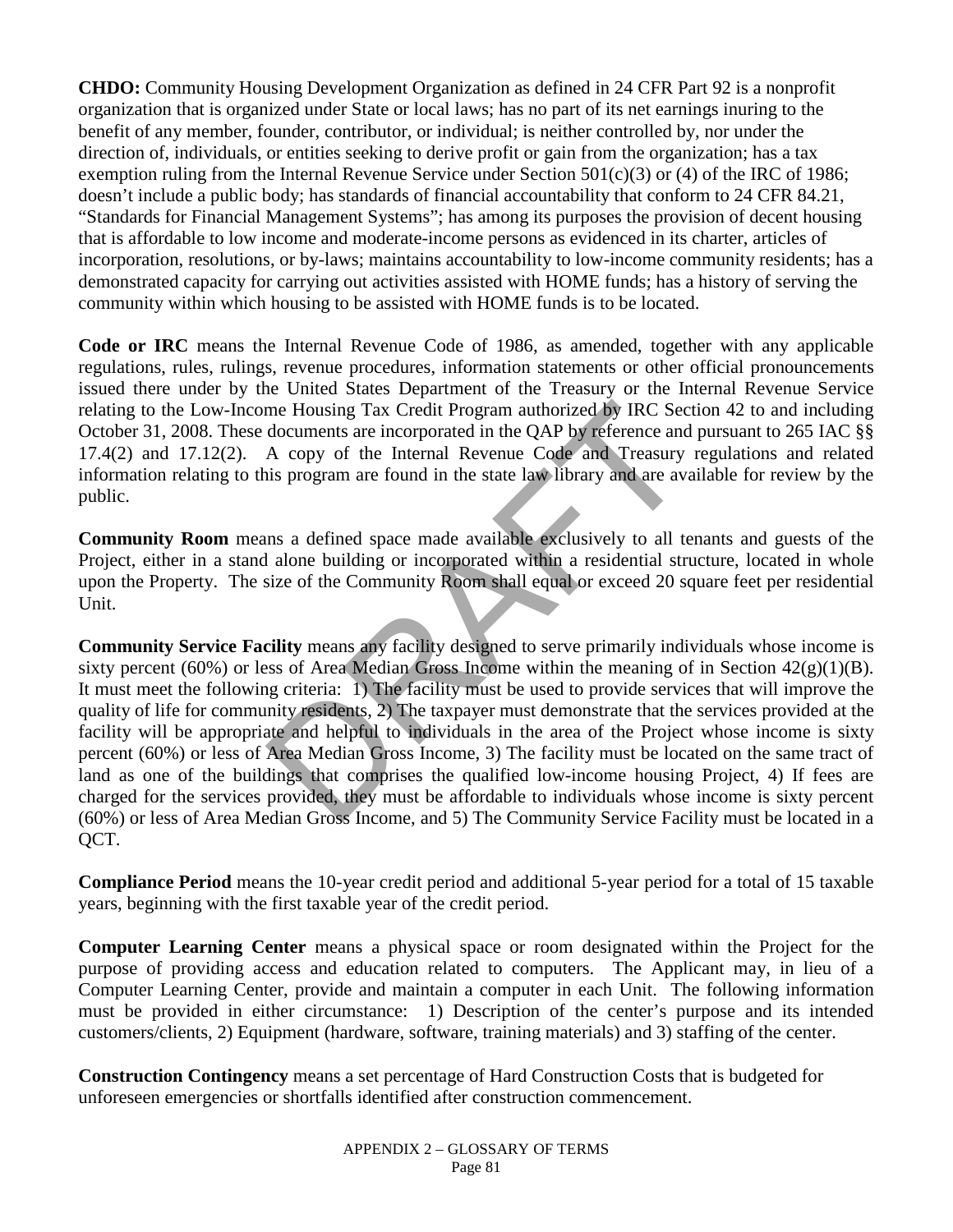**Construction Costs:** Is defined by Iowa's tax credit on-line Application under the "Cost and Credit Calc" tab, item III. Construction.

**Consultant Fee** means a fee paid to a housing consultant. No Entity having an Identity of Interest with the Developer may earn a fee for providing services that would otherwise be provided on a fee basis by a housing consultant. Consultant efforts must be directed exclusively towards serving the specific Project being proposed.

**Control** (including the terms Controlling, Controls, Controlled by, under common Control with, or some variation or combination of all three) means the possession, directly or indirectly, of the power to direct or cause the direction of the management and policies of any Person or Affiliate thereof, whether through the ownership of voting securities, by contract or otherwise, including specifically ownership of more than fifty percent (50%) of the General Partner interest in a limited partnership, or designation as a managing General Partner or the managing member of a limited liability company.

**DHS** means The Iowa Department of Human Services.

**Debt Service Coverage Ratio (DSCR) or Debt Coverage Ratio (DCR)** means the ratio of a Property's net operating income (rental income less operating expenses and reserve payments) to foreclosable, currently amortizing debt service obligations.

**Developer** means any individual or Entity responsible for initiating and controlling the development process and ensuring that all phases of the development process, or any material portion thereof, are accomplished.

**Difficult Development Areas** mean any areas that are so designated by the Secretary of HUD as areas which have high construction, land, and utility costs relative to area median family income.

epartment of Human Services.<br> **Ratio (DSCR) or Debt Coverage Ratio (DCR)** means<br>
ental income less operating expenses and reserve pay<br>
t service obligations.<br>
Individual or Entity responsible for initiating and cont<br>
at al **Disability** means at least one of the following criteria: 1) Has a physical, mental or emotional impairment which is expected to be of long-continued and indefinite duration, substantially impedes the person's ability to live independently, and is of a nature that such ability could be improved by more suitable housing conditions; OR 2) Has a developmental Disability, defined as a severe chronic Disability which is attributable to a mental or physical impairment or combination of mental and physical impairments, is manifested before the Person attains age 22, is likely to continue indefinitely, results in substantial functional limitation in three or more of the following areas of major life activity: self-care, receptive and expressive language, learning, mobility, self-direction, capacity for independent living, and economic self-sufficiency; and which reflects the person's need for a combination and sequence of special, interdisciplinary, or generic care, treatment, or other services which are of lifelong, or extended duration and are individually planned and coordinated.

**Disaster Relief Tax Credits** means low-income housing tax credits for Disaster Recovery Assistance housing in the amount of \$8.00 per capita authorized pursuant to the Heartland Disaster Tax Relief Act of 2008.

**Eligible Basis** means, with respect to a building within a Project, the building's Eligible Basis at the close of the first taxable year of the Tax Credit Period and as further defined in IRC Section 42(d).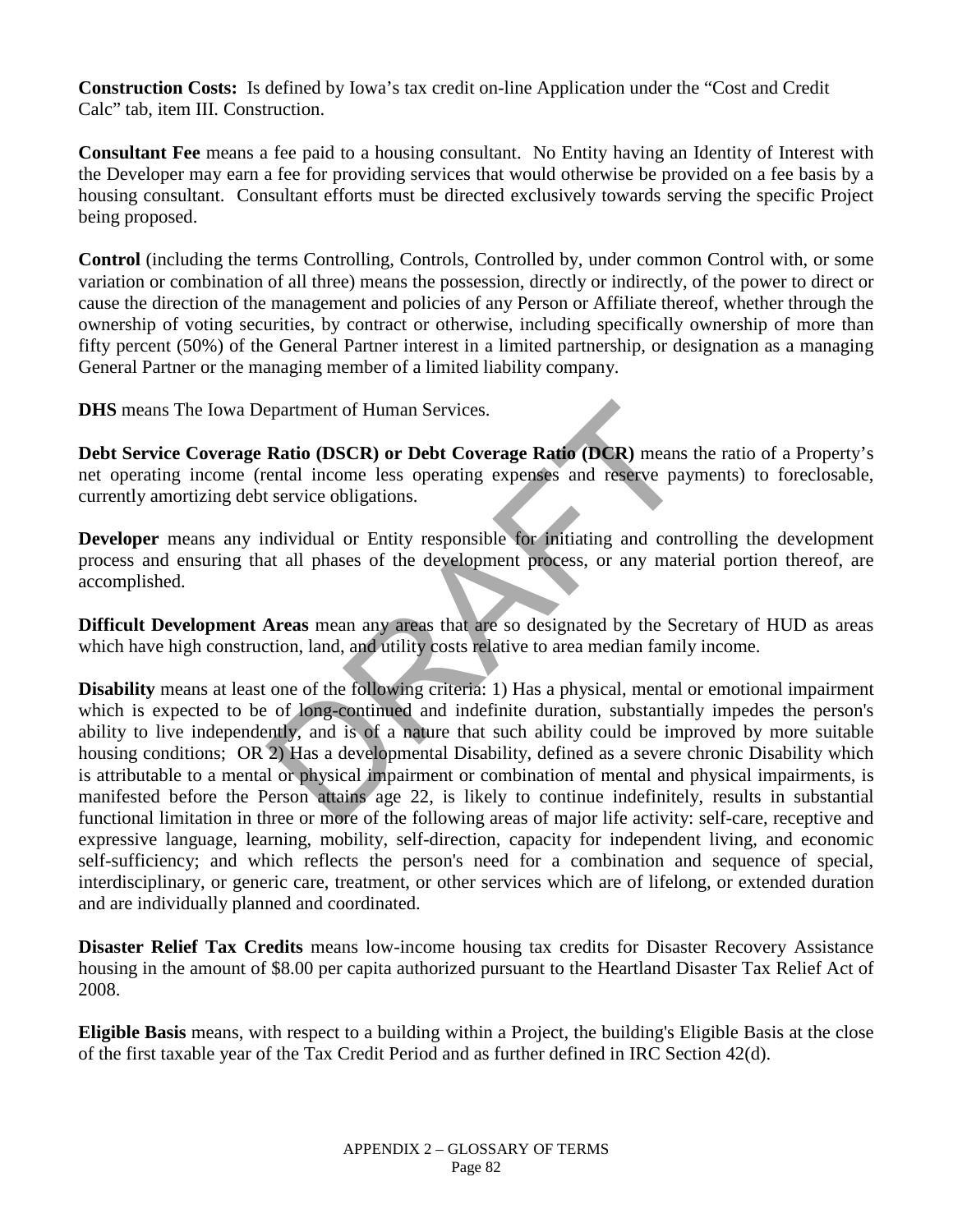Eligible Basis shall not include garages or Storage Units or other amenities where the Ownership Entity is charging tenants for the use of the garage or Storage Unit or other amenities, except when the garage or Storage Units or other amenities are part of normal rent for all of the units in the Project.

If a grant is made with respect to any building or its operation during any taxable year of the Compliance Period and any portions of such grant is funded with federal funds, the Eligible Basis of the building for that taxable year and all succeeding taxable years must be reduced by the portion of the grant.

**Eligible Basis for Rehabilitation Project** includes the definition of Eligible Basis with the adjustments described in this Section. No Tax Credit shall be available for acquisition of an existing building unless all of the following criteria are met:

- The building is acquired by purchase;
- Subject to limited exceptions, at least 10 years has elapsed since the building was last placed in service or if more recent, the date of certain improvements costing at least twenty-five percent (25%) of the Applicant's adjusted basis in the building;
- The building was not previously placed in service by a related Person to the current Applicant. For the purposes of this paragraph "Related Person" shall have the same meaning as IRC Section  $42(d)(2)(D)(ii)$ ; and
- The used building is rehabilitated in a manner which is eligible for Tax Credit.

**Entity** means any General Partnership, Limited Partnership, corporation, joint venture, trust, Limited Liability Company, limited liability partnership, business trust, cooperative or other business association.

ited exceptions, at least 10 years has elapsed since the bu<br>nore recent, the date of certain improvements costing at<br>Applicant's adjusted basis in the building;<br>was not previously placed in service by a related Person<br>sess **Evaluators** mean members of IFA Staff, temporary staff hired to evaluate the Tax Credit Applications, or staff from municipalities, or other state or federal agencies, including but not limited to the Department of Human Services, Department of Cultural Affairs, IEDA, and USDA.

**Extended Use Period or Extended Low Income Housing Commitment** means the time frame which begins the first day of the initial 15-year Compliance Period, in which the building is a part of a qualified low-income housing Project and ends 15 years after the close of the initial Compliance Period, or the date specified by IFA in the LURA.

**Family** means one or more individuals that may be domiciled with one or more Persons under age 18. A Family Project is not an Older Persons Project.

**Frail Older Persons** mean Older Persons requiring assistance with three or more activities of daily living.

**Full Service Grocery Store** means a grocery store that has available for purchase the following categories: Fresh meat (i.e. beef, pork, chicken, etc.); dairy products (i.e. milk, cheese, butter, etc.); frozen foods (i.e. vegetables, pizza, ice cream, frozen meals, etc.); canned goods (i.e. beans, tomato products, juices, soups, etc.); paper products (i.e. toilet paper, paper towels, diapers, feminine products,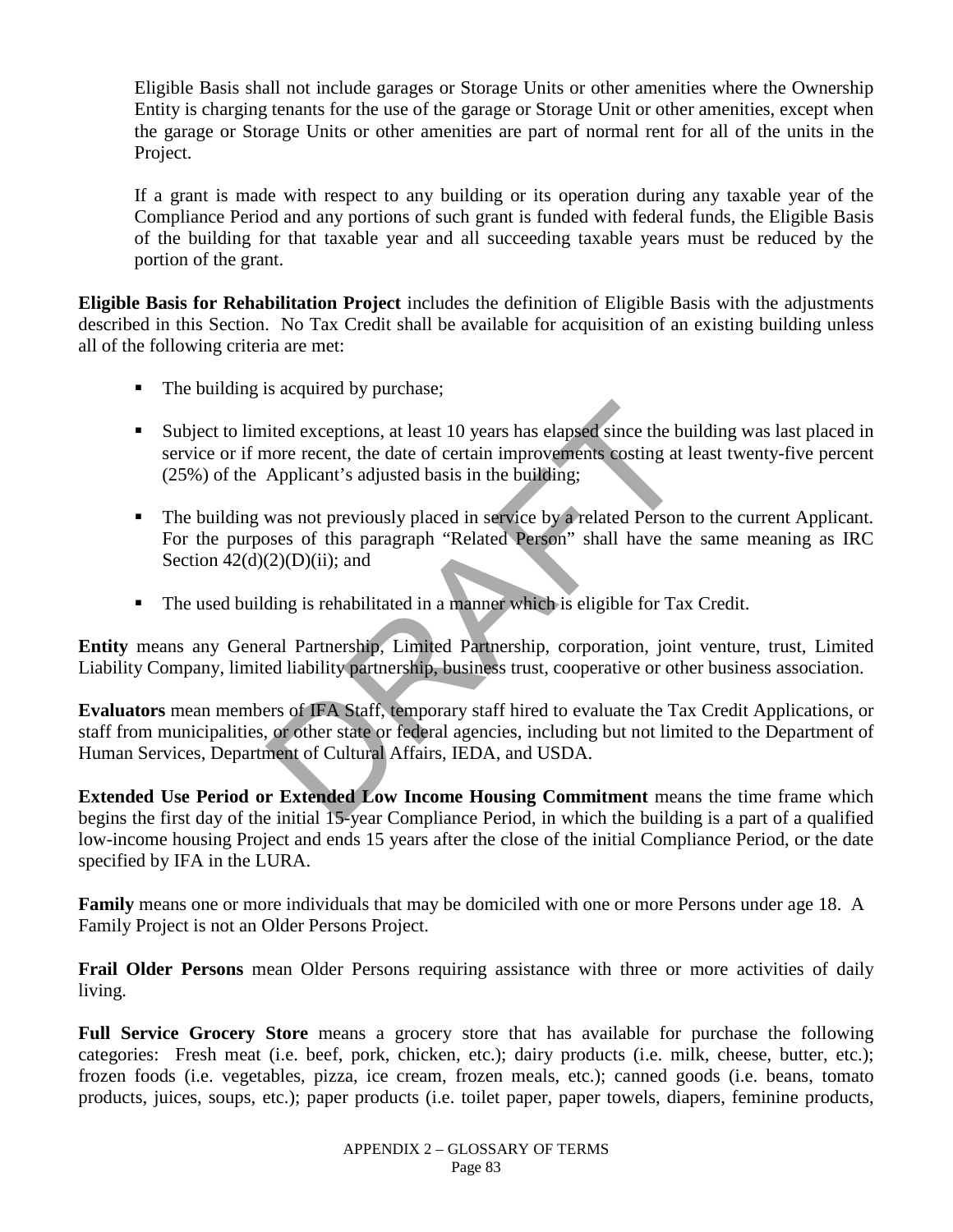etc.); health & beauty products (i.e. OTC medicines, hair care products, deodorant, etc.); spices (i.e. salt, pepper, cinnamon, oregano, etc.); and bread & bakery products (i.e. loaves, buns, donuts, lunch/snack items, etc.).

**General Partner** means the General Partner of a limited partnership or a limited liability limited partnership as set forth in the limited partnership agreement or as otherwise established by the Uniform Limited Partnership Act, Iowa Code chapter 488.

**General Pool** means all low income housing per capita tax credits available under the QAP, other than those committed to Set-Asides under the QAP.

**Governmental Entity or Political Subdivision** means federal or state agencies, departments, boards, bureaus, commissions, authorities, and political subdivisions, special districts and other similar entities, their employees, board members or agents.

**Handicapped Accessible** means meeting the construction standards for the Unit set forth in Chapter 11 of the International Building Code 2006, or the local building code related to Accessibility of Units if more stringent.

e means meeting the construction standards for the Unit standards and the Unit standards code 2006, or the local building code related to Accesses the means the following items: site improvements or vages, general requirem **Hard Construction Costs** mean the following items: site improvements or work, new construction, accessory buildings, garages, general requirements, Construction Contingency, asbestos abatement, lead based paint measures, builder's overhead, builder's profit, builder bond fee, other fees, architect's and engineering fees—design, architect's and engineering fees—supervisory, rehabilitation.

**HERA** means the HOUSING AND ECONOMIC RECOVERY ACT OF 2008

**Homeless** means the term as defined by The McKinney-Vento Homeless Assistance Act as amended by S. 896 The Homeless Emergency Assistance and Rapid Transition to Housing (HEARTH) Act; the reference for the regulatory definition is 24 CFR Part 91.5.

**Housing Credit Agency** means IFA. Pursuant to Iowa Code Section 16.52, IFA is charged with the responsibility of allocating Tax Credits pursuant to IRC Section 42(h)(8)(A) and pursuant to Iowa Code Section 16.52.

**HUD** means the United States Department of Housing and Urban Development, or its successor.

**IEDA** means the Iowa Economic Development Authority.

**Identity of Interest** means a financial, familial or business relationship that permits less than an arm's length transaction. No matter how many transactions are made subsequently between Persons, corporations, or trusts Controlled by the Ownership Entity/Developer, these subsequent transactions shall not be considered "arm's-length". Identity of Interest includes but is not limited to the following: the existence of a reimbursement program or exchange of funds; common financial interests; common officers, directors or stockholders; family relationships among the officers, directors or stockholders; the Entity is Controlled by the same group of corporations; a partnership and each of its partners; a limited liability company and each of its members; or an S Corporation and each of its shareholders.

**IFA** means the Iowa Finance Authority.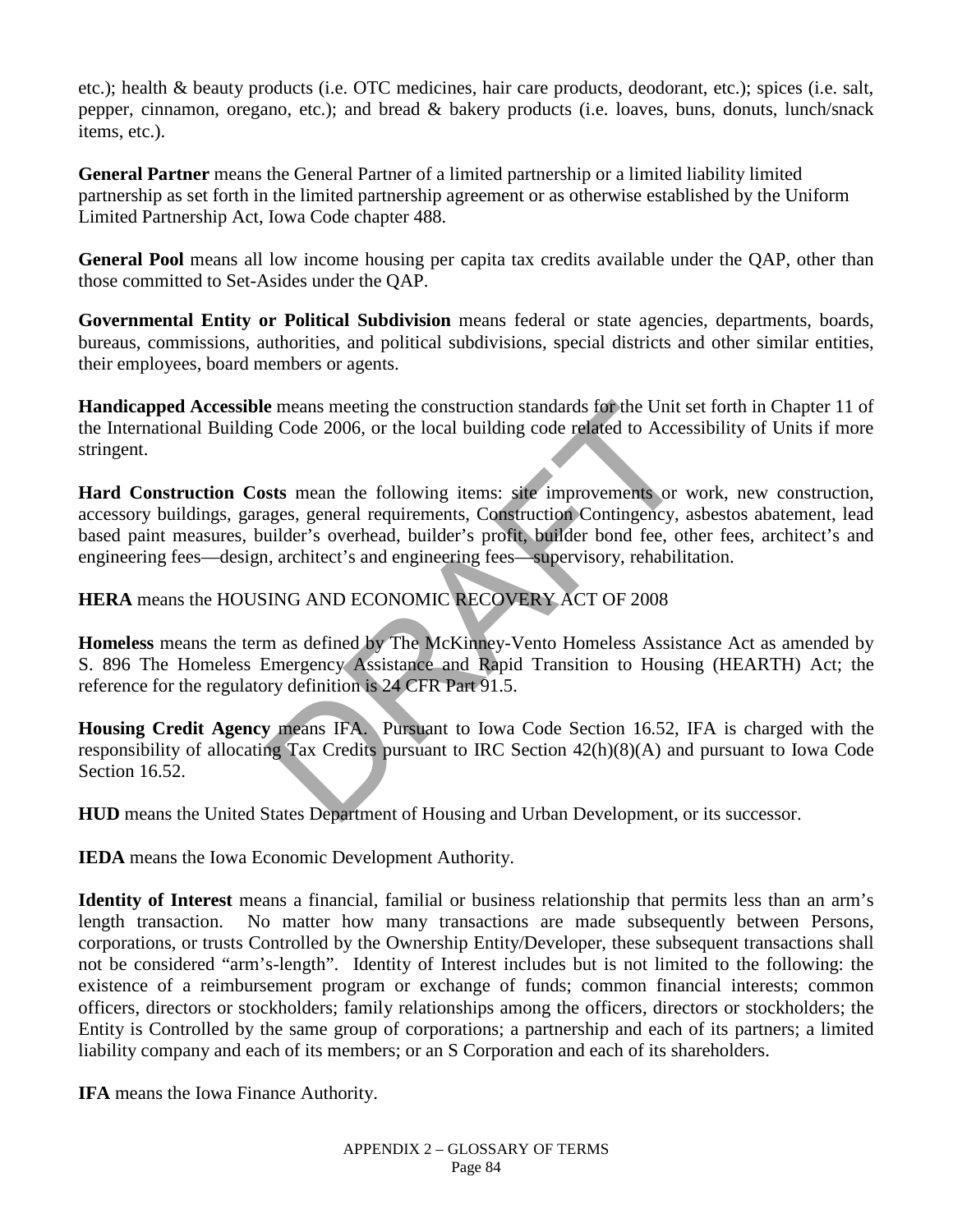**IRS** means the Internal Revenue Service, or its successor.

**Joint Review Team** means representatives of IFA, IEDA, USDA, or the City of Des Moines to review Projects that have requested funding by IFA's LIHTC Program and the state HOME funds, and city HOME funds. Staff for the respective agency (ies) will make recommendations regarding Tax Credit awards and HOME awards to their respective decision makers. A decision by one agency or department within an agency to fund a Project does not bind the other department or agency to fund a Project. The failure to provide funds is a financial feasibility issue that could ultimately disqualify the Project from consideration.

**Land Use Restrictive Covenants a/k/a Land Use Restrictive Agreement (LURA)** means an agreement between IFA and the Ownership Entity and all of its successors in interest where the parties agree that the Project will be an affordable housing Project through the length of the Extended Use Period elected by the Ownership Entity and upon which the award of Tax Credits was in part, based. The LURA will contain restrictive covenants that must encumber the land where the Project is located for the life of the agreement. The LURA must conform to the requirements of IRC Section 42(h), Iowa Code Section 16.52 and the QAP.

at must encumber the land where the Project is locations<br>the must conform to the requirements of IRC Section 42(h), 1<br>means an organization that is described in IRC Section 50<br>me taxation under IRC Section 501(a), that is Lead Service Provider means an organization that is described in IRC Section 501(c)(3) or (4), that is exempt from federal income taxation under IRC Section 501(a), that is not affiliated with or Controlled by a for-profit organization, and includes as one of its exempt purposes the provision of social services to improve the quality of life of low-income households or Resident Populations with Special Needs and has a minimum of two years of experience in providing such services in the market area.

**LIHTC** means the Low-Income Housing Tax Credit Program authorized by IRC Section 42.

**Local Government Contribution** means contributions by a city or county, or an agency, department or similar subunit thereof, in the form of a cash contribution, gift of land, tax abatement (not tax exemption), tax increment financing, enterprise zone credit, waiver of fees, or below market interest rate loan (value calculated on imputed savings). The following shall not qualify as a Local Government Contribution:

- A HOME loan or
- Funds provided to a city or county with the understanding or express agreement that such funds will be contributed to a Low Income Housing Tax Credit Project.

**Local Housing Trust Fund (LHTF)** means a local housing trust fund that has been certified by the Iowa Finance Authority in accordance with administrative rules governing the Local Housing Trust Fund Program.

**Low-Income Unit** means any residential rental Unit if such Unit is rent-restricted and the occupant's income meets the limitations applicable as required for a qualified low-income housing Project.

**Managers Unit** means it is a residential property (common space) to benefit the tenants and not considered a residential unit; the employee must be a full-time employee. The unit is considered necessary for the property and used exclusively for the property.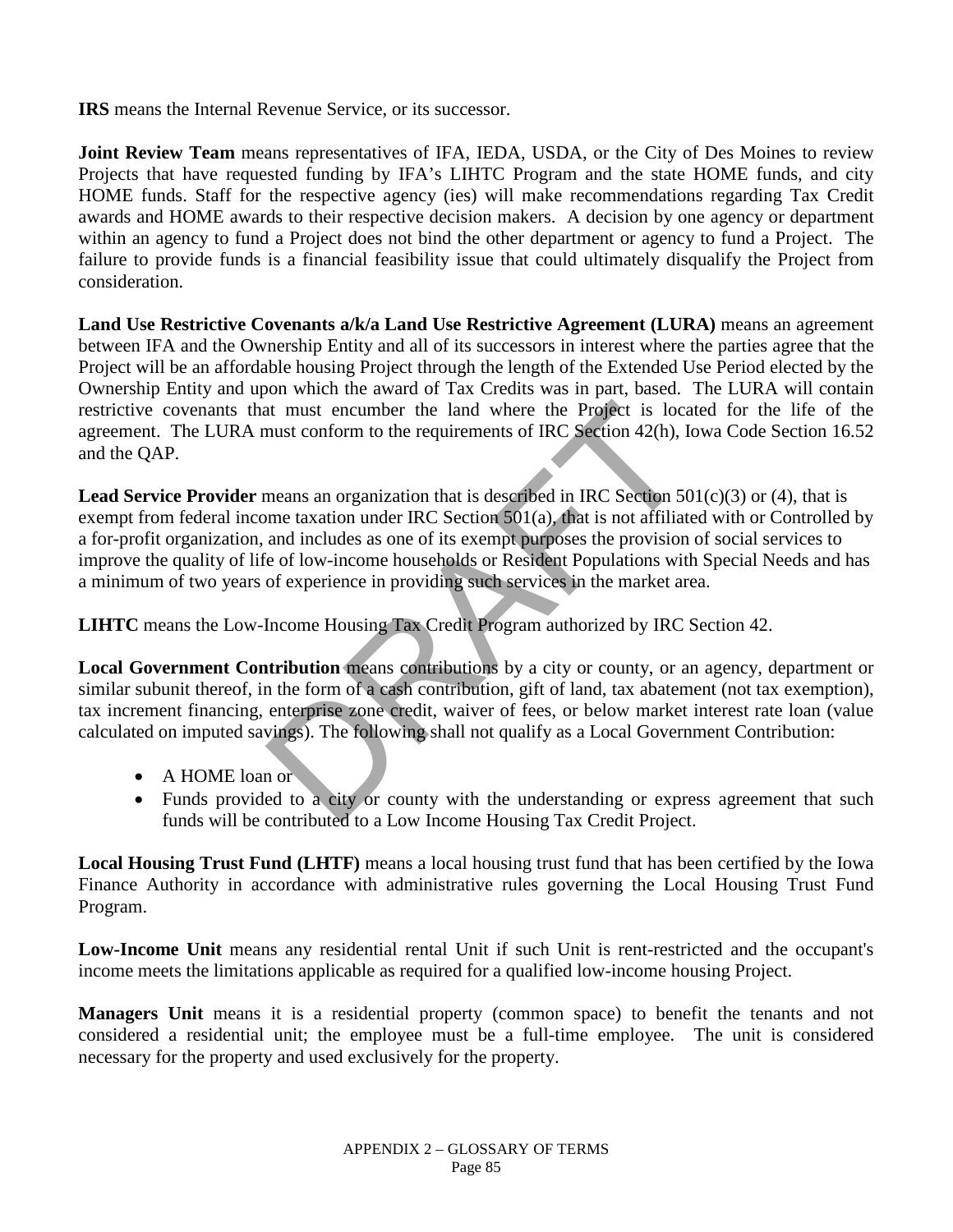**Materially Participating** means the participant is involved in the development and operation of the activity on a basis which it is regular, continuous, and substantial, throughout the compliance period as defined in IRC Section 42 and the regulations promulgated thereunder.

**Medical Alert System** means a system that provides monitoring center communication with limited physical effort by the tenant. The monitoring center will communicate with the tenant and determine if emergency help is needed and will contact emergency responders if necessary.

**Medical Services** means a clinic or hospital at which a clinical diagnosis can be obtained from a medical doctor (MD), Doctor of Osteopathic Medicine (DO) or a Physician Assistant (PA). A physician or physician assistant is concerned with preventing, maintaining, and treating human illness and injury. The Physician and Physician Assistants may conduct physical exams, diagnose and treat illnesses, order and interpret tests, counsel on preventive health care, assist in surgery, and write prescriptions.

er Doc. 2010-15605, dated June 25, 2010, is a Core<br>one urbanized area that has a population of at least 50<br>es the central county or counties containing the core,<br>degree of social and economic integration with the cent<br>utin **Metropolitan Statistical Area (MSA)**. MSA as defined by the U.S. Office of Management and Budget (OMB), Federal Register Doc. 2010-15605, dated June 25, 2010, is a Core Based Statistical Area associated with at least one urbanized area that has a population of at least 50,000. The Metropolitan Statistical Area comprises the central county or counties containing the core, plus adjacent outlying counties that have a high degree of social and economic integration with the central county or counties as measured through commuting. A listing of Iowa MSA's will be available in the on-line application.

**New Developer** means a Developer that has not been allocated low-income housing Tax Credits in the last five years.

**Non-Metropolitan Statistical Area (MSA)**. An area not identified as a MSA as defined by the U.S. Office of Management and Budget (OMB), Federal Register Doc. 2010-15605, dated June 25, 2010.

**Older Persons** means persons 55 or older. An Older Persons Project is exempt from the prohibition against familial status discrimination under the Fair Housing Act if:

- The HUD Secretary has determined that it is specifically designed for and occupied by elderly Persons under a Federal, State or local government program or
- It is occupied solely by Persons who are 62 or older or
- It houses at least one Person who is 55 or older in at least 80 percent of the occupied units, and adheres to a policy that demonstrates intent to house Persons who are 55 or older.

**Owner Representative** means the General Partner(s) or managing member(s) of the Ownership Entity.

**Ownership Entity** means the Entity to which Tax Credits will be or have been awarded.

**Ownership Entity Agreement** means a written, legally binding agreement describing the rights, duties, and obligations of the owners in the Ownership Entity.

**Per Capita Tax Credits** means the credits that IFA is authorized to allocate pursuant to the formula set forth in IRC Section  $42(h)(3)(c)(ii)(1)$ .

**Person** means any individual or Entity, and the heirs, executors, administrators, legal representatives, successors and assigns of such Person where the context so admits; and, unless the context otherwise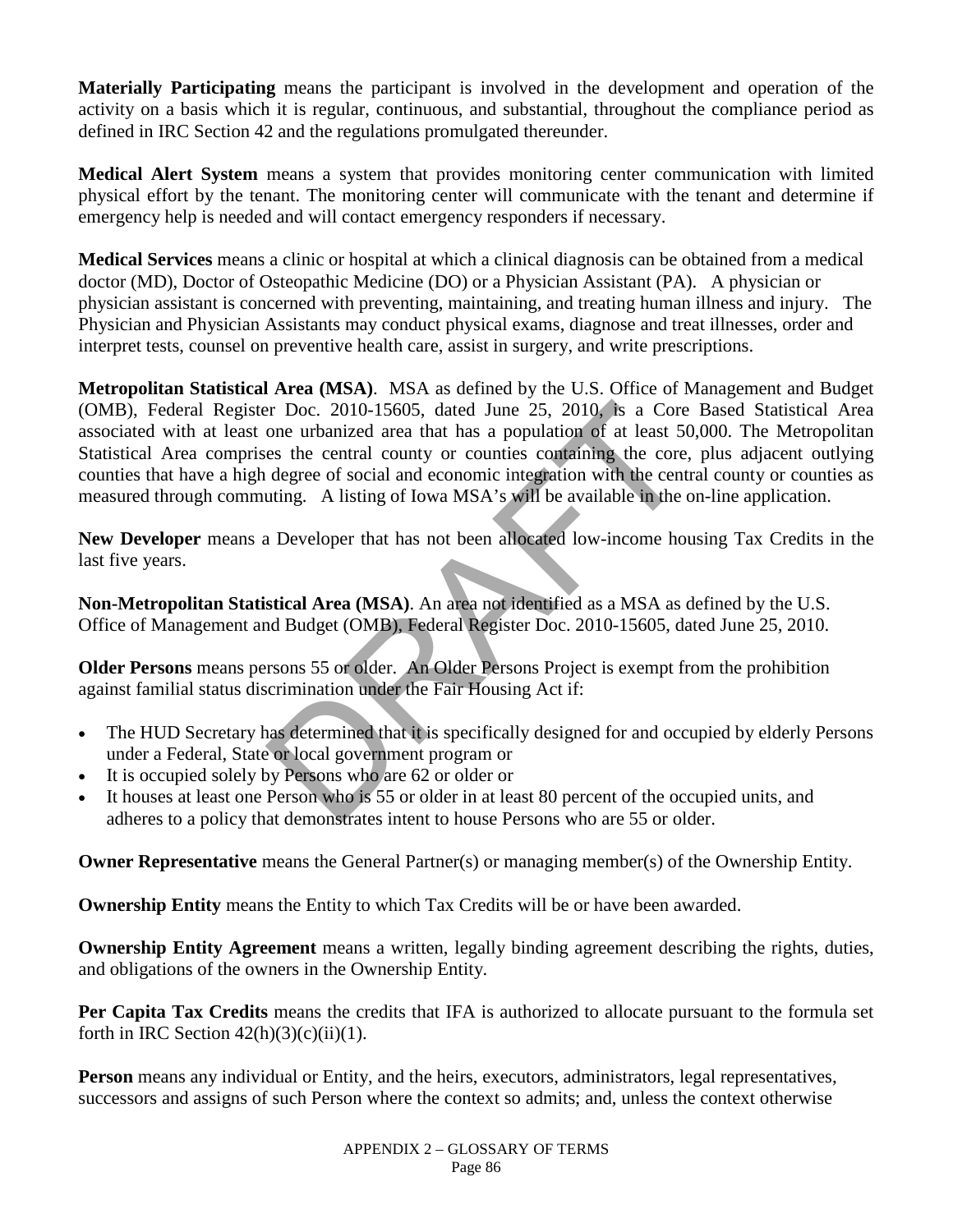requires, the singular shall include the plural, and the masculine gender shall include the feminine and the neuter and vice versa.

**Placed-In-Service Date** means the date the property is ready for occupancy. The placed-in-service date generally marks the beginning of the credit period.

**Project** means a low-income rental housing Property the Applicant of which represents that it is or will be a qualified low-income housing Project within the meaning of IRC Section 42(g). With regard to this definition, the Project is that Property which is the basis for the Application.

**Property** means the real estate and all improvements thereon which are the subject of the Application, including all items of personal property affixed or related thereto, whether currently existing or proposed to be built thereon in connection with the Application.

**Qualified Allocation Plan (QAP)** means an allocation plan to select and award Tax Credits to qualified recipients. The requirements of the QAP apply to any tax-exempt bond financed Project. Tax-exempt bond financed Projects must pay particular attention to the Sections of the QAP relating to these Projects.

**Qualified Basis** means, with respect to a building within a Project, the building's Eligible Basis multiplied by the Applicable Fraction, within the meaning of IRC Section  $42(c)(1)$ .

nents of the QAP apply to any tax-exempt bond finance ust pay particular attention to the Sections of the QAP rewith respect to a building within a Project, the building's on, within the meaning of IRC Section 42(c)(1). me **Qualified Census Tract** means any census tract which is so designated by the Secretary of HUD and, for the most recent year for which census data are available on household income in such tract, either in which fifty percent (50%) or more of the households have an income which is less than sixty percent (60%) of the adjusted gross median income for such year or which has a poverty rate of at least twentyfive percent (25%).

**Qualified Contract** means a bona fide contract to acquire a LIHTC Project for the sum of the existing debt, adjusted investor equity and other capital contributions, less Project cash distributions.

**Qualified Development Team** means the individuals or companies that develop the Project including but not limited to the Project Developer (mandatory), General Partner/Managing Member (mandatory), Development Consultant, Architect, Engineer, Energy Consultant (mandatory), Contractor, Tax Accountant (mandatory), Tax Attorney (mandatory), Management Company (mandatory), and Syndicator

**Qualified Nonprofit Organization or Nonprofit** means an organization that is described in IRC Section  $501(c)(3)$  or (4), that is exempt from federal income taxation under IRC Section 501(a), that is not affiliated with or Controlled by a for-profit organization, and includes as one of its exempt purposes the fostering of low-income housing within the meaning of IRC Section 42(h)(5)(C) and is allowed by law or otherwise to hold and develop property.

**Qualified Residential Rental Property** shall have the same meaning as defined in IRC Section 42(d).

**RD** means the United States Department of Agriculture (USDA) Rural Development Program.

**Real Time** means the actual time during which something takes place, on a twenty four (24) hour, seven (7) day a week basis.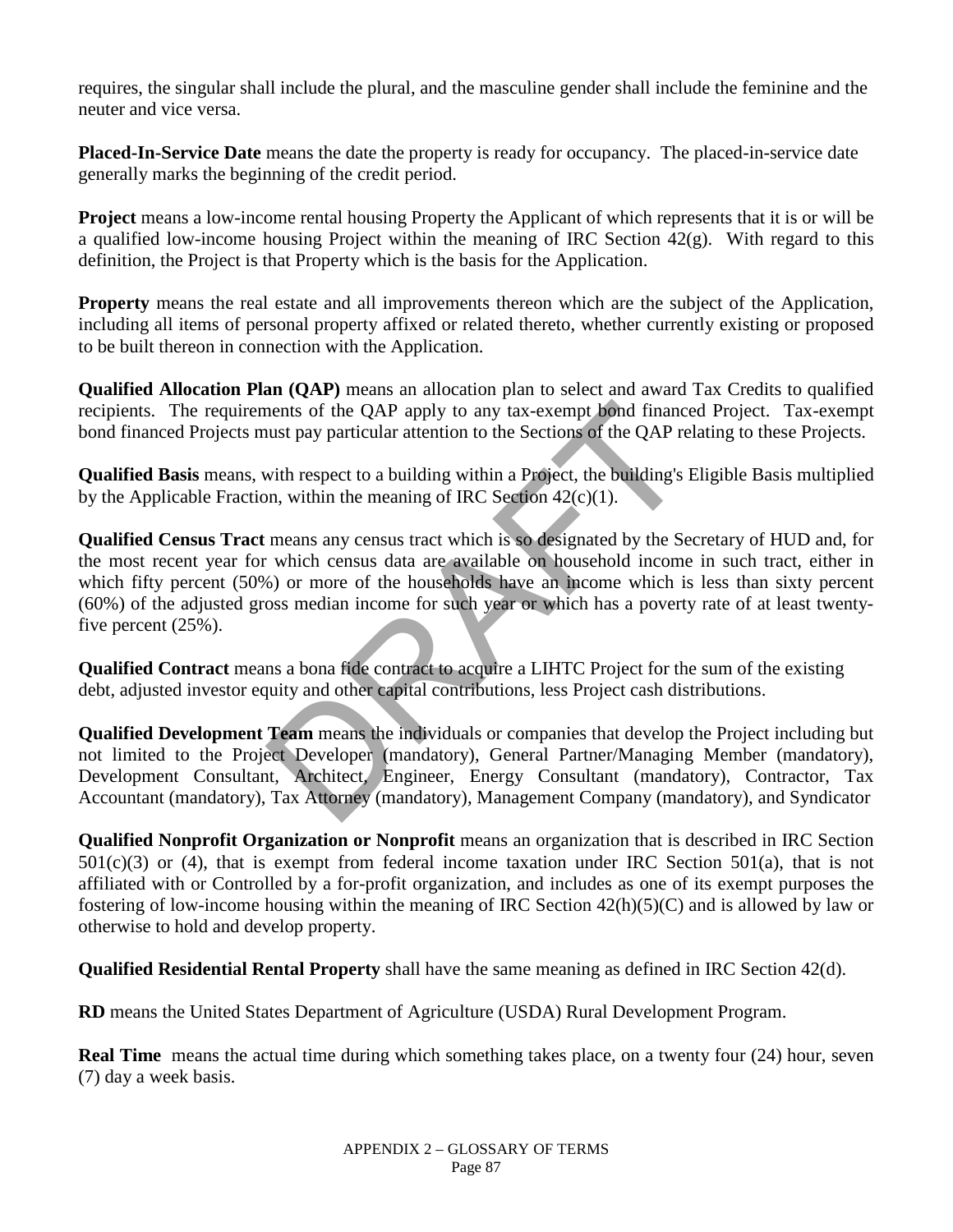**Rehabilitation Expenditure(s)** means depreciable expenditures which are for Property or improvements that are chargeable to the capital account and which are incurred in connection with the rehabilitation of a building. Rehabilitation Expenditures are not eligible for Tax Credits unless the expenditures are allocable to or substantially benefit one or more Low-Income Units and the amount of such expenditures during any 24 month period selected by the Applicant is at least the greater of twenty percent (20%) of the Applicant's adjusted basis of the building at the start of the 24 month period, or \$6,000 per Unit. See also, IRC Section 42(e)(2).

**Resident Population with Special Needs** means one of the following:

- Homeless Persons, including homeless individuals, families, youth, and/or veterans
- Persons with a physical or mental, and/or developmental Disability, which may include persons with brain injury, mental illness, or co-occurring disorders
- Victims of domestic violence
- Frail Older Persons
- Older Persons 62 and older
- Persons living with HIV/AIDS
- Persons in recovery from chemical dependency

is 62 and older<br>
is 62 and older<br>
is with HIV/AIDS<br>
covery from chemical dependency<br>
Renter to Ownership Savings Equity (ROSE) Program.<br>
at least \$50 will be placed in an account to be use<br>
rm, for the purpose of securing **ROSE Program** means Renter to Ownership Savings Equity (ROSE) Program. For each month that the tenant resides in a Unit, at least \$50 will be placed in an account to be used by the tenant, at the completion of a lease term, for the purpose of securing homeownership. If a tenant leaves a Property without securing homeownership, the residual of the deposits made on behalf of the tenant are to be shared among the remaining tenants. Interest earned on the account shall go to the tenant, or be used by the Owner to assist with the cost of providing homeownership education and credit counseling. Only detached single family homes qualify for the ROSE program and must be new construction without an existing LURA. At the completion of the 15-year Compliance Period, the Unit shall be offered to the current tenant. Prior to sale of the Unit, any reserves available shall be used to make improvements as determined by a Capitol Needs Assessment performed by a third-party contractor. If the reserves are not sufficient, the Owner will provide other sources of funds to make repairs. The owner must provide documentation illustrating how the purchase price is being determined, and evidencing the tenants' monthly anticipated mortgage payment, and tenant-paid Utilities.

**Rural** means a non-MSA city or county.

**Schools** mean an elementary, junior high or high school accredited by the Iowa Department of Education. The school(s) selected must be in the school district which would serve the project and the school must be tuition free for those attending.

**Scope of Work** means the division of work to be performed under a contract or subcontract in the completion of a project, typically broken out into specific tasks with deadlines.

**Senior Center** means a community-based, federally funded, program that provides a variety of services that can include social activities, nutrition, and educational and recreational opportunities for older adults.

**Single Room Occupancy (SRO)** housing means housing consisting of single room dwelling Units that is the primary residence of its occupant or occupants. The Unit must contain either food preparation or sanitary facilities, or both, if the Project consists of new construction, conversion of non-residential space,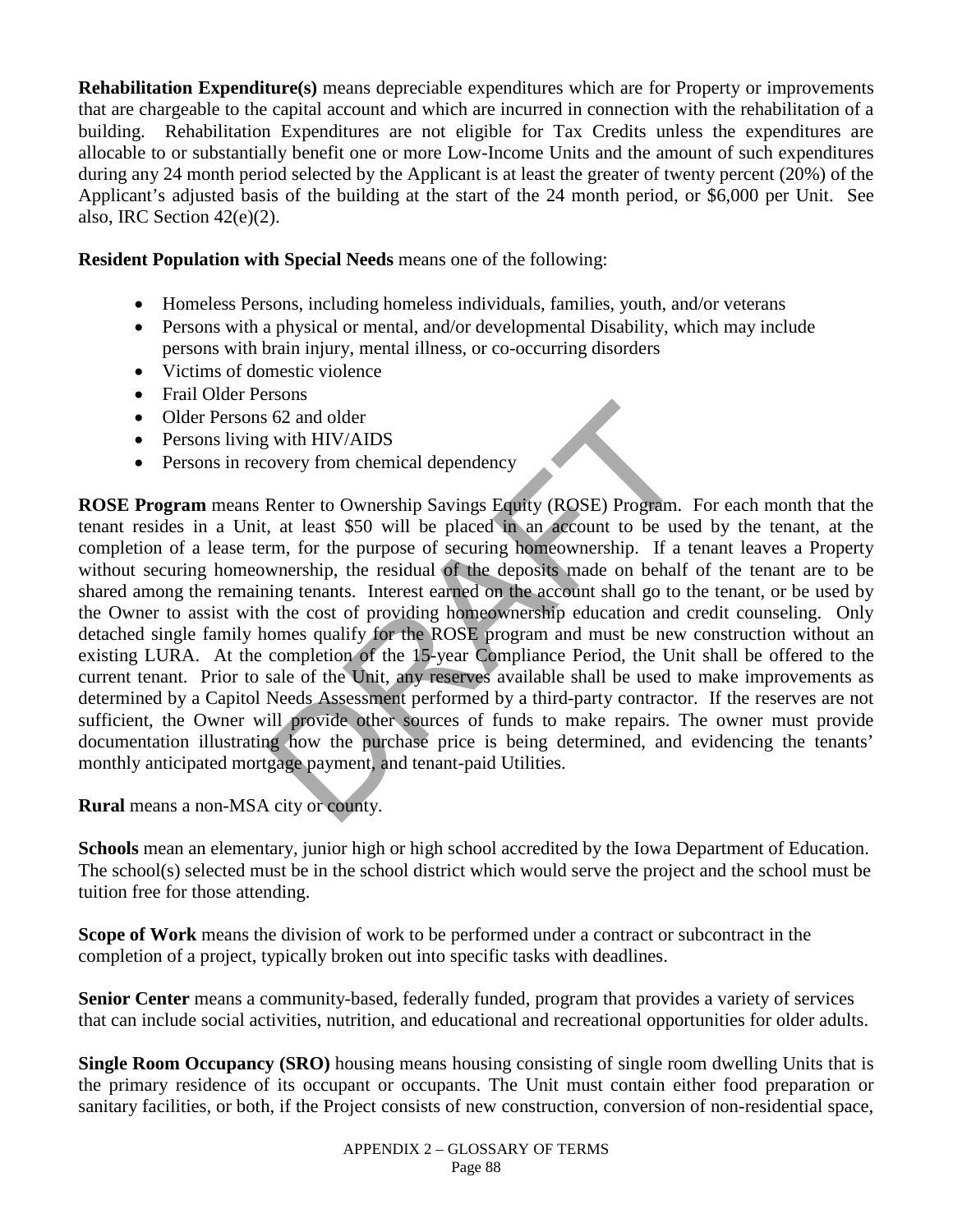or reconstruction. For acquisition or rehabilitation of an existing residential structure, neither food preparation nor sanitary facilities are required to be in the Unit. If the Units do not contain sanitary facilities, the building must contain sanitary facilities that are shared by tenants. SRO does not include facilities for students.

**State Ceiling** means the limitation imposed by IRC Section 42(h) on the aggregate amount of Tax Credit Allocations that may be made by IFA during any calendar year, as determined from time to time by IFA in accordance with IRC Section 42(h)(3).

**Storage Unit** means a lockable, solid, floor to ceiling room that is at least twenty (20) square feet. The storage unit must be in addition to and excess of the standard two feet (2 ft.) by five feet (5 ft.) required closet. Storage rooms must be maintained in compliance with the manufacturer's installation requirements for fire safety and Uniform Fire Code, which limits flammable and combustible materials.

**Tax Credit** means the Low-Income Housing Tax Credits issued pursuant to the program, IRC Section 42 and Iowa Code Section 16.52. Tax Credits are determined under IRC Section 42(a) for any taxable year in the Tax Credit Period equal to the amount of the Applicable Percentage of the Qualified Basis for each qualified low-income building.

16.52. Tax Credits are determined under IRC Section 4:<br>equal to the amount of the Applicable Percentage of the<br>lding.<br>or **Reservation** amount means, with respect to a Project<br>Tax Credit IFA allocates to a Project and dete **Tax Credit Allocation or Reservation** amount means, with respect to a Project or a building within a Project, the amount of Tax Credit IFA allocates to a Project and determines to be necessary for the financial feasibility of the Project and its viability as a qualified low-income housing Project throughout the Compliance Period.

**Tax Credit Period** means, with respect to a building within a Project, the period of 10 taxable years beginning with the taxable year the building is placed in service or, at the election of the Ownership Entity the succeeding taxable year, as more fully defined in IRC Section 42(f)(1).

**Tax Credit Reservation Date** means the date that the notice of Tax Credit Reservation was emailed to an approved Applicant.

**Total Project Costs** means the total costs reflected in the Application.

**Transitional Housing** for homeless means a unit shall be considered to be used other than on a transient basis if the unit contains sleeping accommodations and kitchen and bathroom facilities and is located in a building which is used exclusively to facilitate the transition of homeless individuals (within the meaning of section 103 of the Stewart B. McKinney Homeless Assistance Act (42 U.S.C. 11302), as in effect on the date of the enactment of this clause) to independent living within 24 months, and in which a governmental entity or qualified nonprofit organization (as defined in IRC Section 42 (h)(5)) provides such individuals with temporary housing and supportive services designed to assist such individuals in locating and retaining permanent housing.

**Underserved County** means a county that has not received an allocation of Low-Income Tax Credits in the last three (3) years.

Unit means a room or a group of related rooms designed for use as a dwelling for which rent is paid. A Unit contains sleeping accommodations, a kitchen and a bathroom, except as allowed in a Single Room